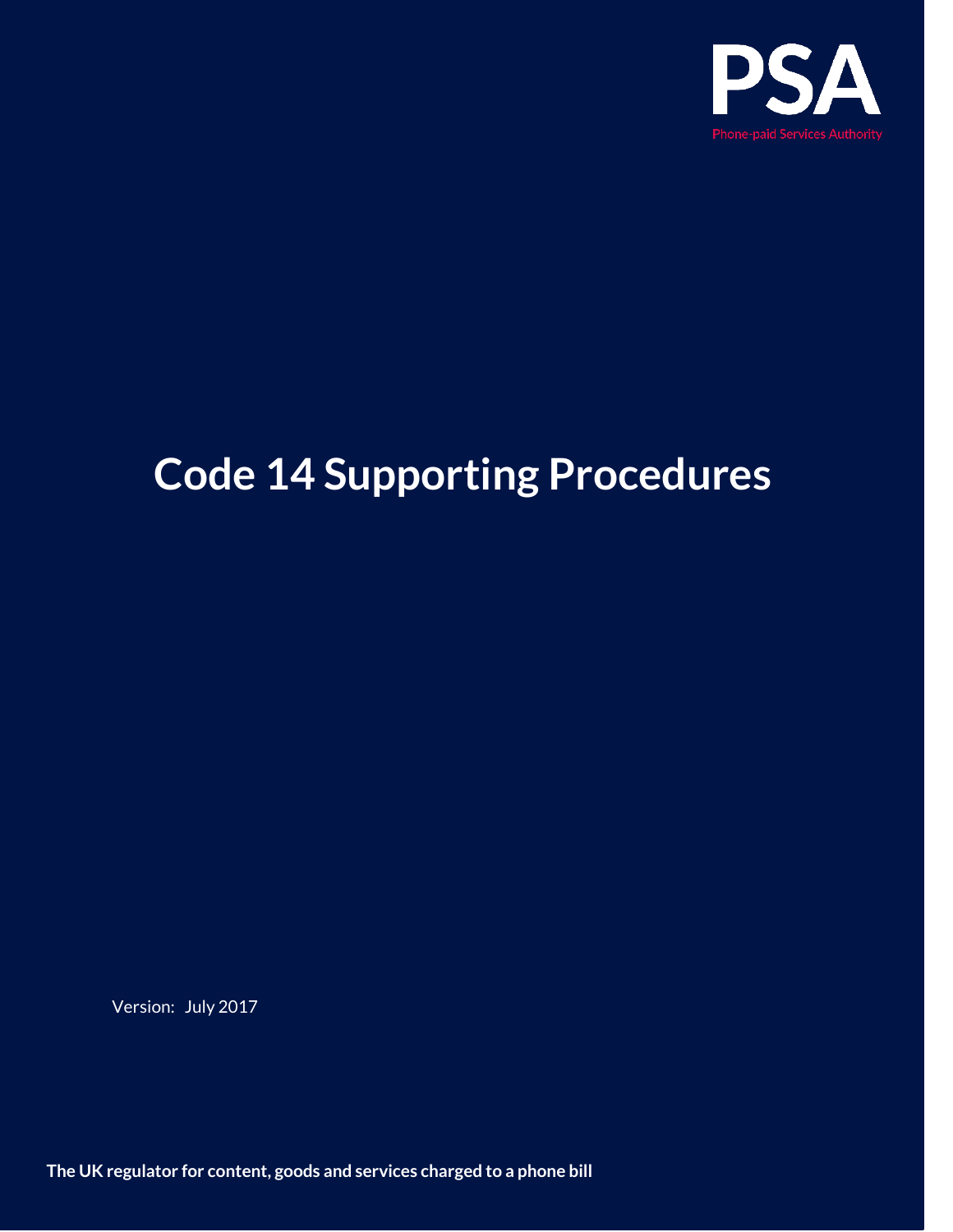## **Contents**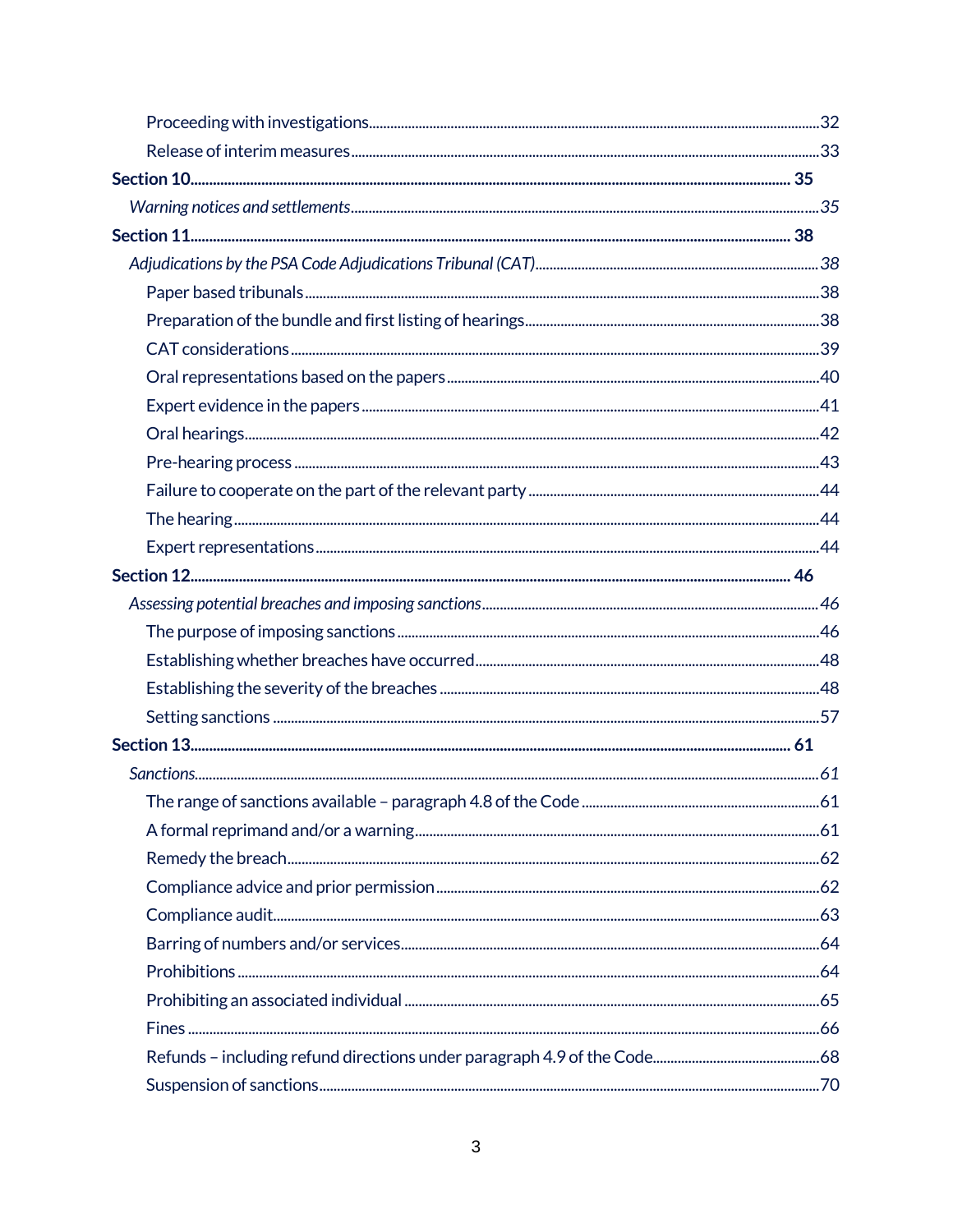| ANNEX A - Guidance on the application of the E-Commerce Directive to PRS that are information |  |
|-----------------------------------------------------------------------------------------------|--|
|                                                                                               |  |
|                                                                                               |  |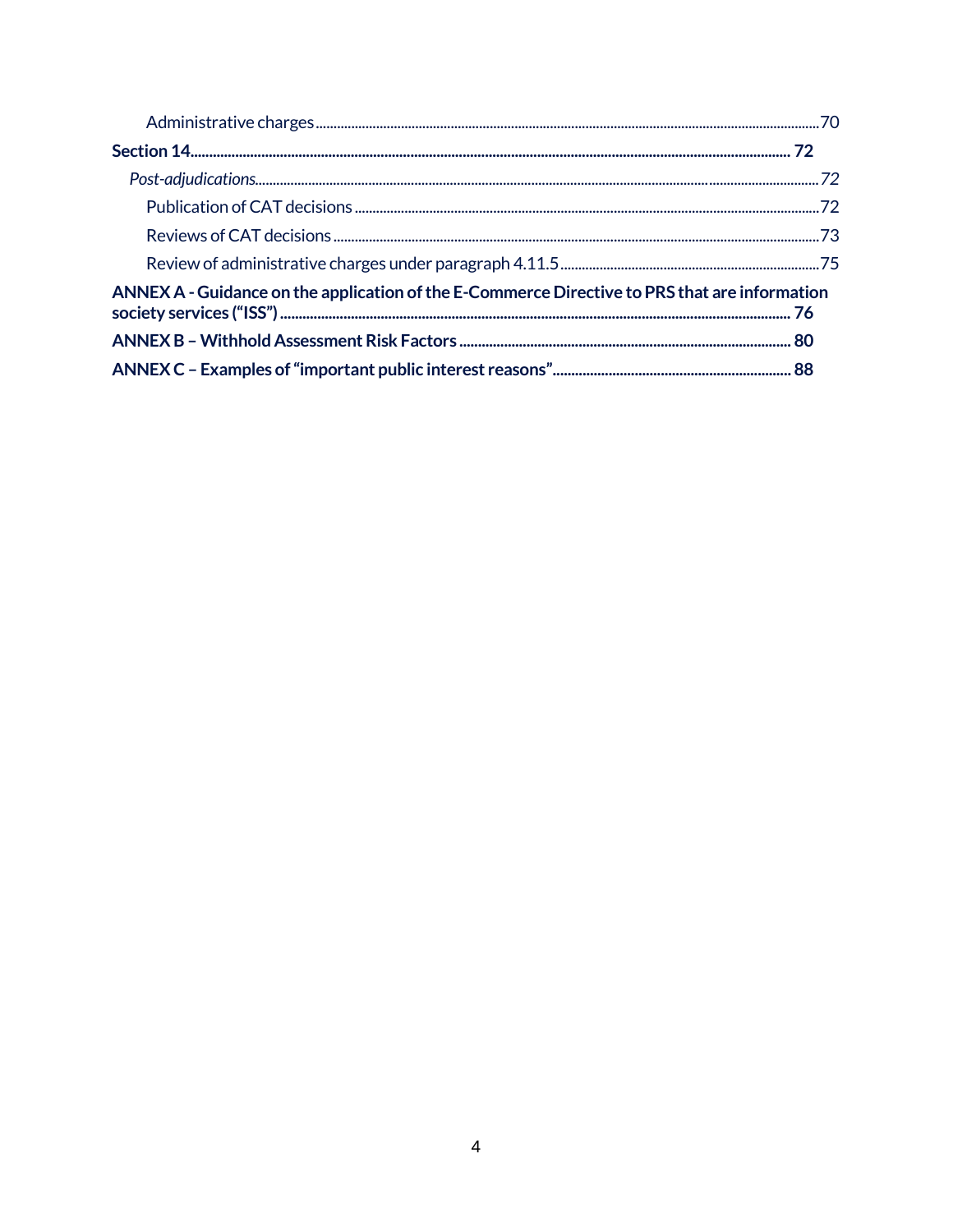## <span id="page-4-1"></span><span id="page-4-0"></span>**Introducing the Supporting Procedures**

- 1. This document aims to be a comprehensive set of supporting procedures to the Phone-paid Services AuthorityCode of Practice (the Code) ('Supporting Procedures') and applies equally to all parties in the premium rate services (PRS) value-chain. Phone-paid Services Authority (PSA) has established the procedures set out in this document pursuant to paragraph 4.1.4 of the Code. The purpose is to provide both transparency and clarity around the informal investigation process designed to achieve swift remedial actions, and more formal investigative procedures used by the PSAin enforcing the Code.
- 2. The Supporting Procedures are not a substitute for the Code (the provisions of which override those in this document in the event of conflict). The Supporting Procedures also seek to clearly set out all the details of the adjudications process, including that used by the Code Adjudication Tribunal (CAT) to determine fair and reasonable sanctions, as well as the rights of a provider (including Network operators) should it find it is the subject of a PSAinvestigation and/or sanction. It is essential that our processes are not only effective and capable of producing a proportionate, consistent and reasonable outcome, but that they can be clearly understood by industry.
- 3. The Supporting Procedures may be used by all stakeholders, including consumers, but will be particularly useful to Network operators, Level 1 providers and Level 2 providers. These are collectively defined as PRS providers in the Code. The Supporting Procedures seek to clarify our expectations as to the responsibilities of the relevant PRS providers when the PSA investigates. The Supporting Procedures may be updated from time to time and published accordingly.
- 4. To assist all readers we provide a glossary of terms below. These consider the various people and roles involved in the investigations process, the stages of the investigation and adjudication, and the key documents used for enforcement activities.

| <b>Glossary terms</b> | <b>Explanation</b>                                                                                                                                                                                                 |
|-----------------------|--------------------------------------------------------------------------------------------------------------------------------------------------------------------------------------------------------------------|
| Action plan           | Action plans are established as part of the Track 1 procedure<br>to address and remedy breaches of the Code. They can be<br>proposed by either the PRS provider or the PSA, but must be<br>agreed by both parties. |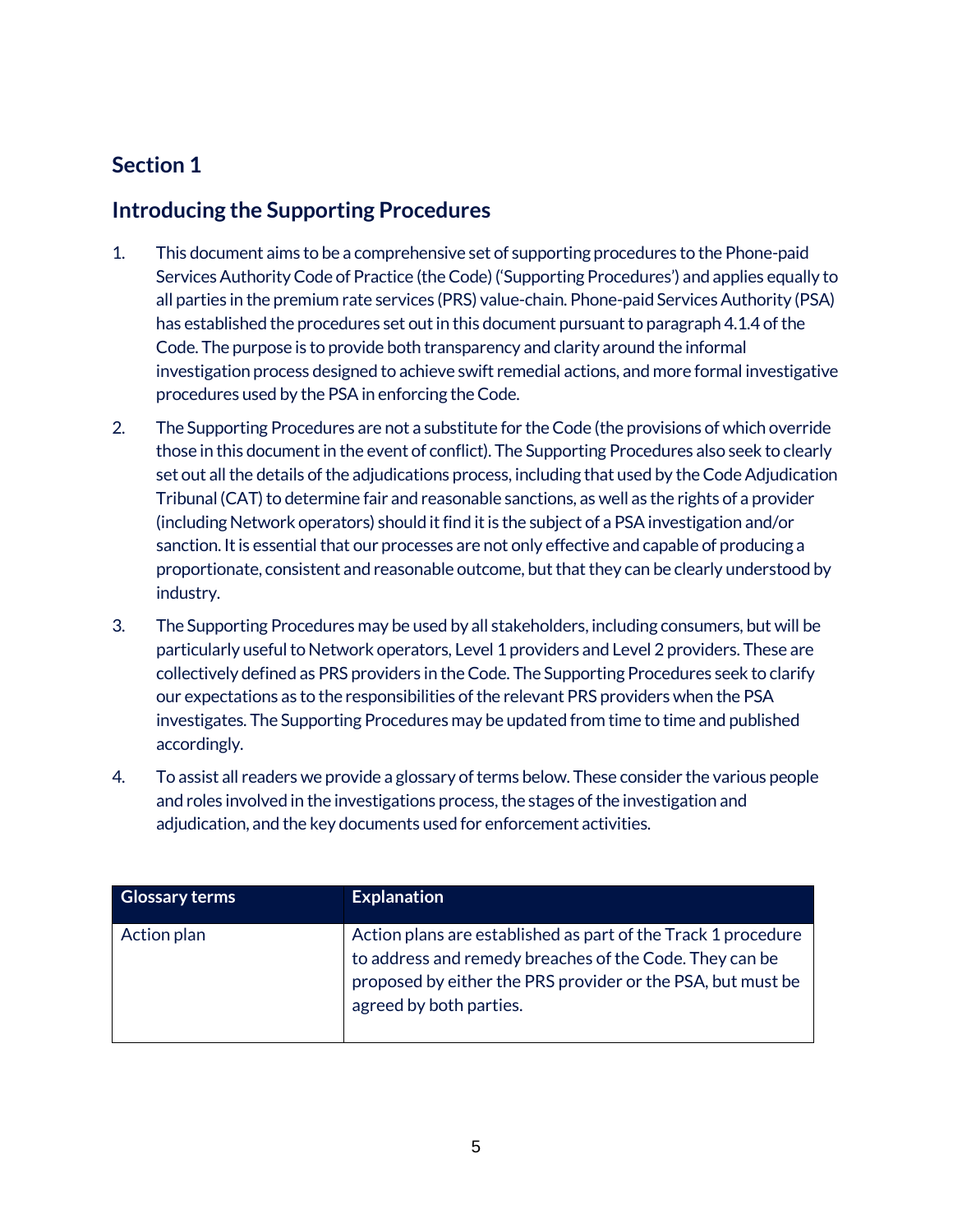| Allocation                                 | The process by which all cases are allocated to either Track 1<br>or Track 2. The allocation process reviews information<br>gathered during the enquiry stage and considers whether<br>any investigation is required or whether enforcement action<br>is unjustified at that time. Details of this process are set out<br>at Section 7 of the Supporting Procedures.                                                                                         |
|--------------------------------------------|--------------------------------------------------------------------------------------------------------------------------------------------------------------------------------------------------------------------------------------------------------------------------------------------------------------------------------------------------------------------------------------------------------------------------------------------------------------|
| <b>Allocation Team</b>                     | This usually comprises the Head of Investigations and<br>Enforcement, Head of Contact Management, an in-house<br>lawyer and a Policy team representative. The group<br>considers information held in relation to any complaint,<br>monitoring work or based on engagement with relevant<br>parties at the 'enquiry stage' of the process. The group will<br>then follow the 'allocation' process (see below) triggering an<br>investigation where necessary. |
| <b>Code Adjudication Panel</b><br>(CAP)    | A panel of experts who undertake adjudicatory activity and<br>decision making in relation to Code enforcement on behalf of<br>the PSA. The Code Adjudication Panel (CAP) is constituted<br>separately from the PSA Board, and its functions are<br>governed by section 4.7 of the Code and Annex 3 to the<br>Code.                                                                                                                                           |
| <b>Code Adjudication Tribunal</b><br>(CAT) | Tribunals are constituted of three members of the Code<br>Adjudication Panel (CAP). Details of the process followed in<br>advance of, and during, Tribunals are set out in Sections 11-<br>13 of the Supporting Procedures.                                                                                                                                                                                                                                  |
| Derogation process                         | Where PRS providers are based in non-UK EU or EEA<br>countries and they provide qualifying Information Society<br>Services, there will normally be legal steps to be taken prior<br>to allocation. Details of this derogation process are provided<br>at Section 3 of the Supporting Procedures.                                                                                                                                                             |
| 4.2.1 Direction                            | A direction made under Code para. 4.2.1 to require a party to<br>supply specified information or documents to the Executive.<br>Failure to comply with such a direction may be a breach of<br>the Code. Information gathered as a result of 4.2.1<br>Directions may form part of the evidence relied upon by the<br>Executive when preparing an Action Plan or issuing a<br><b>Warning Notice.</b>                                                           |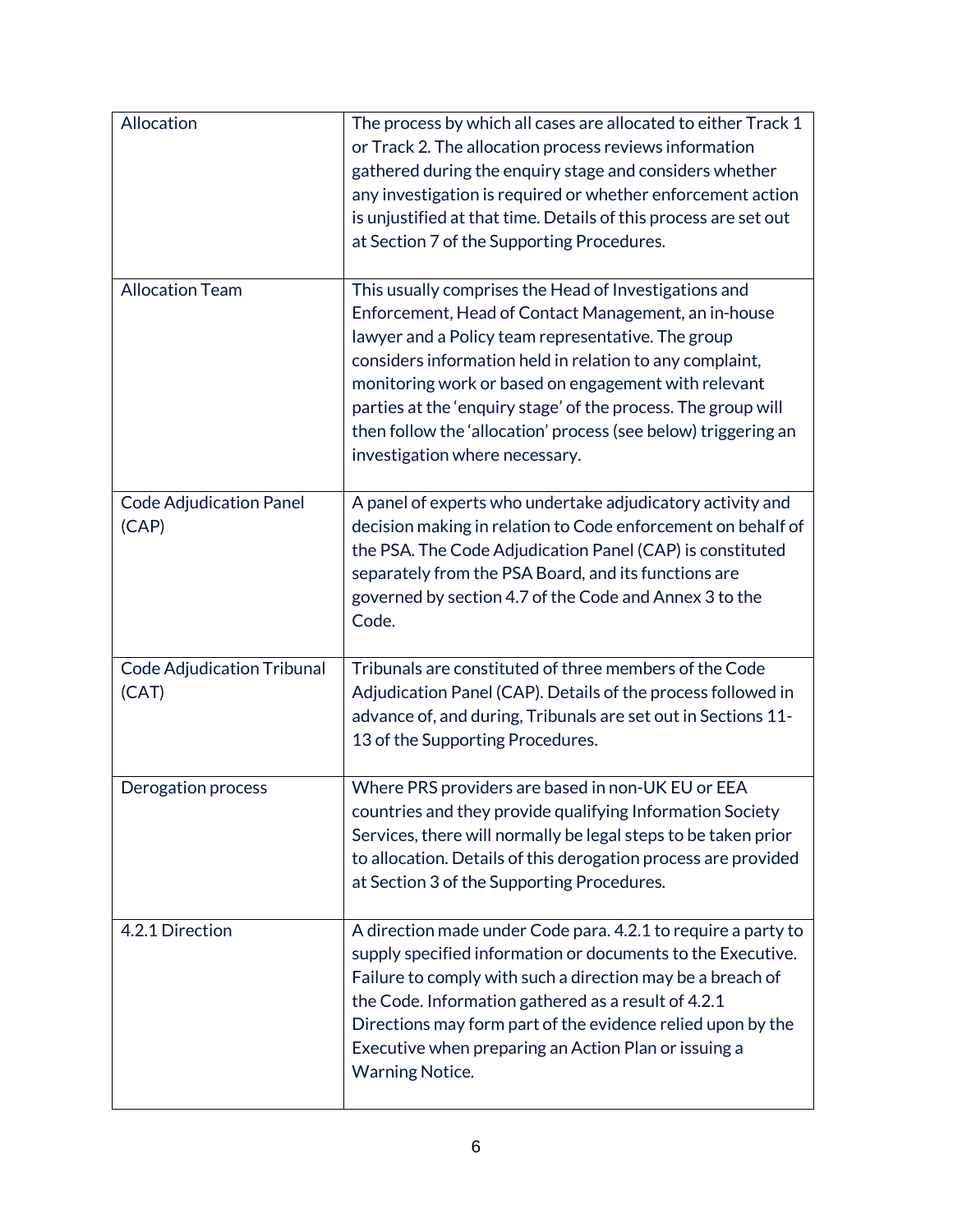| <b>Enquiry stage</b>                          | The enquiry stage is undertaken by the Executive when it<br>first becomes aware (either through receipt of complaints or<br>monitoring) of potential issues with a PRS. This involves the<br>gathering of information to assist with the Executive's initial<br>decision making, including allocation decision.                                                                                                                                                                                                                                                                   |
|-----------------------------------------------|-----------------------------------------------------------------------------------------------------------------------------------------------------------------------------------------------------------------------------------------------------------------------------------------------------------------------------------------------------------------------------------------------------------------------------------------------------------------------------------------------------------------------------------------------------------------------------------|
| Executive                                     | The PSA's functioning executive body. This generally<br>excludes the non-executive members of the Board of<br>Directors. However, the Investigations Oversight Panel<br>(IOP) generally includes both senior executive and non-<br>executive members, and as such is included within the term<br>"Executive".                                                                                                                                                                                                                                                                     |
| Interim measures                              | Suspensory or withhold directions which may be issued to<br>parties in the PRS value chain prior to a final adjudication on<br>breaches of the Code by CAT. The withholding of revenues<br>from the Level 2 provider ensures financial security during<br>the investigatory process; and urgent suspension of services<br>enables the prevention of further consumer harm pending<br>the completion of the investigation. Details of these interim<br>measures and how they are invoked are set out in the Code<br>at section 4.6, and in Section 9 of the Supporting Procedures. |
| <b>Interim Warning Notice</b>                 | Correspondence which notifies a party that PSA intends to<br>impose interim measures, and invites the recipient to<br>respond urgently with any representations. The Interim<br>Warning Notice will contain appropriate information based<br>on the stage of the investigation and the nature of the<br>interim measure proposed. If the case progresses a full<br>Warning Notice will be prepared in the usual way later in the<br>investigation.                                                                                                                                |
| <b>Investigation Oversight</b><br>Panel (IOP) | An internal panel composed of senior executives and non-<br>executive Board members that will consider matters of case<br>management and quality control during the progress of<br>investigations. Its role is explained at Section 8 of the<br><b>Supporting Procedures.</b>                                                                                                                                                                                                                                                                                                     |
| <b>Investigations Team</b>                    | Part of the Executive that holds expertise in evidence<br>gathering, handling and analysis. The Investigations Team is<br>tasked with case management and day-to-day enforcement<br>activities under the Code.                                                                                                                                                                                                                                                                                                                                                                    |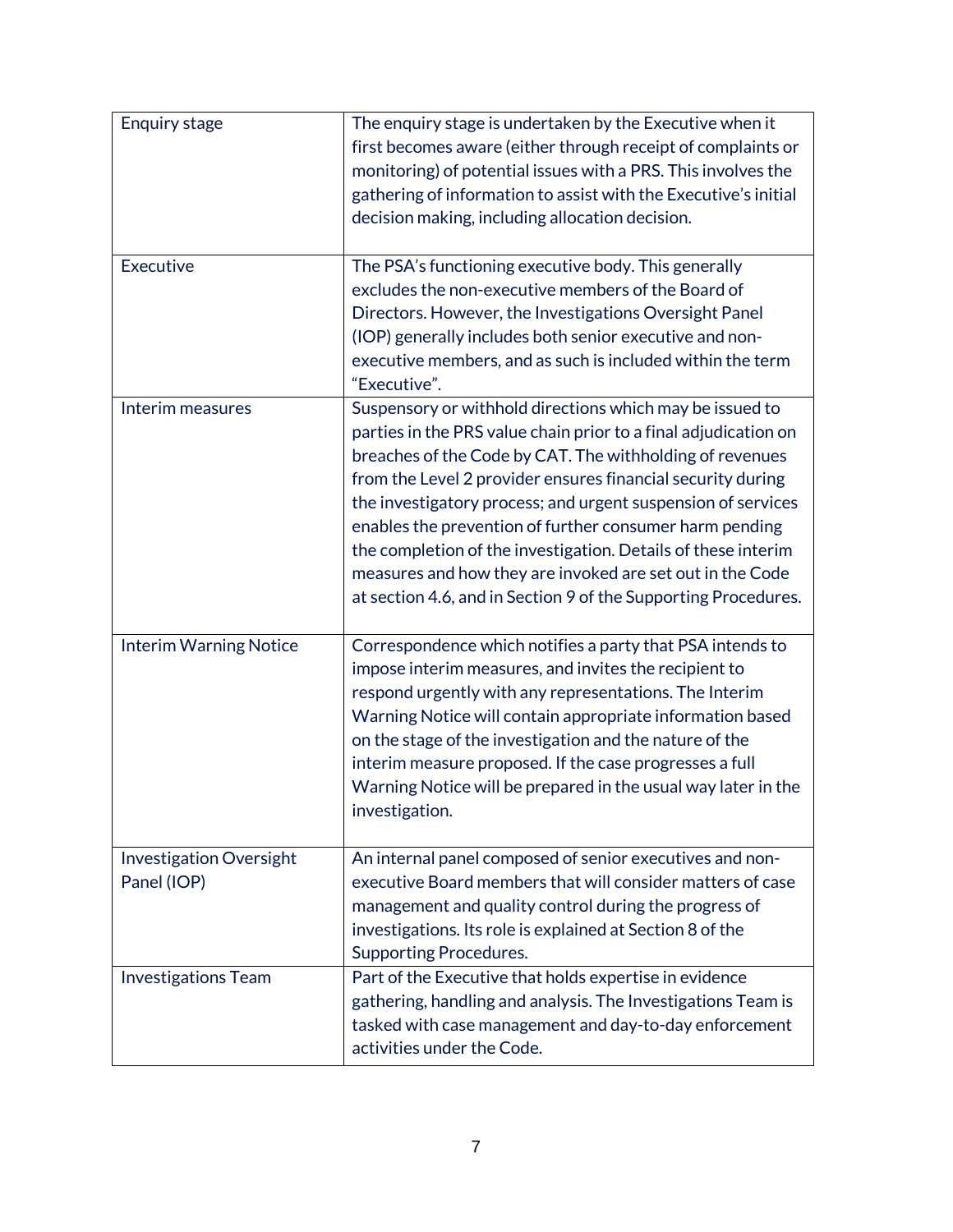| <b>PSA</b>                 | Defined at paragraph 5.3.26 of the Code and within the<br>explanation at paragraph 1.1 of the Code: 'PSA' means the<br>employees of the PSA and/or members of the Board save<br>where the context otherwise requires. It is an enforcement<br>authority with responsibility for enforcing the Code, which<br>regulates the use of premium rate services (PRS).                                       |
|----------------------------|------------------------------------------------------------------------------------------------------------------------------------------------------------------------------------------------------------------------------------------------------------------------------------------------------------------------------------------------------------------------------------------------------|
| <b>PSA Board</b>           | The Board of Directors of the PSA Limited - a not-for-profit<br>organisation limited by guarantee. The Board govern the<br>strategy, policy setting and operations of the PSA. Board<br>members do not take part in any adjudicatory activity or<br>decision-making in relation to Code enforcement. Non-<br>executive Board members sit on the Investigations<br>Oversight Panel (IOP) as required. |
| Review of interim measures | A review undertaken by a CAT of the decision to impose<br>interim measures. Details of this process are found in Section<br>9 of the Supporting Procedures.                                                                                                                                                                                                                                          |
| <b>Suspensions</b>         | Directions issued to parties in the value chain to suspend a<br>PRS. Suspensions may be imposed on services where there is<br>evidence of a serious breach of the Code and the need to<br>suspend is urgent. Details of the process associated with<br>these directions are set out in Section 9 of the Supporting<br>Procedures.                                                                    |
| Track 1 procedure          | An investigation of potential breaches of the Code, which<br>may be resolved between the PSA and the relevant PRS<br>provider via an agreed Action Plan. The Track 1 procedure<br>does not require an adjudication by the CAT. The procedure<br>is set out in the Code at section 4.4, and further details are<br>set out in Section 7 of the Supporting Procedures.                                 |
| Track 2 procedure          | An investigation into potential breaches of the Code, which<br>may require more extensive efforts to gather information<br>and evidence relating to the potential breaches of the Code.<br>This formal process is set out in the Code at section 4.5, and<br>explained in greater depth across Sections 7-14 of the<br><b>Supporting Procedures.</b>                                                 |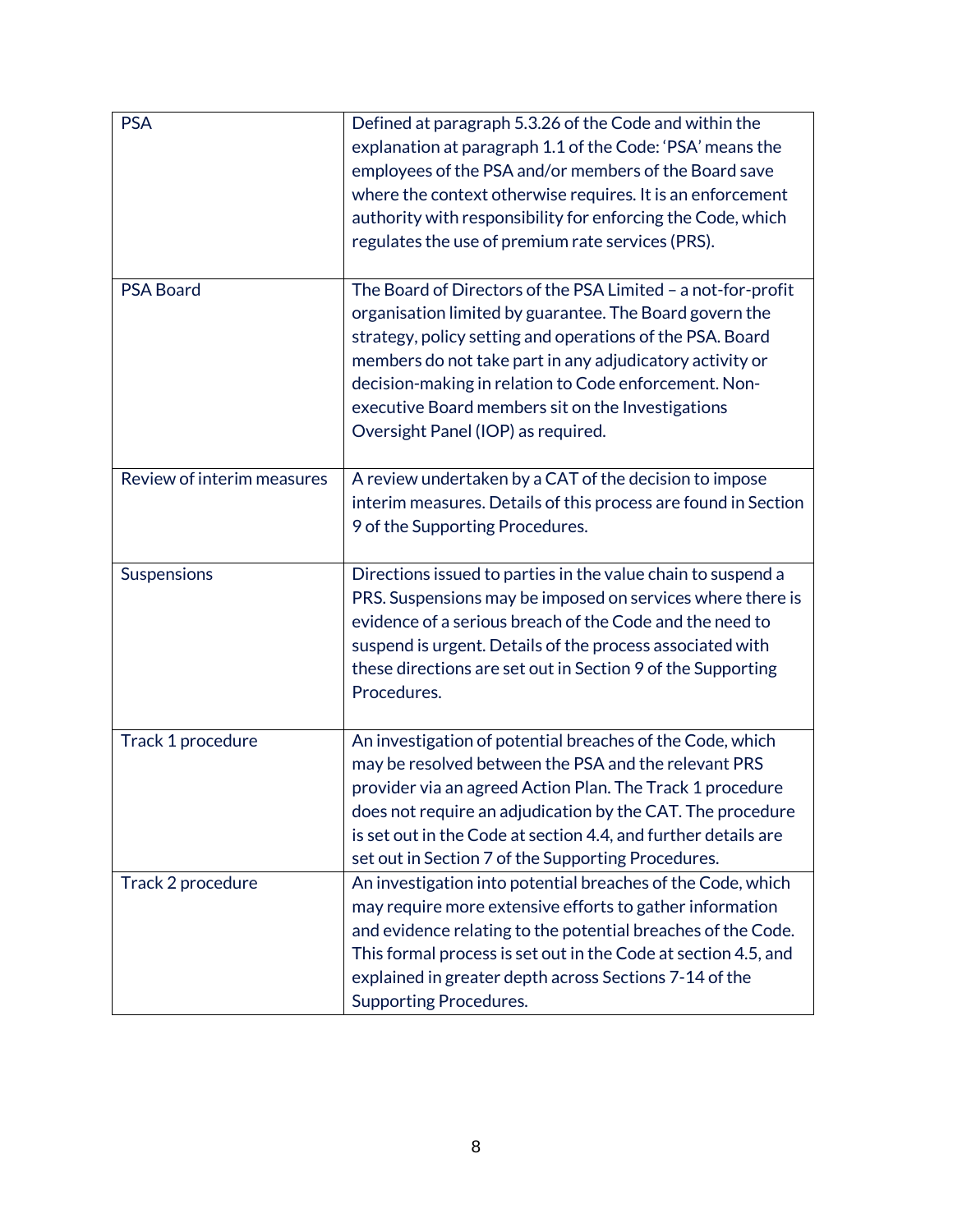| <b>Tribunal bundle</b>     | The bundle of documents prepared for the use of the CAT<br>and the parties after a Warning Notice or Interim Warning<br>Notice is issued. The bundle includes all the relevant<br>documentation, including any response from the relevant<br>PRS provider.                                                                                                                                                                                                                               |
|----------------------------|------------------------------------------------------------------------------------------------------------------------------------------------------------------------------------------------------------------------------------------------------------------------------------------------------------------------------------------------------------------------------------------------------------------------------------------------------------------------------------------|
| <b>Warning Notice</b>      | A formal submission produced by the Executive and sent to a<br>relevant PRS provider, outlining a description of the service<br>and potential breaches identified, providing supporting<br>evidence, and providing a recommendation of sanctions. It<br>will also set out instructions to the PRS provider relating to<br>how it can respond to the Warning Notice. Details of this key<br>stage in the investigation can be found in Section 10 of the<br><b>Supporting Procedures.</b> |
| <b>Withhold directions</b> | Directions issued to either a Network operator or Level 1<br>provider to prevent out-payments of PRS revenues being<br>shared with providers lower in the value chain pending<br>payment of any sums due following sanctions being imposed<br>by the CAT or a decision by the CAT to lift or amend the<br>withhold direction. Details of the process associated with<br>these directions are set out in Section 9 of the Supporting<br>Procedures.                                       |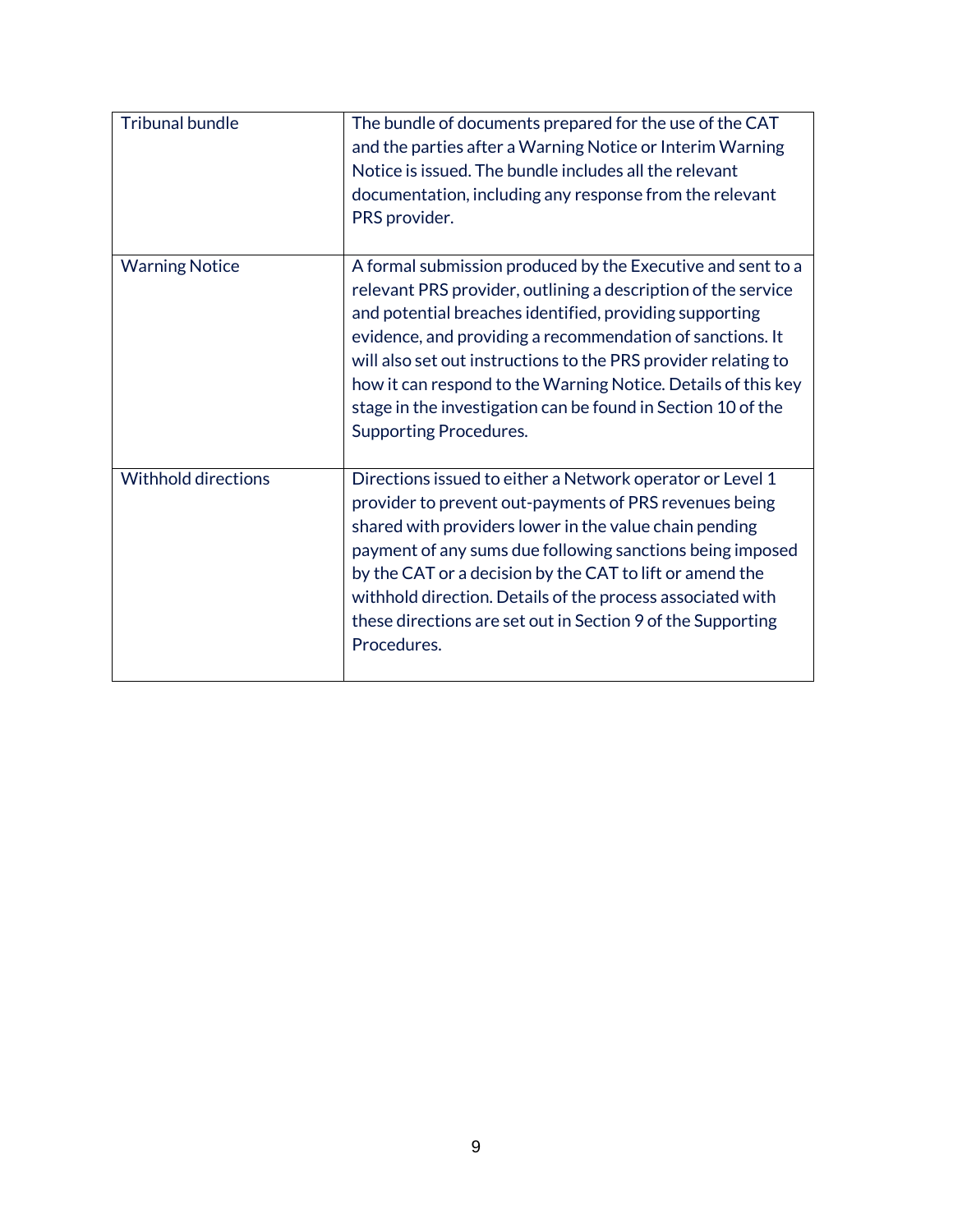## <span id="page-9-1"></span><span id="page-9-0"></span>**Purpose of PSA investigations and enforcement**

- 5. The purpose of the PSA Code of Practice is to set an effective and proportionate regulatory framework for the premium rate services (PRS) industry that builds consumer trust and confidence in using PRS in a healthy and innovative market. Our approach is always to try and work with industry to build compliance into services using the principles of the Code, through issuing Guidance, offering bespoke compliance advice and working consultatively and collaboratively on managing risks to consumers and the market.
- 6. The purpose of investigations into PRS and the providers that operate them is to explore potential issues in the market and test compliance standards. Issues in the market may be flagged to the regulator in a number of ways, and this document considers some of the key sources of intelligence. However, it is the investigations process that gives the PSA the opportunity to fully understand these issues and to ask specific questions about potential breaches of the Code that may be the root cause.
- 7. When the PSAseeks to establish the facts of any given situation, it is searching for, and gathering together, information. As the evidence comes in and is assessed the investigation may find that the original complaint or reported issue is based on misinformation or some lack of understanding. This document sets out when investigations may be closed without need for enforcement action or any form of adjudication.
- 8. Although Level 2 providers are ultimately responsible for the content, promotion and operation of a service, we expect all Level 1 providers and Network operators to carry out a satisfactory level of due diligence and risk assessment when contracting with providers, to achieve the outcomes set out in the Code and supporting Guidance. Where we find evidence of a failure in meeting these responsibilities, we may initiate an investigation into that party. We may also pursue parallel investigations into various parties at different levels within the valuechain in relation to the same service.
- 9. There are various stages to an investigation, and we have sought to address each of these in turn in this document. Investigations will lead to enforcement action where such action is considered a proportionate way of achieving our regulatory goals, which include remedying Code breaches, improving compliance standards in the industry, and resolving underlying issues which trigger them.
- 10. To achieve the best regulatory outcome, we aim to progress all investigations promptly. The length of any given investigation / adjudicatory process may vary depending on the facts of each particular case. Where interim measures have been imposed, the PSA will give special consideration to prioritise the progress of such an investigation.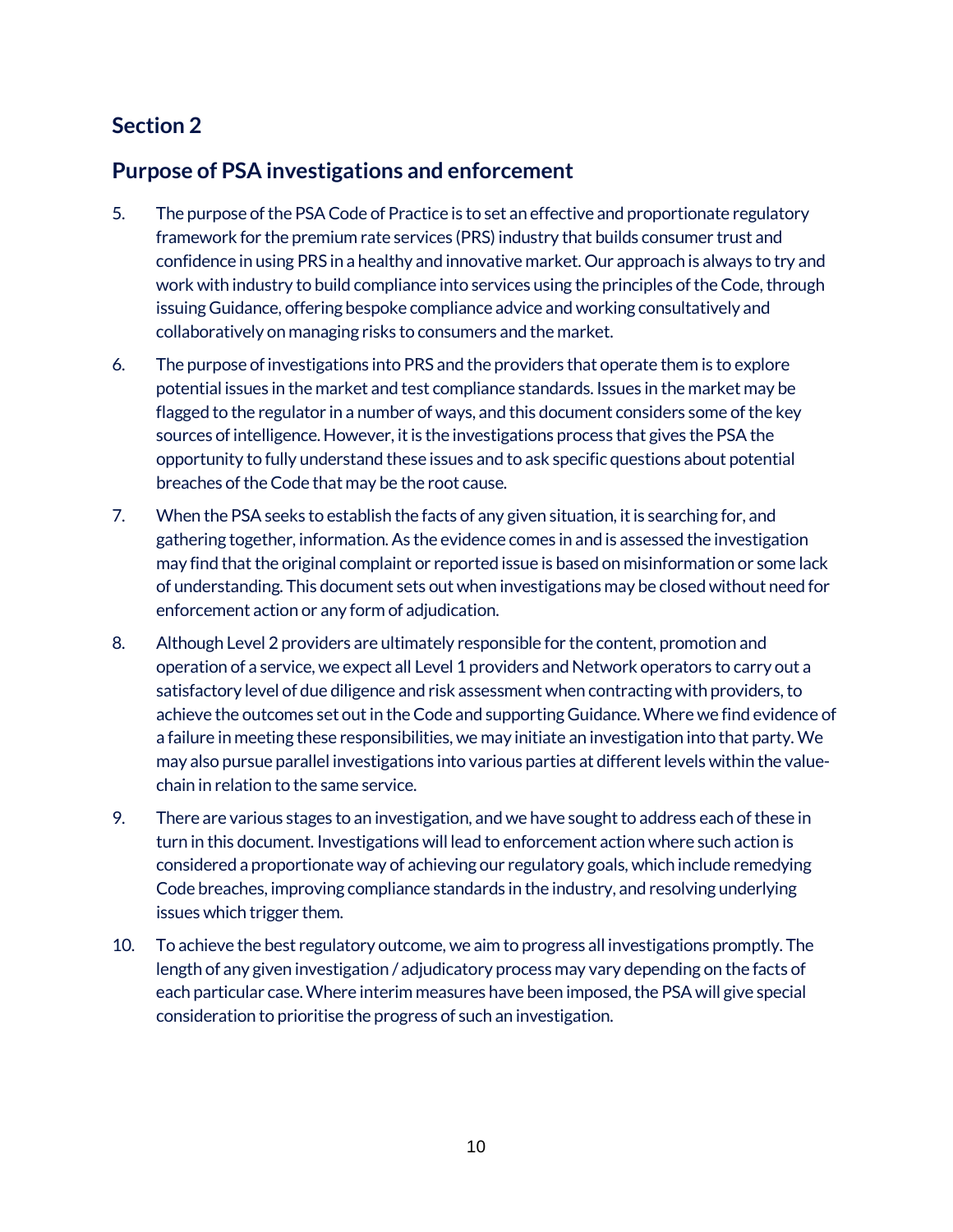## <span id="page-10-1"></span><span id="page-10-0"></span>**PSA's remit and jurisdiction**

#### <span id="page-10-2"></span>**How the Communications Act 2003 and our Code frames our remit**

- 11. The Communications Act 2003 ("the Act") established the regulatory regime for telecommunications services, and established Ofcom as the regulatory body for such services.
- 12. In respect of PRS, the Act provides Ofcom with the power to approve a Code for the purposes of regulating PRS. Ofcom has approved the PSA' Code of Practice under Section 121 of the Act. The scope of the PSA' remit is set out in the definition of "controlled PRS", contained within the PRS Condition made by Ofcom (which is reproduced within Part Five of the Code).
- 13. Ofcom has designated the PSA, through approval of the Code, as the body to deliver the dayto-day regulation of the PRS market. The PSAregulates the content, promotion and overall operation of controlled PRS through the imposition of responsibilities on providers of PRS in the Code.
- 14. Where the Code is breached, the PSAis empowered to apply sanctions as set out in the Code at paragraph 4.8. The Code is revised from time to time to ensure it continues to provide a trusted environment for consumers, and remains a fair and proportionate regulatory regime for the industry.
- 15. Ofcom retains overall responsibility for regulating premium rate services, and where necessary the PSA may refer providers of PRS to Ofcom.

#### <span id="page-10-3"></span>**Derogation process relating to providers based in the EEA**

16. Whilst the PSAhas jurisdiction over controlled PRS which are accessed by a user in the United Kingdom, or provided by a Level 1 or Level 2 provider situated in the United Kingdom, the PSA is first required to take additional steps prior to taking any measures against a provider of an "information society service" $1$  that is based in an EEA country. In such a case, the PSA is generally required to refer its concerns to the Member State in which the provider is based before opening a formal investigation, and to notify the European Commission (through the Department of Digital Culture, Media and Sport) where enforcement measures are taken. This is due to the application of the E-Commerce Directive.<sup>2</sup> Guidance on factors that are

 $\overline{a}$  $1$  'Information society services' are defined under paragraph 5.3.22 of the Code as, '...any services normally provided for remuneration, at a distance, by electronic means and at the individual request of a recipient of services (as defined in Article 1(b) of Directive 2015/1535/EU), subject to the exceptions set out in the Directive.' Further explanation and examples are provided at Annex A.

<sup>&</sup>lt;sup>2</sup> Article 3 of Directive 2000/31/EC states that:

<sup>&</sup>quot;(2) Member States may not, for reasons falling within the coordinated field, restrict the freedom to provide information society services from another Member State….

<sup>(4)</sup> Member States may take measures to derogate from paragraph 2 in respect of a given information society service if the following conditions are fulfilled: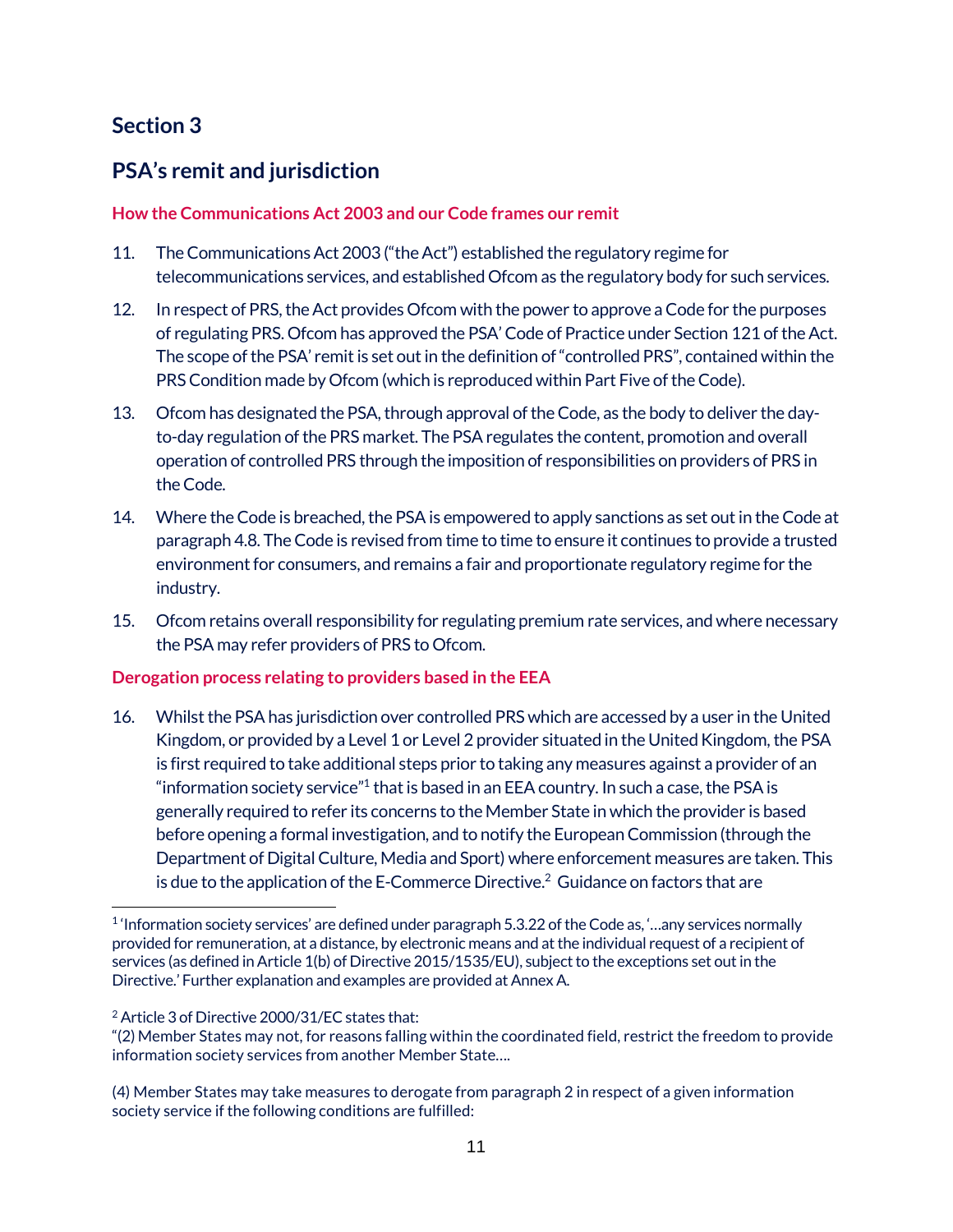considered in determining whether a service is an information society service is included at Annex A.

- 17. The procedure for making a referral is as follows. Where necessary, referrals will be made prior to allocation of a case for investigation.
	- Before making a referral, enquiries will normally be asked of the provider. Where it is practical to do so, the PSA will also make informal contact with the relevant home Member State authority at this early stage to inform them that the Investigations Team is concerned that the service is or may be prejudicing the objective of consumer protection, and that enquiries are being made prior to any formal referral being made and prior to the Code being invoked.
	- Upon receiving such notification, we expect providers to take appropriate action at an early stage to remedy the Investigations Team's concerns, which may include seeking and acting upon compliance advice, and providing refunds to affected consumers. If providers do so, we recommend that they provide sufficient evidence to the PSA that they have done so.
	- Following review of any responses received from the provider, where there remain concerns about the service, a formal referral will be made.
	- The PSA uses the Internal Market Information ("IMI") portal to formally refer matters to the relevant home Member State authority. The PSA will provide such relevant information as it has about the service through the IMI portal, and request that the home authority take adequate action to investigate and resolve any concerns.
	- Providers will normally then be contacted by email to inform them that a formal referral regarding the service they operate has been made. Any relevant Level 1 provider and/or Mobile Network Operator(s) will also be informed of the fact that a referral has been made.
	- The PSA expects the home Member State authority to conduct such investigation of the service as it deems necessary.

 $\overline{a}$ 

<sup>(</sup>a) the measures shall be:

<sup>(</sup>i) necessary for one of the following reasons…

<sup>—</sup> the protection of consumers, including investors;

<sup>(</sup>ii) taken against a given information society service which prejudices the objectives referred to in point (i) or which presents a serious and grave risk of prejudice to those objectives;

<sup>(</sup>iii) proportionate to those objectives;

<sup>(</sup>b) before taking the measures in question… the Member State has:

<sup>—</sup> asked the Member State referred to in paragraph 1 to take measures and the latter did not take such measures, or they were inadequate,

<sup>—</sup> notified the Commission and the Member State referred to in paragraph 1 of its intention to take such measures.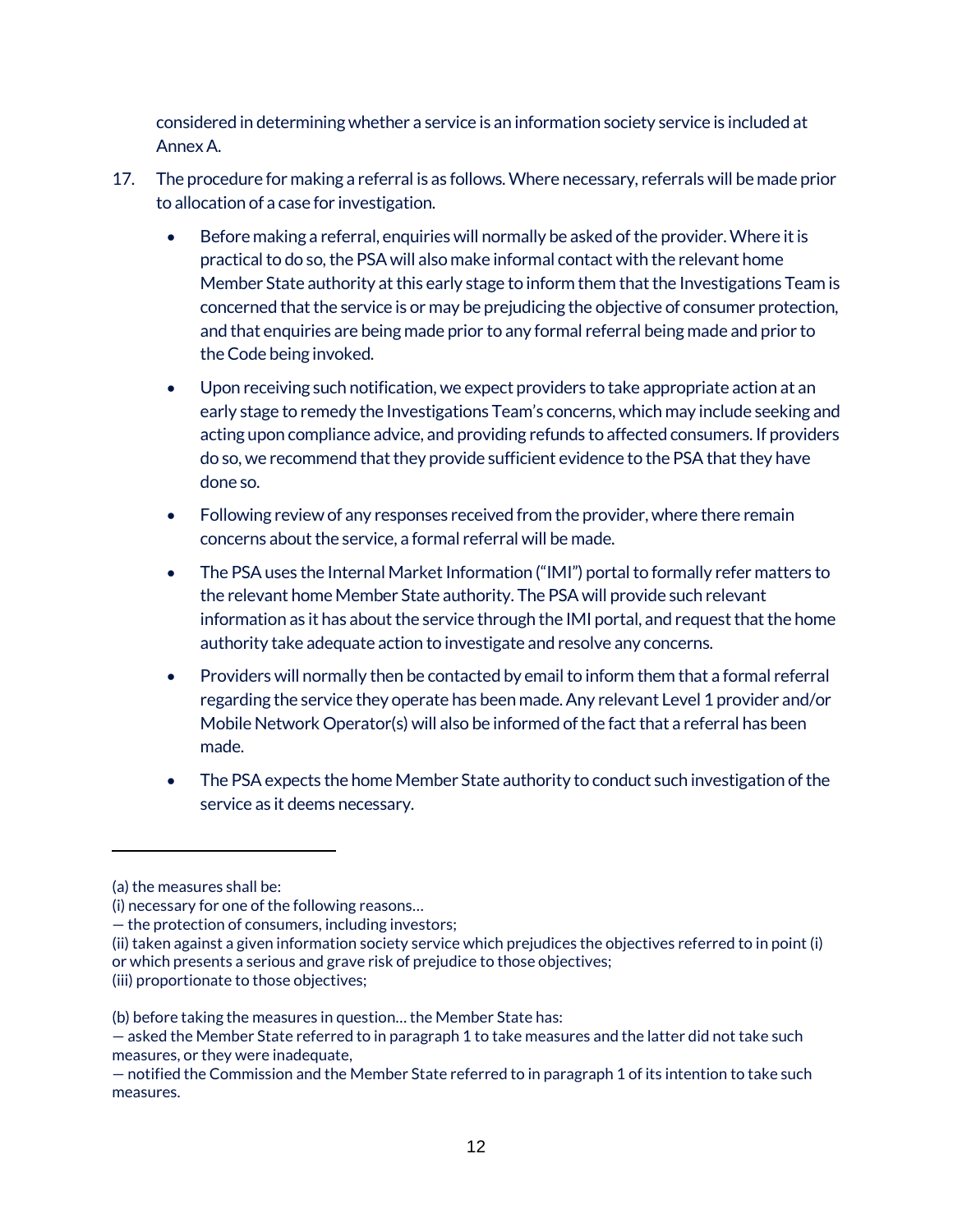- Where providers take appropriate steps to remedy the Investigations Team's concerns, and provide sufficient evidence to PSAthat they have done so, the PSA will normally provide confirmation of this to the nominated regulator for the home Member State. It is anticipated that in many cases, this will promote the early resolution of a case without the need for either the PSAor the home authority to take measures.
- Where the authorities in the relevant Member State do not take any measures or where the measures taken are inadequate (for example, where the measures only partly address the harm, or the harm appears to still be continuing after the measures have been taken), the PSA may decide (where the requirements of Article 3(4) of the E-Commerce Directive are satisfied) to take appropriate measures itself. This may include taking enforcement action pursuant to the Track 1 or Track 2 procedure.
- 18. In cases of urgency, the E-Commerce Directive allows the PSA to take measures without first referring the matter to the relevant Member State, again where the requirements of Article 3(4) of the E-Commerce Directive are satisfied3. However, where such measures are taken, the Member State and the Commission must be notified as soon as possible thereafter. Such notification will be as comprehensive as possible (to include full details of the measure(s) taken by the PSAand any action(s) taken by the provider itself) and will be made via the IMI portal. Either the Executive or the CAT will normally seek legal advice prior to taking urgent measures. Such advice will be subject to legal professional privilege.
- 19. These procedures are subject to change from time to time, including as a result of the legal and procedural requirements mandated by the EU and the Department for Digital Culture, Media and Sport. In the event of conflict between these Supporting Procedures and such legal or procedural requirements, those legal and procedural requirements shall prevail.

 $\overline{a}$  $3$  Directive 2000/31/EC Art. 3 para. 5.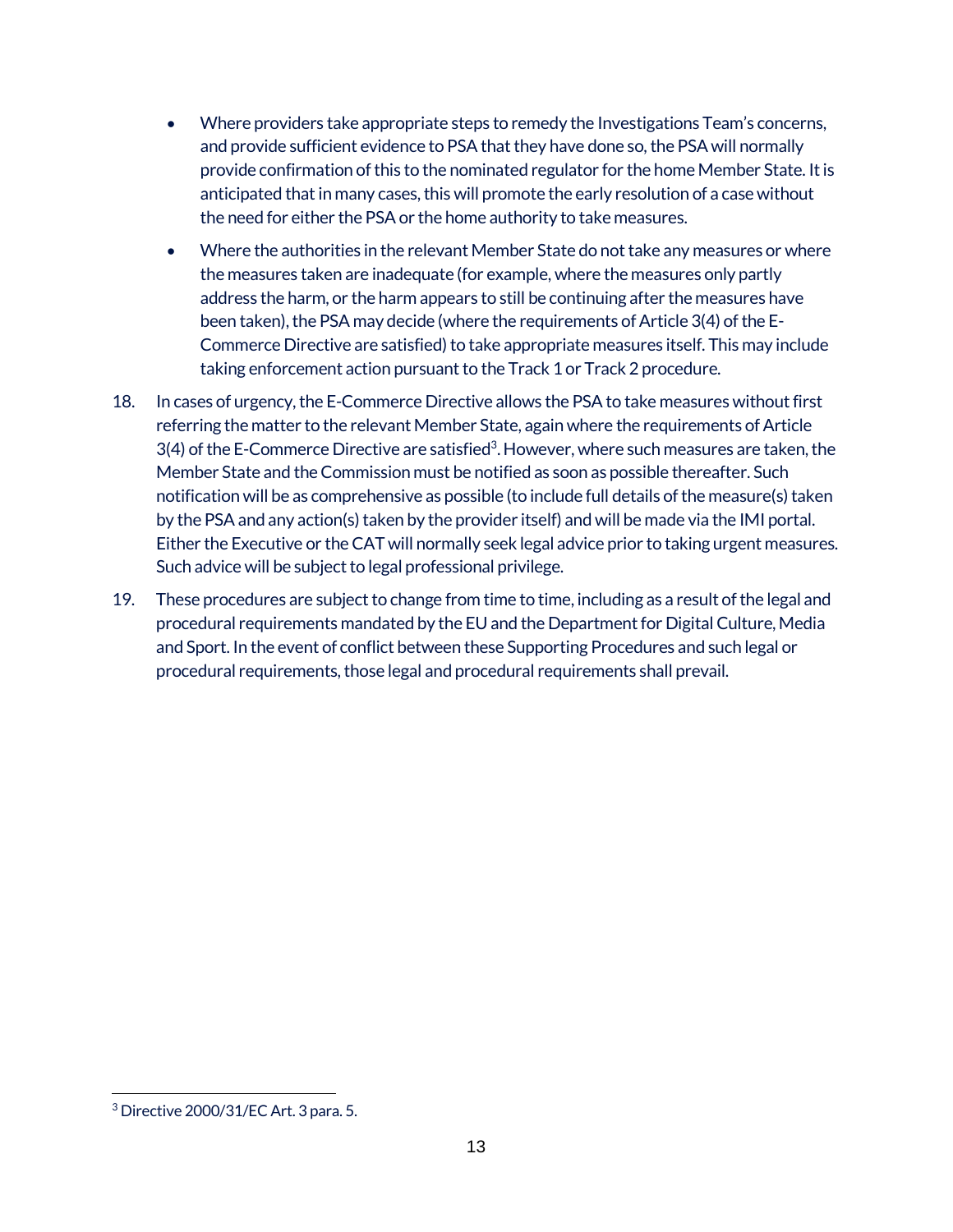## <span id="page-13-1"></span><span id="page-13-0"></span>**Sources of intelligence and the enquiry stage**

#### <span id="page-13-2"></span>**Monitoring**

- 20. The Executive conducts monitoring of PRS. The Executive may decide to monitor a specific service as a result of complaints received, as a result of reports received from the industry or security consultants, as a result of information found online, as part of a planned sweep in relation to a particular issue, or for other reasons. The Executive may change its monitoring policies and strategies from time to time in order to respond to changing technologies and behaviours.
- 21. Our monitoring function involves gathering intelligence for a range of regulatory activities, many of which are unrelated to enforcement of the Code. However, when evidence of noncompliance is found in the market, a report will be prepared and provided to the Head of Investigations and Enforcement for consideration. The Executive may initiate an investigation where its monitoring appears to show a breach of the Code (Code para. 4.1.2). If the Head of Investigations and Enforcement considers that the nature and quality of the evidence is sufficient to warrant an investigation, the information will be presented to the Allocation Team for further assessment<sup>4</sup>.
- 22. If the monitoring highlights a potential breach of the Code, the Executive would normally decide to notify the relevant Level 2 provider(s) and associated industry stakeholders of the findings of the monitoring report prior to any further investigation into the matter<sup>5</sup>. This provides the PRS provider with greater visibility of the issue, if it is not already apparent to them, and gives relevant industry stakeholders the opportunity to respond. This response may be to provide an explanation to the Executive of the issue and any root cause, or involve remedial action to improve compliance standards. If the case has not been allocated at this point, the information provided by any relevant parties will be considered by the Allocation Team as appropriate.
- 23. Given the fast-moving nature of the industry, some investigations may proceed after remedial action is taken. This may be necessary to fully understand the issue and to ensure it does not arise again in future.

#### <span id="page-13-3"></span>**Security intelligence and other enforcement bodies**

24. As indicated above, one trigger for monitoring work may be a report from a security intelligence source. However, depending on the information given, the Executive may launch an investigation based on intelligence shared by security consultants or other enforcement bodies in the UK and globally.

 $\overline{a}$ 

<sup>4</sup> See Section 7 below.

<sup>5</sup> See paragraph 39 below.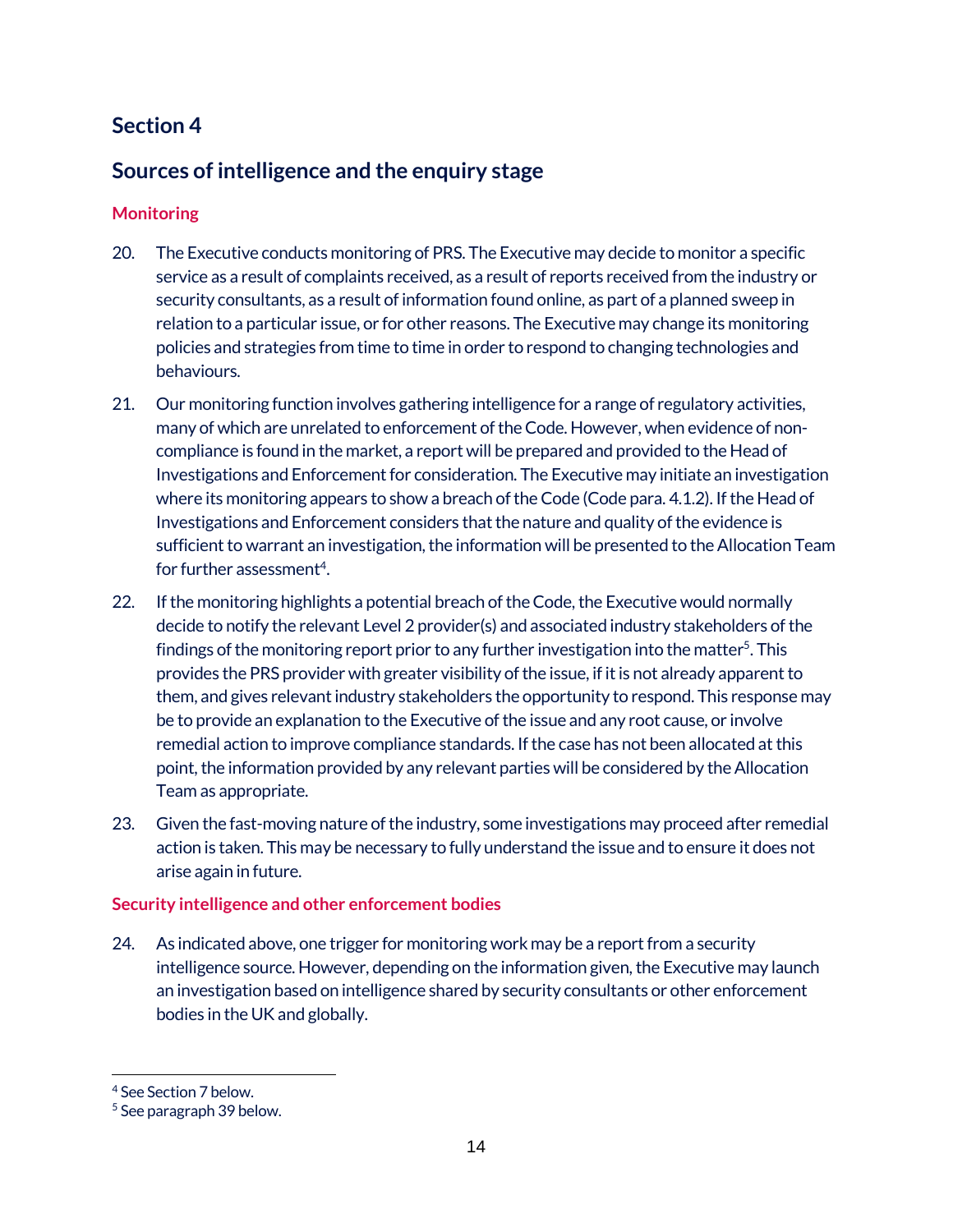- 25. The PSAhas built a strong network of contacts with such groups, working with the Consumer Concurrency Group in the UK hosted by the Competition and Markets Authority (CMA) and Operation LINDEN coordinated by the Information Commissioner's Office (ICO). The PSAon an ongoing basis raises awareness of its role and remit to other enforcement bodies to make sure accurate and helpful information is shared with the PRS regulator as appropriate.
- 26. The PSAhas a number of memorandums of understanding with such bodies to ensure information is shared effectively and decisions are taken as to appropriate regulatory activities.

#### <span id="page-14-0"></span>**Consumer complaints**

- 27. Members of the public can contact the PSA directly to provide information about services for a number of reasons, including the receipt of PRS promotional material, the receipt of PRS charges, or where PRS has affected a relative or other phone user. Consumers may contact the PSA to make enquiries about such services, and therefore not every contact will provide evidence of a breach of the Code or lead to an investigation. However, each piece of information given by consumers, whether it forms part of a complaint or an enquiry, may be used by the Executive to understand the services operating in the market and their compliance with the Code.
- 28. The PSAconsiders a complaint to equate to a negative report relating to a PRS indicating some discrepancy between consumer expectations<sup>6</sup> and service delivery or operation. Complaints will be tested against information held relating to the service, including any registration data, monitoring evidence, or other consumer information.
- 29. As part of the complaints procedure, consumers are usually given information about the Level 2 providers operating the service allowing them to take up the matter directly. If the consumer requires more information, we may need to send the consumer back to their Network operator to establish where the charges originated from.
- 30. The Executive may also contact the service provider directly to seek information relating to consumers' engagement with the service if circumstances require it<sup>7</sup>. Service providers therefore will often have the opportunity to investigate and rectify any underlying issue, including providing redress where appropriate, before the PSA determines that it needs to investigate further. Prior to any investigation, the usual allocation process will be followed (see Section 7 below).
- 31. The Executive may in its discretion decide not to investigate a complaint if it has not been made to the PSA within a reasonable time. When considering what is reasonable, the Executive will

 $\overline{a}$ <sup>6</sup> Including consumer expectations that the service promotion can be inspected without a purchase being made – i.e. visiting a webpage but not purchasing anything is possible without risk of unwanted PRS charges.

 $7$  Such requests at the early enquiry stage may not be in the form of a formal direction for information under paragraph 4.2.1 of the Code. While a specific consumer contact may not be a formal complaint, recent dialogue with a PRS provider or a previously completed investigation may warrant some further review as a result of such contacts. Any such enquiries will be made with a view to understanding the current service operation and promotion and may not lead to any case allocation.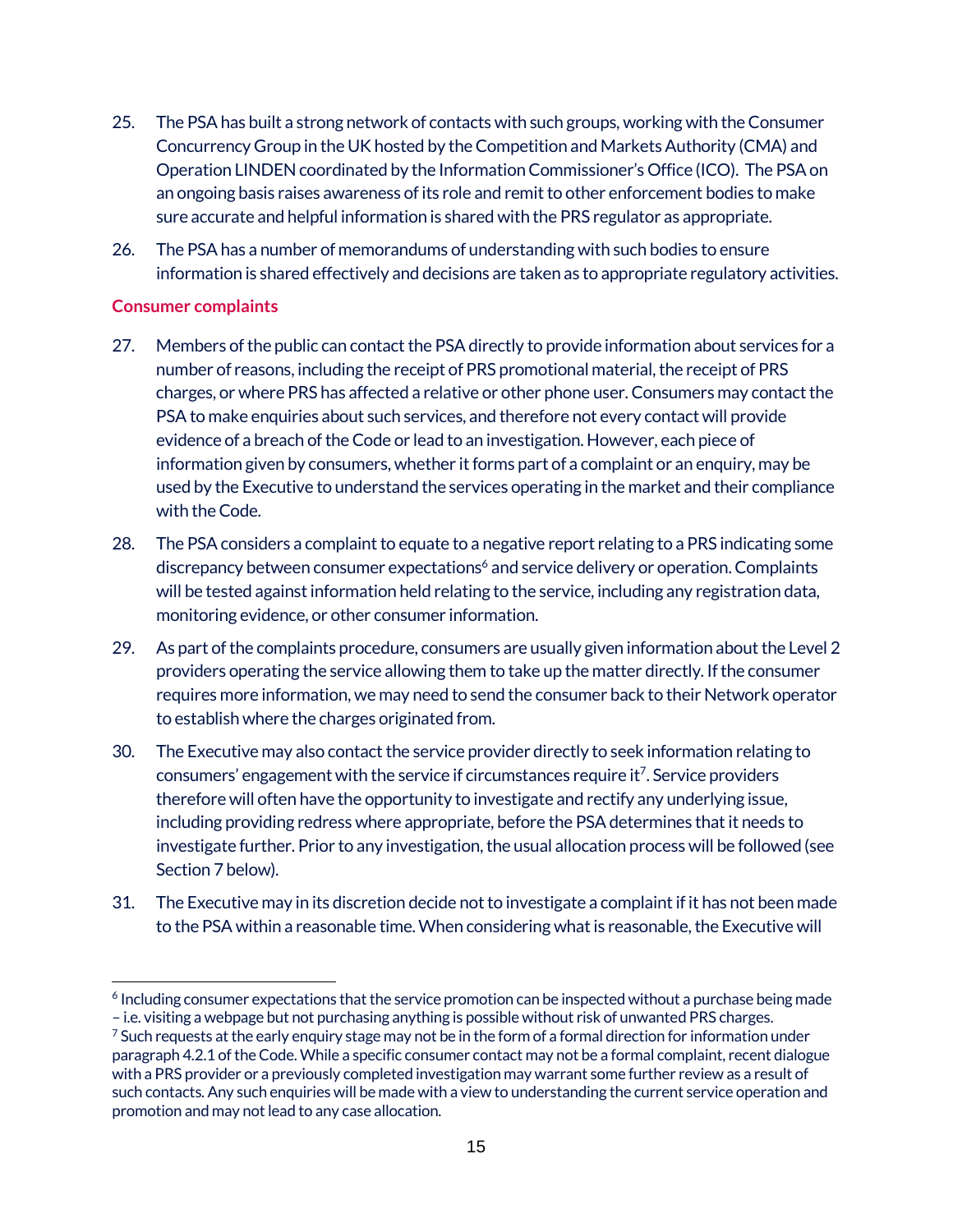take into account when a consumer could first have been reasonably expected to know of the matters giving rise to the complaint.

#### <span id="page-15-0"></span>**Industry reports and complaints**

- 32. In order to limit and address consumer harm, providers are encouraged to proactively alert the PSA to any issues regarding its own or third party services. Such proactive co-operation will be taken into account by the Executive when considering the most appropriate enforcement procedure to be used (if any) and/or may mitigate any sanctions imposed by a Tribunal.
- 33. Industry members can report any matters relating to Code compliance to the Head of Investigations and Enforcement. Any such information will be treated sensitively while initial enquiries are made to understand the issues. Depending on the nature of the information and whether claims made can be further evidenced by reference to service data, complaint information or monitoring reports, there may be a need for industry reports to be used as evidence during an investigation. In this case the relevant party would normally expect to receive information about the source of the evidence.
- 34. Whether an investigation is launched as a result of a complaint made by a member of the public or a member of the industry, the investigation will follow the same process set out in Sections 7 and 8 below.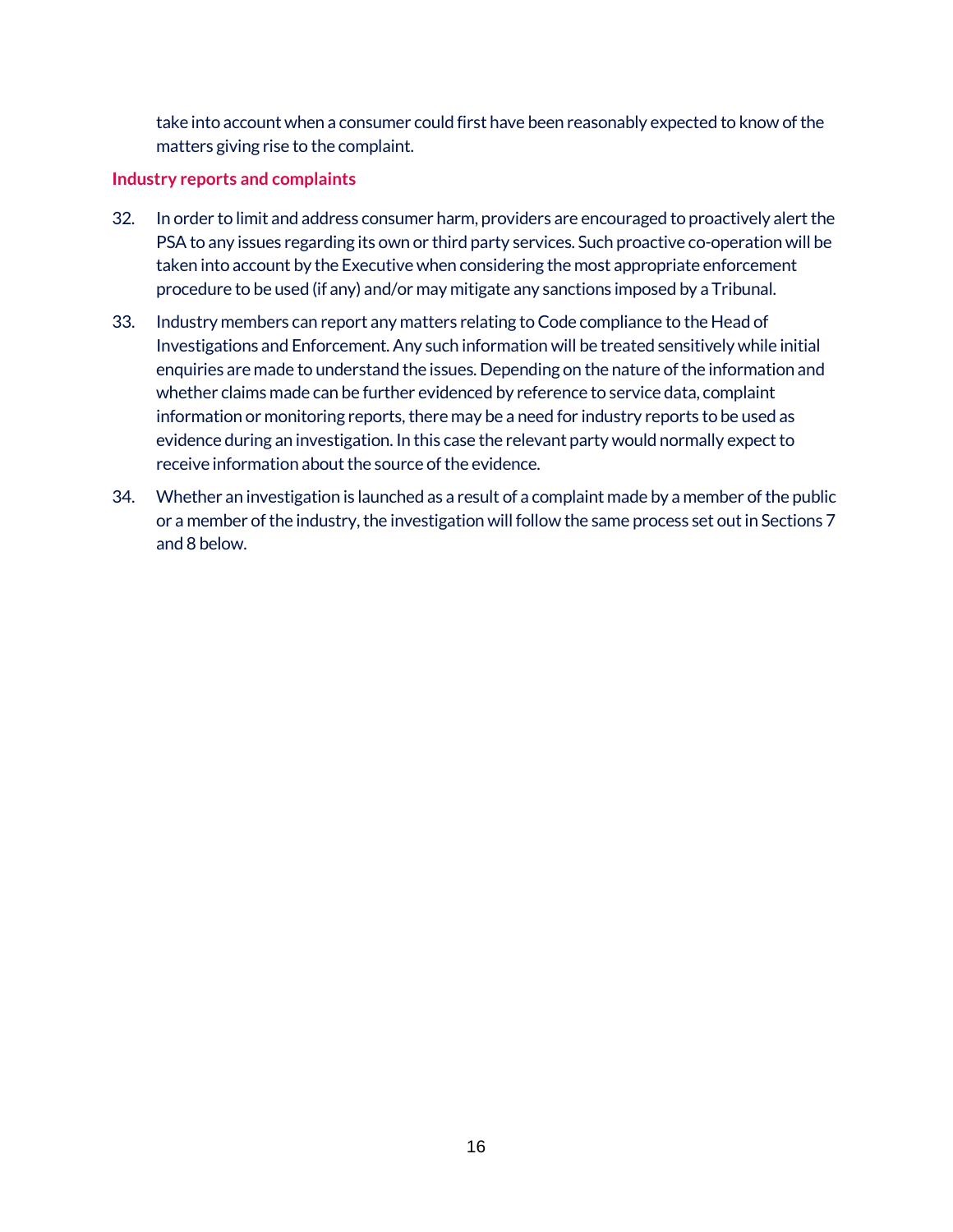## <span id="page-16-1"></span><span id="page-16-0"></span>**Signposting and referrals**

- 35. As well as being referred to the service provider, depending on the nature of their complaint or enquiry a consumer may also be provided with information about other bodies that may be able to assist them. For instance, consumers may be advised to contact the Network operator, Ofcom, the Information Commissioner's Office (ICO), Trading Standards, Action Fraud, or an entity providing alternative dispute resolution (ADR).
- 36. Depending on the nature of our concerns, the Executive may choose to refer concerns, and share information, with other enforcement bodies. Such bodies may include Ofcom, the ICO, the Competition and Markets Authority, Trading Standards, the Financial Conduct Authority, the Advertising Standards Authority, the Gambling Commission, City of London Police, or the Serious Fraud Office. In some cases the PSA has concluded memoranda of understanding with other regulatory bodies to facilitate such referrals.
- 37. Any such referral is without prejudice to the PSA's powers to take action under the Code where this is thought necessary. However in such a case, the Executive will seek to coordinate enforcement action with the other enforcement body so as to avoid any duplication of regulatory effort, where it is practical to do so $8$ .
- 38. In certain cases where a provider is based in an EEA country, the PSA is obliged to refer its concerns to the Member State in which the provider is based, and notify the European Commission. The procedure for such cases is set out above at paragraphs 16 to 19.

 $\overline{a}$ <sup>8</sup> See reference to inter-regulatory working at paragraphs 24-26 above.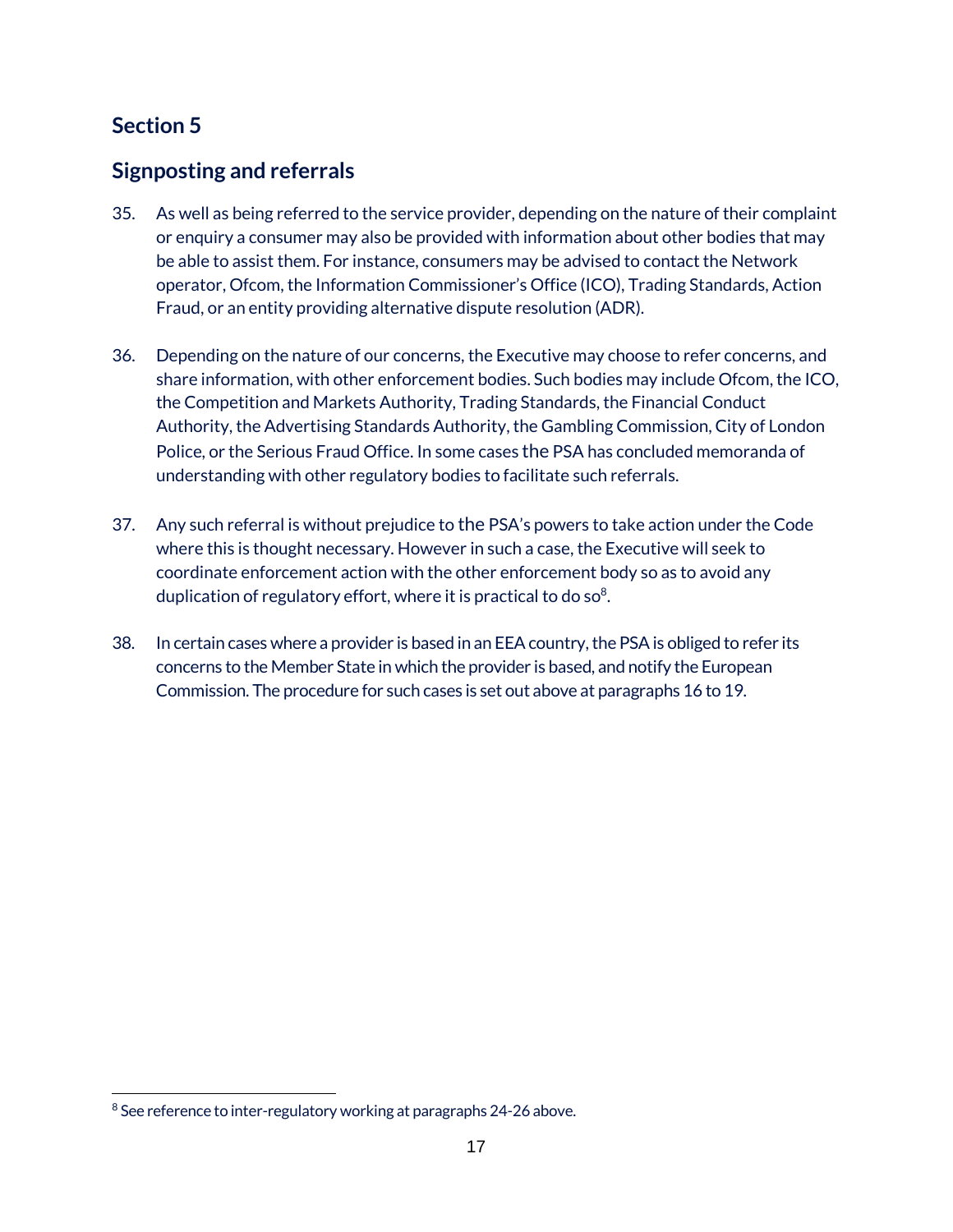## <span id="page-17-1"></span><span id="page-17-0"></span>**Engagement with the PSA**

- 39. The Executive will inform relevant PRS providers across the value chain of any concerns about their services and/or any other evidence of potentially non-compliant activity at an appropriate time. This may coincide with a request for information or other form of enquiry about the relevant service(s)<sup>9</sup>.
- 40. Where possible, providers are encouraged to proactively take steps to limit and address risks of consumer harm, including but not limited to taking action when they become aware of consumer complaints. Providers are also encouraged to proactively alert the Executive to any issues regarding their own or third party services. Such proactive co-operation will be considered by the Executive when they are deciding on the most appropriate enforcement procedure to be used (if any) and/or may mitigate any sanctions imposed by a Tribunal. In light of evidence about what steps have or have not been pro-actively taken, the Executive may also consider whether a provider's systems are sufficient to comply with any risk assessment and control obligations, and any obligation to ensure that consumers are treated equitably $^{10}$ .
- 41. In the course of its work, the Executive is required to make a number of decisions based on the information known to it at the time. This includes decisions on allocation of a case to a Track for investigation, whether to refer a case to a different enforcement body, and whether to apply for interim orders such as suspension of the service or withhold of revenue. The PSA therefore considers that it is in the best interests of providers to pro-actively provide the Executive with information which they consider is relevant to such decisions at an early stage, including evidence of any pro-active steps taken to eliminate risks of consumer harm. Information which is provided prior to such decisions being made will be more helpful when considering our response to market issues.When making case management decisions, the Executive cannot be expected to take into account information of which it is not aware because a provider has not volunteered it.
- 42. Network operators and providers will appreciate that the PSA has an obligation to consider complaints and where appropriate investigate apparent breaches of the Code. An investigation will only proceed after the allocation process has been followed, however some engagement with PRS providers may take place at the enquiry stage. At any point during an investigation, or when enquiries are being made, PRS providers are able to share information and make representations to the Executive<sup>11</sup>. This may be in response to a request for information or

[diligence-risk-assessment-and-control.pdf](http://www.psauthority.org.uk/%7E/media/Files/13th-Code-of-Practice/Guidance-and-Compliance/Due-diligence-risk-assessment-and-control.pdf)

 $\overline{a}$ <sup>9</sup> A full list of the points at which PRS providers may be contacted is found in Section 7, paragraph 72-73 below.  $10$  The PSA has published guidance on due diligence, risk assessment and control to help equip industry to respond effectively to issues and increase compliance standards in the PRS market: [http://www.psauthority.org.uk/~/media/Files/13th-Code-of-Practice/Guidance-and-Compliance/Due-](http://www.psauthority.org.uk/%7E/media/Files/13th-Code-of-Practice/Guidance-and-Compliance/Due-diligence-risk-assessment-and-control.pdf)

 $11$  This is provided for at paragraph 4.5.2 of the Code. Normally such representations would be made via the Investigations Team member in charge of the case, but other channels can be used as appropriate.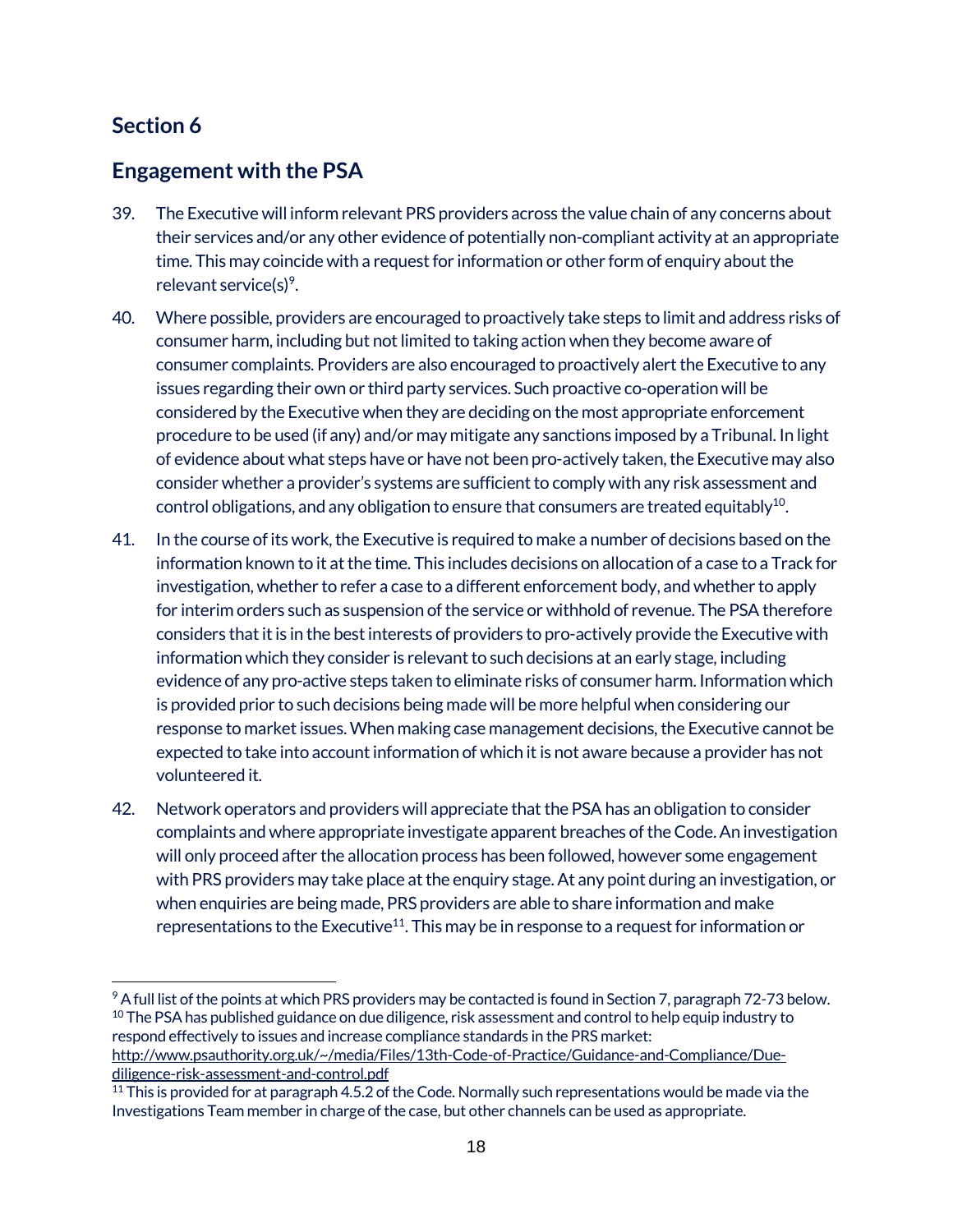other correspondence, but there is no restriction on PRS providers. Any information may assist the PSA to understand the situation being considered.

- 43. During an investigation, the PSA expects Network operators or providers associated with services under investigation to fully co-operate with the Executive leading the investigation and to comply with requests for information made under Code para. 4.2.1 in a timely, straightforward and thorough manner. Information supplied to the Executive must be accurate to the best of the Network operator's or provider's knowledge. Where a service is found to be in breach and sanctions are considered necessary, any deviation from the expected standard of co-operation during the investigation may be treated as either an aggravating or mitigating factor, which may have an impact on the severity of the sanctions imposed. Further guidance on this can be found below under 'Aggravation' and 'Mitigation'.
- 44. Where a party fails to co-operate and/or provides false or inaccurate information it is likely to have a negative impact on the PSA' role as a regulator (particularly in relation to investigations). Therefore, the Executive will take robust action which may include using a more formal enforcement procedure, raising additional breaches of the Code and/or aggravating factors.
- 45. Where a company or individual within the premium rate service value-chain provides information that is found to be incomplete, false or inaccurate, the company or individual who provides the information and seeks to rely upon it may be investigated for a potential breach under Part 4 of the Code<sup>12</sup>. It is recommended that the source of the information is identified to the Executive when it is provided.

 $\overline{a}$  $12$  Potential breaches of paragraphs 4.2.2 or 4.2.3 of the Code will be set out in a Warning Notice in the usual way with relevant parties able to respond to the allegations before any adjudication by the Tribunal.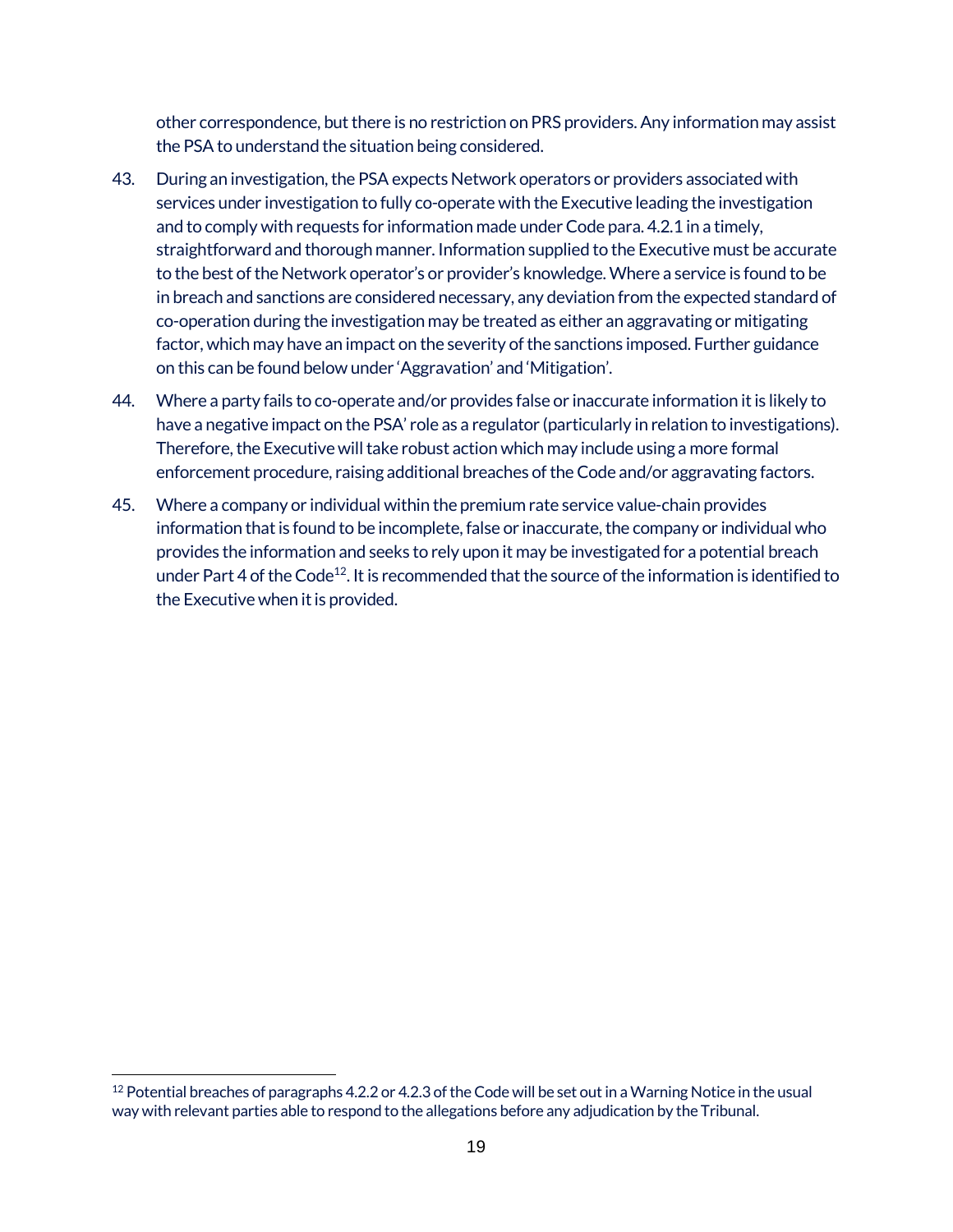## <span id="page-19-1"></span><span id="page-19-0"></span>**Allocation**

#### <span id="page-19-2"></span>**Allocation criteria**

- 46. As set out in Part Four of the Code, there are two procedures available to the Executive when dealing with potential breaches of the Code. The decision as to which procedure is appropriate in any given case is a decision for the Allocation Team<sup>13</sup>, based on the evidence available at the time. However, cases are assessed internally on a regular basis and, where information is obtained that warrants a change in approach, it will be given due consideration and relevant parties will be notified of any change.<sup>14</sup>
- 47. Where the Allocation Team determines that there is a need to investigate a service in greater depth and/or to take action in respect of a suspected breach of the Code, the Allocation Team will determine which is the relevant procedure to use ("allocation"), following the process set out at Code para. 4.3.
- 48. Prior to allocation, the Executive will make informal enquiries to assist it to determine which if any procedure is appropriate for the investigation in all the circumstances.
- 49. Where information has been requested informally prior to allocation and a provider has not answered a question put by the Executive, the Executive may draw a negative inference where it is reasonable to do so. This may be considered when assessing which procedure is appropriate.
- 50. The Allocation Team will first consider evidence held which gives rise to a suspicion of breach(es), and if such allegations are sustainable. Such evidence may include but is not limited to:
	- Complaints (including an assessment of the consistency between consumer accounts, and dates on which complaints were received);
	- Documentary evidence submitted (including any provider responses);
	- Monitoring evidence available relating to the alleged breaches.
- 51. Investigations may be opened where it appears to the Executive that a breach of the Code has occurred or is occurring. The Executive may take the view that there is an apparent breach of the Code which requires investigation, even where it holds evidence both in support of and against a suspected breach. For instance, where a service generates a significant number of complaints that consumers have not consented to be charged, but the provider has supplied evidence of consent, the existence of the significant complaints will still be sufficient grounds for the Executive to consider that a breach of the Code has

 $\overline{a}$ 13 This usually comprises the Head of Investigations, Head of Contact Management, an In-house lawyer and a Policy team representative.

<sup>&</sup>lt;sup>14</sup> A full list of the points at which PRS providers may be contacted is found in Section 7, paragraph 72-73 below.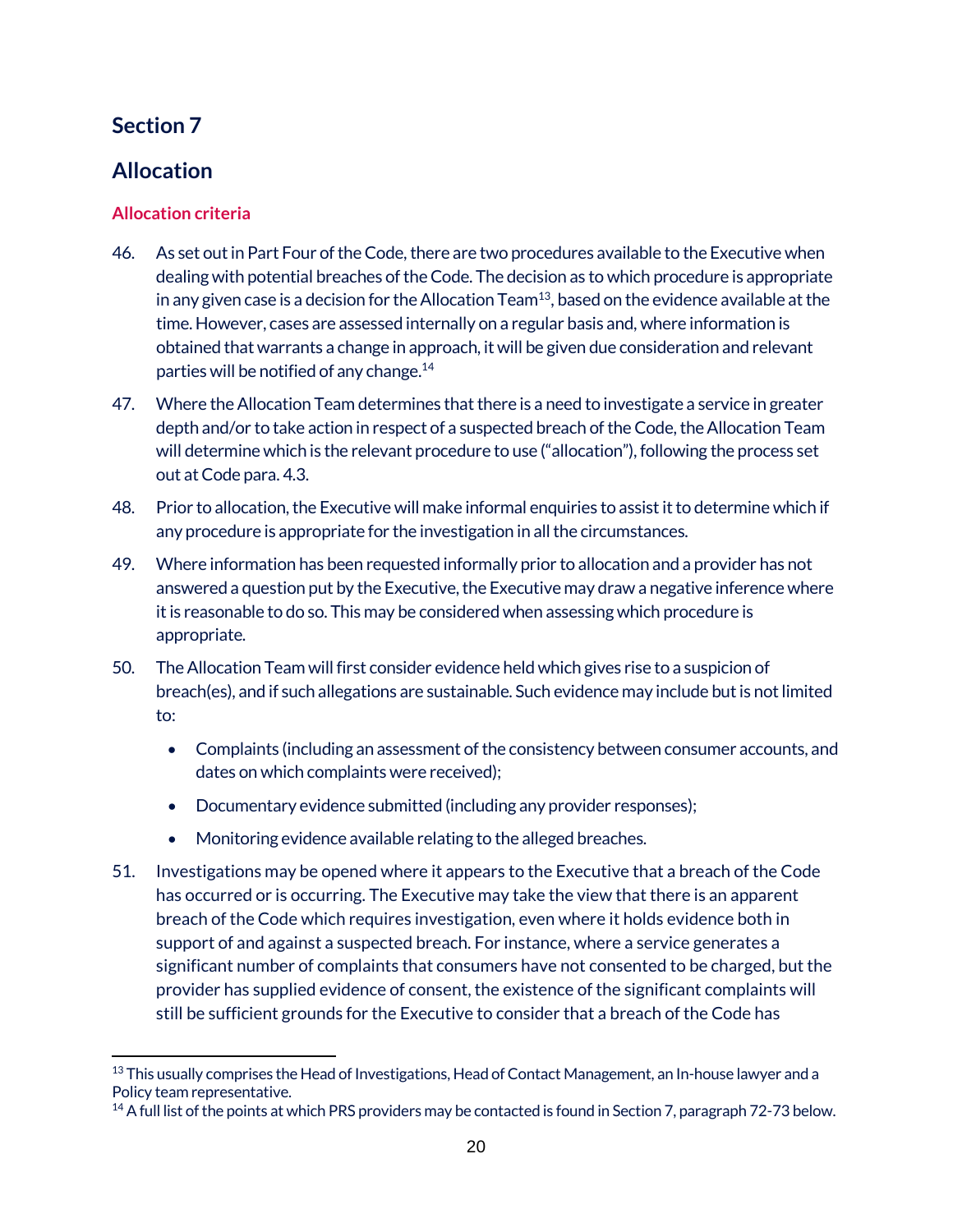occurred or is occurring and therefore commence a formal investigation. Through the formal investigation the Executive will have the opportunity to properly consider the evidence it has obtained from both consumers and the providers using an appropriate enforcement track and requesting further information.

- 52. If there are sufficient grounds to suspect breach(es) of the Code, the Allocation Team will exercise its discretion in deciding what Track to allocate a case to. When making this determination, the Executive will take into account the following factors, insofar as they are relevant in that case:
	- a. the level of harm or risk of harm caused by, or which may result from, the apparent breaches;
	- b. whether the apparent breaches have caused offence to the general public;
	- c. the seriousness of the apparent breach(es);
	- d. whether the provider has taken effective steps to remedy any consumer harm or offence to the general public and ensure that the service does not have potential to cause any such harm or offence, prior to allocation to an enforcement track;
	- e. the breach history of the party under investigation;
	- f. whether the apparent breach(es) are of a nature that can be addressed through any given enforcement procedure;
	- g. the level of cooperation the PSA considers is likely to be received from the party under investigation;
	- h. whether the PSA considers that an effective regulatory outcome is likely to be achieved through the use of any given enforcement procedure; and
	- i. any public interest reason(s) that may make the case more suitable for any given enforcement procedure.
- 53. Information relevant to the balanced assessment may include the evidence set out at paragraph 50, any evidence of widespread harm or harm to vulnerable consumers, whether the provider has been pro-active in ensuring that the suspected breaches will not re-occur and relevant consumers are compensated in full, the degree to which the provider may have gained due to the suspected breach, any failures to heed compliance advice, and whether the suspected breach appears to be part of a pattern of repeated disregard for the Code, as well as any other relevant information. The initial allocation assessment will be documented.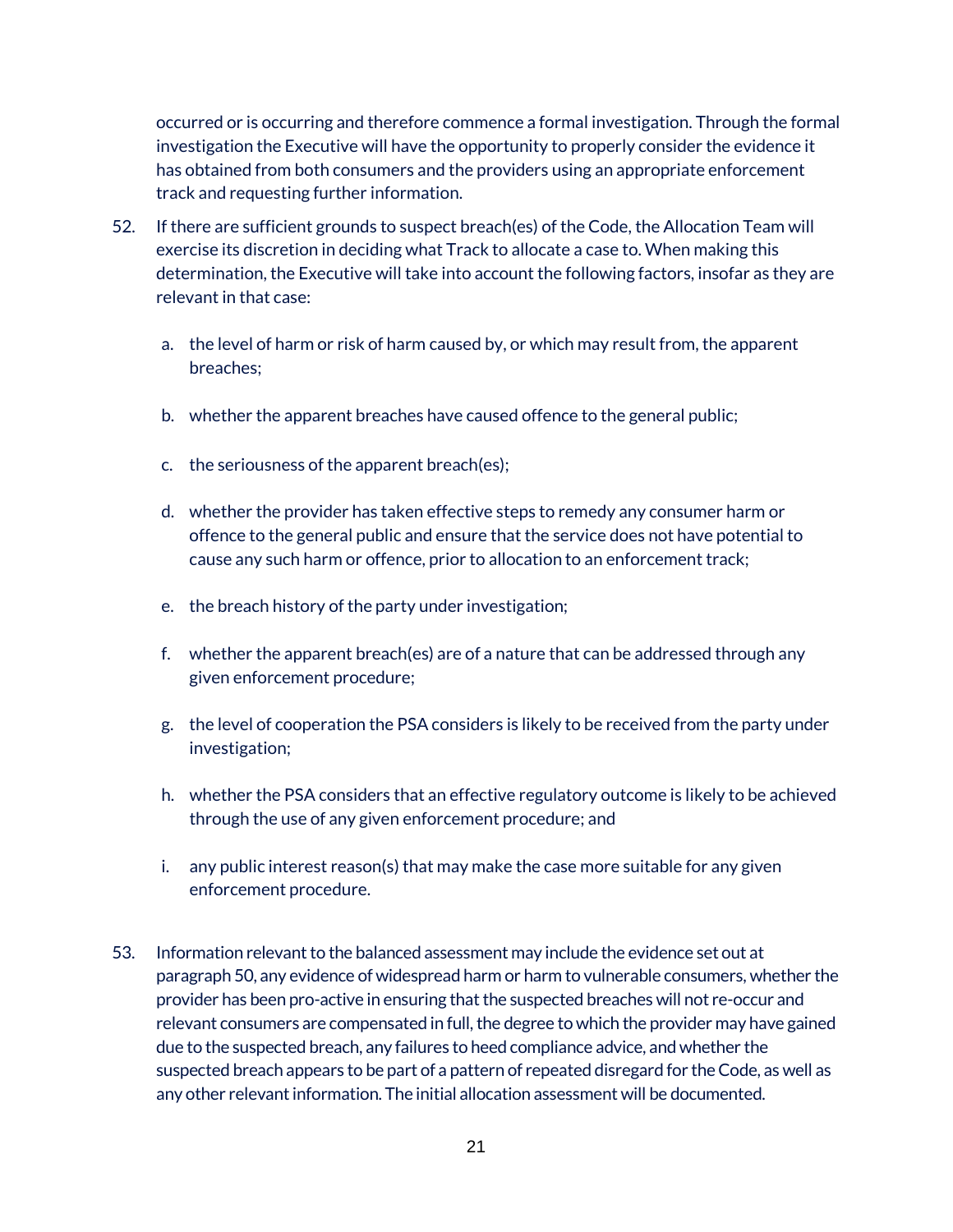- 54. The Allocation Team will consider the number of complaints as a percentage of service usage if the provider supplies the PSA with reliable evidence of this. When determining allocation such percentages will be considered together with other information available to the Executive at the time. In practice, the number of complaints the Executive receives in respect of services varies according to a number of factors, including the nature of the service and the way in which the Code may have been breached. Where the Executive receives a significant number of complaints in respect of a service and there is evidence to support an allegation of a Code breach, the public interest may support bringing a Track 2 case even if the number of complainants represents a small percentage of the provider's customer base.
- 55. Absence of factor(s) which would usually indicate that a case should follow the Track 2 procedure, such as evidence of deliberate breach of the Code, will not by itself indicate that a case is appropriate for the Track 1 procedure.
- 56. A Track 1 procedure will only be offered if the Allocation Team is satisfied that such a procedure is appropriate based on an assessment of the factors and other relevant information set out at paragraphs 50 to 53 above.
- 57. It is unhelpful to deal with potential breaches arising from the operation or promotion of a single service via different channels. Where there is one allegation of a breach which is appropriate for the Track 2 procedure, the presumption is that all identified potential breaches in respect of that service will be taken through the Track 2 procedure and resolved together.
- 58. There is no pre-determined weight attached to any particular factor, or type of evidence, and there is no presumption that if a majority of factors indicate a particular Track, then that Track is the most appropriate. The Allocation Team will use its discretion, having considered the above factors and the information available to it in the round, to decide what Track to allocate each case to. The Executive will communicate its allocation decision to the relevant parties<sup>15</sup>.

#### <span id="page-21-0"></span>**Track 1 procedure**

 $\overline{a}$ 

- 59. The purpose of any Track 1 investigation is to fully understand the issues affecting the relevant service; to agree upon which Code provisions are being breached; and to establish a means to remedy those breaches. Where the Executive in its discretion uses this procedure, it will develop an agreed action plan to remedy potential breaches identified.
- 60. The Investigations Team may gather (including through use of its powers under paragraph 4.2.1 of the Code, and as set out at Section 4 of these Supporting Procedures) information associated with the promotion and operation of the service and set out the potential breaches. An action plan will be proposed by the Investigations Team. Where it is agreed, the provider may need to document the implementation of changes to the service or business systems. The Executive may undertake routine monitoring of the service to test implementation. Any dispute relating to the action plan, or failure to implement it, may result in a Track 2 procedure being initiated.

<sup>&</sup>lt;sup>15</sup> A full list of the points at which PRS providers may be contacted is found in Section 7, paragraph 72-73 below.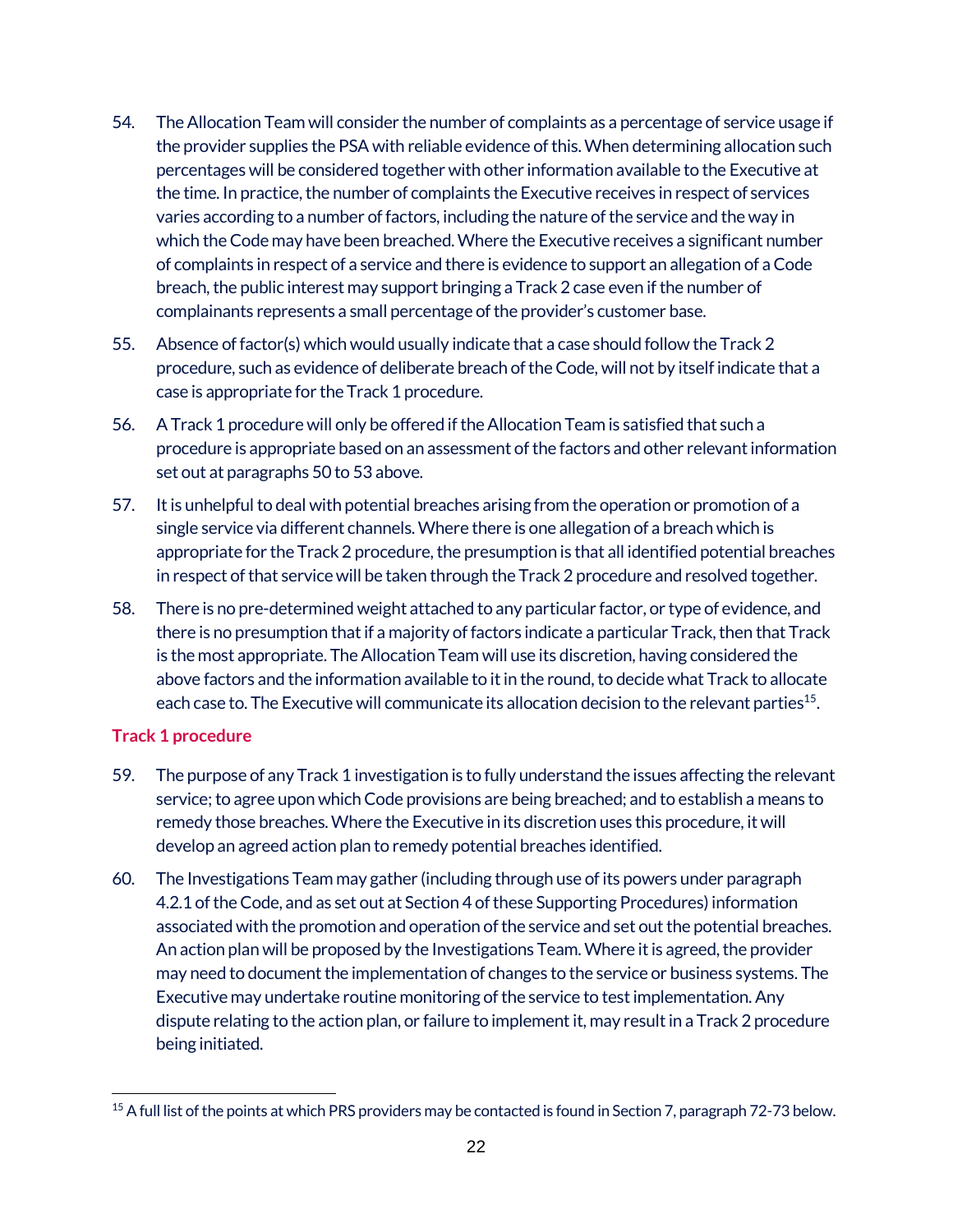- 61. The Executive will consider re-allocating a case to Track 2 if:
	- a. the relevant party disputes that any of the breaches have occurred; or
	- b. the Executive and the relevant party fail to agree on an appropriate deadline for response to the offer and/or action; or
	- c. the Executive and the relevant party fail to agree on any other terms of an action plan; or
	- d. the relevant party fails to comply with any part of the action plan, including evidencing compliance, payment of any administrative costs invoiced and/or payment of refunds.
- 62. When a case is re-allocated from Track 1 to Track 2, a provider will be allowed reasonable time (having considered the nature of the case) to make representations on re-allocation before a Warning Notice is issued. Bearing in mind that a provider is also allowed to make representations as part of that process, this will usually be a short period of time. A provider will receive a notice of re-allocation to allow them to make such representations.

#### <span id="page-22-0"></span>**Track 2 procedure**

- 63. Track 2 procedures are initiated when the Executive has determined that a case is not suitable for a Track 1 procedure. This may be because the actual or potential consumer harm involved is more serious, for instance. Track 2 is also likely to be used in cases where there appears to have been a serious failure to comply with the regulatory regime (for instance, a breach of the obligation to comply with sanctions which have previously been imposed by a CAT). The purpose of any Track 2 investigation is to gather evidence with a view to conducting a detailed review of the promotion and operation of a service, so that any recommendation to impose sanctions can be properly supported.
- 64. In the course of the Track 2 procedure, the Investigations Team will investigate by gathering information (including through use of its powers under para. 4.2.1 of the Code, and as set out at Section 3 above).
- 65. After a decision to allocate a case to Track 2 has been made, the Executive (having sought the views of the IOP) may recommend to a CAT that Interim measures are imposed. See section below on "Interim measures during investigation".
- 66. During the course of a Track 2 investigation a relevant party may provide the Investigations Team with any information it considers relevant to the investigation, whether this is information required under Code para. 4.2.1, or otherwise.
- 67. After the Investigations Team has concluded its investigation, where it has found sufficient evidence of breach of the Code, a Warning Notice will be prepared. See section below on "Warning Notices and settlements".
- 68. Alternatively, at this point the Executive may change to a Track 1 procedure, or take no further action, if considered appropriate in all the circumstances. Where such a change has been made, the provider will be notified.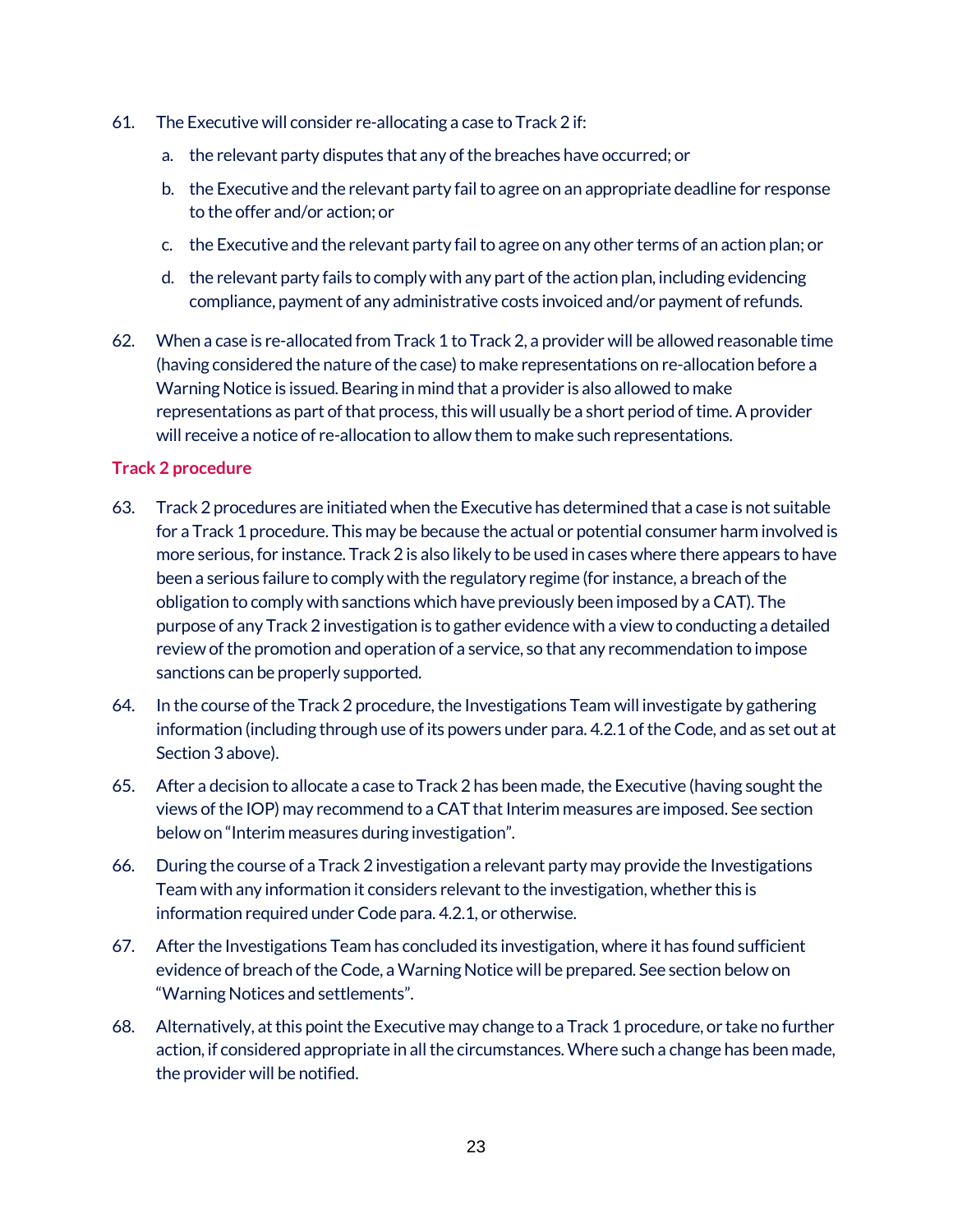#### <span id="page-23-0"></span>**Closure of investigations**

- 69. At allocation stage or at any point thereafter, the Executive may decide to take no further action at that time if it:
	- holds insufficient evidence at that time to allege a breach of the Code and does not believe that such evidence will be obtained; or
	- considers that there has been a breach but, in its view, the overall regulatory benefit which may be achieved (including any general deterrent effect) is disproportionate to the resources required to pursue regulatory action.16
- 70. In such cases, the Executive may decide not to take further enforcement action at that stage, but will communicate its view on the breaches investigated to the provider. Potential actions to improve consumer engagement may be recommended by the Executive and the relevant parties ought to consider what appropriate steps to take based on the information gathered.
- 71. Where no further action is taken, or a Track 1 action plan is agreed, this does not prevent the Executive taking action in respect of the same or similar allegations in the future, for instance where new and relevant information comes to the attention of the Executive.

#### <span id="page-23-1"></span>**Communications to industry stakeholders**

 $\overline{a}$ 

- 72. There are various points at which it may be appropriate for the Executive to correspond with other parties involved in the operation and delivery of the relevant PRS. These include the following:
	- Provision of monitoring reports to raise awareness of identified issues;
	- Requests for information to clarify service information and check information held on the registration database, based on monitoring and/or on consumers contacting the PSA directly;
	- Notification following case allocation;
	- Requests for information during enquiries or investigations;
	- Notification of intention to use interim measures, including suspension powers under the Code;
	- Directions to withhold revenues, provide information, or suspend services;
	- Issue of Warning Notices and any subsequent Tribunal preparatory notifications or directions;

<sup>&</sup>lt;sup>16</sup> One possible example is where upon consideration of the present status of the PRS industry as a whole, the Executive is of the view that cross-industry compliance can be better achieved by taking alternative steps instead of (rather than in addition to) formal enforcement action. Note that before deciding to take no further action on this ground, the Executive will give the matter careful consideration and may still decide to take enforcement action where other public interest factors support taking enforcement action.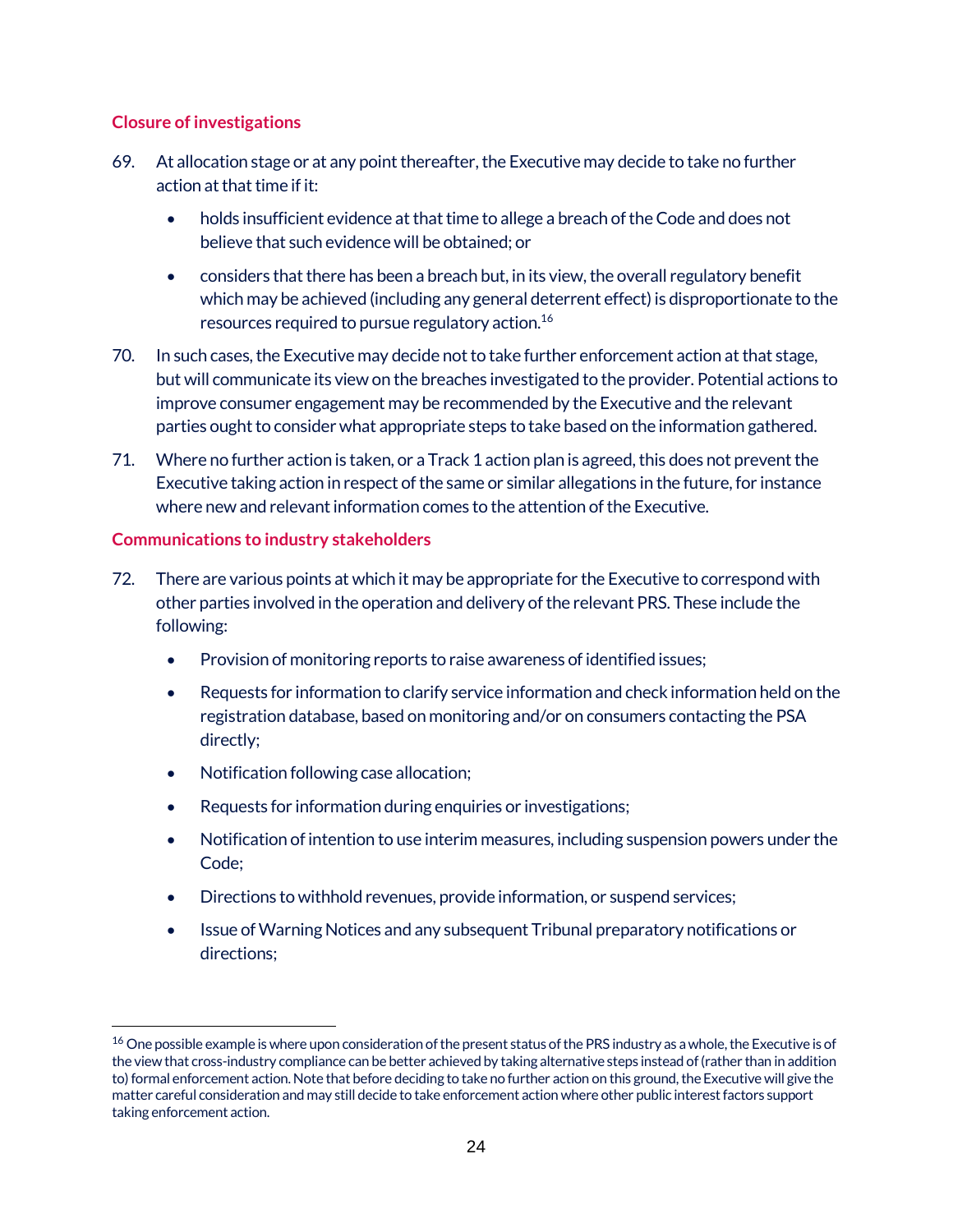- Provision of adjudication reports and alerts ahead of any publications.
- 73. Whilst the Executive will normally communicate with such stakeholders at these points as a minimum, it may not be practical or appropriate in all cases to communicate at every stage, depending on the facts of each case (such as where the Executive has determined that it is in the public interest to seek interim measures without prior notice to a provider).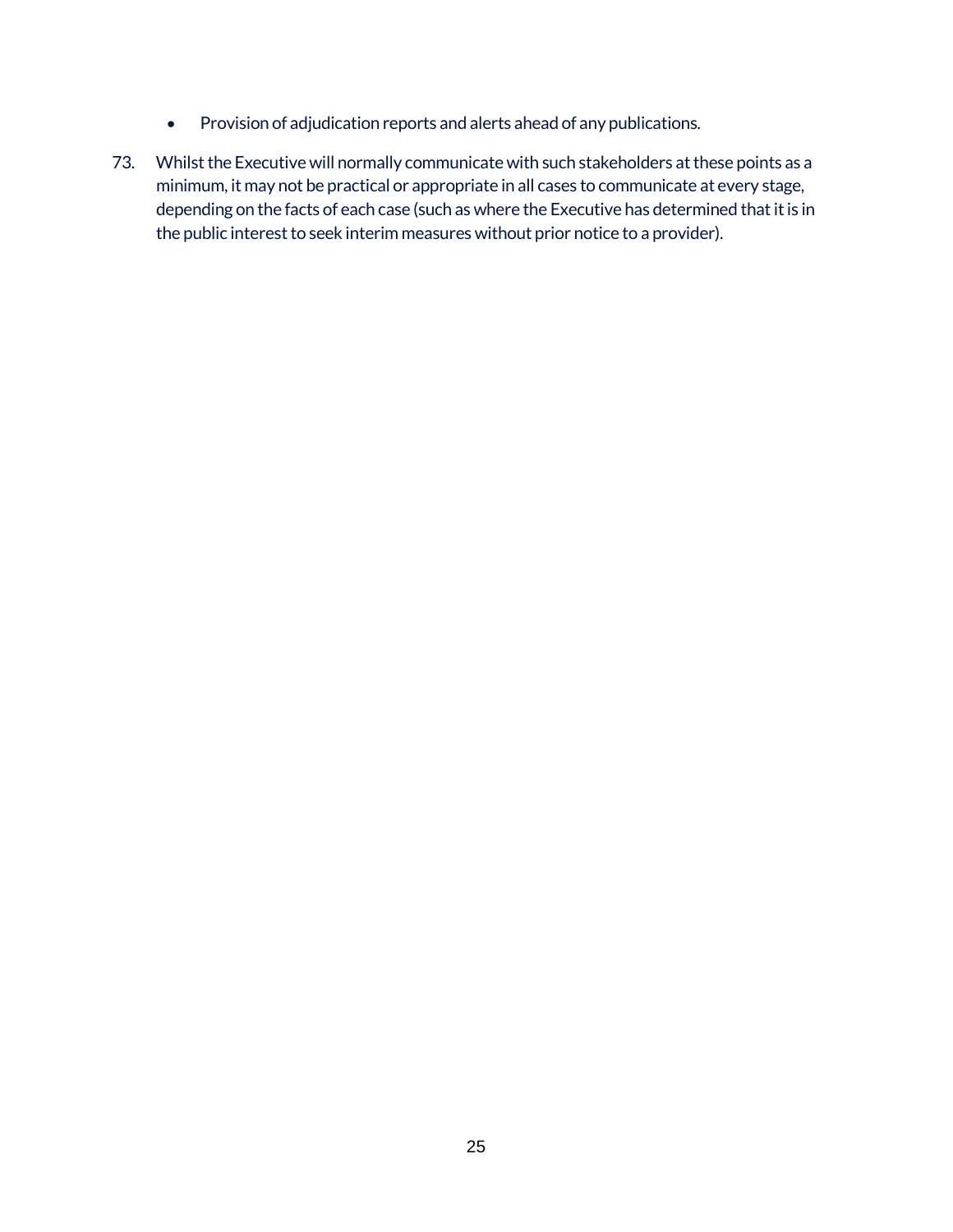$\overline{a}$ 

## <span id="page-25-1"></span><span id="page-25-0"></span>**Role of the PSA's Investigation Oversight Panel**

- 74. The Head of Investigations and Enforcement has primary control over ongoing investigations and enforcement action undertaken by the Executive. The person in this role manages the Investigations Team undertaking the tasks associated with those enforcement activities. The new PSA IOP includes members of the Leadership Team and non-executive PSABoard members. Given the potential reliance necessary on legal advice during case management, whilst the General Counsel who sits on the Leadership Team will be involved in the IOP, s/he will not take part in considering any investigation in which s/he has been previously involved. Furthermore, the Chairman of the PSA will focus on leading the organisation and will not be involved in the IOP.
- 75. The IOP acts as a group providing oversight and quality assurance of investigations in support of the Head of Investigations and Enforcement. At specific stages of any investigation members of the IOP give consideration to the planned enforcement activities undertaken by the Investigations Team and may endorse proposed activities or suggest alternative ones.
- 76. The key stages of any Track 2 investigation may include:
	- Assessment of any required Interim measures;
	- Assessment of potential breaches and sanctions in draft Warning Notices;
	- Assessment of any acceptance of breaches and sanctions by relevant parties, with the possibility of settlement.
- 77. At each of these stages, the Investigations Team will submit requisite information to designated members of the IOP for consideration<sup>17</sup>, for which a meeting may be convened. When an IOP consideration is required, normally three (and no less than two) eligible members will be convened for a meeting either in person or via conference call. This would normally involve:
	- up to two members of the Leadership Team; and,
	- a non-executive Board member<sup>18</sup>. Where there is no Board member sitting at the meeting, a report summarising the outcome will be made to the Board after the meeting.
- 78. Also attending the meeting of the IOP will be a Secretariat for the panel, the Head of Investigations and Enforcement, and the relevant Investigations Team member working on the case, who will coordinate any actions required based on the recommendations of the IOP. This may involve making further enquiries to gather or test evidence; switching the case from Track

 $17$  The information required will vary depending on the stage of the investigation. Where not otherwise obvious, the Investigations Team member will also provide a paragraph summarising the nature of the service, and PSA's concerns.

 $18$  The eligible members include industry non-executives on the Board who may bring their expertise to any assessment of enforcement activities, except where any conflict of interest exists.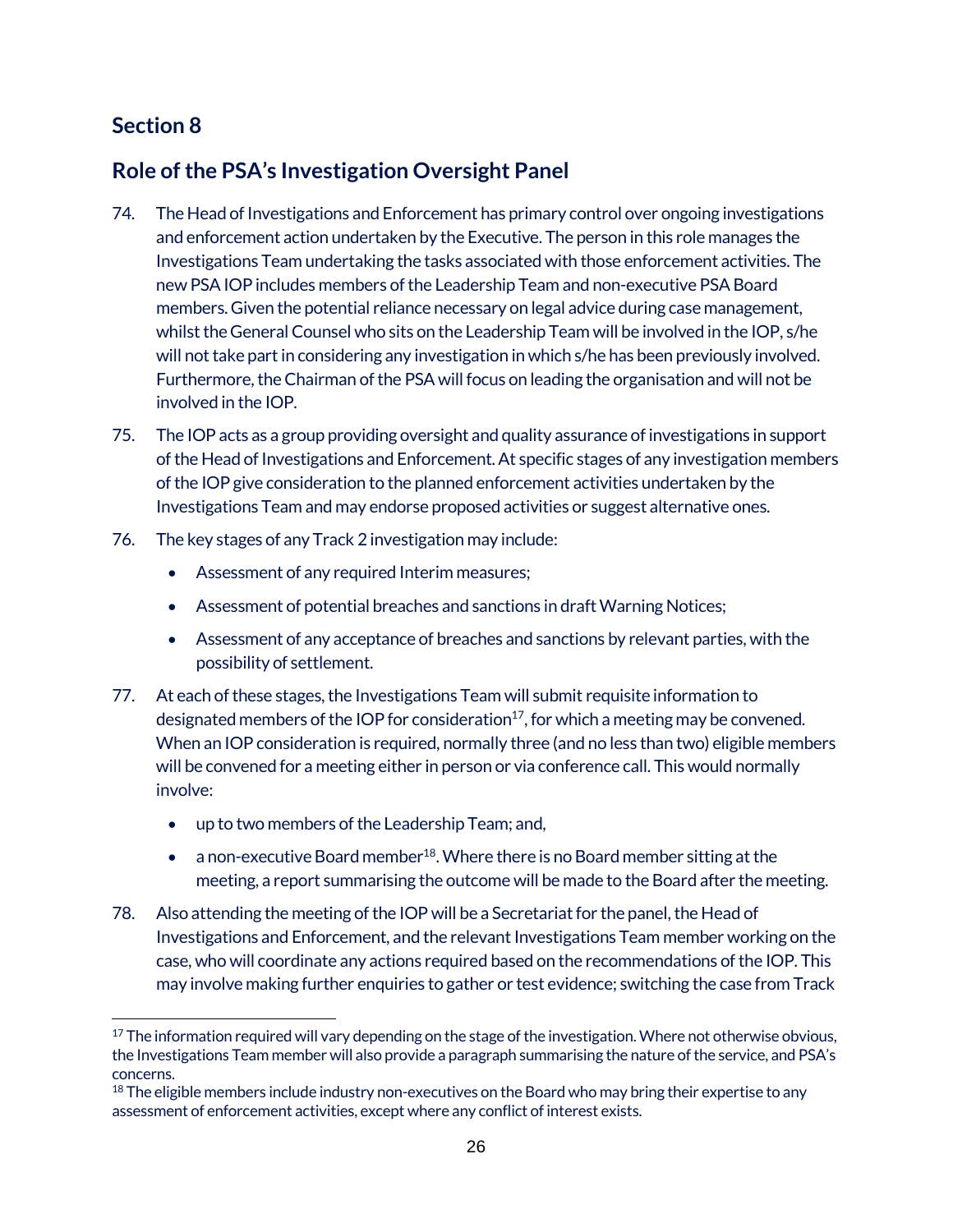2 procedure to a Track 1 based on a review of evidence gathered; issue a formal notification to a relevant provider in accordance with the Code, such as a Warning Notice; or consider the closure of the case and other regulatory activities.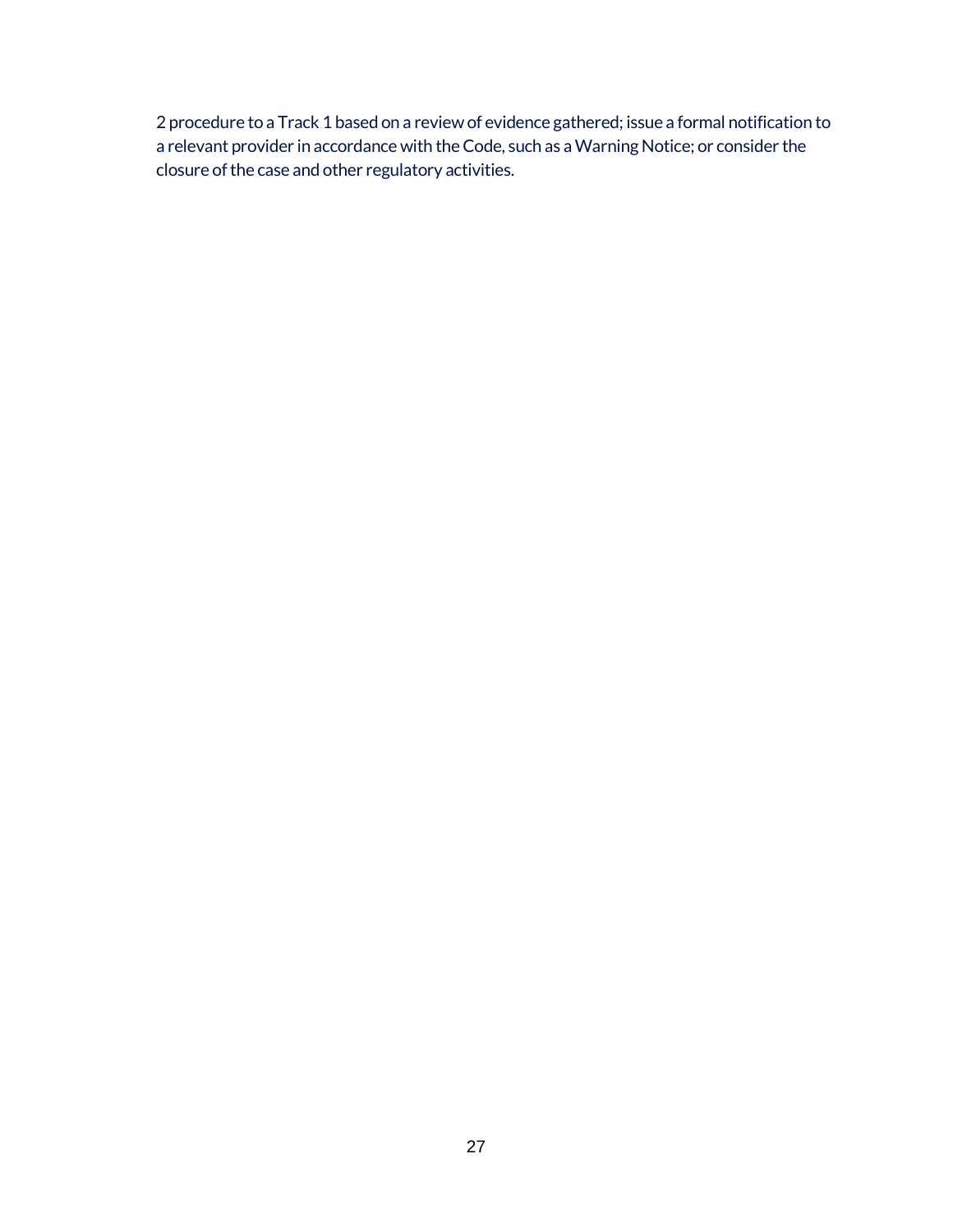#### <span id="page-27-1"></span><span id="page-27-0"></span>**Interim measures during investigations**

- 79. Interim measures include a range of powers set out in the Code to offer security and consumer protection where necessary prior to any formal adjudication of potential breaches of the Code, or other suitable resolution of the matter. These include the options to impose a withhold of revenues across a value chain, or to suspend services pending a Tribunal hearing (or until changes are made to a service to remedy apparent serious breaches of the Code).
- 80. Before seeking to rely on any Interim measures, the Executive (including the IOP), taking a balanced approach, will consider the following (where relevant):
	- The nature and severity<sup>19</sup> of the breaches or harm to consumers being investigated (including whether or not there is a risk that such breach or harm would not be effectively remedied without such Interim measures), and any necessity for urgent action;
	- The potential impact flowing from the potential breaches, to both consumers and the relevant party under investigation, including likely fine amounts that may be imposed as a sanction;
	- What information is available relating to the financial status of the relevant party and its capacity and/or willingness to meet its responsibilities under the Code<sup>20</sup>.
- 81. Further details relating to each of these interim measures are set out below. None of the Interim measures can be imposed without a decision from a CAT.

#### <span id="page-27-2"></span>**Withholds**

 $\overline{a}$ 

- 82. The PSA will seek to use its power to withhold service revenue where a case has been allocated to Track 2, a breach of the Code appears to have taken place, and it considers that a provider will not be able or willing to pay such refunds, administrative charges and/or financial penalties as it estimates a CAT may impose in due course $^{21}$ .
- 83. When a case is allocated to Track 2, the Investigations Team will conduct a balanced assessment of the provider using the general criteria at paragraph 80 and further specific factors set out at Annex B. The Investigations Team may seek relevant information for these purposes, including published financial data in respect of the provider, details of revenue payment dates, and whether there are any sums available to be withheld.

 $19$  See paragraph 186 for a list of non-exhaustive criteria that may be considered in assessing the severity of breaches.

 $20$  See paragraphs 83 and 87 for further details of the evidence that may be considered.

<sup>&</sup>lt;sup>21</sup> The estimate of sanctions is not binding on the CAT who will make an assessment based on information available to them at the time they make such determinations.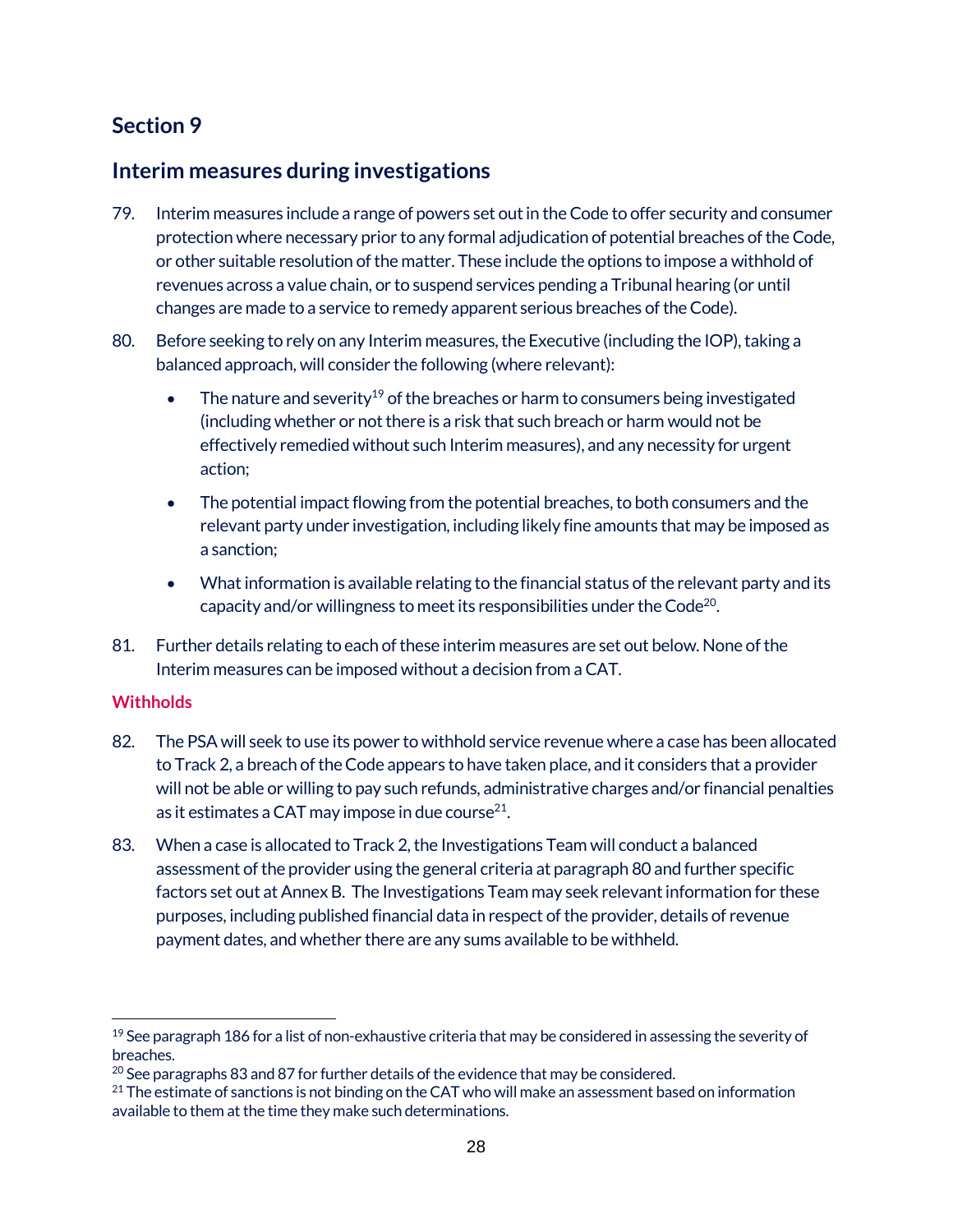- 84. Where the assessment indicates that the criteria for a withhold may be fulfilled, the Investigations Team will draft an "Interim Warning Notice" and refer the matter to the IOP, who will convene a meeting in accordance with the procedure set out above at paragraph 77 to consider the Executive's recommendations.
- 85. The assessment will be based on the information known to the Investigations Team at the time. Where credible information is not made available to the Investigations Team, the Executive may draw a negative inference where it is reasonable to do so.
- 86. If the IOP considers that a withhold direction is appropriate, the Investigations Team will (unless there are important public interest reasons to the contrary) use reasonable endeavours to notify the party under investigation of its initial findings and confirm the amount of the proposed withhold, and invite that party to make representations to the Executive within a timescale which is reasonable, taking into account the urgency of the matter. This timescale will normally be no less than 1 working day.
- 87. The provider may make urgent representations about whether a withhold is justified and the appropriate level of any withhold. In order to carry any weight, any representations must be supported by evidence which is sufficient to confirm that the provider is willing and able to meet any sanctions that may be imposed, or administrative charges that may be invoiced. The PSAanticipates that to support such representations it will be necessary as a minimum for providers to supply up-to-date evidence of the following:
	- the provider's current cash and asset position (including any overdraft facility or similar);
	- evidence of projected income and outgoings, including evidence of the date payments are due;
	- evidence of the sources and amounts of all recent and projected income; and
	- evidence of any refunds given to date.
- 88. In order to be considered, such representations and evidence must be provided by the deadline set by the Investigations Team. The Investigations Team may vary this deadline upon request, provided that a response will still be received by no later than two weeks before the next known outpayment date.
- 89. The provider also has the opportunity to agree a mutually satisfactory withhold direction with the Executive, and/or to provide a bond as an alternative. Where a provider consents to the terms of a withhold, the CAT can approve the proposed measures under a simplified procedure, pursuant to Code Annex 3 para. 4.2, which will reduce the potential administrative charge.
- 90. The Investigation Team's assessment, the interim Warning Notice, and the provider's response to that notice (or where there is no response, evidence of the attempts made to serve the documents)will be provided to CAT.
- 91. The CAT will decide whether the conditions in Code para. 4.5.1(b) are satisfied to warrant the imposition of a withhold, on the basis of the evidence presented to them. When considering whether or not to impose a withhold, the CAT will have regard to the general criteria listed at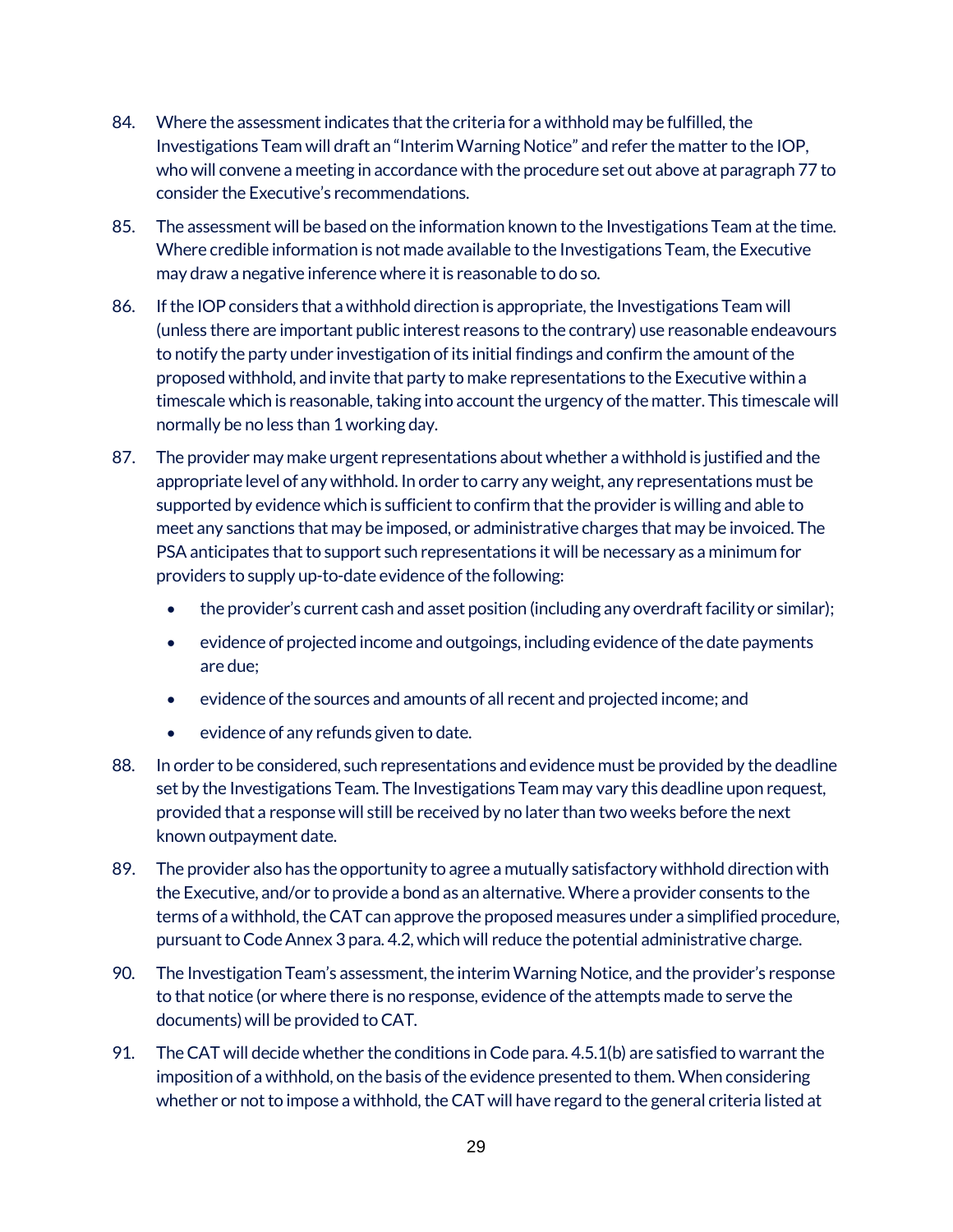paragraph 80 where relevant, and the further specific factors set out at Annex B, and will have regard to the principle of proportionality<sup>22</sup>. The CAT will set out its findings and reasons in writing, and these will be provided to the Executive and to the relevant party. Upon a withhold being directed (the decision being reached unanimously), the Executive will immediately issue the withhold direction to any relevant parties in the value chain.

#### <span id="page-29-0"></span>**Bond arrangements and other alternative security measures**

- 92. The purpose of imposing a withhold on revenue flowing through the value chain to the Level 2 provider is to prevent monies linked to potentially non-compliant services being dissipated without securing proper payment of any refunds or fines imposed as a sanction, and any administrative charges owed to the PSA. However, similar levels of security for such payments may be established by other acceptable action, without restricting the flow of revenue being made.
- 93. Following notification of an intention to seek interim measures, a provider may offer a sufficient alternative interim security arrangement, such as placing a suitable bond. The requisite sum to be secured by a payment into a bond, or otherwise, is not subject to negotiation; however, relevant parties who are subject to an investigation may give an indication as to what is feasible.
- 94. Where a bond is arranged, the relevant party will need to lodge a bond with an agreed trusted financial institution. This is usually a bank, but it does not necessarily have to be. Providers should inform the Executive at the outset if they are considering lodging a bond with a financial institution that is not a UK bank. The Executive will then make the necessary checks on that organisation, prior to making a decision as to whether it can be used for bond purposes.
- 95. Where a bond can be arranged to the Executive's satisfaction an interim consent order will normally be drawn up for ratification by a CAT. Where a bond cannot be arranged satisfactorily, the Executive will generally resort to seeking directions for a withhold of revenue until such time as an acceptable bond is established by the provider.
- 96. Where an interim consent order in relation to a bond is ratified by the CAT it may still issue a direction to withhold an equivalent sum of money from the revenue due to the relevant party pending establishment of the bond. Any withhold direction will be revoked as soon as practicable following of the Executive's receipt of an acceptable bond, thereby releasing revenue to flow as per normal contractual arrangements between parties in the value chain.

#### <span id="page-29-1"></span>**Suspension of service pending investigation and/or remedial action**

97. Where a case has been allocated to Track 2 and it appears to the Investigations Team that an apparent breach of the Code has taken place, which is causing serious harm or presents a serious risk of harm to consumers or the general public, and requires urgent suspension of part

 $\overline{a}$ <sup>22</sup> In considering proportionality the CAT will consider whether the withhold is suitable and necessary to achieve a legitimate aim but is the least onerous way of doing so in the circumstances. A withhold direction might not be proportionate where for instance it was unlimited in amount, or a party had provided sufficient alternative security in the requested amount.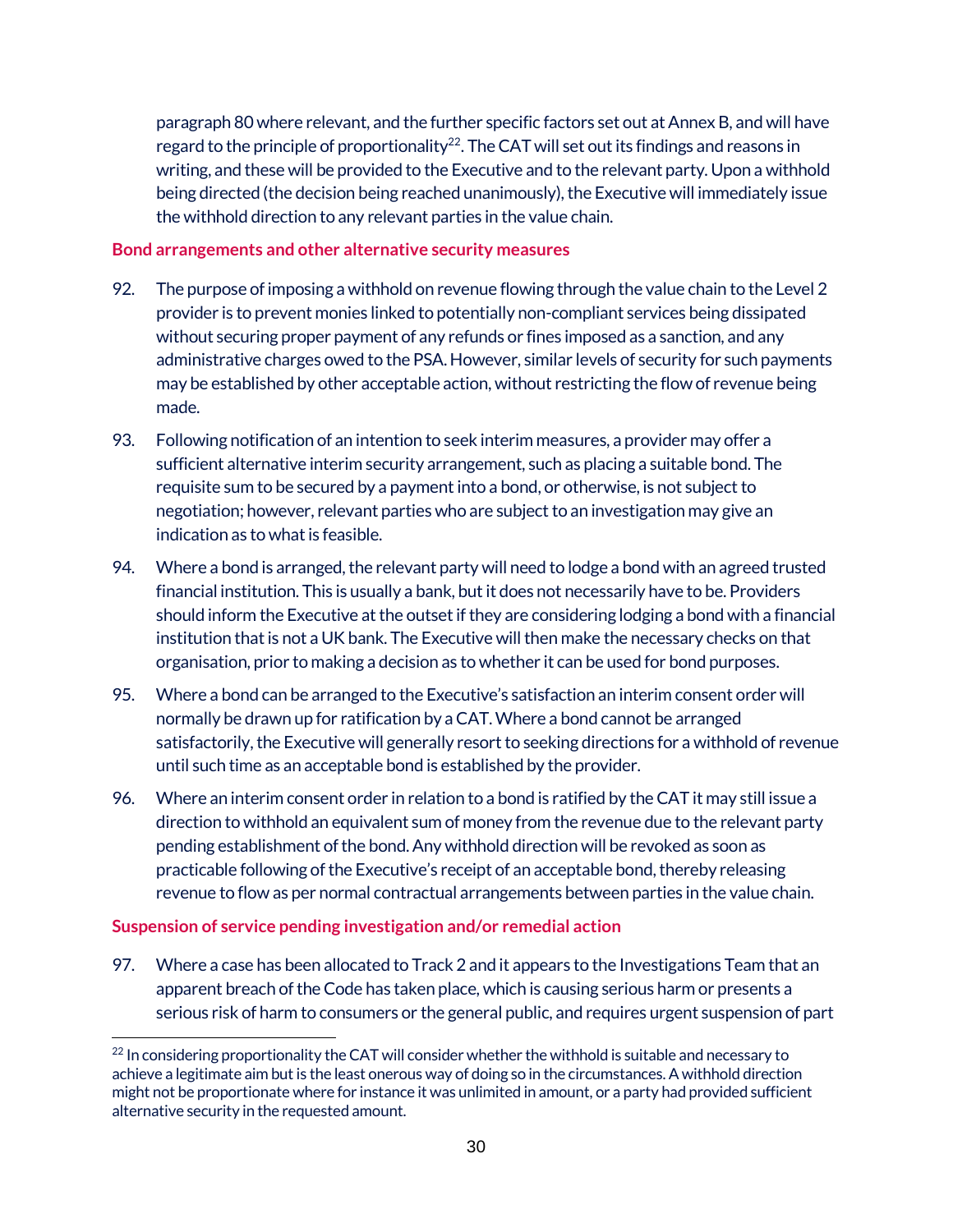or all of the service, it may seek such suspension pending investigation. Urgent suspension will be deemed necessary where such harm is likely to continue (e.g. because the provider cannot be contacted or has failed to amend the service sufficiently such as to remove or significantly reduce the harm) and/or separate or additional serious harm is likely to be triggered as a result of such harm continuing, before the substantive matter can be determined by a CAT or addressed through the settlement process. In such cases a CAT may, as an urgent interim remedy, bar access to the service in question, either fully or partially.

- 98. Where the Investigations Team's assessment indicates that the criteria for a suspension may be fulfilled, the Investigations Team will refer the matter to the IOP, who will convene a meeting in accordance with the procedure set out above at paragraph 77 to consider the Executive's recommendations.
- 99. If the IOP agrees with the Executive's recommendation for an application for a suspension, the Executive will provide evidence of the seriousness and urgency of the case, the background information obtained during the initial investigation and an explanation of potential breaches to the CAT, plus any response supplied by the provider (or where there is no response, evidence of the attempts made to serve the documents on the provider).
- 100. Prior to presenting the matter to the CAT the Executive will (unless there are important public interest reasons to the contrary) use reasonable endeavours<sup>23</sup> to notify the party under investigation of its initial findings and invite that party to make representations to the Executive within a timescale which is reasonable, taking into account the urgency of the matter. This timescale will normally be no less than 1 working day.
- 101. The provider also has the opportunity to agree a mutually satisfactory suspension direction with the Executive. Where a provider consents to the terms of a suspension, the CAT can approve the proposed measures under a simplified procedure, pursuant to Code Annex 3 para. 4.2, which will reduce the potential administrative charge. Where a suspension direction can be agreed with the provider an interim consent order will be drawn up for ratification by a CAT. It

 $\ddot{ }$ 

- 1. send the communication to the registered electronic mail address the PSAhas on file for the recipient, with a delivery and read receipt;
- 2. post the communication to the registered address the PSA has on file for the recipient via  $1<sup>st</sup>$  class "signed for" delivery, and also a company's registered address (where applicable)**;** and
- 3. call the recipient using the primary contact number the PSAhas to check that they have received the communication (leaving a message where it is an available option).

Providers are reminded of their responsibilities to have registered their up-to-date and active contact details with the PSA.

A record of all means used to send the communications and all attempts to contact the recipient will be maintained so that this can be provided to a Tribunal for evidential purposes.

<sup>&</sup>lt;sup>23</sup> The following processes give an example of what is likely to constitute "reasonable endeavours" to deliver a communication in a typical PSA case: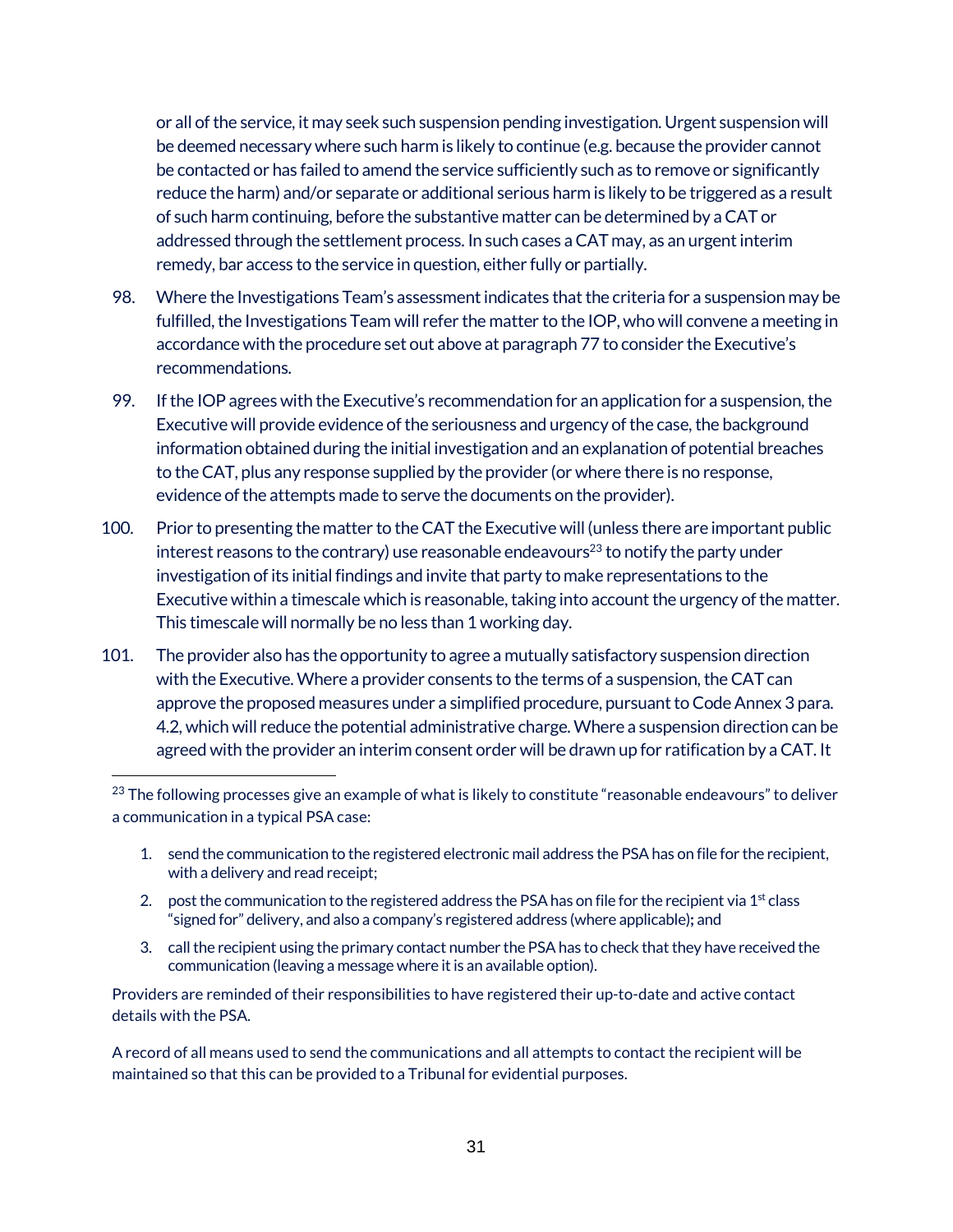is also open to a provider, in response to the interim warning notice, to suggest other corrective action which may be equally as effective in addressing the serious harm (and any risk of serious harm) as a service suspension. The PSA will not consider such suggestions as acceptable unless they, as a minimum, fully and clearly address the apparent breach and the harm (or risk of harm) which have been identified immediately, and provide for a robust mechanism through which the Executive can verify that the proposed steps are being taken. Note that where a provider identifies actions which would mitigate harm, the PSA would not expect a provider to delay putting such steps into effect until they obtain the PSA's response to their proposal.

102. Where a suspension direction or other corrective action cannot be agreed, the matter (including any representations from the provider) will be considered by the CAT. When considering whether or not to impose a suspension, the CAT will have regard to the general criteria listed at paragraph 80 where relevant, and will have regard to the principle of proportionality. If the CAT (reaching its decision unanimously) subsequently directs that a suspension or other corrective action be imposed, directions will be issued (as far as is deemed appropriate and proportionate) to take immediate action, which may include: directing the relevant party to suspend part or all of the service immediately or take other corrective action, directing a Network Operator or Level 1 provider to bar access to the relevant service, and publication of the fact that a suspension has been ordered. The CAT may also direct a retention of payments in respect of the service in accordance with the above procedure for withholding revenue.

#### <span id="page-31-0"></span>**"Without notice" procedure**

- 103. The PSA may impose interim measures without notice to a provider:
	- where it has not been possible to notify them prior to notifying the CAT; and/or
	- where the PSA considers that it is not appropriate to notify them, because there are important public interest reasons to the contrary prior to notifying the CAT. Some examples of 'important public interest reasons' are set out at Annex C.

#### 104. In such cases, the Executive will use reasonable endeavours to:

- provide the CAT with all facts material to its decision including any material which it considers might reasonably have been relied upon by the relevant party; and
- inform the relevant party, as soon as is reasonably possible after the CAT's decision, that its service appears to be in breach of the Code, that interim measures have been imposed by the CAT, and of the availability of the right to a review pursuant to Code para. 4.6.6(a)(i).

#### <span id="page-31-1"></span>**Proceeding with investigations**

105. After the CAT has made a decision on interim measures, the Executive will proceed with its Track 2 investigation in accordance with Code para. 4.5.2 – 4.5.6.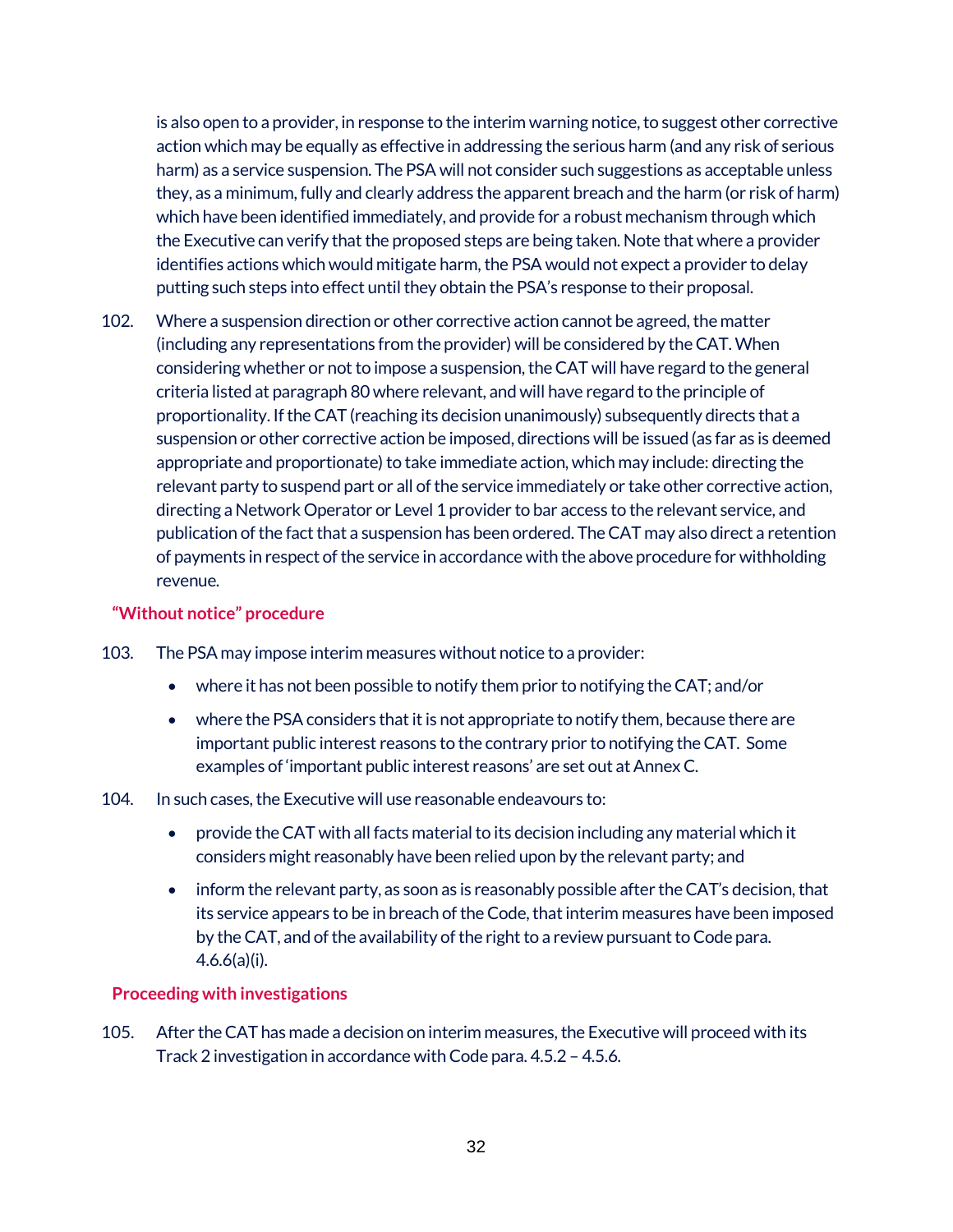106. Whilst the use of interim measures will be first considered after allocation to Track 2, the above procedures may be instigated by the Executive at any subsequent point prior to adjudication.

#### <span id="page-32-0"></span>**Release of Interim measures**

- 107. Due to developments in a case, the Investigations Team may form the view that any interim measures are no longer justified, or are not justified to the extent currently in place. Examples may include where the Executive holds satisfactory evidence that the issues giving rise to a suspension have been comprehensively resolved, or where a provider has supplied the Executive with alternative security which can replace a withhold.
- 108. In such a case, the Investigations Team will notify the relevant party, and the IOP of its intention to revoke or amend the directions. Where the relevant party and the IOP confirms agreement to the proposal, a revised interim consent order will be sent to the CAT for approval in accordance with Code Annex 3 paragraph 4.2.
- 109. At any time prior to adjudication on the alleged breaches placed before the CAT, the relevant party may apply to the Executive for an urgent review of the interim measure(s) by a differently constituted Tribunal of the CAP. A provider may only seek such a review where:
	- it has not been possible or appropriate to notify the relevant party of the application for interim measures prior to the decision of the Tribunal; and/or
	- new information comes to light suggesting that the application of interim measures was not or is no longer appropriate. Such new information may include, for example, robust evidence that the issue which gave rise to the need for the interim measure has now been fully resolved, or evidence that a provider was not reasonably able to obtain prior to the original decision. The PSAexpects providers to act promptly in bringing all relevant information and evidence to its attention.
- 110. The application for review must be made in writing, must include any supporting evidence and must set out:
	- the grounds on which the relevant party considers that the interim measure(s) should not have been used and/or;
	- the grounds on which the relevant party considers that interim measure(s) should no longer be applied.
- 111. In order to prevent the Tribunal being presented with reviews which impose unnecessary burdens on the PSA' regulatory regime (including costs burdens), the Executive has a power to make a referral to the Chair of the CAP for a ruling that a review request is "frivolous or vexatious" (Code para. 4.6.6(a)(iii)). This is most likely to occur if a provider has previously had a review request refused by a Tribunal, and the Executive is of the view that the provider's application for a review does not satisfy paragraph 4.6.6(a)(ii) of the Code.
- 112. Where the Executive makes such a referral, a provider will be entitled to make written representations for presentation to the Chair of the CAP. Whilst a referral of a review request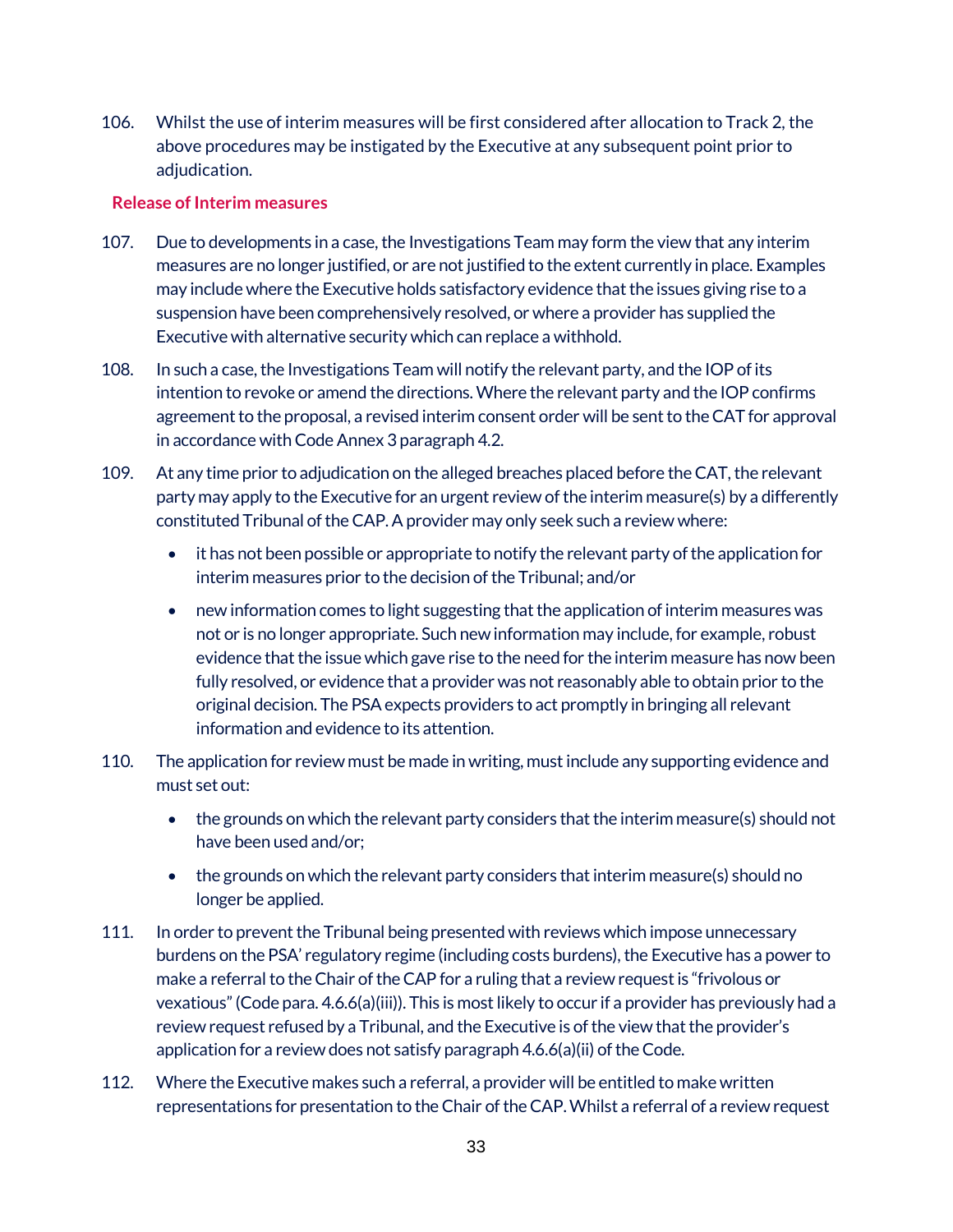pauses the timescale set out at Code para. 4.6.6(d), the Executive still intends to treat applications for reviews as urgent, and so normally a provider will not be given more than 1 working day in which to provide written representations.

- 113. A review request will be deemed "frivolous" by the Chair of CAP (or other legally qualify CAP member asked to consider the application) if it has no reasonable chance of succeeding. This may be either because it fails to fulfil the requirements of Code para. 4.6.6.(a)(i) or (ii), or because there is no reasonable prospect of the arguments presented resulting in the interim measures being varied.
- 114. A review request will be deemed "vexatious" if it is a manifestly unjustified, inappropriate or improper use of the procedure. Examples include where the review seeks to argue matters which have already been adjudicated upon without presenting relevant new evidence, or the review appears to be primarily intended to subject the PSA to inconvenience, harassment or expense.
- 115. Where such a referral by the Executive is upheld, the provider may still be liable in due course for the administrative costs caused by the review request. In addition, subsequent Tribunals will be informed of the ruling of the Chair. For this reason, the PSA encourages providers to ensure that requests for reviews are carefully considered and supported by sufficient relevant evidence.
- 116. Where having considered the application, the IOP agrees to any suggested variation, an interim consent order will be sent to the CAT for urgent approval in accordance with Code Annex 3 paragraph 4.2.
- 117. Whether or not an agreement is reached, subject to any requirement for further information, a CAT will consider the matter within two working days of receipt of an application for review and will determine whether Interim measure(s) should continue pending completion of the investigation of the case, or whether the interim measure(s) should be varied. The CAT determination will involve consideration of the new information and an assessment of the requirement for Interim measures based on the considerations at paragraph 91 and/or 102 (as appropriate) of the Supporting Procedures above.
- 118. The "relevant party" or the Executive may make oral representations to clarify any matter for the Tribunal. Such representations can be requested by the "relevant party", the Executive or the CAT. In light of the required timescales for the review procedure, the Executive will not reschedule the Tribunal to accommodate a party's unavailability, and such representations may be limited to attending the hearing via a conference call.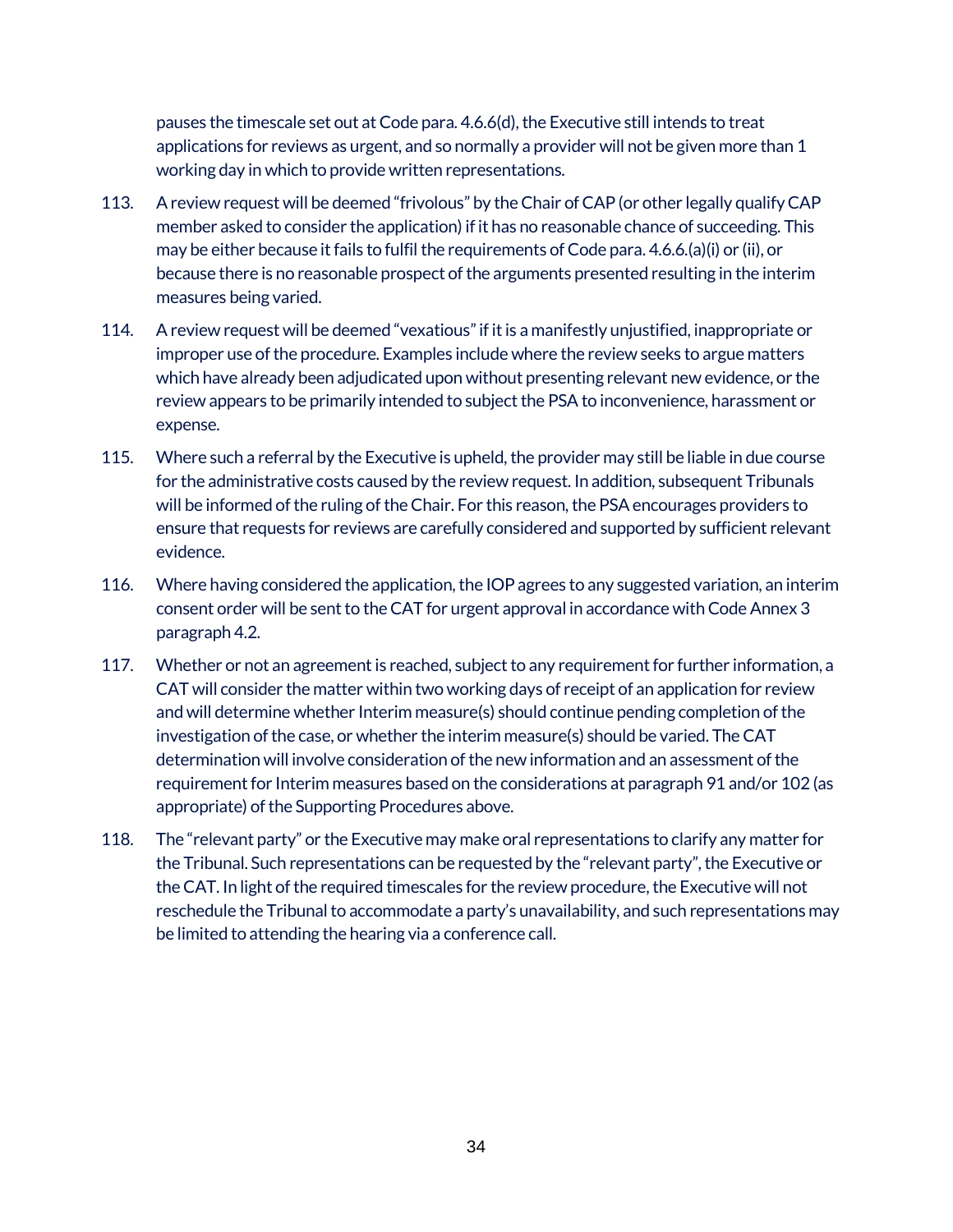#### <span id="page-34-1"></span><span id="page-34-0"></span>**Warning Notices and settlements**

- 119. In accordance with Code para. 4.5.3, where the Investigations Team has decided it has sufficient evidence of a potential breach of the Code by a Network operator, Level 1 provider, or Level 2 provider, a formal Warning Notice will be prepared. The Warning Notice will set out:
	- a. The background to the investigation, including a description of the service when considering Part Two rules and/or the business processes when considering Part Three or Part Four responsibilities, and details of any monitoring and testing undertaken and/or any complaints received, as relevant.
	- b. The potential breaches, together with supporting evidence (with explanation) and facts obtained during the investigation, and a preliminary assessment of their severity. The potential breaches raised ought to deal with all matters identified during the course of the investigation. However, the Executive will seek to avoid duplication where the same facts point towards multiple Code breaches. In these circumstances, due consideration will be given to what breaches are most appropriate to address the types of harm identified.
	- c. Any evidence the investigator compiling the Warning Notice is aware of that s/he reasonably considers may undermine the case set out in the Warning Notice (or might reasonably be relied on by the provider), except where the investigator believes that this evidence is already known to or reasonably accessible by the provider  $24$ .
	- d. The sanctions that the Investigator considers are appropriate for a CAT to impose for the potential breach(es) of the Code.
- 120. The Investigations Team will refer the matter to the IOP, who will convene a meeting in accordance with the procedure set out above at paragraph 77. The IOP will consider the sanctions being recommended by the Executive to the CAT. In assessing what sanctions to recommend, the Executive (and the IOP when reviewing) will have regard to Section 12 of these Supporting Procedures, which set out criteria for assessing the seriousness of a case.
- 121. The Warning Notice will be served on the party alleged to be in breach ('the relevant party'), giving it an opportunity to set out in writing its response to the potential breaches and sanctions. In certain cases, it may also be served on other parties in the value chain as appropriate.25
- 122. The Warning Notice will contain instructions on how to respond. The Warning Notice will request that the provider responds formally to the breaches raised. The Executive expects responses to be supplied promptly, usually within 10 working days, and Network operators and providers need to have systems in place to meet such deadlines. The Executive may set a longer

 $\overline{a}$ <sup>24</sup> For instance, information originally supplied by the provider, or which is publicly available information, would not need to be included.

<sup>&</sup>lt;sup>25</sup> See paragraphs 72 and 73 of these Procedures.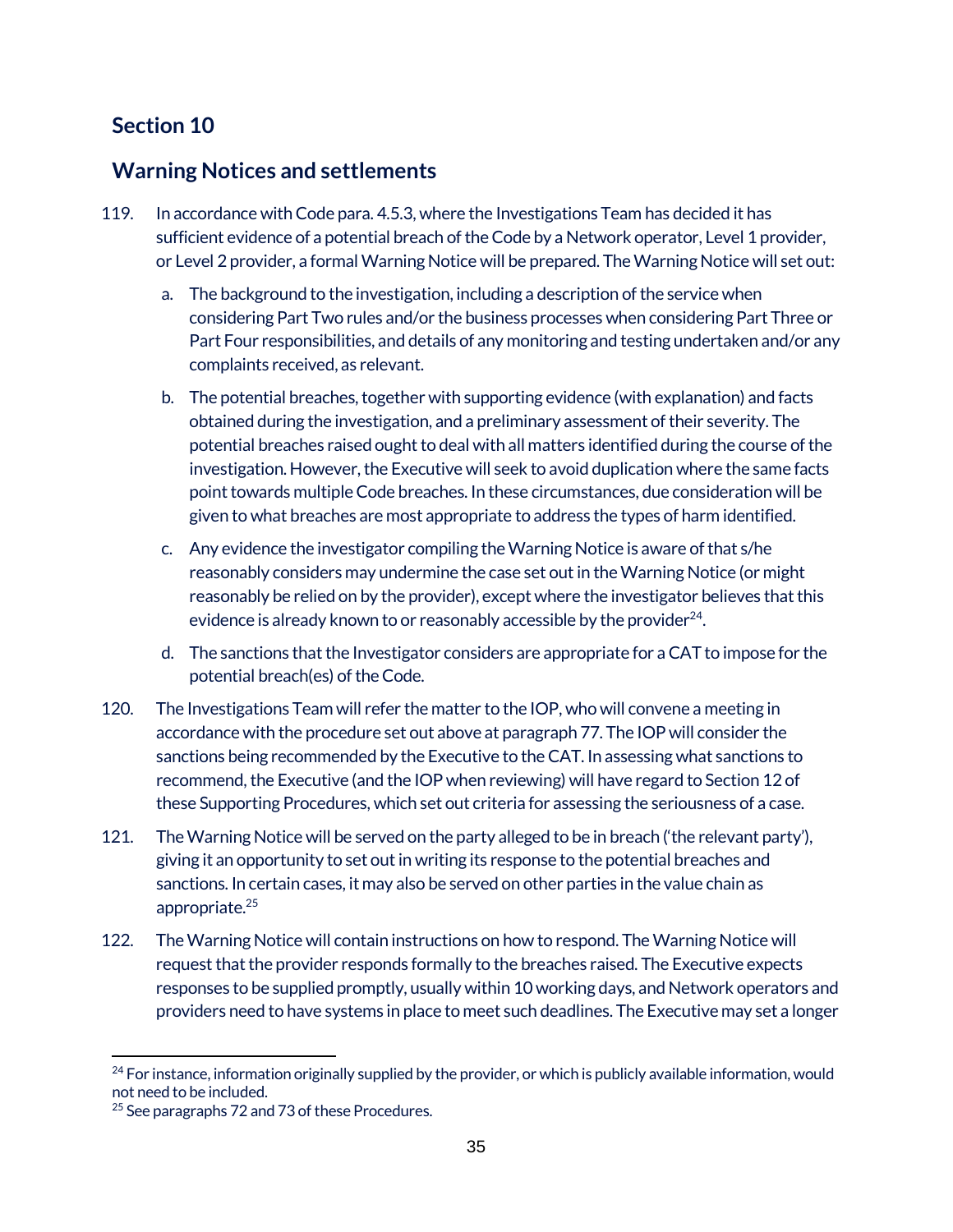time limit but only in exceptional circumstances. A provider seeking an extension must supply sufficient details and supporting evidence of such circumstances when requesting an extension.<sup>26</sup> Such an extension will not take the time for response to more than 20 working days from the date of the Warning Notice. If the relevant party fails to respond within the specified time, the Executive will compile a Tribunal bundle to send to the CAT for adjudication without any response to the Warning Notice included.

- 123. In its response, the provider can accept the breaches and recommended sanctions, make representations that different sanctions are appropriate, or defend some or all of the alleged breaches. If the provider wishes to defend any or all of the alleged breaches, it must supply with its response to the Warning Notice any evidence on which it wishes to rely. The provider in its response should also indicate whether its preference is to have a paper hearing (and whether they wish to make oral representations as part of the paper hearing process) or a formal oral hearing. The paper-based and oral hearing processes are set out in further detail in Section 11 below.
- 124. Where a provider makes representations that different breaches and/or sanctions are appropriate, the Investigations Team may respond to any representations made by the provider and ask further questions if appropriate. The provider may respond to the Investigations Team. Thereafter, the IOP may concur with a reasonable settlement proposal put forward by the provider. In most cases, there will be advantages to both parties in concluding an appropriate early settlement.27
- 125. The IOP will only concur with settlement proposals which in its view are sufficient to address the Executive's concerns, and secure a satisfactory regulatory outcome. Where settlement discussions take place over a period of time, the Executive will require its increased administrative and legal costs to be paid as a condition of any settlement. If providers wish to make settlement proposals, they are therefore encouraged do so at an early stage, prior to papers being submitted to the Tribunal, and on a well-reasoned basis.
- 126. Where the parties reach agreement on the breaches to be upheld and sanctions and administrative charges to be imposed by a CAT, the Executive will place the details of the matter and the agreement reached before a CAT for approval in accordance with Annex 3 paragraph 4.2 of the Code. The procedure will be conducted solely via a review of the agreement (including the draft adjudication by consent) and any other relevant papers, without oral representations. Unless there are exceptional reasons not to approve the

 $\overline{a}$ <sup>26</sup> Delays caused by a party's own failure to act promptly (for instance, in seeking information or professional advice), or unavailability of a particular individual during a response period (except for public holidays, including Christmas, New Year and Easter), will not ordinarily justify an extension. To justify an extension, the circumstances should be such that, due to circumstances beyond the reasonable control of the parties, a provider cannot have been expected to respond before the original deadline. Please note public holidays will normally be given due consideration by the Executive when setting deadlines in regular correspondence.  $^{27}$  These advantages are likely to include an earlier resolution and avoidance of additional administrative costs relating to contested hearings. If a settlement is reached more than 3 weeks before the Tribunal date, inclusion of the Tribunal cancellation fee within the administrative charge may be avoided.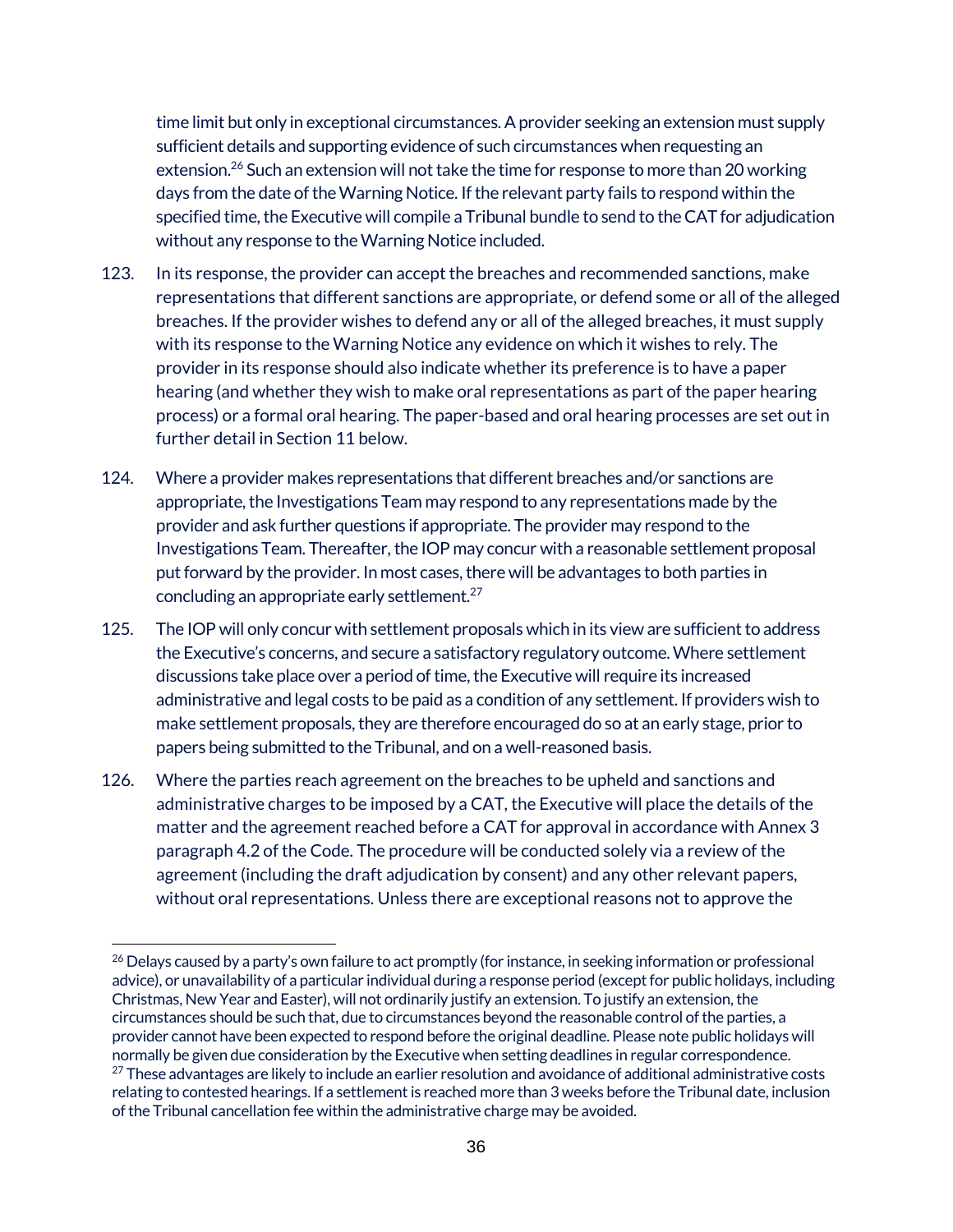agreement<sup>28</sup>, the CAT will approve it. Where the CAT approves the agreement, the Executive and the relevant party will be notified and the adjudication by consent will then be implemented.

- 127. Where the provider and the Executive (as approved by the IOP) do not reach full agreement on each breach and the appropriate sanctions, the entirety of the breaches alleged in the Warning Notice and sanctions recommended will be put to the CAT for adjudication (see Section 11). If the provider accepts the breaches in full, but not the proposed sanctions, the CAT will proceed to make an assessment of the appropriate sanction (see Section 12).
- 128. Unless the Executive concurs with the provider's representations, or the provider accepts the breaches and recommended sanctions, within 10 working days from the date of the Warning Notice, then the Warning Notice and any response to alleged breach supplied, will be forwarded for consideration by the CAT.
- 129. After the Warning Notice and any response received are forwarded for consideration by the CAT in accordance with paragraph 126 above, the matter will then proceed to adjudication at a hearing unless the matter is settled in accordance with paragraph 124 above. The CAT is not bound by the Executive's recommendations and may choose not to uphold alleged breaches and/or impose different sanctions, or sanctions at a higher or lower level than those recommended.

 $\overline{a}$ <sup>28</sup> PSA considers that, in order for there to be such exceptional reasons, CAT would need to find that the assessment of the breaches and the sanctions agreed upon are grossly out of proportion to the agreed facts (being either too onerous or too lax), having had regard to the guidance in these procedures at Sections 12 and 13, and any relevant precedent cases.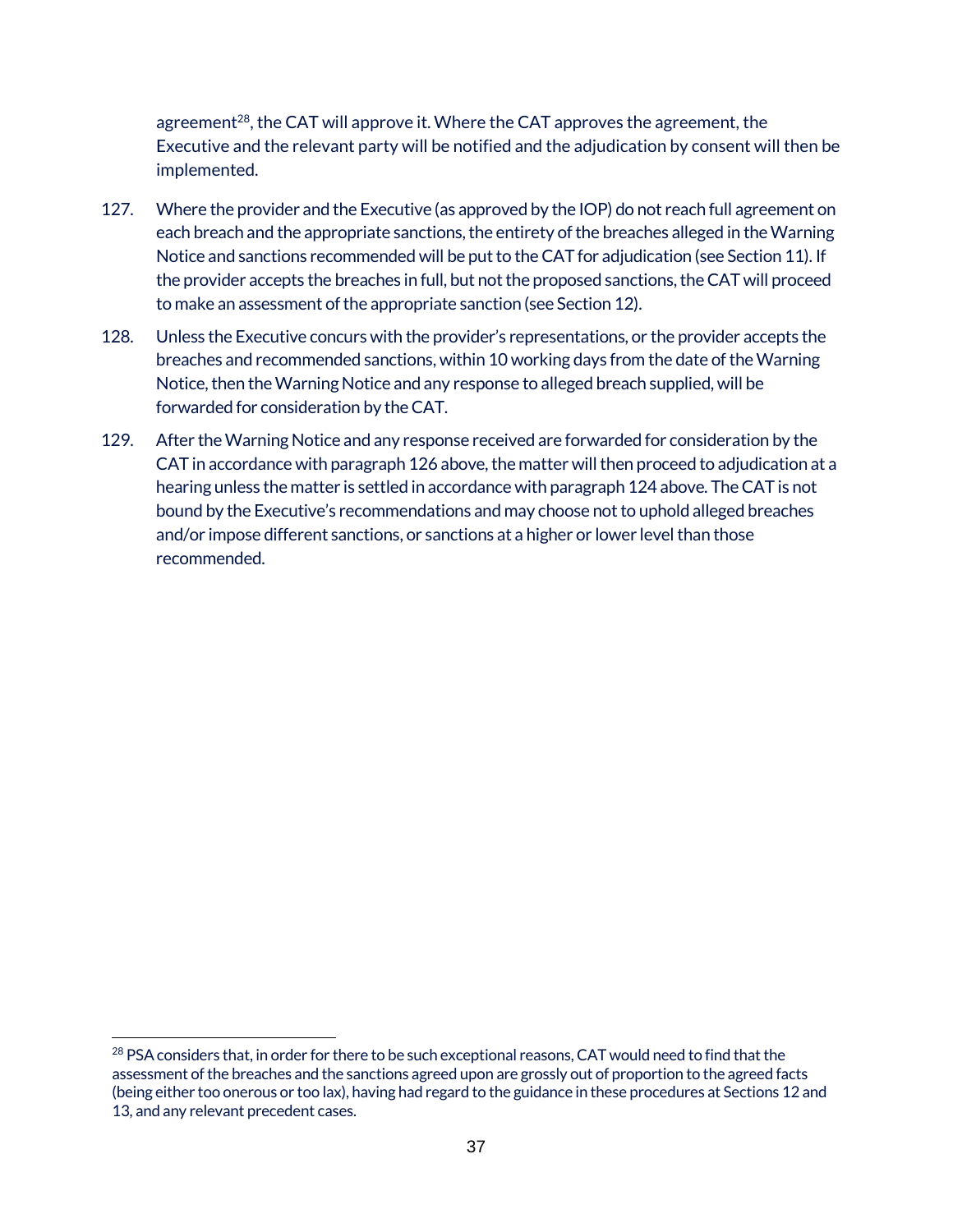# **Section 11**

# **Adjudications by the PSA Code Adjudications Tribunal (CAT)**

# **Paper based tribunals**

- 130. Adjudications involve the analysis and assessment of an investigation and the evidence gathered during it. They are made by a panel of three members of the PSACode Adjudications Panel (CAP), who constitute a tribunal. Where there is a dispute between the relevant party responding to the potential breaches and the Executive, the paper based hearing is the most cost effective and simple means of reaching an adjudication of:
	- the facts based on the evidence;
	- the potential breaches of the Code as alleged and defended; and,
	- where breaches are upheld, the potential sanctions to be imposed, if any, based on an assessment of the case in the round.
- 131. While the paper based tribunals focus on the papers submitted during the investigation into the relevant PRS and the parties operating and promoting it, there is an opportunity to make oral representations to the CAT before the members of CAT make their decision. Such representations will allow the parties to fully explain their case, including clarifying any observations or submissions on the breaches and sanctions recommended by the Executive.

# **Preparation of the bundle and first listing of hearings**

- 132. A Tribunal bundle<sup>29</sup>, including the Warning Notice and any responses from relevant parties, will be presented to three Tribunal members selected from the CAP. This will usually happen ten working days in advance of the hearing, so that members will have time to read the papers prior to meeting for the Tribunal.
- 133. Copies of the evidence in the Tribunal bundle will have been provided to the party in alleged breach of the Code over the course of the investigation. The Tribunal bundle will be made available in electronic format for the party under investigation, and a hard copy is available at the CAT for any party providing any representations.
- 134. The entirety of the documentation to be relied on by both parties in the paper-based procedure should be exchanged by the date specified in the Warning Notice. However where in its response to the Warning Notice, a provider raises a new matter which has not

 $\overline{a}$ <sup>29</sup> The Tribunal bundle is the bundle of documents relating to the case, including the breaches raised by the Executive with supporting evidence and any responses and evidence sent in by the Network operator or provider. The Tribunal bundle also includes revenue information provided by the Level 1 and/or 2 provider, and a schedule of administrative charges, which sets out the costs incurred by PSAup to the point at which the Tribunal bundle is fully compiled. Further costs may be incurred between the compilation of the Tribunal bundle and the Tribunal hearing and where this occurs a revised schedule will be available at the hearing. The Tribunal bundle does not include the past breach record of the party, which is provided to the Tribunal during the hearing, after all potential breaches of the Code have been determined.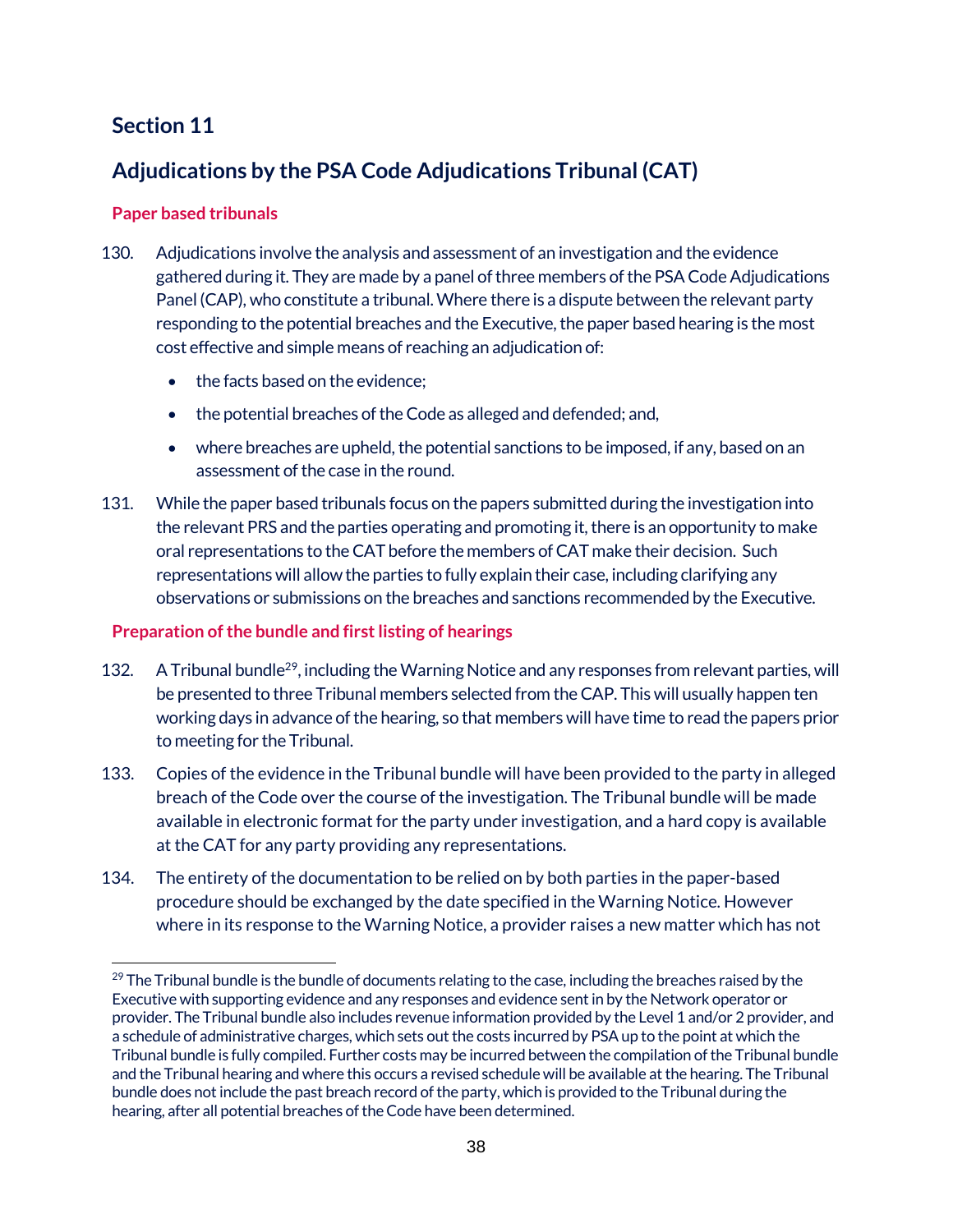previously been investigated by the Executive, the Executive may undertake appropriate investigations and will allow the provider the opportunity to respond to the outcome of these investigations in writing prior to the date of the CAT hearing. Both the Executive's findings and any response made by the provider will be supplied to the CAT as an addendum to the bundle.

- 135. Where neither the provider nor the Executive confirm before papers are sent to the CAT that they wish for the hearing to proceed by way of an oral hearing, the paper-based CAT process will be used. Where either party later submits that it wishes to use the oral hearing procedure, the paper-based hearing will be vacated. If the costs relating to any vacated paper-based hearing would have been avoided by an earlier notification by a provider that it wishes to use the oral hearing procedure, these costs will be included in the administrative charge.
- 136. In respect of all CAT hearings, providers should recognise that any request made after a hearing is listed which results in moving the hearing date will increase administrative costs as may be invoiced under para 4.10.1 of the Code, and will have the effect of extending the period of any withhold of revenue or suspension as may have been directed. Such requests are likely to be declined in any event unless they are supported by evidence which demonstrates that a provider could not reasonably have been expected to prepare in time for the appointed hearing date.

### **CAT considerations**

- 137. When making an adjudication, the three CAT members will examine the facts and the evidence presented in the case report, and they will determine by a majority decision whether any breaches raised by the Executive have been established.
- 138. The presentation of individual breaches will be the same whether the Executive has raised a breach of a rule under Part Two of the Code, or a responsibility set out in Part Three or Part Four of the Code. The provision of the Code will be interpreted in context by reference to the common usage of words as written in the Code. The CAT may also make reference to any definitions found at paragraph 5.3 of the Code and any Guidance published, from time to time, by the PSA.
- 139. The CAT will consider the reasons given by the Executive for its consideration that the breach has occurred, referring to any evidence that it considers relevant. The CAT will consider any response given by a relevant party and examine the information supplied by the Network operator or provider, referring to any evidence that it considers relevant. The CAT will expect the Executive to have made all reasonable enquiries for information and evidence held by the Network operator or provider during the course of its investigation.
- 140. Where breaches are disputed, the burden of proof in relation to those breaches remains with the Executive. However, where a provider makes its own assertion the burden of proof in relation to that assertion will rest with the provider. The CAT will examine the evidence using the standard of proof applicable in civil law cases: that is on the 'balance of probabilities'.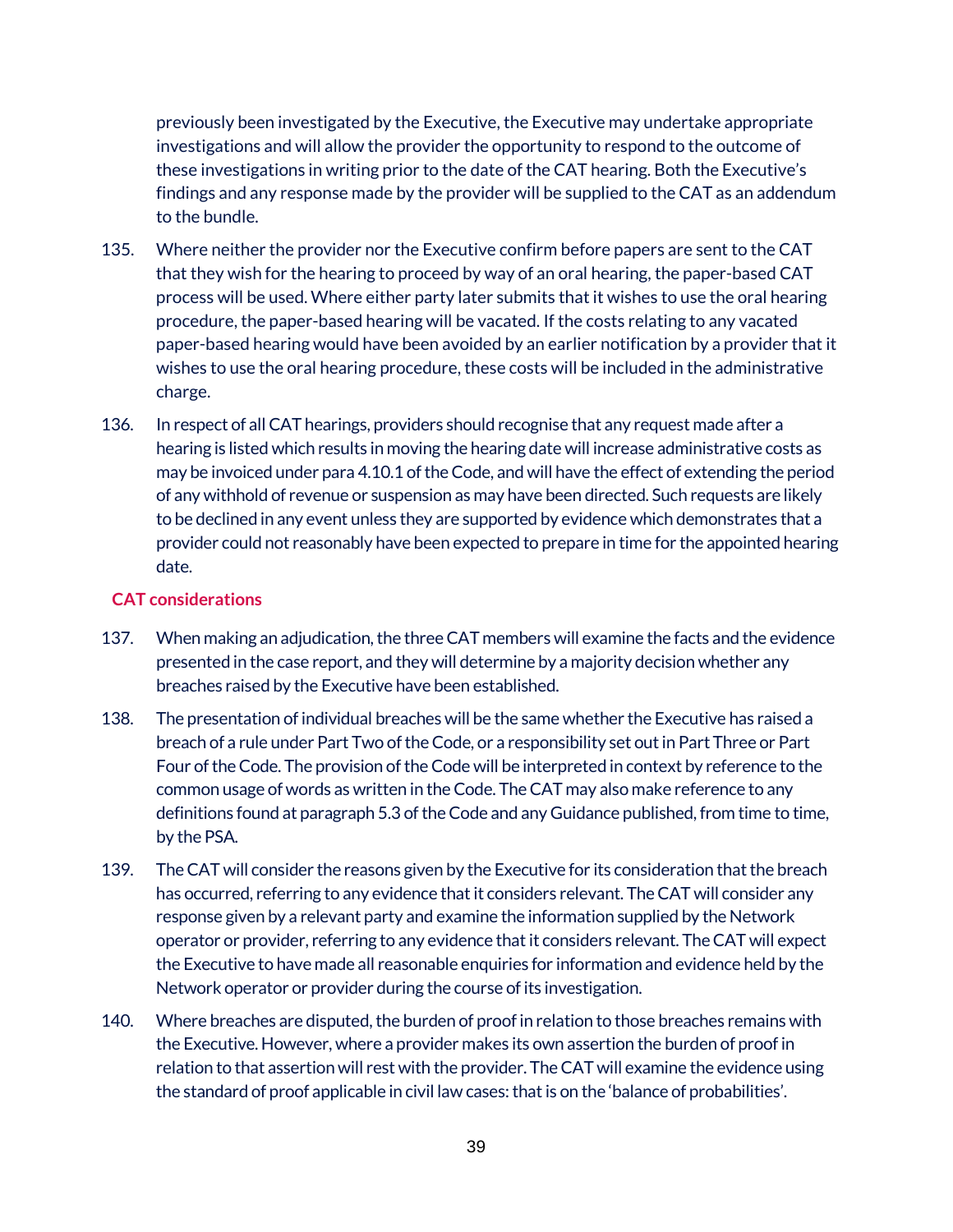- 141. This means that the CAT will consider the submissions made by both parties and consider whether it is more likely than not that the breach has occurred. This does not mean that the CAT weighs up one set of submissions against the other; rather, it considers all the submissions, and the evidence in support of them, to determine if it is more likely than not that the alleged breach has occurred. The admission of late or further evidence shall be a matter for the CAT subject to the requirements of relevance and fairness.
- 142. The CAT will adjudicate on each breach separately, and when it has made a decision, it will declare a breach either 'upheld' or 'not upheld'. The CAT will then proceed to assess sanctions in accordance with Sections 12 and 13 below.
- 143. CATs are supported by a clerk to assist with procedures and the consistent application of the PSA's sanctions policy, and to take a record of the matters discussed and decided at CATs and assist in drafting full written decisions. The clerk also maintains a databank of key decisions affecting the interpretation of the Code, to ensure consistency between CATs.
- 144. Members of the Panel have an obligation, in conjunction with other members, to ensure that CAT hearings are conducted properly, fairly and in accordance with good practice and the relevant law. Each case must therefore be dealt with in the most expeditious manner compatible with the interests of justice and in accordance with the provisions of the Human Rights Act 1998.
- 145. Where a party can satisfy the Chair of the CAT that the circumstances justify an adjournment of the hearing<sup>30</sup>, a CAT may grant an adjournment of the hearing. The Chair may issue directions upon an adjournment as they see fit in order to ensure that the case is ready to be heard on the next occasion.

### **Oral representations based on the papers**

- 146. Prior to a case being considered by the CAT in the paper-based process, time will be given to the relevant party to make oral representations to the CAT members in person on the day of the hearing, if they so elect. These representations offer a chance for the relevant party to clarify the facts of the case, and the response that it has submitted within the papers, to the CAT in person. It is also the CAT's opportunity to explore and ask questions to gain a fuller understanding of the issues involved and of the actions of the parties concerned. Because of the nature of the clarification that may be useful to the CAT, it is preferable for a director or employee with direct knowledge of the promotion and operation of services, or alternatively a person responsible for compliance with the Code, to attend.
- 147. These representations must not be confused with an Oral hearing. It is an opportunity for the provider to provide any further explanation of their case, particularly to emphasise those parts

 $\overline{a}$  $30$  The PSA anticipates that adjournments will be exceptional. Delays caused by a party's own failure to act promptly (for instance, in seeking information or professional advice), or unavailability of a particular individual during a response period, will not ordinarily justify an adjournment. To justify an adjournment, the circumstances should be such that, due to circumstances beyond the reasonable control of the parties, CAT cannot fairly adjudicate on the issues before it.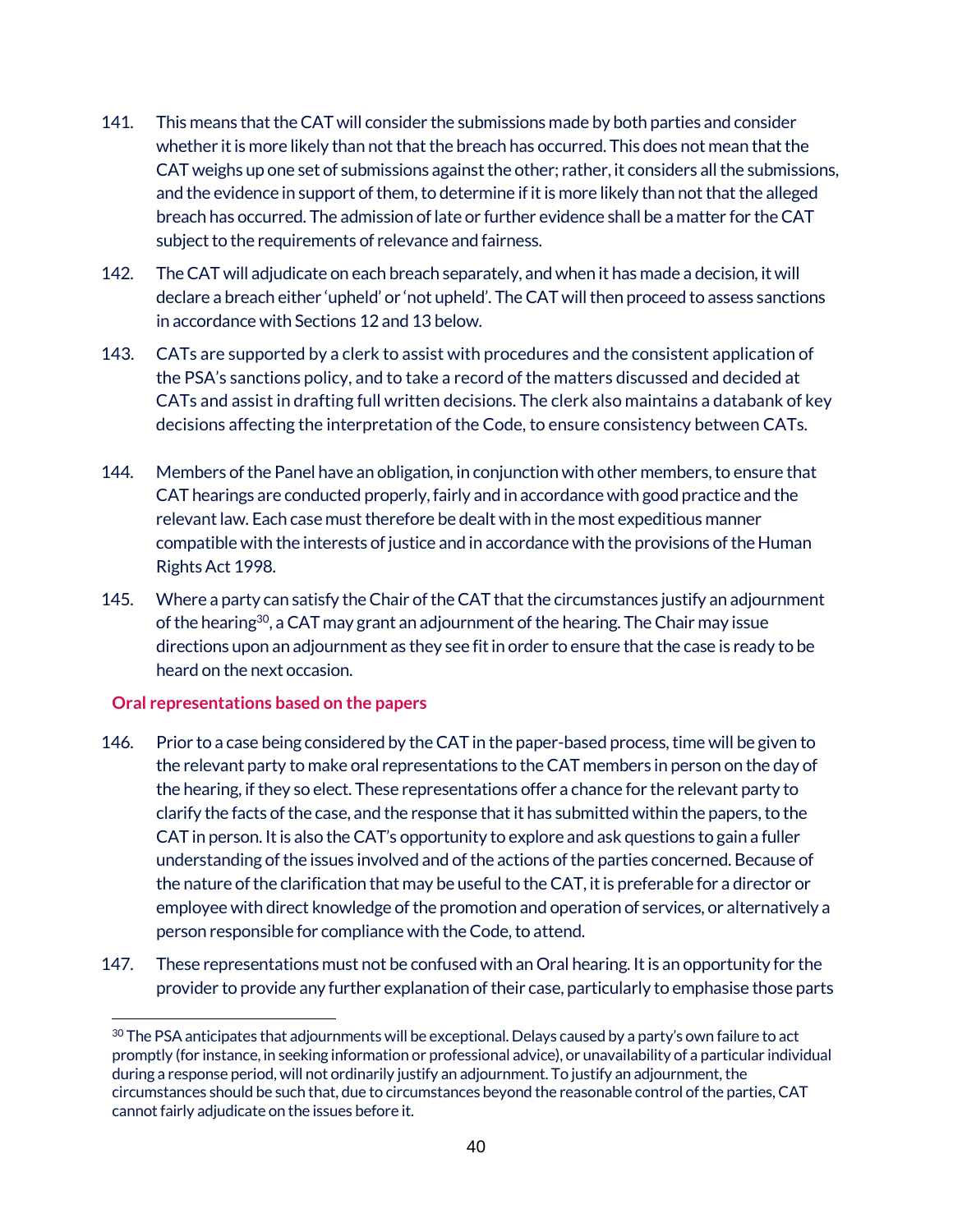that it considers important to highlight to the CAT and to clarify any factual issues that remain unclear. Providers can also use the opportunity to clarify its observations or submissions (or make submissions if not previously done) on the breaches and sanctions recommended by the Executive. New evidence will not normally be permitted at this stage although the CAT will have the discretion to permit such as stated in paragraph 140 above. Note however that where significant late evidence is permitted, the CAT may also decide to adjourn the hearing, which may result in additional administrative costs being payable.

- 148. Such representations are generally not expected to exceed 30 minutes. However where a provider is of the view that it needs more time to make such representations, the provider should make this clear with its response to the Warning Notice, including an explanation of why more time is needed, and specifying the time period requested for representations. The Executive will forward the request to the Chair of the CAT who will, prior to the hearing, decide on the appropriate length of time to be allocated for such representations.
- 149. Whether a provider has requested an opportunity to make oral representations or not, the CAT may have questions for the Executive arising from the evidence submitted. Prior to the CAT's adjudication, the CAT may require the Executive to attend in order to clarify the evidence gathered or submitted during the investigation.
- 150. Any questions from the CAT to the person making oral representations will usually be asked in the presence of the Investigations Team member. The CAT may also have questions to ask the Investigations Team member to seek clarification of the Executive's case, and should a party choose to attend (including by telephone) to make oral representations, such questioning will take place in the presence of the person making the representations. Once the oral representations have been made both the Investigations Team member and the provider will leave the hearing and the CAT will commence its deliberations.
- 151. A providers subject to investigation and/or the Executive may make an application for the representations to be recorded and made available after the hearing. All applications must set out the reasons for the request in writing and be made prior to the hearing. The Chairman of the CAT will determine the application in advance of the CAT.

### **Expert evidence in the papers**

- 152. In their response to the Warning Notice, a relevant party may include written evidence from an expert (either internal or external), including technical evidence. Where such evidence is provided, in order for a CAT to give weight to the evidence it should as a minimum fulfil the following criteria:
	- a. The expert's relevant qualifications and present employer should be stated;
	- b. The expert should list what material they have been supplied with and relied upon for the purposes of giving their view;
	- c. Where the expert is of the view that a technical matter was the cause of a breach, the expert should give full details of the known ways in which such a technical matter might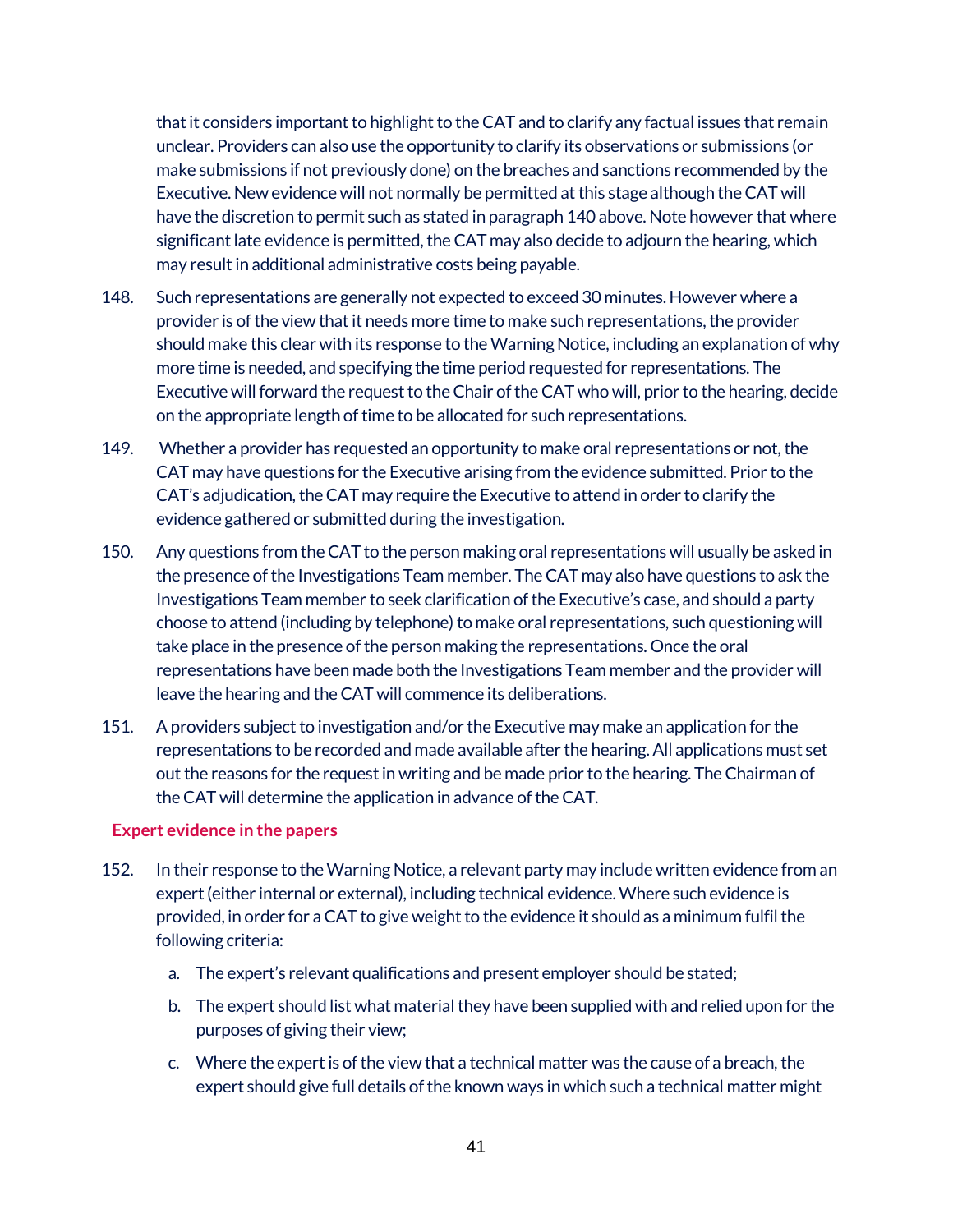arise. The relevant party's evidence should provide factual details which support the explanation(s) offered and set out any remedial or investigative steps undertaken in respect of the technical matter;

- d. Where there is a range of opinion on the matters dealt with in the report, the expert should summarise the range of opinions; and give reasons for their own opinion;
- e. The expert should make it clear when a question or issue falls outside their expertise; or when they are not able to reach a definite opinion, for example because they have insufficient information;
- f. The expert should state who carried out any examination, measurement, test or experiment which the expert has used for the report, give the qualifications of that person, and say whether or not the test or experiment has been carried out under the expert's supervision; and
- g. The report should contain a statement that the expert is aware of these requirements.
- 153. Where the expert evidence submitted by either party gives rise to a new issue which is significant, and in the Executive or provider's view cannot properly be resolved by the CAP simply by reading the relevant party's evidence and the Executive's evidence, either party (or both) may consider it appropriate to exercise the right to request that the case is determined through an oral hearing rather than a paper-based hearing. Any such request must be made within the prescribed timescales.

# **Oral hearings**

- 154. Oral hearings perform the same function as a paper based hearing and serves to reach an adjudication of:
	- the facts based on the evidence;
	- the potential breaches of the Code as alleged and defended; and
	- where breaches are upheld, the potential sanctions to be imposed, if any, based on an assessment of the case in the round.
- 155. As such, they ought to be arranged as soon as possible following the issue of a Warning Notice to avoid any delay in resolving any dispute between the relevant party and the PSA. Along with a swift adjudication, there is the need for any issues in the market to be resolved quickly and effectively. For this reason a decision as to whether an oral hearing is required ought to be made within **10 working days** of the issue of a Warning Notice (unless an extension has been granted to the provider for a response to the Warning Notice $3^{31}$ .

 $\overline{a}$  $31$  A relevant party may decide to opt for an oral hearing after this period but only have up to a further 10 working days to do so (i.e. within 20 working days of the issue of the Warning Notice). Requests made during this latter 10 working days will be subject to consideration by the Chair of the Tribunal. Arrangements initiated at this time by the relevant party may lead to additional costs being incurred, to be paid as part of the administrative charge for the investigation.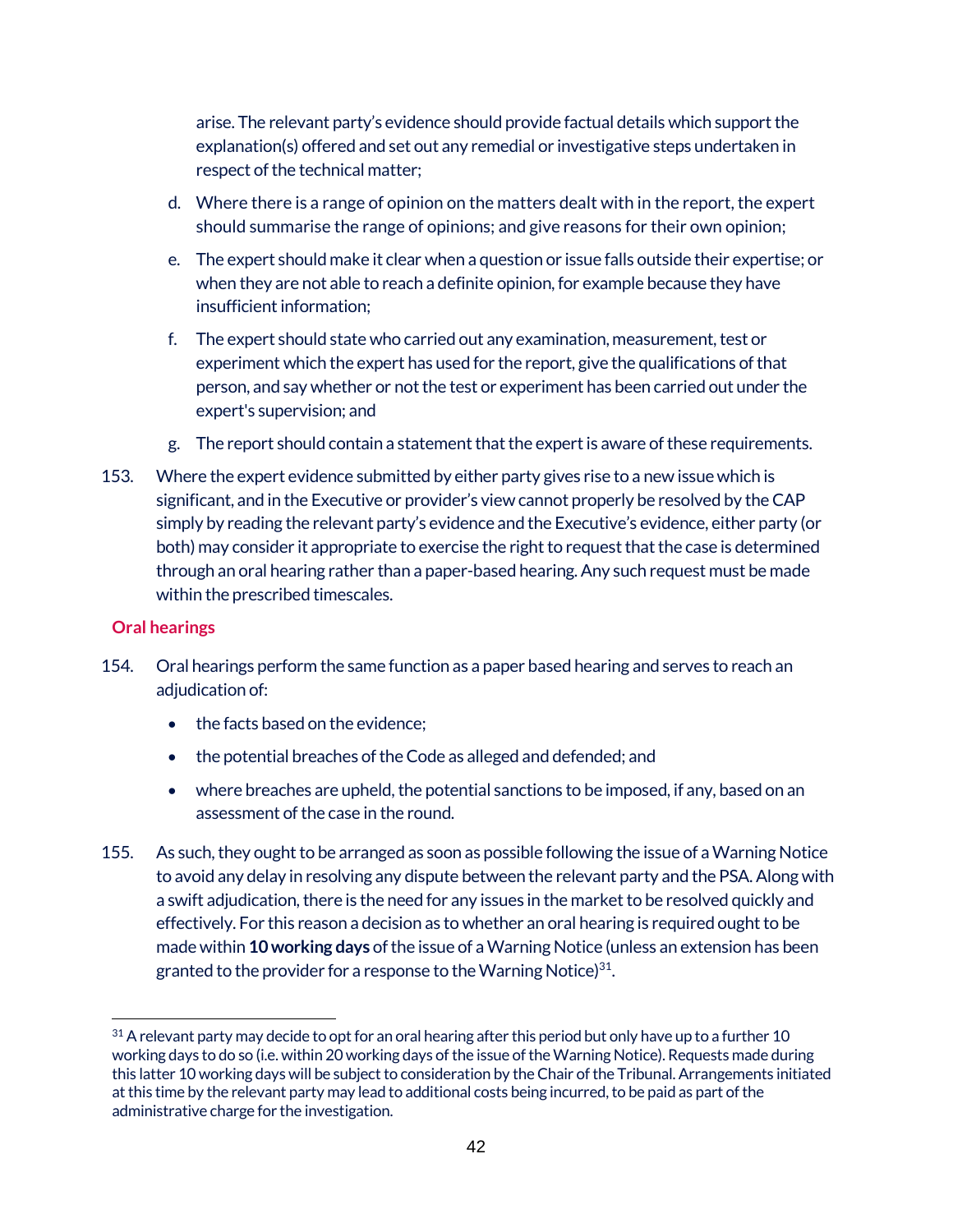- 156. Two groups can initiate an oral hearing unilaterally or by agreement, and they are:
	- a. The relevant party (the party to whom the Warning Notice has been issued); and
	- b. the Executive.
- 157. Oral hearings are initiated by either the relevant party or the Executive with the submission of a written notification to the CAT. In this notification, the person making the submissions must set out clearly what is agreed and what remains in dispute between parties, and/or the details of any evidence which may require the oral hearing to test it.
- 158. Where a CAT has been designated to undertake a paper based adjudication, the Chair of the CAT may notify the Executive that an oral hearing is preferred, setting out the reasons. If the Executive agrees, it will immediately notify the relevant party and begin the process of arranging such a hearing.

#### **Pre-hearing process**

- 159. The Code sets out at Annex 3, paragraph 3 the protocol for an oral hearing. While the PSA will arrange the hearing and carry out the administration of the process, responsibility for ensuring (through the use of effective case management directions) an efficient and effective process resides with the Chair of the CAT. Any concerns that due process is not being followed can be set out in writing to the Chair of the CAT, who on considering those submissions may make directions in accordance with Annex 3 to the Code.
- 160. The Chair of the CAT will establish a clear timeline for the oral hearing using directions in accordance with Annex 3, paragraph 3.5, setting a date for the hearing itself to suit all parties, and indicating clear milestones for:
	- a. the exchange of statements of case,
	- b. the admission of facts before the hearing,
	- c. the disclosure of documents,
	- d. the provision of expert reports,
	- e. the exchange of witness statements,
	- f. the preparation of agreed bundles of documents,
	- g. the submission and exchange of outline arguments,
	- h. the imposition of any interim measures (including the provision of security for the administrative charges of the PSA).
	- i. the date by which the respondent must be notified in writing of the listing of the oral hearing,
	- j. the date by which the respondent must inform the Executive in writing of whether they intend to appear in person at the hearing, and the name of any person who will be representing them at the hearing.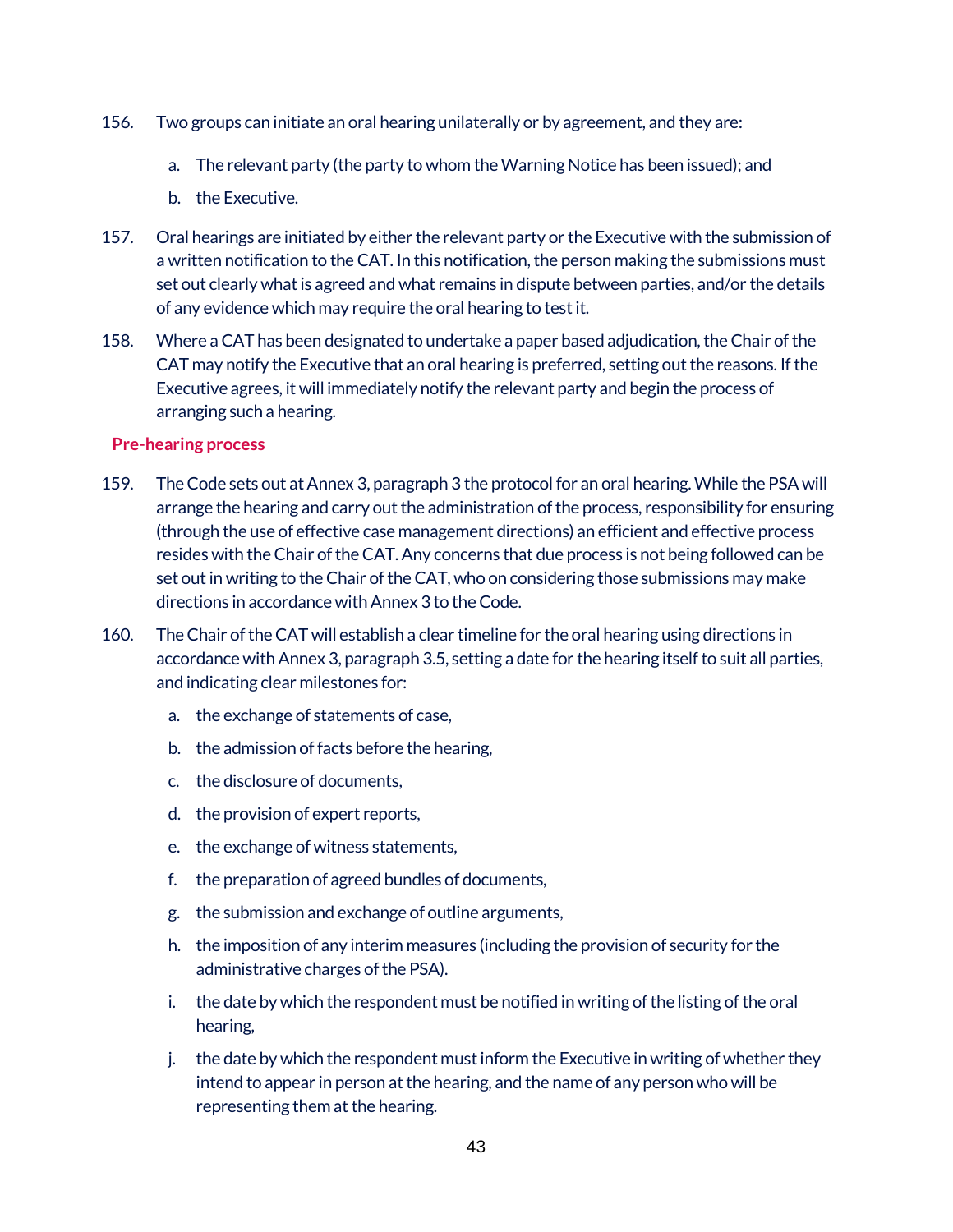- 161. Any application for the hearing to be held in public should also be made at this stage.
- 162. The Chair of the CAT may convene a case management conference for the purpose of providing directions or may deal with directions by correspondence or phone, as they see fit.

## **Failure to cooperate on the part of the relevant party**

163. Where the oral hearing is initiated by the relevant party and that person causes undue delay or otherwise is not cooperative with the pre-hearing arrangements, the Executive may ask the Chair of the CAT to give directions for an expedited disposal of the case, and/or to strike out the relevant party's case in accordance with Annex 3, paragraph 3.12. Such a request will be copied to the relevant party. Where the Chair of the CAT considers that such an order ought to be made, the relevant party will be invited to make any final representations in writing within **5 working days**32. The expedited hearing will then take place based on the papers where possible to do so.

## **The hearing**

- 164. The hearing begins with short introductory remarks from representatives of both the Executive and the relevant party. The former will outline the background of the case, the agreed facts and where any central disputes arise. The representative for the relevant party may provide an overview of the disputed facts and an outline of the defence.
- 165. In respect of alleged breaches of the Code of Practice the Executive shall outline the grounds of the case, and call such witnesses and refer to such documents as it is entitled to do.
- 166. The relevant party shall then be entitled to respond to the case put by the Executive and to call such witnesses or present any written statements or other documents as he is entitled to do.
- 167. A witness in person may be cross-examined. A witness who has been cross-examined may be re-examined. The Chair of the CAT may question any witness at any time, and may invite questions from the other CAT members.
- 168. The representative for the Executive shall then be entitled to address the CAT. The representative for the relevant party shall be entitled to reply, and will make the final submissions to the CAT.

# **Expert representations**

- 169. Where the case is proceeding by way of oral hearing, the Chair may give directions in respect of expert evidence. Such directions may include but are not limited to:
	- Directions to allow each party to rely on specified expert evidence;
	- Directions to allow each party to put written questions to the other party's expert, with responses to be supplied by a specified deadline; and/or

 $\overline{a}$  $32$  This is to avoid any further undue delay to the process.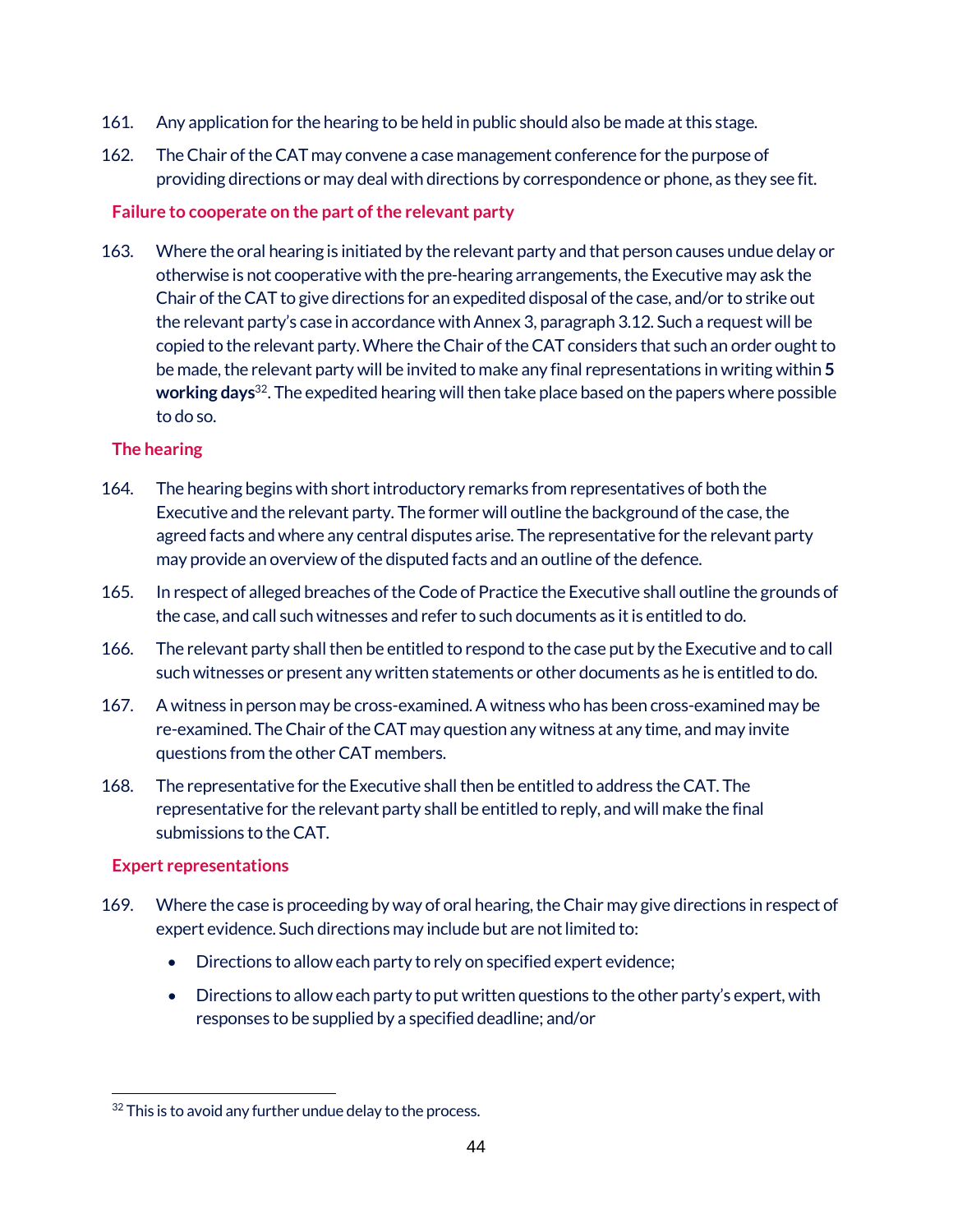- Directions to require the experts to convene to discuss the issues, in order for them to produce a written statement which clarifies the extent of the agreement between them, the points of (and short reasons for) any disagreement, the action, if any, which may be taken to resolve any outstanding points of disagreement; and any further material issues not raised and the extent to which these issues are agreed.
- 170. Experts will give evidence at the hearing in the same way as other witnesses, subject to any directions previously made by the Chair of the CAT requiring their evidence to be given in another way or otherwise limiting their evidence.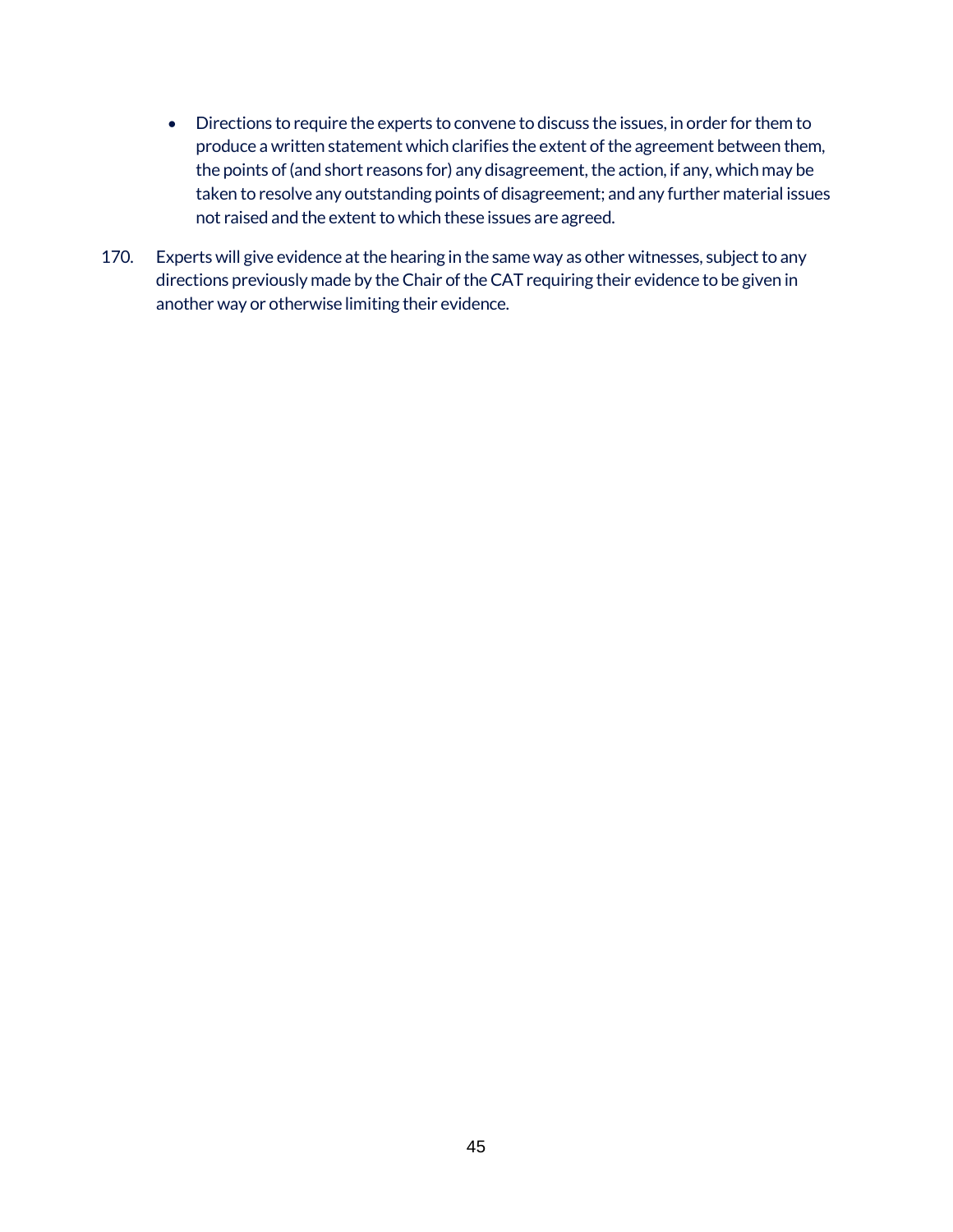# **Section 12**

# **Assessing potential breaches and imposing sanctions**

# **The purpose of imposing sanctions**

- 171. Sanctions may only be applied in cases where a CAT has determined that a Network operator, Level 1 provider or Level 2 provider has conducted its business, or operated a service, in breach of one or more rules or responsibilities set out in the Code.
- 172. Each case is decided on its own merits and sanctions applied may vary depending on the CAT's analysis of impact and culpability, service revenue data, potential for consumer harm and any mitigating and/or aggravating factors. Some, or all, of the sanctions can be applied in any case, depending on the circumstances. The CAT will take into consideration the principles of good regulation when imposing sanctions: that any regulation, or indeed any action to enforce regulations, should be transparent, accountable, proportionate, consistent and targeted (meaning only used in cases where action is needed).
- 173. When applying sanctions, the CAT will be guided by:
	- The need to protect both actual or potential consumers and build consumer confidence in the premium rate services market (including the need for any harm caused to be remedied where this is practicable);
	- The need to ensure as far as is possible that the breach of the Code in question will not be repeated by the party in breach, or others in the industry;
	- The need to ensure as far as possible that the party in breach does not benefit from that non-compliant conduct
	- The need to maintain high standards of compliance within the industry to maintain due diligence, good regulation and confidence in the industry;
	- The need for sanctions to be appropriate and to be targeted at the point in the valuechain that is most likely to ensure continued compliance with the Code;
	- The degree of responsibility for provision of the service in breach, or for managing the provider of such a service;
	- The fair distribution of responsibility for consumer protection and Code compliance across the value-chain;
	- The need to ensure sanctions are proportionate having regard to the desire to achieve compliant innovation in the market; and
	- The need to provide clarity and regulatory certainty as to the way the offending service, and services of a similar nature, are to be delivered in future.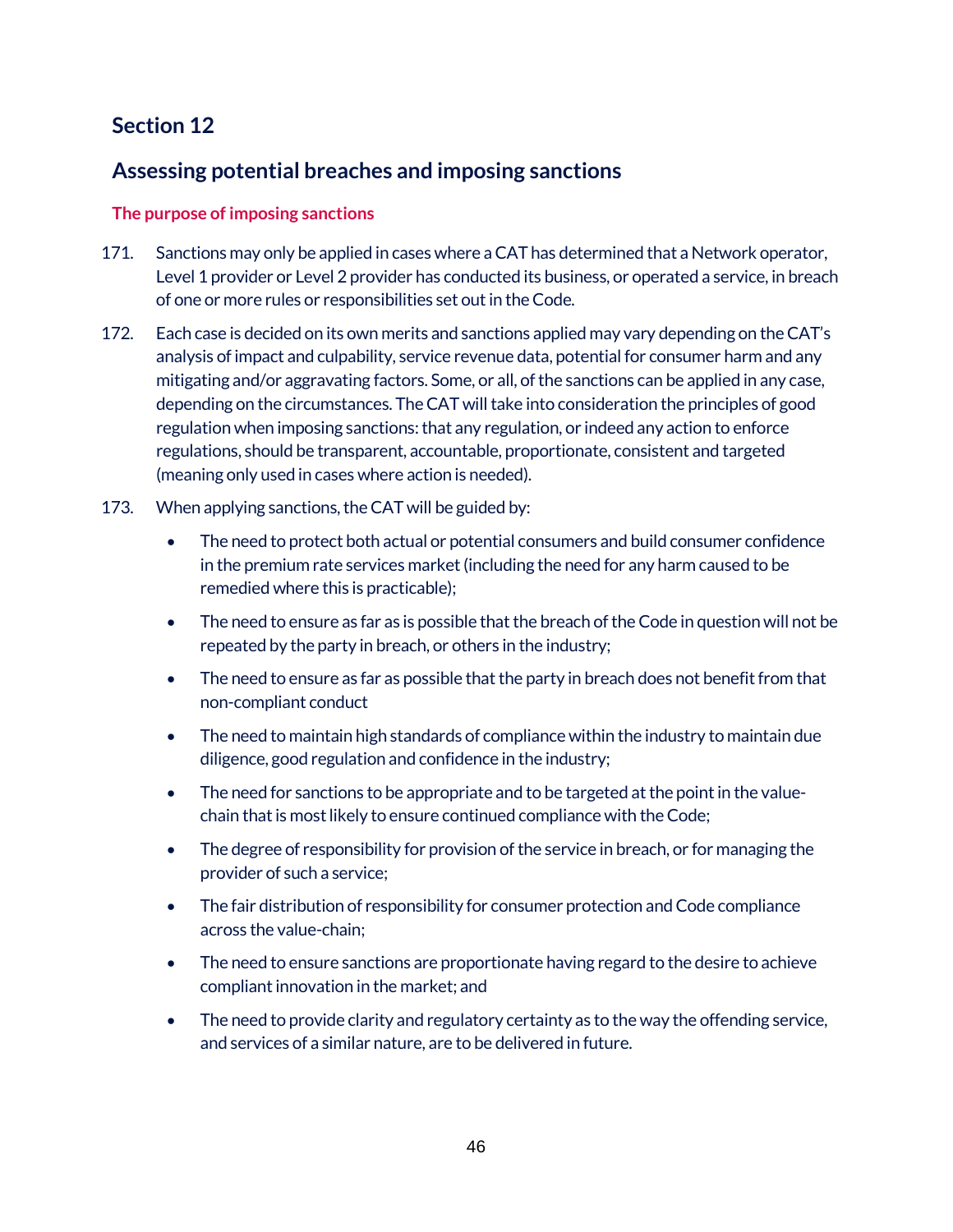#### Sanction -setting process diagram:



£250,000, a fine need not be applied to each breach. Instead a single fine under £250,000 for all breaches can be set. £250,000, a fine need not be applied to each breach. Instead a single fine under £250,000 for all breaches can be set.  $^\ast$  Where there is an early view achieved that the seriousness of the breaches combined will justify a fine well below \* Where there is an early view achieved that the seriousness of the breaches combined will justify a fine well below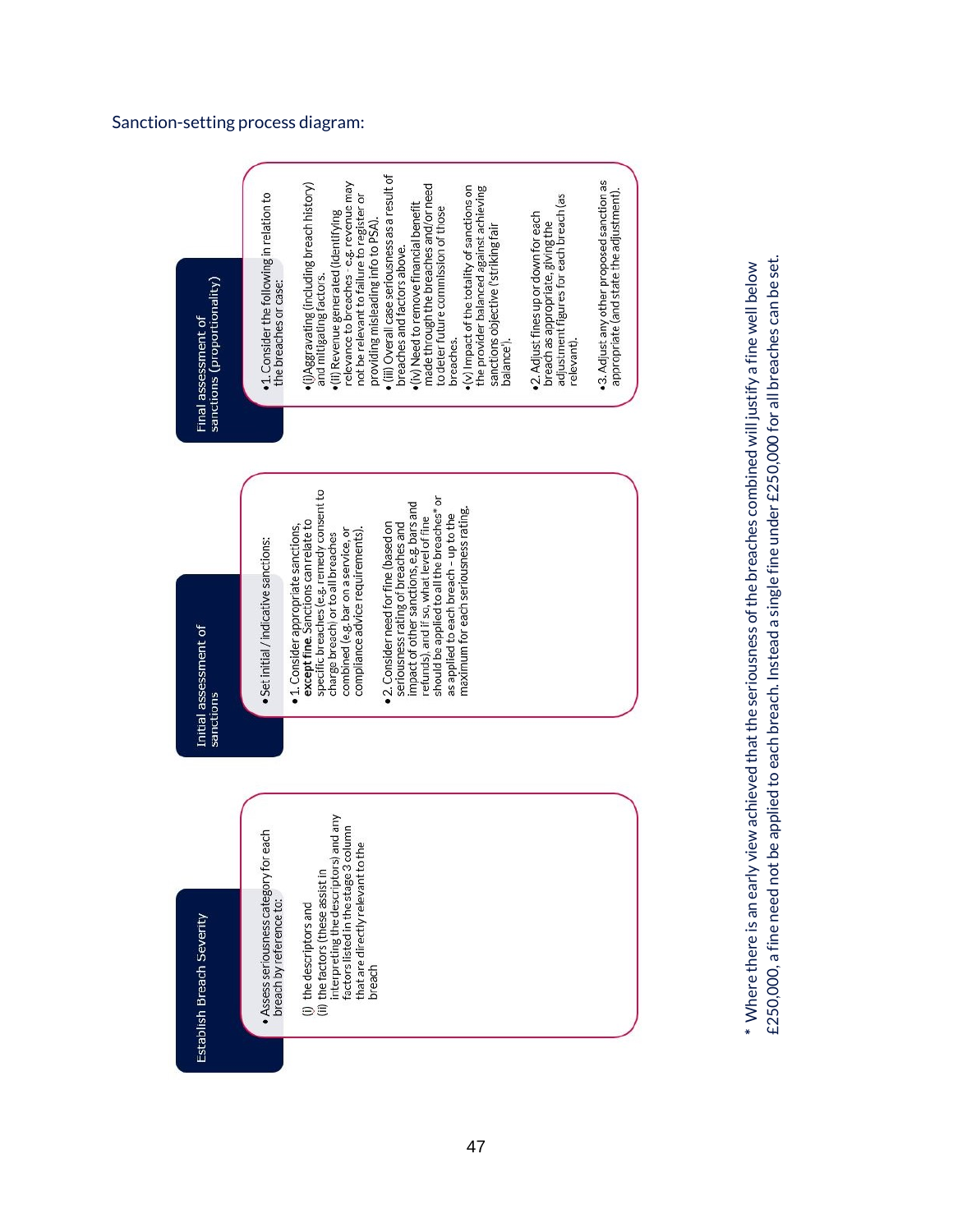## **Establishing whether breaches have occurred**

- 174. The presentation of individual breaches will be the same whether the Executive has raised a breach of a rule under Part Two of the Code, or a responsibility set out in Part Three or Part Four of the Code.
- 175. The provision of the Code will be interpreted in context by reference to the common usage of words as written in the Code. The CAT may also make reference to any definitions found at paragraph 5.3 of the Code and any Guidance published, from time to time, by the PSA.
- 176. The CAT will consider the reasons given by the Executive for its consideration that the breach has occurred, referring to any evidence that it considers relevant.
- 177. The CAT will consider any response given by a relevant party and examine the information supplied by the Network operator or provider, referring to any evidence that it considers relevant. The CAT will expect the Executive to have made all reasonable enquiries for information and evidence held by the Network operator or provider during the course of its investigation.
- 178. Where breaches are admitted, the CAT will consider the facts, assess the Executive's interpretation of the Code and consider the Network operator's or provider's admissions. If the Executive's interpretation is accepted, the CAT will probably uphold the admitted breaches.
- 179. Where breaches are disputed, the burden of proof in relation to those breaches remains with the Executive. However, where a provider makes its own assertion the burden of proof in relation to that assertion will rest with the provider. The CAT will examine the evidence using the standard of proof used in civil law cases: on the 'balance of probabilities'. This means that the CAT will consider the submissions made by both parties and consider whether it is more likely than not that the breach has occurred. This does not mean that the CAT weighs up one set of submissions against the other; rather, it considers all the submissions, and the evidence in support of them, to determine if it is more likely than not that the alleged breach has occurred.
- 180. The CAT will adjudicate on each breach separately, and when it has made a decision, it will declare a breach either 'upheld' or 'not upheld'.33

# **Establishing the severity of the breaches**

181. If the CAT determines that a breach has occurred, it can apply a range of sanctions depending on the seriousness with which it regards the breaches and taking all relevant circumstances into account. The CAT must have regard to these Supporting Procedures when considering the seriousness of the breaches and determining which sanctions (if any) to impose (Code para. 4.8.2). The CAT is not bound by the Executive's recommendations and may impose different sanctions, or sanctions at a higher or lower level than those recommended.

 $\overline{a}$ 33 Where the CAT considers that a breach is proven but substantially overlaps with another upheld breach raised in the Warning Notice (see above at paragraph 119 c), the CAT will make a determination to this effect, which will be reflected in the sanctions imposed.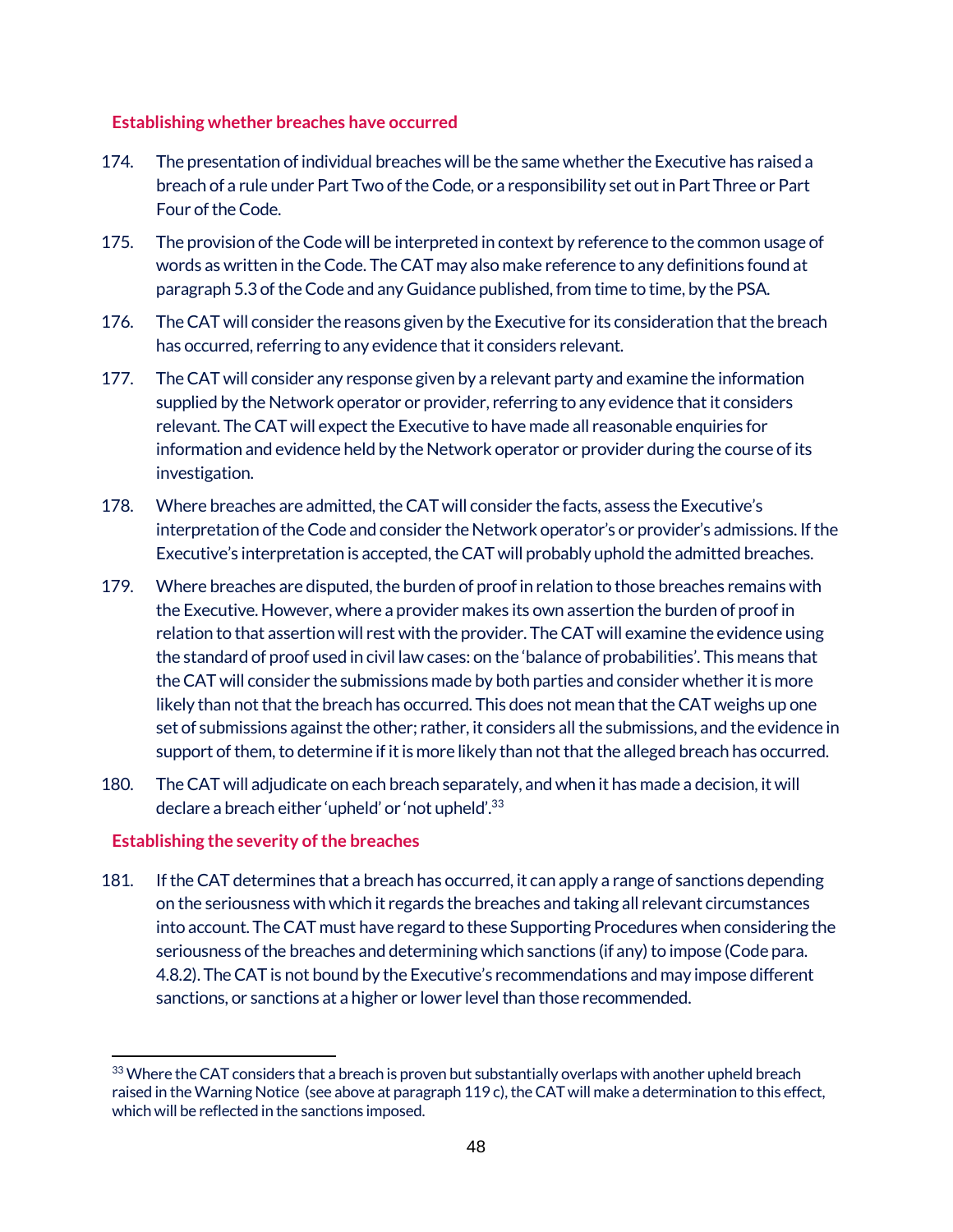- 182. The severity level of the individual breaches and the case as a whole are assessed on a five-step scale:
	- Minor
	- Moderate
	- Significant
	- Serious
	- Very serious
- 183. The PSAconsiders any breach of the Code to warrant attention and remedial action so as to improve compliance standards. Severity levels associated with particular service characteristics may vary from case to case, depending on the circumstances.

### *Descriptors of seriousness*

 $\overline{a}$ 

- 184. In deciding which level of severity is most appropriate, the CAT will consider the descriptors set out in paragraph 192 below. The CAT will consider factors relevant to the four categories that follow to assess which seriousness category a breach falls into:
	- A. the **impact** (or potential impact) of the breach
	- B. the **nature** of the breach
	- C. whether the breach was **deliberate or reckless**
	- D. whether the breach was **negligent**
- 185. Factors relevant to A. the impact of a breach may include:
	- the financial harm or risk of financial harm to consumers and the level of actual or potential financial gain as a result of the breach;
	- the impact or potential impact on the average consumer's ability to make a free and informed transactional decision and/or the impact on the enforcement of the Code in order to protect the interests of consumers and other industry participants;
	- the extent of other harm, distress or inconvenience caused to consumers, and the potential for further consumer harm, including any effect on children or others who may be in a position of vulnerability where a breach of rule 2.3.10 is upheld<sup>34</sup>;

<sup>34</sup> '*A position of vulnerability*' may be created by a person's character or circumstances, such as children who might fail to understand the costs involved in a service, or where a public information service targets its marketing at a particular group of consumers based on the general economic circumstances facing them. Where a breach of the Code appears to have a significant impact on people in a position of vulnerability, the severity level given to the case overall is likely to be serious or very serious, depending on the Tribunal's view of the facts.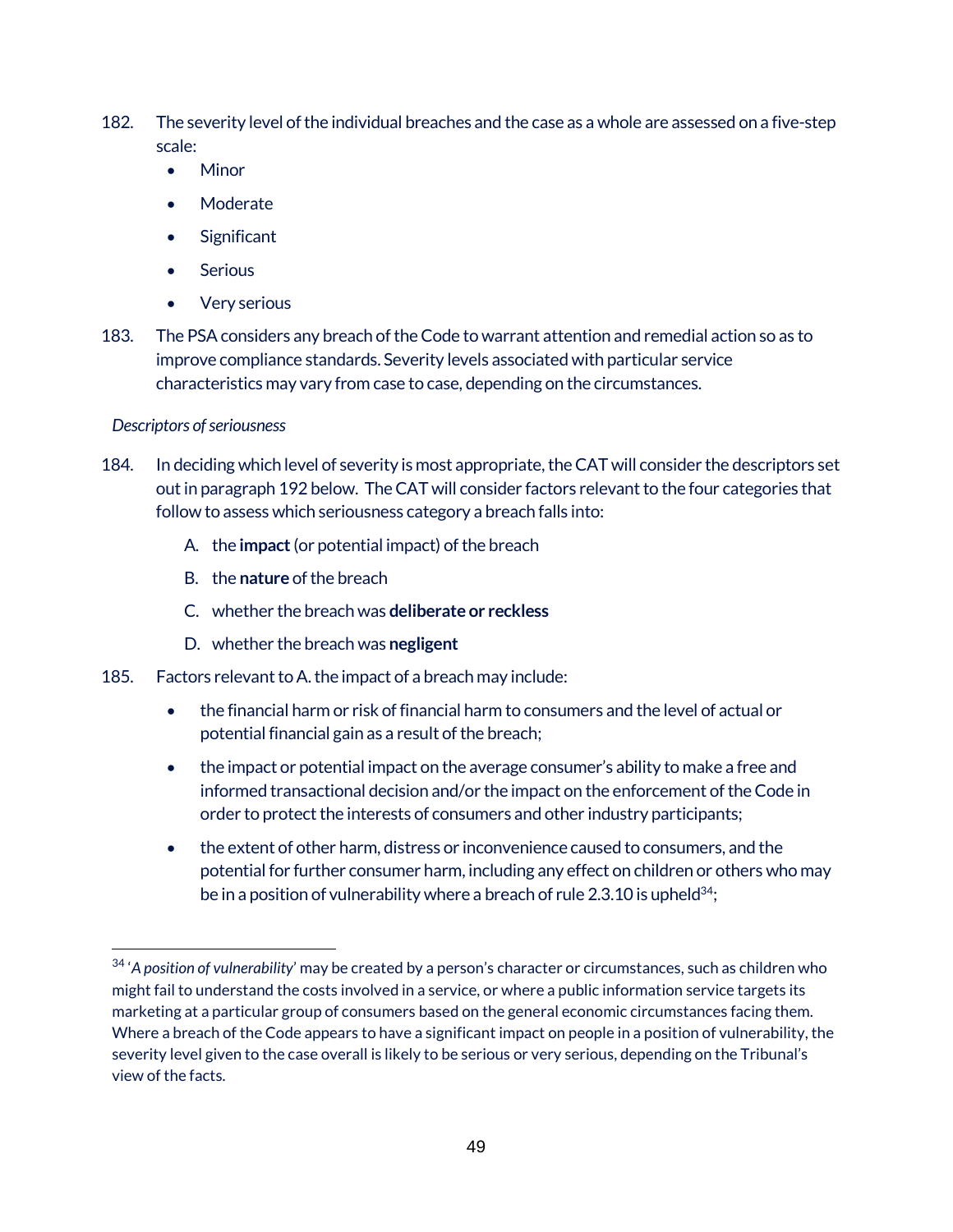- the potential for loss of confidence by consumers in premium rate services in general.
- 186. Factors relevant to B. the nature of a breach. The term nature focusses on the circumstance in which the breach occurred and has regard to the underlying need for relevant rules and provisions. Such factors may include:
	- the purpose for which the specific Code rule, Special conditions or Guidance that were not complied with were created;
	- the frequency and duration of the breach;
	- the adequacy of the business systems and controls as put in place by the relevant party, their development, operation and maintenance;
	- whether senior management was aware or should have been aware of the breach;
	- the extent to which the service is able, through its design and operation, to deliver its purported value to consumers.
- 187. Factors indicating C. that a breach was deliberate or reckless may include:
	- the breach was intentional, in that it or its consequences, were intended or foreseen;
	- the breach was reckless, in that the relevant party was aware of the risk that its actions could result in a breach or in consequences that amount to a breach, and took such action regardless;
	- the revenue of the relevant party was generated largely or solely as a result of the breach;
	- the relevant party has failed to properly implement compliance advice provided by the PSA or to comply with the terms of a Track 1 Action Plan;
	- the action or inaction resulting in the breach was not in accordance with the relevant party's internal procedures;
	- the breach was committed in such a way as to avoid or reduce the likelihood of detection;
	- those responsible were influenced to commit the breach because they thought it might not be detected or punished.
- 188. Factors indicating D. that a breach was negligent may include:
	- the relevant party gave due consideration to its relevant obligations under the Code but failed to realise that its action or inaction would result in a breach;
	- the relevant party appreciated that their action or inaction might result in a breach and took reasonable steps to mitigate that risk but failed to achieve the Code outcome;
	- the relevant party gave due consideration to its relevant obligations under the Code but the oversight, internal procedures, standards and/or controls it provided as a result were insufficient to prevent the breach.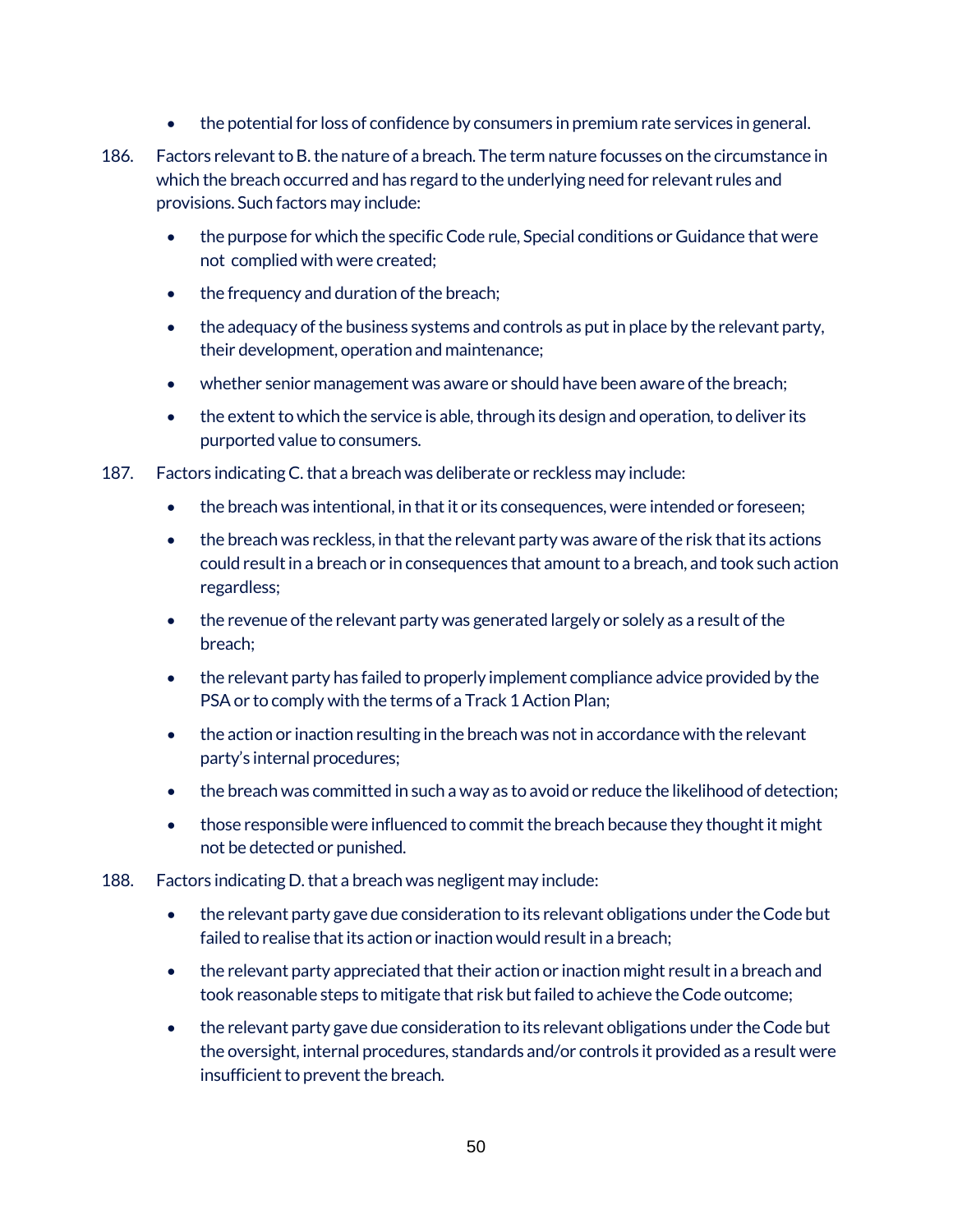189. Where a CAT is assessing the severity of a breach in relation to any responsibilities set out in Part Three of the Code, it is recognised that an isolated case of a Level 1 provider failing to implement control mechanisms in relation to a perceived risk may result in a very significant level of consumer harm. Alternatively, a serious and repeated failure to undertake due diligence, or undertake risk assessments on clients, may result in only low-level consumer harm. A CAT may give extra weight to the adequacy of the business systems put in place, but is likely to consider the impact felt either directly, or indirectly, by consumers as a factor by which proportionate levels of severity are found.

#### *Descriptions to be considered in establishing the seriousness of the breach*

- 190. The CAT will consider each breach that it has upheld and allocate a provisional severity rating for each breach, using the five-step scale set out in paragraph 182 above. In doing so, the CAT will be guided by the descriptors set out below (see paragraph 192) and the factors set out above. These descriptors and factors are non-exhaustive and are not binding on the CAT, but are to support its assessment and serve as an aid to consistency.
- 191. This section sets out a number of descriptors for each severity level. They are a set of factors that are more likely to be present, either alone or in combination, in cases of each level of seriousness. It is not necessary for all the listed descriptors to be present for a case to fall into a particular category of seriousness. They are intended to assist the CAT in adopting a broad consistency of approach when assessing seriousness and are not binding on the CAT. In some cases, descriptors from more than one level of seriousness may apply and the facts of the case may in some respects fit more than one category of seriousness. The decision as to severity is ultimately left to the discretion of the CAT following consideration of the facts, the context of the particular case and the impact and nature of the breaches.
- 192. The PSA considers that a breach of a responsibility set out in Part Three of the Code may directly and/or indirectly affect consumers. For example, where a Network operator or Level 1 provider fails to meet its responsibility to conduct due diligence, or undertake adequate risk assessment and control of providers, that breach of the Code may indirectly impact on consumers when non-compliant services are permitted access to the network and consumers are harmed as a result. Evidence of any indirect impact on consumers may be presented to a CAT when addressing breaches of responsibilities under Part Three of the Code.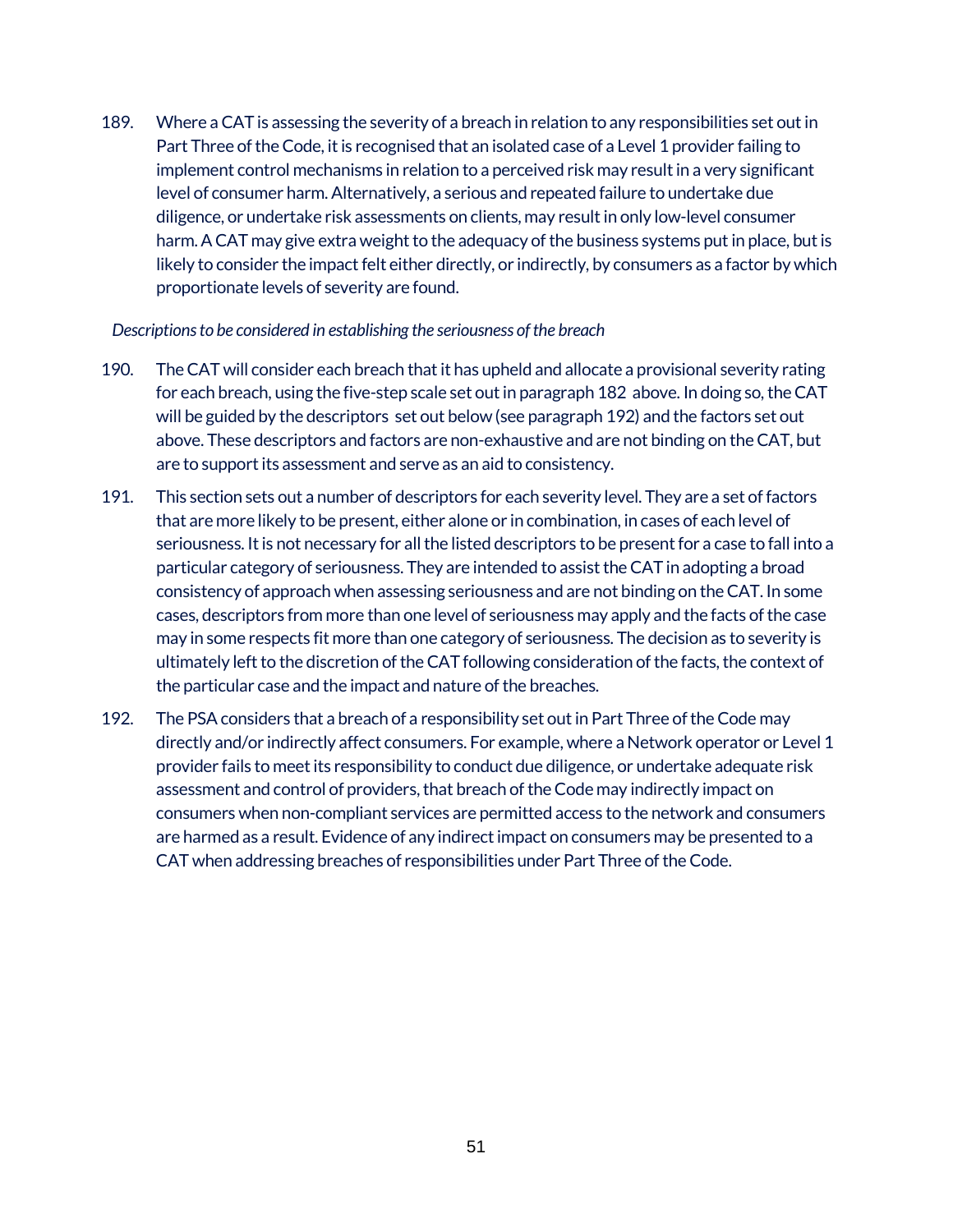#### **192.1 Minor**

Descriptors<sup>35</sup>:

Little or no direct or indirect impact on consumers and little or no potential harm arising.

and/or

The breaches are likely to have had little or no detrimental effect on consumer confidence in premium rate services.

and/or

The cost incurred by consumers may be minimal.

and/or,

The breaches have the potential to generate only limited revenue streams.

and/or

The service is capable of providing the purported value to consumers and is designed to provide a legitimate product or service.

and/or

The breach was committed inadvertently.

and/or

The breach was an isolated incident and there is no evidence that it demonstrates a wider problem at the relevant party.

and/or

The breach was of a short duration.

 $\overline{a}$ <sup>35</sup> These cases involve breaches that are likely to be addressed using the Track 1 procedure. However, a CAT is free to assess the facts and judge the matter to be "minor" where appropriate. The CAT may reduce the level of administrative charges in cases where it determines "minor" breaches could have been dealt with by other means.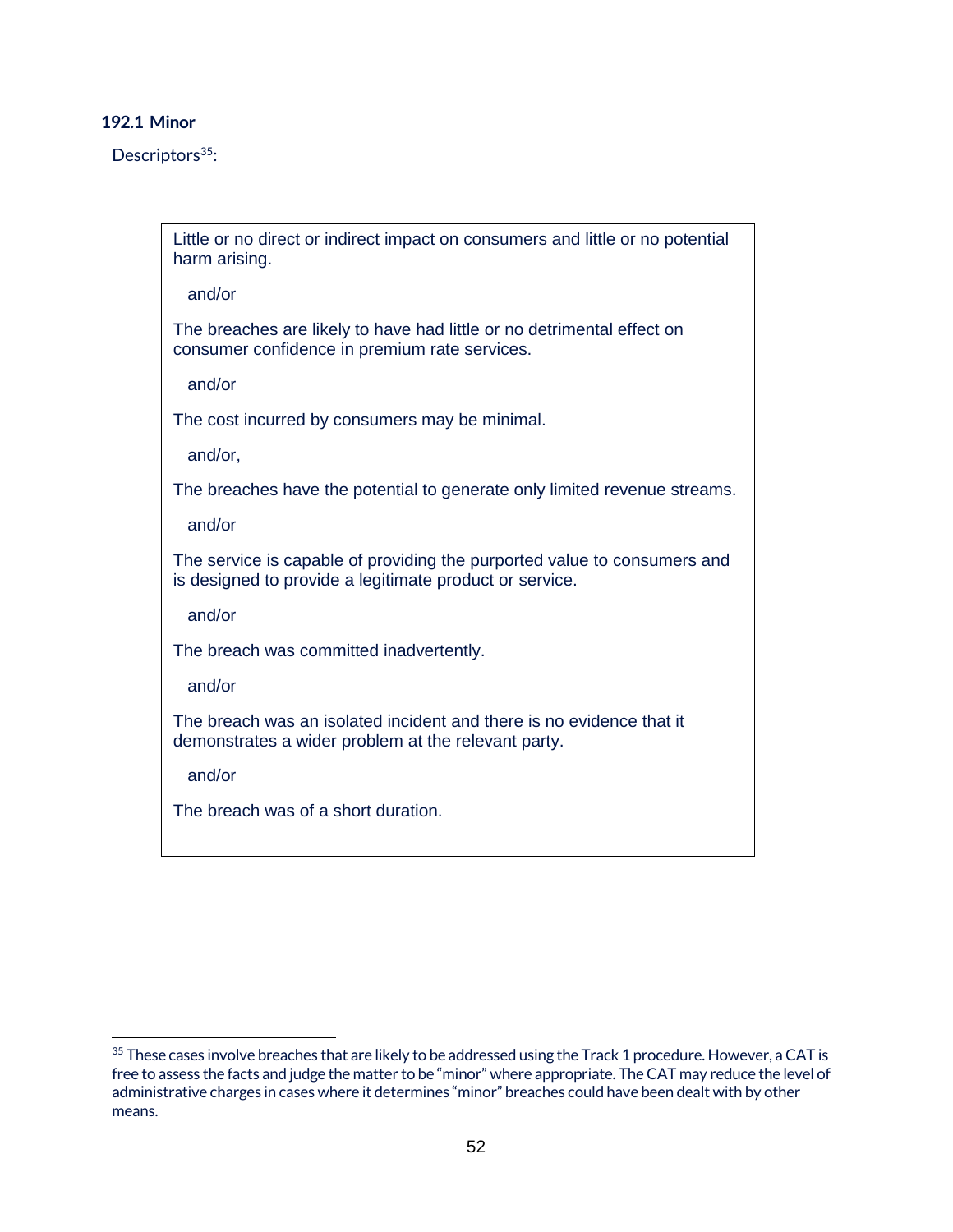### **192.2 Moderate**

Descriptors:

A discernible effect, directly or indirectly, on consumers and/or some harm or potential harm arising.

and/or

May have had a slight impact or potential impact on consumer confidence in premium rate services.

and/or

The cost incurred is likely to be of some significance to consumers.

and/or

The breaches are capable of inflating revenue streams relating to the service.

and/or

The service is capable of providing some value to consumers and is designed to provide a legitimate product or service.

and/or

The breach was committed inadvertently or negligently.

and/or

The breach was an isolated incident and there is no evidence that it demonstrates a wider problem at the relevant party.

and/or

The breach was of short duration.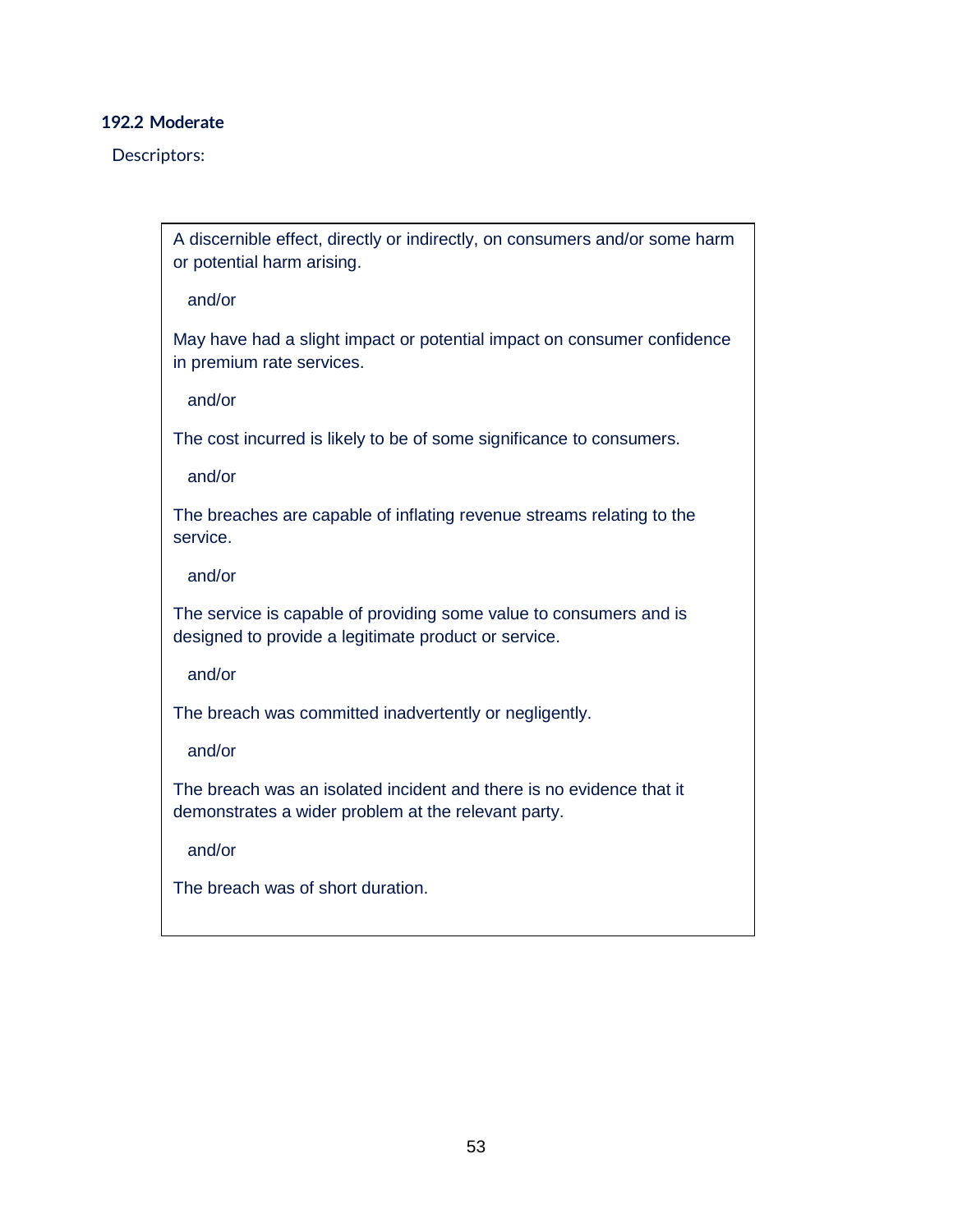### **192.3 Significant**

#### Descriptors:

A material impact, directly or indirectly, on consumers and show potential risk substantial harm to consumers.

#### and/or

Likely to have caused, or have the potential to cause, a drop in consumer confidence in premium rate services.

and/or

The cost incurred is likely to be of significance to consumers.

and/or

The breaches are likely to generate considerably inflated revenues for the service.

and/or

The service has limited scope or ability to deliver the purported value to consumers.

and/or

The breach was committed negligently.

and/or

The breach may not be an isolated incident and may indicate a wider problem at the relevant party.

and/or

The breach was of significant duration.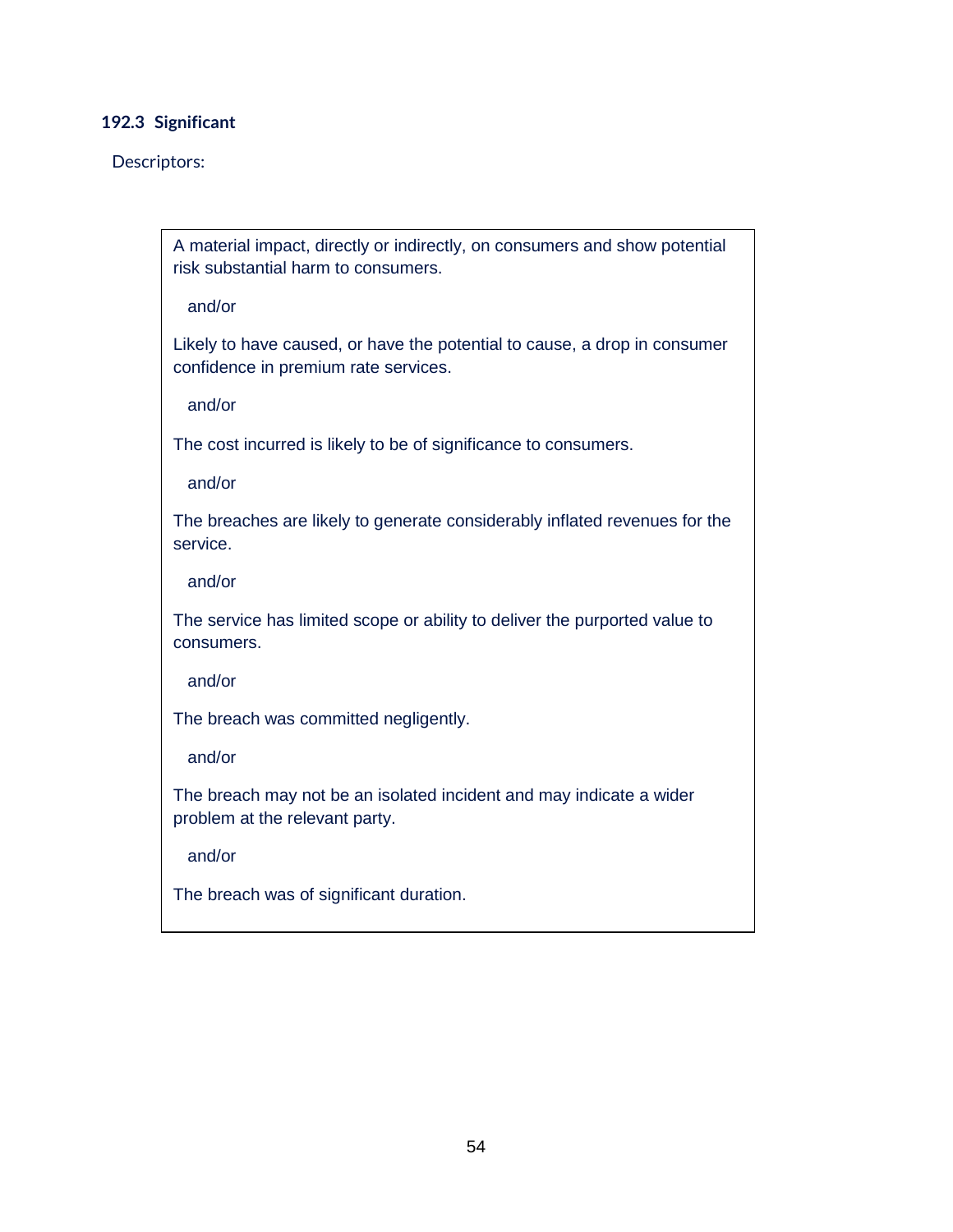# **192.4 Serious**

#### Descriptors:

A clear detrimental impact, directly or indirectly, on consumers.

and/or

The service would have damaged consumer confidence in premium rate services.

and/or

The cost incurred by consumers may be high.

and/or

The service had the potential to generate higher revenues, as a result of the breaches.

and/or

The service has very limited or no scope or ability to provide the purported value to consumers.

and/or

The breach was committed intentionally or recklessly.

and/or

The breach indicates a wider problem in the procedures and controls of the relevant party.

and/or

The breach was repeated.

and/or

The breach was of a significant duration.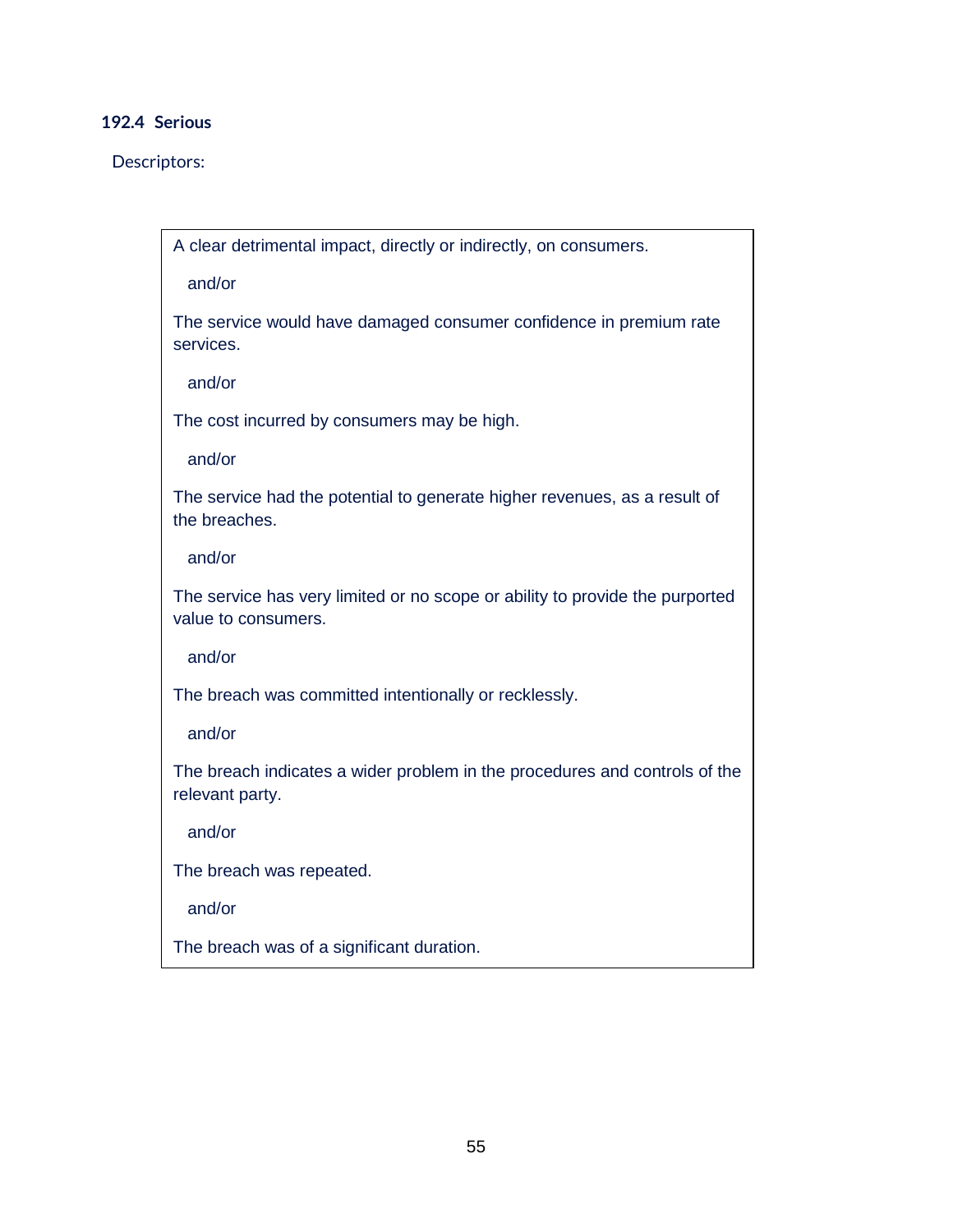#### **192.5 Very Serious**

#### Descriptors:

A clear and highly detrimental impact or potential impact, directly or indirectly, on consumers.

and/or

Likely to severely damage consumer confidence in premium rate services.

and/or

Consumers have incurred a very high or wholly unnecessary cost, or the service had the potential to cause consumers to incur such costs.

and/or

The service is incapable of providing the purported or any value to consumers.

and/or

The service was designed with the specific purpose of generating revenue streams for an illegitimate reason.

and/or

The service has or is likely to cause distress or offence, or takes advantage of a consumer who is in a position of vulnerability.

and/or

The breach was committed intentionally or recklessly.

and/or

The breaches demonstrate a fundamental disregard for the requirements of the Code.

and/or

The breach was repeated.

and/or

The breach was of a significant or lengthy duration.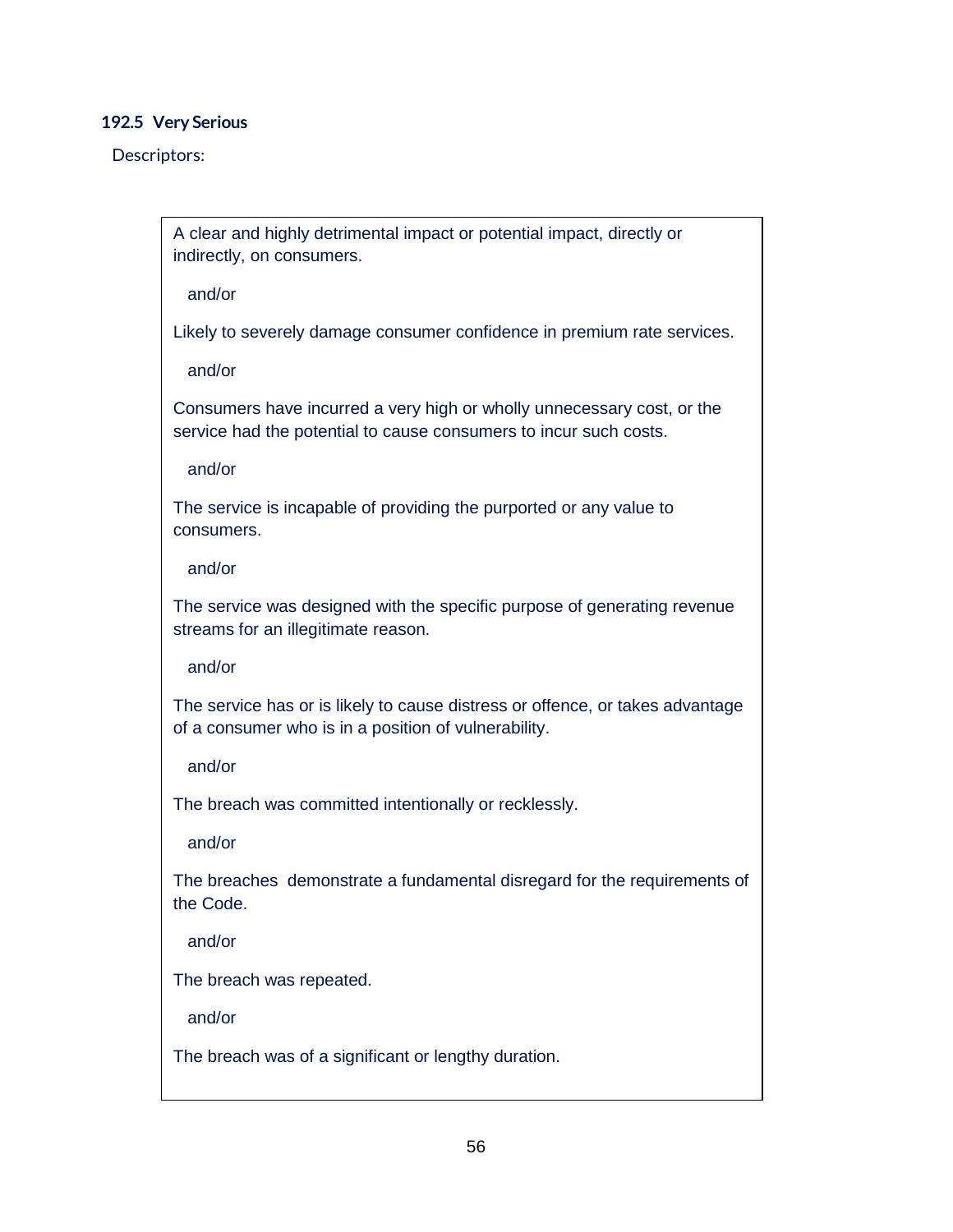## **Setting sanctions**

### *Initial indication on appropriate sanctions*

193. The CAT will then indicate what sanctions it considers appropriate from the range available. Where a fine sanction is considered appropriate, they will indicate what the starting fine amount should be.

## *Proportionality adjustment: factors considered*

194. The CAT will then apply its mind to proportionality and consider various factors that may impact on the initial assessment of appropriate sanctions, including where relevant the following:

## *A. Aggravation and mitigation*

- 195. The CAT will consider any aggravating and mitigating factors. There may be factors that are relevant to the breaches raised or they may be relevant to the general conduct of the relevant party and the case as a whole. Where it is the former, the CAT will consider whether it is appropriate to adjust the severity rating of the upheld breach(es) or the level of sanctions at the indicative sanctioning stage to reflect the relevant aggravating or mitigating factors. Where there are multiple breaches, the CAT may find that certain aggravating or mitigating factors are of relevance to one, some or all of the breaches.Where it is the latter the CAT may at the proportionality consideration stage consider adjusting some or all of the sanctions that were set at the indicative sanctions stage as it deems appropriate in order to reflect the non-breach related aggravating and mitigating factors and achieve sanctioning objectives that are also proportionate. The CAT may find supplementary aggravating and/or mitigating factors in addition to those advanced by the parties.
- 196. Where there are factors of aggravation and mitigation considered together, these may be balanced by the CAT. Any adjustment to the overall assessment of the case must ensure the final decision remains proportionate to the overall impact and detriment caused, or potentially caused, to consumers and/or regulatory enforcement.

# *Aggravation*

- 197. The following provides a non-exhaustive list of factors which may warrant an increase in the severity of the seriousness level and the sanctions to be imposed (aggravation):
	- Failure to follow available Guidance, or failing to take appropriate alternative steps, which, had it been followed, would have meant the breach was unlikely to have occurred;
	- Continuation of the breach after relevant parties have become aware of the breach, or have been notified of the breach by the PSA;
	- The fact that the breaches occurred after a prior notice has been given to industry, such as the publication of a 'Compliance Update' or an adjudication, in respect of similar services or issues;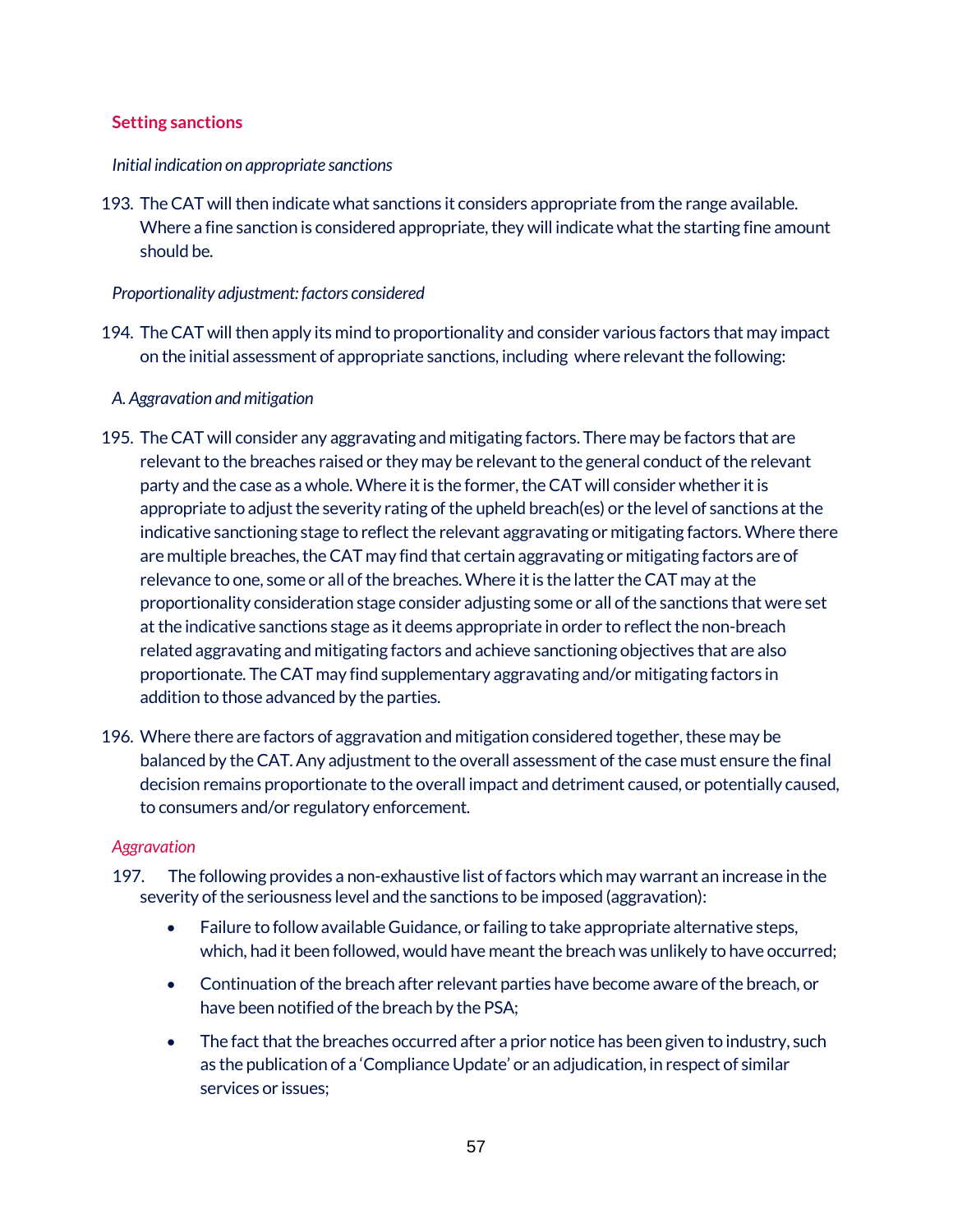- The harm occurred following the supply of compliance advice to a provider where that advice has not been fully implemented;
- Any past record of the party, or of a relevant director, being found in breach may be considered relevant:
	- o For breaches of the same nature;
	- o For any other breaches of the Code;
- Failure to fully co-operate with the investigation, including falsified, delayed or incomplete responses to information requests, which fail to meet the level expected by the PSA(see Section 6 above).

### *Mitigation*

- 198. The following provides a non-exhaustive list of factors which may warrant a decrease in the severity of the seriousness level and the sanctions to be imposed (mitigation):
	- Some, or all, of the breaches were caused, or contributed to, by circumstances beyond the control of the party in breach, except where they could reasonably have been prevented by meeting obligations set out in Part Three of the Code. For the avoidance of doubt, circumstances beyond the control of the party in breach do not include circumstances where other parties are engaged to promote or operate services on behalf of the party in breach.
	- The Network operator or provider has taken steps in advance to identify and mitigate against the impact of external factors and risks that might result in the breach, and has notified the PSAof this action and/or had sought compliance advice prior to launching the service.
	- The Network operator or provider has taken steps to end the breach in question and to remedy the consequences of the breach in a timely fashion, potentially reducing the level of consumer harm arising from the initial breach(es).
	- The Network operator or provider has adopted a proactive approach to refunding users, including complainants, which is effective in relieving some consumer harm arising from the breach(es).
	- The Network operator or provider has proactively engaged with the PSA in a manner that goes beyond the level of co-operation that is generally expected. Network operators or providers who voluntarily provide information before it is requested, and/or who fully respond to requests for information far in advance of any specified deadline may be considered to have engaged in a manner that goes beyond the expected levels of cooperation.
	- The Network operator or provider has taken action to ensure that the risks of such a breach reoccurring are minimised (including through a review and overhaul of its internal systems, where necessary) and that any detriment caused to consumers has been remedied.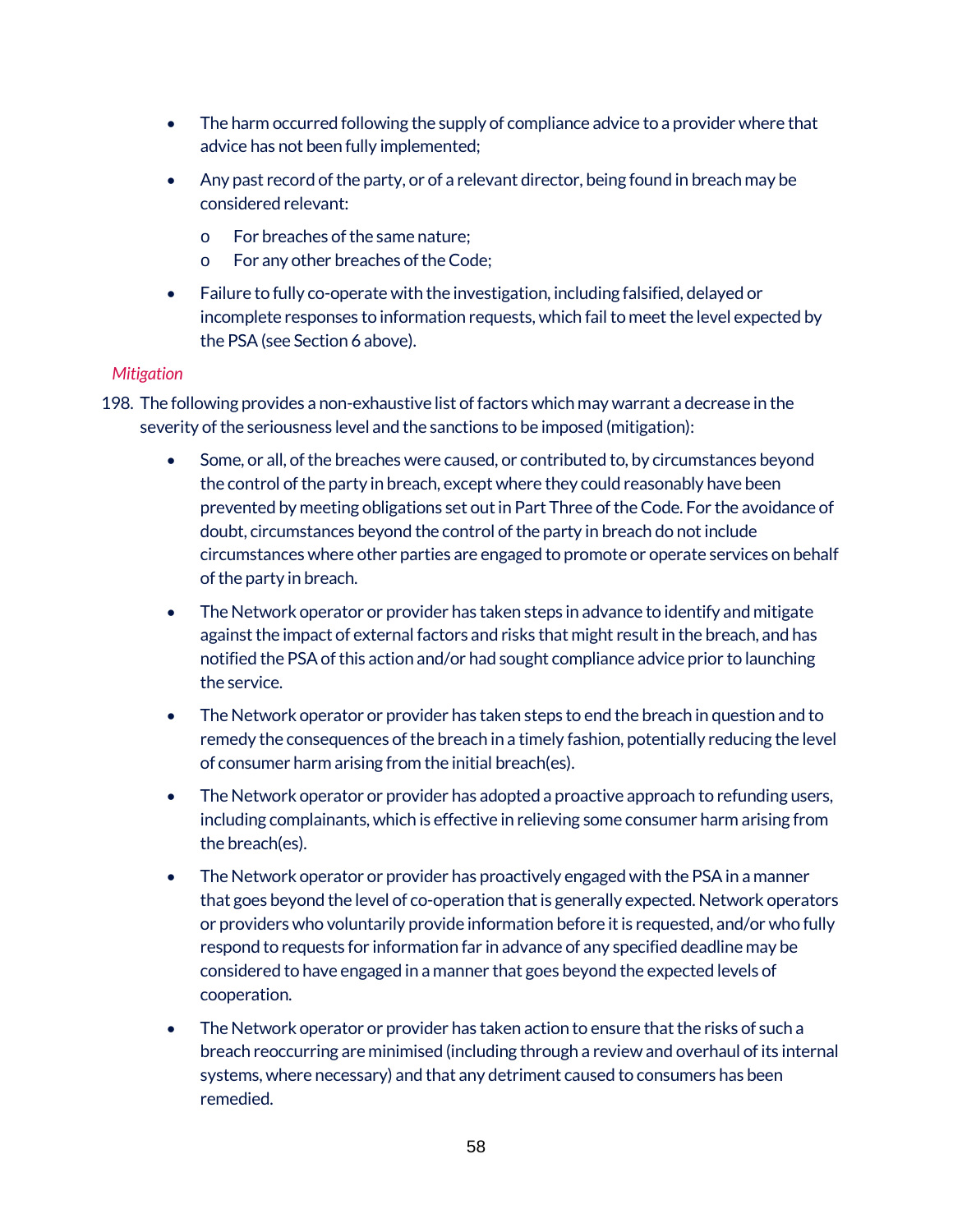- The Network operator or provider has, in the course of corresponding with the PSA, admitted one or more of the alleged breaches raised against it.
- 199. Having decided on applicable aggravating and mitigating factors, the CAT must seek to reach a final assessment that is proportionate, ensures that compliance standards and behaviour remain high and that consumers are protected in the future. Sanctions ought to be set at an appropriate level, taking into account any aggravation or mitigation considered to have impacted the initial severity level of the breaches themselves.

#### *B. Revenue*

- 200. The CAT will then consider the relevant revenue generated by the service.
- 201. The CAT will consider to what extent the level of revenue received by the provider was generated or potentially generated by the non-compliant conduct, and to what extent the revenue adequately reflects the measure of potential consumer or regulatory harm. As with aggravating and mitigating factors revenue may be relevant to either specific breaches or to the case as a whole and therefore the considerations set out in paragraph 195 above will also apply. The Executive will provide evidence to the CAT to assist in any assessment of revenue. A relevant party should provide evidence in support of any argument by it that the revenue was generated other than by the non-compliant conduct and that the CAT should therefore not take it into account. In such circumstances the relevant party should ensure they provide a clear breakdown of revenue by service and/or duration, with supporting evidence.

#### *C. Overall case seriousness*

202. Having decided on applicable aggravating and mitigating factors and any revenue flowing or potentially flowing from the breaches, the CAT will decide the overall seriousness of the case. They will seek to reach an overall assessment which is reasonable and proportionate, taking into account all the circumstances of the case.

### *D. Deterrence*

- 203. The CAT will consider the need to:
	- a. ensure that a party is not seen to benefit financially from a breach of the Code; and
	- b. achieve credible deterrence.
- 204. The CAT will consider the relevant revenue and turn to consider whether the sanctions or range of provisional sanctions either alone or in combination are sufficient to reduce or eliminate the financial gain attributable to the breaches. A relevant factor for consideration will be whether penalties should be set at levels which, having regard to that revenue, will have an impact on the body that deters it from misconduct in future and which provides signals to other bodies that misconduct by them would result in penalties having a similar impact.
- 205. The CAT will consider whether it is appropriate to uplift any financial penalty or combination of financial penalties to ensure that a provider does not profit from a breach of the Code. The CAT will impose penalties that are appropriate and proportionate, taking into account all the circumstances of the case.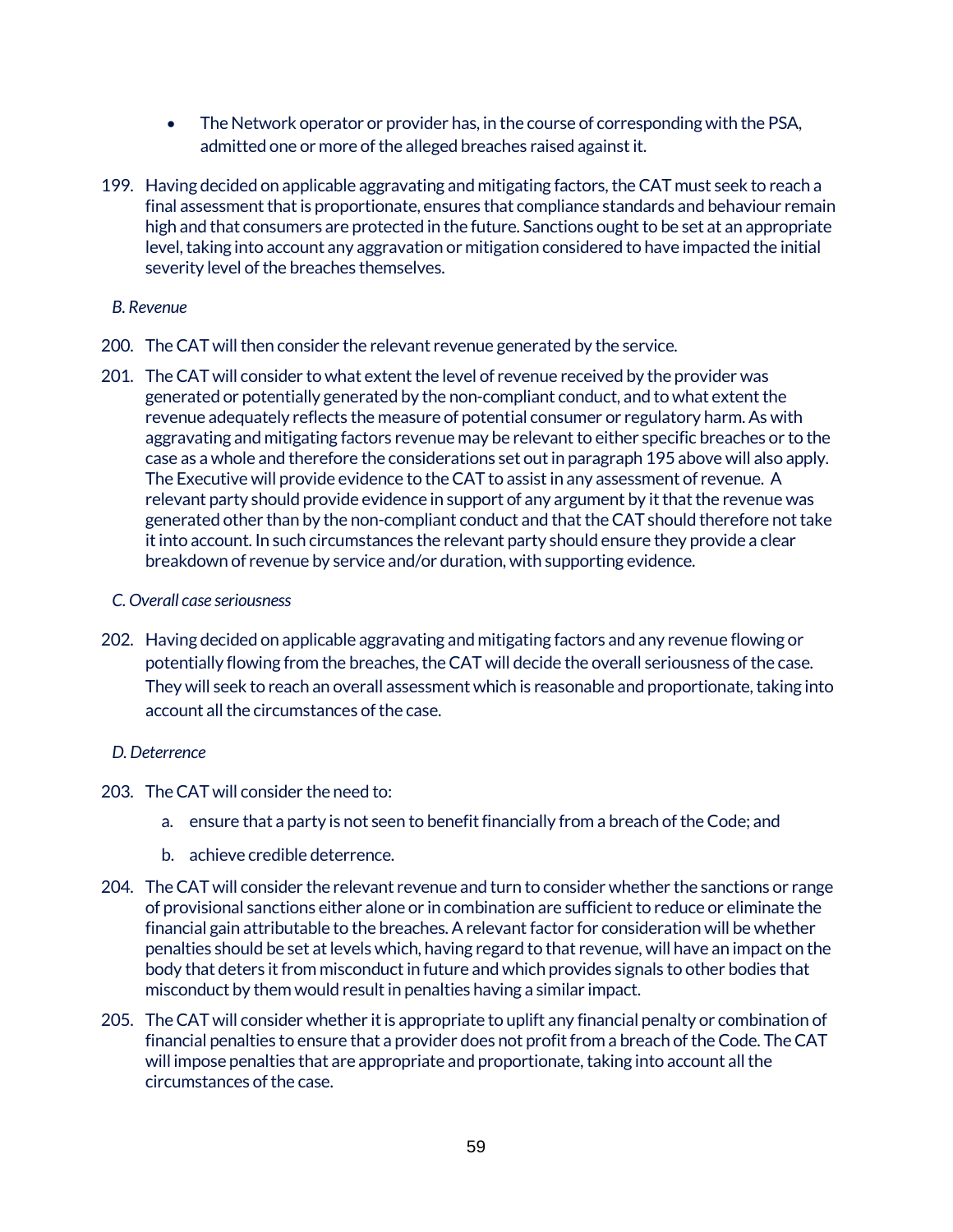- 206. Where an investigation has been lengthy and as a result relevant service revenue has been generated over a prolonged period, a Tribunal has discretion to take only part of this revenue into account (though the Tribunal may consider it an aggravating factor if a provider has continued a breach after it should reasonably have been aware of it). Conversely, where a service has only been in operation for a short time, a fine in the amount of the service revenue may not be sufficient to reflect the seriousness of the case (though the Tribunal may consider it a mitigating factor where this is because a provider has pro-actively remedied the breach).
- 207. The CAT will also consider the range of initial sanctions determined and whether they are sufficient, either alone or in combination, to deter future non-compliance by the provider in breach or by others. Where it is considered necessary and proportionate to do so, the CAT may also uplift any financial penalty or combination of financial penalties in order to achieve the aim of deterrence. Similarly, it will consider whether any non-financial penalties indicated at the initial stage should be altered or strengthened in order to have greater deterrent effect. Some of the factors the CAT may consider in determining whether it is necessary to achieve deterrence are:
	- The provider already has a breach history and/or similar concerns have previously been raised with the provider by the case assessment team.
	- Sanctions previously imposed in respect of similar non-compliance have failed to achieve any improvement in the relevant standards of compliance of industry.
	- There is a risk of similar non-compliance in the future by the party in breach or by other members of industry in the absence of a sufficient deterrent.
	- The sanction is too small to meet the objective of deterrence.

### *E. Totality of sanctions*

208. The CAT will then consider the effect of the sanctions decided individually and in combination and whether they are proportionate, taking into account the assessments made at all other stages above. The CAT will decide the appropriate proportionality adjustments (if any) to be made to the initial sanctions assessment taking into account the outcomes of the assessments made at A. to E.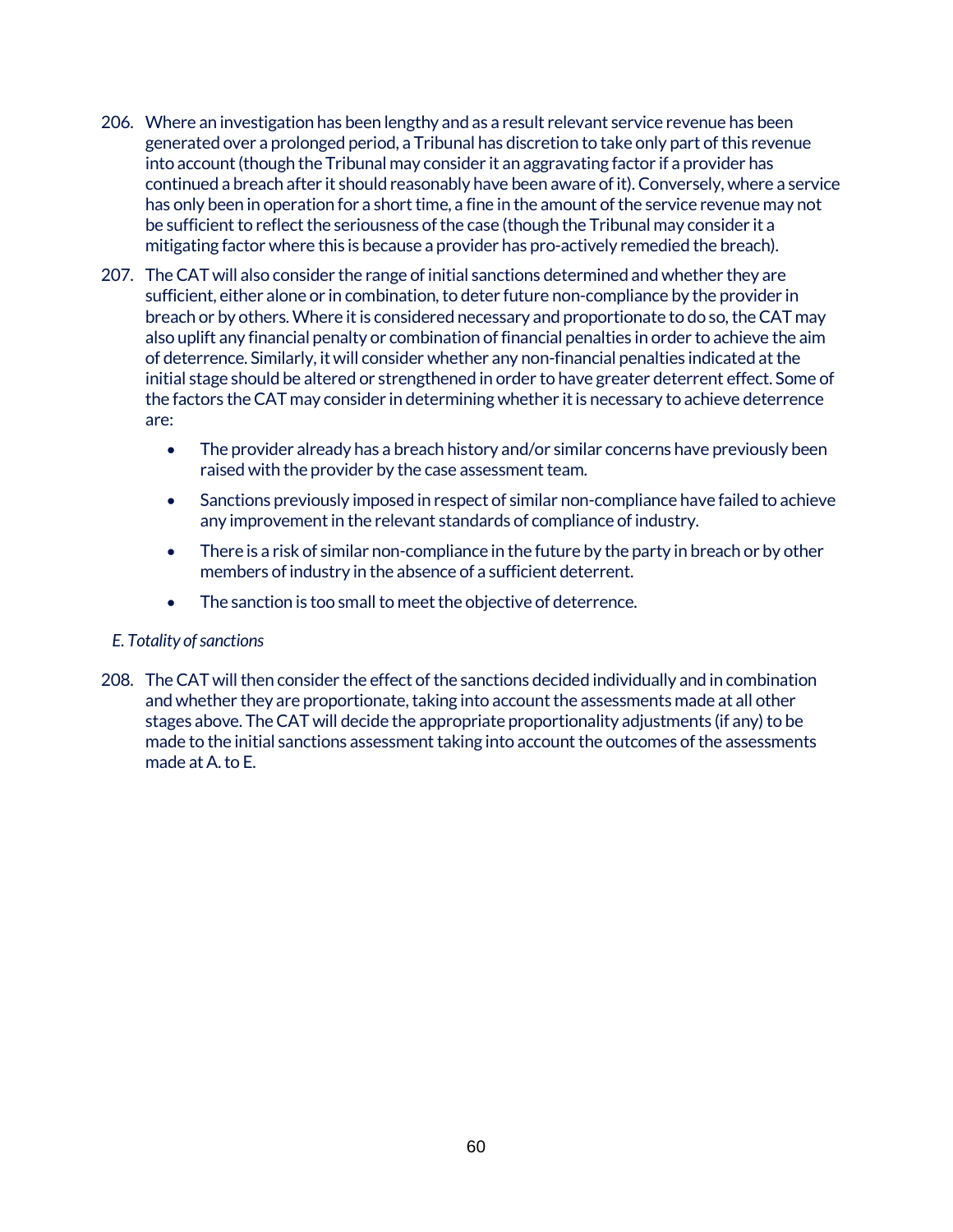# **Section 13**

# **Sanctions**

## **The range of sanctions available – paragraph 4.8 of the Code**

- 209. The PSAhas a range of sanctions which theCAT can impose. These are set out at Code para. 4.8.3. The CAT are mindful of the overall impact a combination of sanctions (e.g. the fine, barring and refund provisions) may have upon a service and/or the provider . The provider may also already have incurred costs in taking remedial action on a voluntary basis. When imposing a combination of sanctions, the CAT will take into consideration all relevant circumstances, and seek to ensure sanctions are appropriate and proportionate in all the circumstances.
- 210. The different sanctions may be considered useful in achieving different regulatory outcomes. The CAT seeks to ensure sanctions are imposed effectively and appropriately, so that any regulatory action is targeted and that "polluters pay" and bear the cost of regulation.
- 211. A formal investigation, and the imposition of sanctions, is not an end in itself, but a trigger for improved compliance standards alongside clarity of interpretation of the Code.
- 212. The CAT will consider previous adjudications, where relevant, to assist in determining the appropriate sanction to impose and in order to ensure regulatory action is consistent. However the CAT may depart from precedent depending on the facts and the context of each case, which may result in significantly different penalties being imposed, for example where it is necessary to have deterrent effect. As such, the CAT will not regard the amounts of previously imposed financial penalties as placing upper thresholds on the amount of any penalty. The key focus of the CAT is to follow due process when determining effective sanctions in the case before them in order that the objectives set out at paragraph 173 of these Supporting Procedures are met.
- 213. The Registration Database will be maintained effectively to assist the PSA in ensuring the purpose of any imposed sanction is delivered following a CAT adjudication (see Section 14).

### **A formal reprimand and/or a warning**

- 214. These are distinct sanctions available to the CAT. A formal reprimand is a severe reproof or rebuke. This is an indication of wrongdoing that usually warrants immediate and effective action by the party in breach, and potentially those associated with the provision of the service across the value-chain.
- 215. A warning involves the declaration of words of caution, giving notice of concerns regarding a party's conduct. This may involve a description of the object of concern and a call to act promptly, so as to avoid similar problems in future. To ignore such a sanction may result in current, or future, services being investigated and higher penalties, if there are further adjudications against a provider.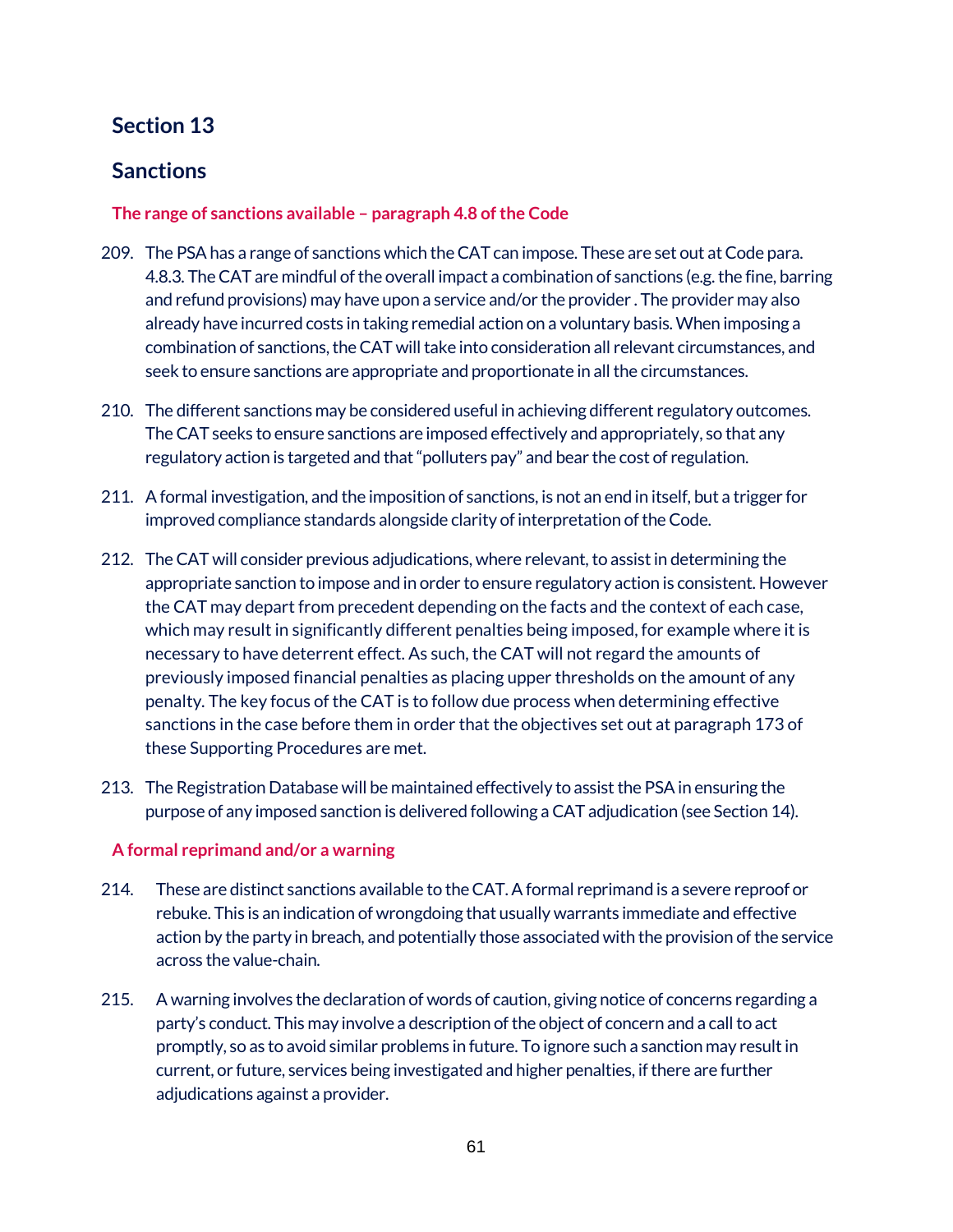## **Remedy the breach**

- 216. Any breach, from 'minor' to 'very serious', will usually require some attention from the party in breach, and remedial action will be necessary in order to improve compliance standards. However, the CAT can specifically require the relevant party to remedy the breach. Such an order may be made in any cases where there is any doubt that a breach has been fully and permanently remedied. It is likely to be especially relevant where there has been reluctance to make changes evidenced during the investigation.Where a provider has demonstrated an unwillingness or failure to understand how to comply with its obligations, the Tribunal may direct how the provider is to remedy the breach. In imposing a remedy the breach sanction, a CAT will usually require a provider to provide evidence to the satisfaction of the PSA that a breach has been remedied.
- 217. Where this sanction is imposed, it is likely that some further inquiries will be necessary to make sure remedial action has been taken, and the service(s) are operating in compliance with the regulations. It is in the provider's best interests to remedy breaches at the earliest opportunity after they have been identified, and providers should keep records of remedial steps taken, including evidence of their impact.
- 218. Where this sanction is imposed, the Executive is likely to initiate a new investigation raising a further breach (for non-compliance with a sanction) in the following situations:
	- a. The provider refuses to take any steps to remedy the breaches explicitly;
	- b. There is evidence suggesting remedial action has not been taken, regardless of statements to the contrary being made by the provider; or
	- c. There is a lack of evidence that remedial steps have been adequately implemented within a reasonable period of time (which may have been specified by the CAT).
- 219. Depending on the nature of the breach and the immediacy of the required remedy, this sanction may be imposed alongside prohibitions or a bar on the service to give adequate time for remedial action to be taken while preventing the occurrence of any ongoing consumer harm.

### **Compliance advice and prior permission**

220. This is given or granted for a set period of time by the Executive directly to individual providers at any point within the chain of provision of premium rate services. It is given by the Executive, following an assessment of service information and promotional material, which is supplied by the provider requiring the advice or permission; or, alternatively, the provision of information relating to internal business systems. Advice seeks to guide the provider's conduct, both present and future, so as to improve the provider's knowledge and understanding of Code compliance. It is also intended to establish effective dialogue between a Network operator or Level 1 provider and the Executive, and ensure the implementation of effective due diligence and risk assessment and control procedures that may pre-empt future compliance issues and protect consumers.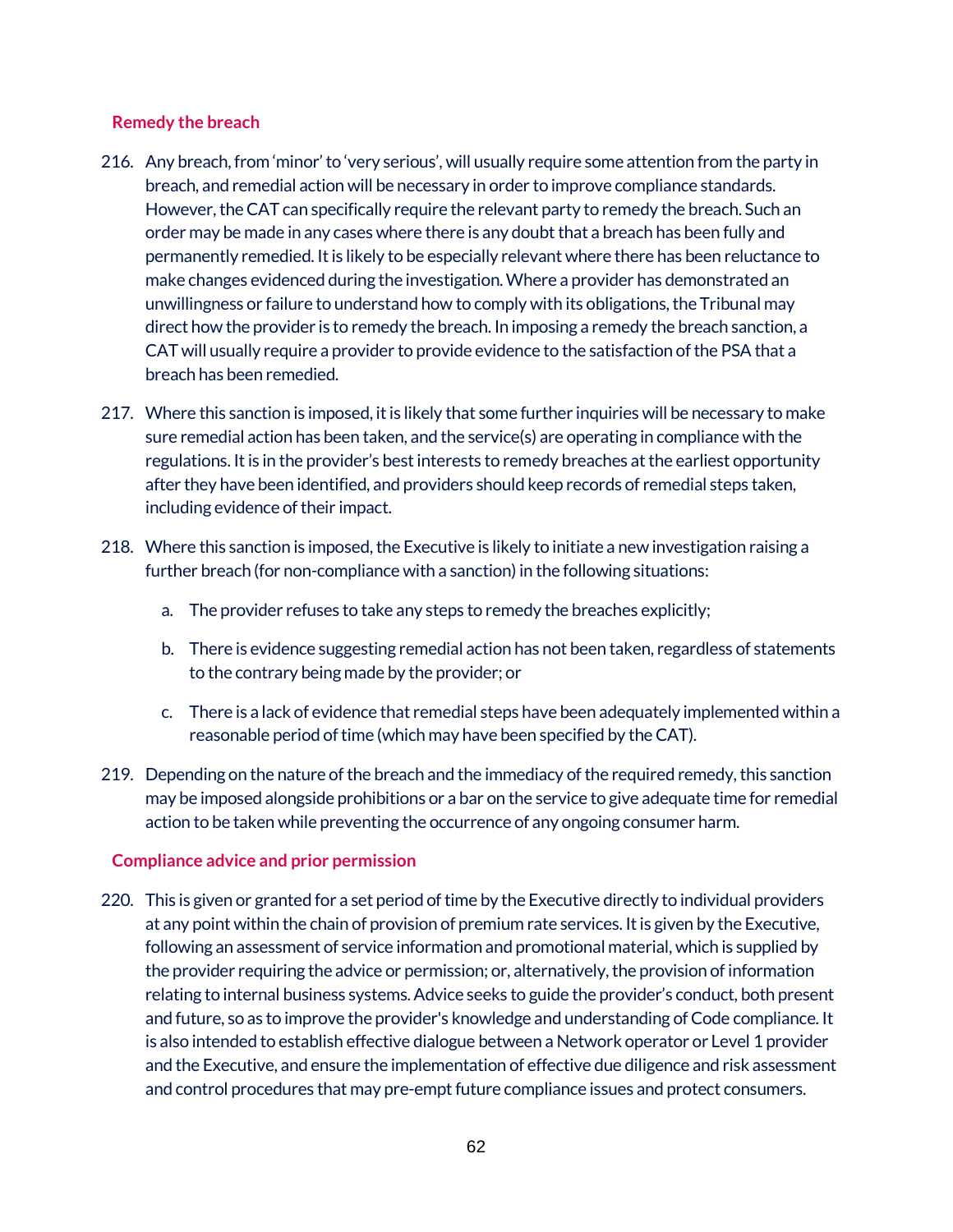221. Where a CAT has concerns relating to potential consumer harm arising from the service, or similar services in future, it has the power to order a party in breach to pursue and implement compliance advice, or seek prior permission to operate a service from the PSA. Prior permission<sup>36</sup> may be imposed in order to ensure current and future services are not operated, or launched, in a manner that is non-compliant with the Code.

### **Compliance audit**

- 222. This is a thorough examination to a prescribed standard<sup>37</sup>, by an independent party agreed by the Executive, of the internal procedures a Network operator or provider has in place to ensure that it complies with its obligations under the Code. The PSA will usually require the independent party conducting the audit to be both competent and independent and s/he must normally be accredited and/or experienced in relevant auditing. All costs incurred in respect of the audit will be the responsibility of the party in breach.
- 223. The compliance audit is intended to identify and address issues that may have led to noncompliance in the past and pre-empt future compliance issues to protect consumers. The sanction may be considered appropriate to use in cases where there is a breach history, or where there is evidence that the business systems adopted by the party in breach contributed to the non-compliance demonstrated within a service.
- 224. The definition and scope of the audit will vary on a case by case basis. The CAT, where it decides to impose an audit sanction, will generally look to set the broad parameters of the audit but will require the precise terms to be set by the Investigations Team in a proportionate and targeted manner and through liaison with the provider. An audit may for example consider due diligence undertaken when a Network operator or provider is making commercial arrangements for the provision of premium rate services, access to telecommunications networks, or the technology required to operate premium rate services for the benefit of consumers. It may also consider staff training and a Network operator's or provider's understanding of the Code of Practice, as well as the development of new services and their compliant operation and promotion.
- 225. An audit can provide verification of compliance standards through a review of objective evidence, for example compliance with required processes, assessment of how successfully processes have been implemented, judgment on the effectiveness of achieving any defined

 $\overline{a}$ <sup>36</sup> Note that certain types of premium rate services may be more broadly considered by the PSA to pose a greater risk of harm to users because of their content; examples include live chat, gambling and counselling. These services must comply with the Special conditions for such services published by the PSA. A breach of a Special Condition is treated as a breach of a Code obligation (Code para. 3.11.3). Separately, the PSAhas the power to require specific services to seek written prior permission from the PSAbefore they operate, which may set further service-specific conditions on Network operators or providers.

 $37$  Such standards will be set on a case-by-case basis, prescribed to ensure the objective set out in paragraph 212 is achieved by the specific audit undertaken. However in every case the PSAconsiders that an audit will supply, as a minimum, comprehensive details of what evidence of the current status of the party was examined by the auditor, the auditor's conclusions on the root causes of the breaches established by the PSA, and a comprehensive list of the auditor's recommendations to the relevant party. This will enable the Executive to establish if the audit was done to the required standard.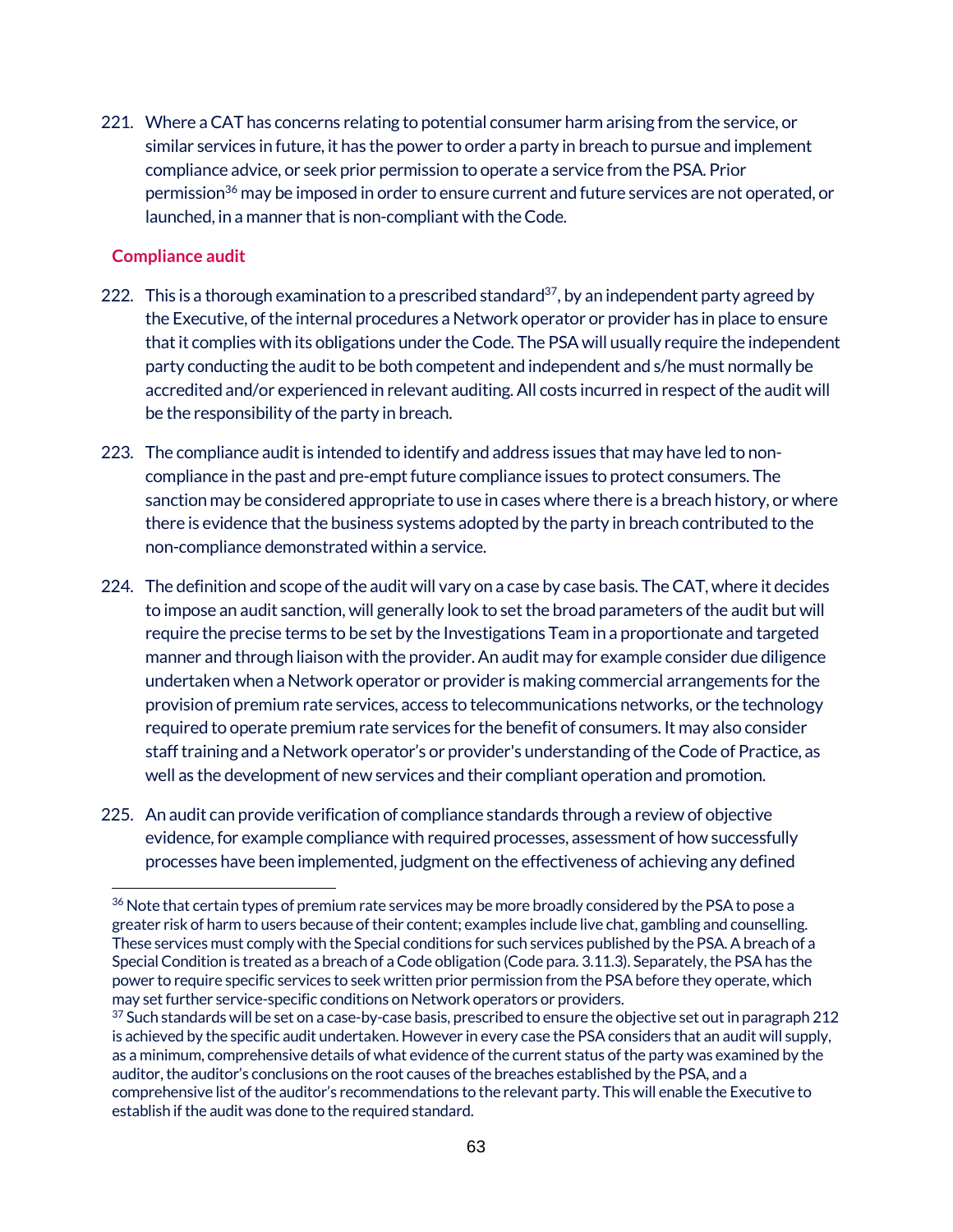target levels, and provision of evidence concerning reduction and elimination of problem areas. An audit may not only report non-compliance and corrective actions but also highlight areas of good practice and provide evidence of compliance to enable the organisation being audited to positively change their working practices as a result and achieve improvements.

226. The audit must be completed to the satisfaction of the Investigations Team and any recommendations implemented within a period specified by the PSA. Where remedial steps have been, or are being, taken as a result of the audit, any breaches of the Code identified by the audit will normally be resolved without further investigation being necessary. However, a failure to follow any recommendation contained in the audit report without the prior approval of the PSA may be treated as a further breach of the Code in itself.

#### **Barring of numbers and/or services**

- 227. The CAT has the ability to impose bars on a Network operator or provider. These can relate either to number ranges on which the service operates, and/or particular service types, and can be applied to some, or all, of the number range and/or service type, depending on the severity of the breach. The length of any bar is determined by the seriousness of the breach and all other relevant factors particular to the case. A bar may be imposed not only to prevent ongoing harm, but may also be imposed as a sanction which is intended to deter future non-compliance, provided it is proportionate to do so.
- 228. A bar must be imposed for a defined period of time. This may be given in days, months or years; or it may be defined according to a specific action that the relevant party must do, such as taking remedial action, making a service compliant, or payment of an outstanding invoice for a fine or administrative charge owed to the PSA.
- 229. A bar may be particularly appropriate where there is any risk that the same type of harm may be ongoing or may re-occur, for instance, in the case of a subscription service where a serious or very serious breach has taken place that potentially affected consumers who are already subscribed to the service (not limited to those who have complained to the PSA). A CAT may take the view that a bar is appropriate in order to prevent the risk of those other subscribers being further impacted (e.g. being billed again before the breach is remedied). In such circumstances, a bar is likely to be imposed at least until the party provides evidence to PSA that it has implemented compliance advice (e,g. to unsubscribe consumers for whom it does not hold adequate evidence of consent) so that there is no risk of further harm to existing subscribers.

### **Prohibitions**

230. The CAT may restrict the business operations of a relevant party for a defined period, so as to address consumer harm, give time to enable effective improvement to services, or to punish a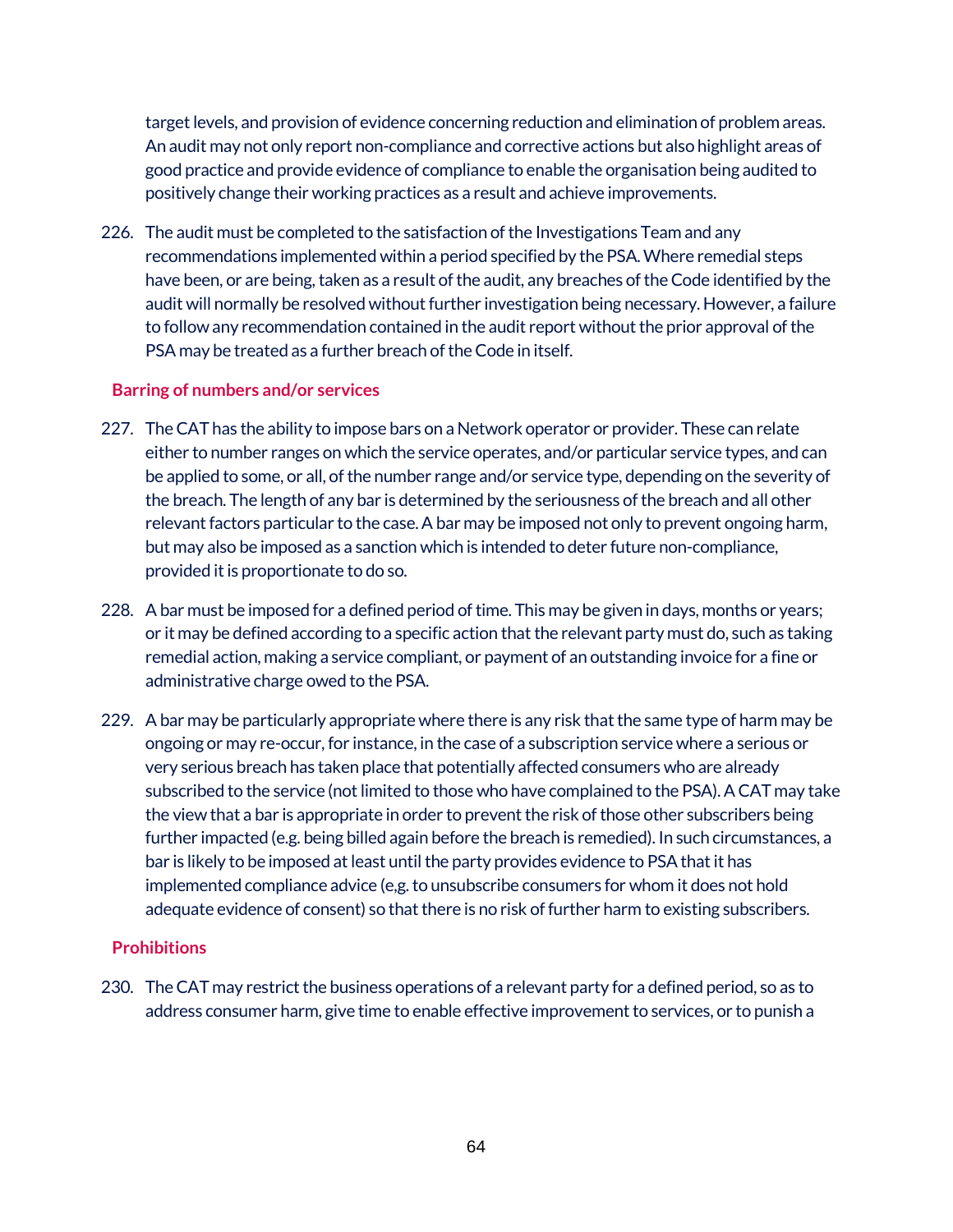relevant party and/or an associated individual<sup>38</sup> for the non-compliant services it has operated or permitted to operate. There are three different types of prohibition:

- Prohibition from any involvement in specified types of service paragraph 4.8.3(f);
- Prohibition from any involvement in all premium rate services paragraph 4.8.3(g);
- The prohibition from contracting with any specified party registered with the PSA– paragraph 4.8.3(h).
- 231. The first two prohibitions are only applicable in cases where the relevant party and/or the associated individual have been found to have been knowingly involved in a serious breach, or series of breaches, of the Code. The severity of the cases, and in particular the number of repeated breaches of the Code, may impact on the CAT's decision as to the extent of the prohibition.
- 232. The third prohibition focuses on the relationship between two or more contracting parties in the premium rate value-chain. Under the 14th Code, registration is an important obligation for all relevant members of the industry, which is designed to aid the exercise of due diligence responsibilities set out in Part Three of the Code and to improve compliance standards. Where these standards drop, and relevant parties are found in breach of the Code, the CAT may consider it appropriate to prohibit a relevant party from contracting with any specified registered parties (or any parties that ought to be registered).
- 233. Each prohibition must be imposed for a defined period of time. This may be given in days, months or years; or it may be defined according to a specific action that the relevant party must do, such as completion of a compliance audit under a separate sanction imposed in accordance with Code para. 4.8.3(k).

# **Prohibiting an associated individual**

- 234. An associated individual may be prohibited by way of sanction by a CAT under paragraphs 4.8.3(f) or 4.8.3(g) of the Code as set out above. However, in relation to associated individuals, the PSA is required to follow the procedure set out in Code para. 4.8.8 before a decision on the prohibition can be made.
- 235. Where the CAT considers there is sufficient evidence that an associated individual has been or may have been knowingly involved in a serious breach or a series of breaches, the Executive will make all reasonable attempts to notify the individual concerned (and the party found to have been in breach of the Code). The Executive will set out the evidence that it proposes to present to the CAT with regard to this matter and provide the associated individual with the opportunity

 $\overline{a}$ <sup>38</sup> An associated individual is any sole trader, partner or director or manager of a premium rate service provider (i.e. those who are likely to be listed as 'Responsible Persons' within the Registration Scheme), anyone having day to day responsibility for the conduct of its relevant business and any individual in accordance with whose directions or instructions such persons are accustomed to act, or any member of a class of individuals designated by the PSA(paragraph 5.3.9).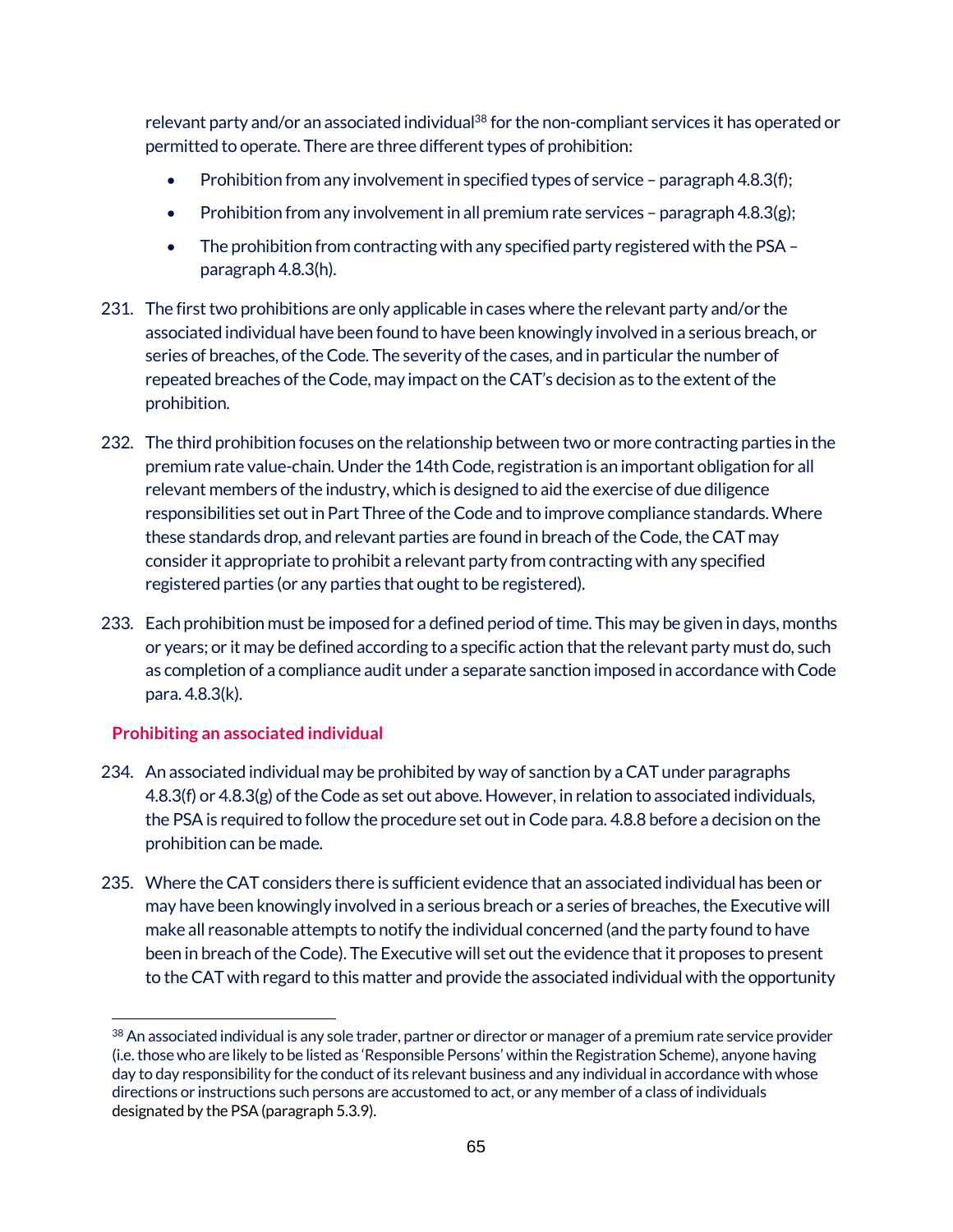to respond to the evidence as appropriate. If the associated individual wishes for the matter to be dealt with instead by way of an oral hearing he/she ought to request such a hearing within ten working days of receiving the evidence.

- 236. Where an oral hearing has not been requested, the Executive will present its findings and any representations from the associated individual and/or relevant parties to a CAT, which will determine whether to impose a further sanction as against the associated individual in relation to an earlier adjudication.
- 237. The associated individual and/or the relevant party will be given the opportunity to make representations in person prior to any decision being taken by a CAT to impose this sanction. Prior to this, an individual will usually also be given advance notice that a CAT has made a recommendation that a prohibition case against them as an associated individual be investigated.

#### **Fines**

- 238. Fines serve a dual purpose in that they remove some, or all, of the benefit or profit made from the non-compliant services and equally serve as a strong deterrent against future non-compliant activity being initiated by the party in breach, or by other members of industry intent on operating similar services.
- 239. Fines should not usually be considered as the principle way of securing compliance with the Code of Practice. Tribunals will seek to ensure that any risk of ongoing non-compliance is addressed via its other sanctioning powers so far as is possible, before considering whether the use of a fine is appropriate in order to ensure that a company does not profit from a breach, and that future non-compliant activity is deterred, thus protecting consumers from such harm reoccurring.
- 240. A CAT may consider using a refund sanction in conjunction with a fine to address the harm caused, establishing a further deterrent and seeking redress for consumers directly affected by the breaches upheld. Where evidence has been provided to the satisfaction of the CAT that refunds have proactively been given by the party in breach, significantly reducing the consumer harm and affecting the profit made from the breaches, the CAT may consider this as a mitigating factor, following the process set out above. This would also be the case where a provider supplies sufficient evidence that it has relieved itself of the benefits of any breach of the Code by making a donation to an agreed charity.
- 241. Fines may be imposed of up to £250,000 per breach (as is permitted by law). The bands of case seriousness and the usual levels of fines they may attract at the indicative sanctions stage are:

| Minor:       | up to £5,000 per breach   |
|--------------|---------------------------|
| Moderate:    | up to £20,000 per breach  |
| Significant: | up to £100,000 per breach |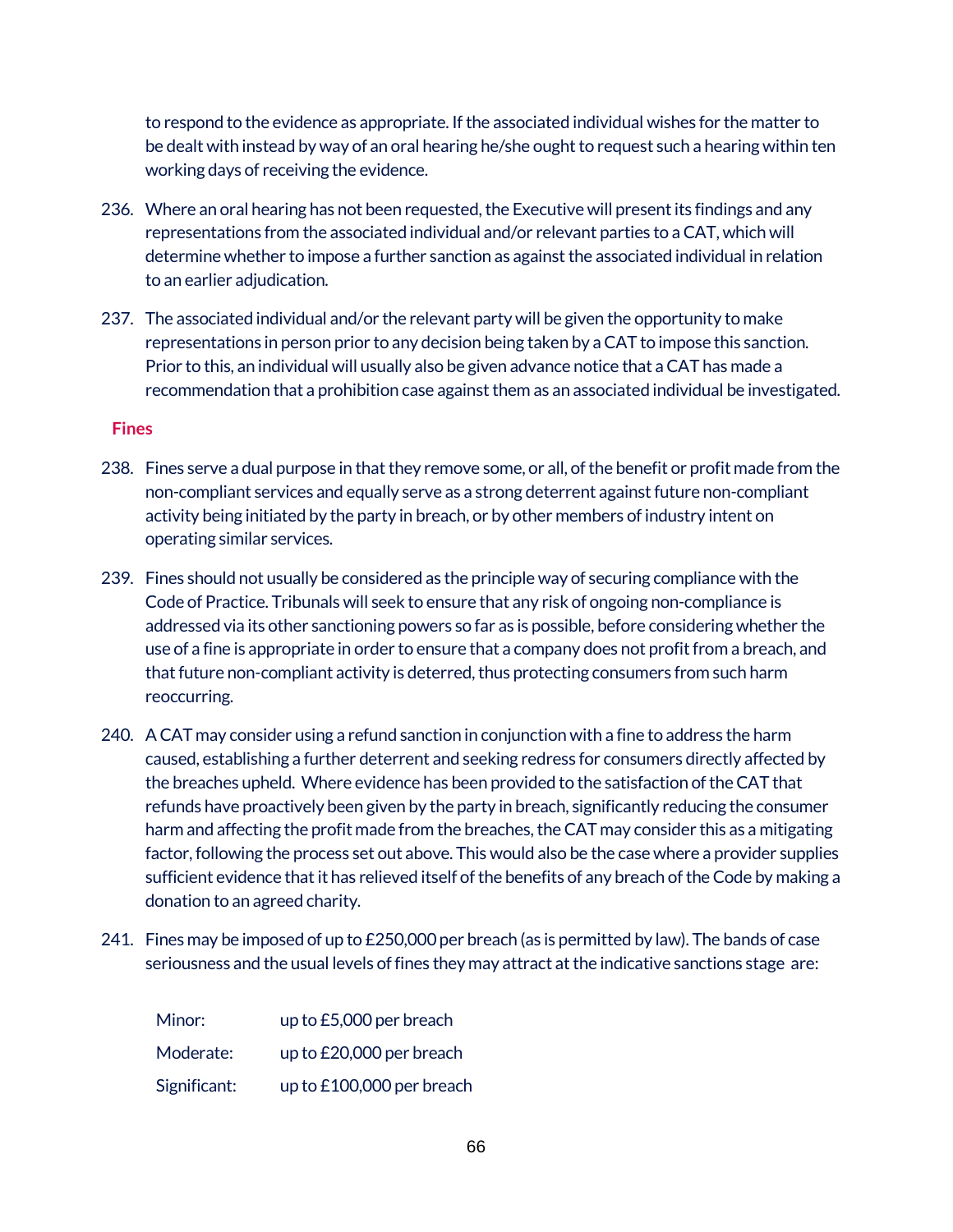Serious: up to £175,000 per breach

Very serious: up to £250,000 per breach

- 242. The law permits the imposition of fines up to  $£250,000$  per breach meaning the above figures are a guide. The CAT may adjust the indicative sanctions previously set at the proportionality stage, having taken into account any non-breach related aggravation and mitigation or revenue generated, and any need to remove the financial benefit from the breach and/or the need to achieve credible deterrence. Where a CAT chooses to adjust the sanctions it will explain its decision.
- 243. In determining whether a fine should be applied (having considered other sanctions first), the CAT will have regard to the principles set out in paragraph 173 above. The level of any penalty must be sufficiently high to have the appropriate impact on the regulated body at an organisational level. It should incentivise the management (which is ultimately responsible for the conduct and culture of the regulated body) to change the conduct of the regulated body as a whole and bring it into compliance, achieving this, where necessary, by changing the conduct at different levels within the organisation. The level of the penalty should be high enough that the management recognises that it is not more profitable for a regulated body to fail to comply with the Code and pay the consequences, than it is to comply with the Code in the first instance, and that it should therefore discourage bad conduct and encourage good practices and a culture of compliance across the organisation.
- 244. A relevant factor in securing this objective of deterrence is the revenue generated by the service subject to the penalty. Penalties should be set at levels which, having regard to that revenue, will have an impact on the body that deters it from misconduct in future and which provides signals to other bodies that misconduct by them would result in penalties having a similar impact. That is, it must be at a level which can also change and correct any noncompliant behaviour, or potential non-compliant behaviour, by other providers. In determining the level of fine the CAT may therefore consider to what extent the level of revenue received by the provider was or may have been generated by the non-compliant conduct and to what extent the revenue reflects the measure of potential consumer or regulatory harm and detriment.
- 245. It may be appropriate for the CAT to set the fine at or above the level of revenue received by the provider as a result of the non-compliant conduct where the CAT is of the view that this is necessary to ensure that a provider does not profit from a breach of the Code, and/or to adequately deter providers from serious misconduct (for instance, in cases where a provider did not implement a system which collected adequate evidence of consent to charge). In doing so, the CAT may recognise that the number of complaints received by the Executive is not necessarily indicative of the full scale of the impact of any breaches, and that the loss or impact for consumers may be higher than the actual service revenue obtained by the Level 2 provider.
- 246. The intention is to achieve the sanctioning objectives set out at paragraph 173, not to establish a direct linear relationship between the revenue of a service and the level of the penalty. While a service with a larger revenue might face a larger penalty in absolute terms, a service with a smaller revenue may be subject to a penalty which is larger as a proportion of its revenue, for example. The CAT will impose the penalty which is appropriate and proportionate, taking into account all the circumstances of the case in the round together with the objective of deterrence.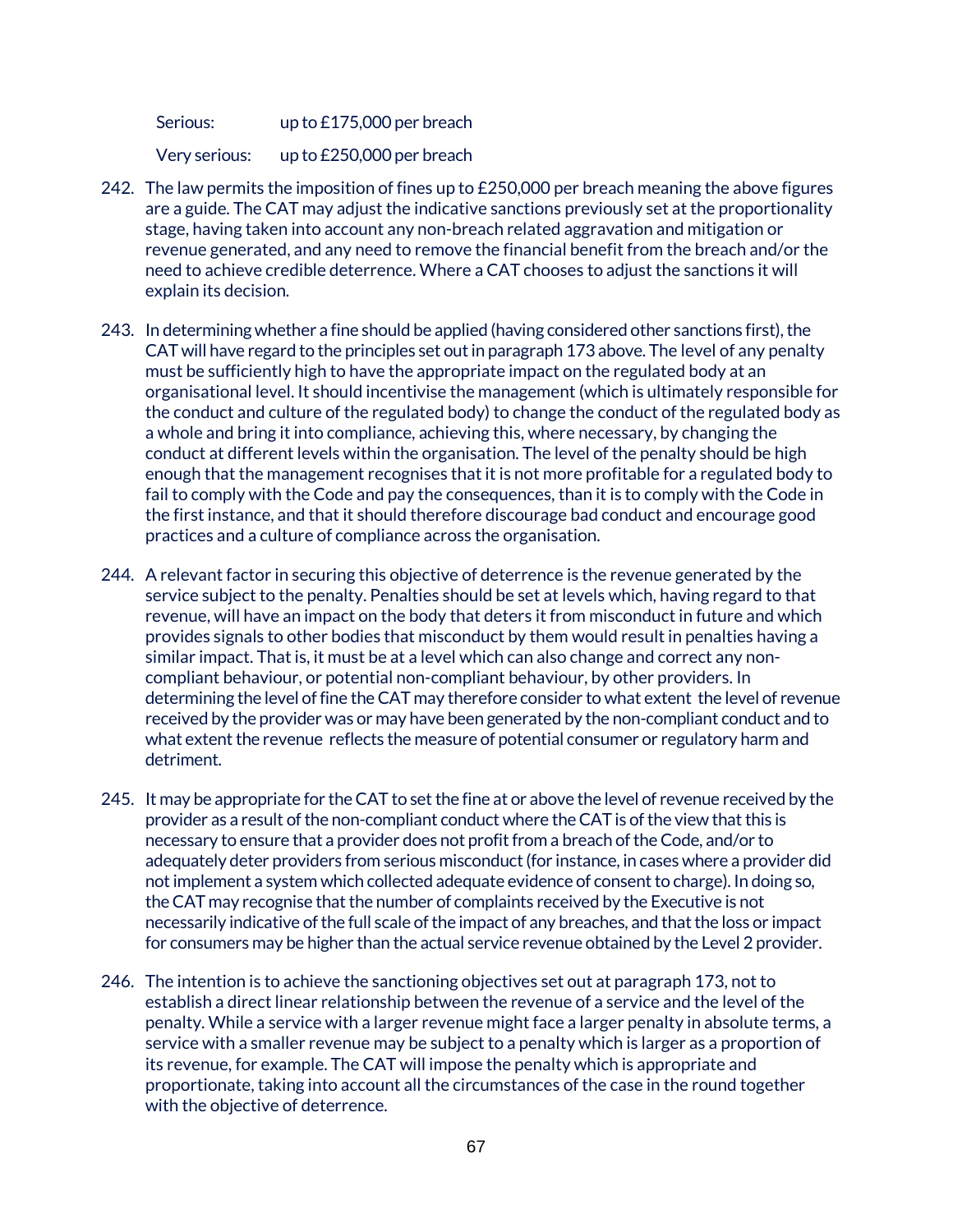- 247. The Executive will provide evidence to the CAT with regard to revenue that has been generated by the non-compliant conduct. A relevant party should provide evidence in support of any argument that the revenue was generated other than by the non-compliant conduct and that the CAT should therefore not take it into account. In these circumstances the relevant party should ensure they provide a clear breakdown of revenue by service and/or duration, with supporting evidence. Notwithstanding this, where the CAT considers that the measure of consumer or regulatory harm is greater than the level of revenue received by the provider, it may impose a fine in excess of the revenue received.
- 248. Where an investigation has been lengthy and as a result relevant service revenue has been generated over a prolonged period, a CAT has discretion to take only part of this revenue into account (though the Tribunal may consider it an aggravating factor if a provider has continued a breach after it should reasonably have been aware of it). Conversely, where a service has only been in operation for a short time, a fine in the amount of the service revenue may not be sufficient to reflect the seriousness of the case (though the Tribunal may consider it a mitigating factor where this is because a provider has pro-actively remedied the breach).
- 249. If, in making its assessment in any particular case, the CAT considers that the level of penalties set in previous cases is not sufficient effectively to enforce against the regulatory contravention concerned, and to deter future breaches, the CAT may set higher penalties under these revised guidelines. Services which have generated a large revenue, for example, may be subject to higher penalties in order for a deterrent effect to be achieved. CAT has the flexibility to impose higher penalties in appropriate cases and penalties CAT has previously imposed should not be seen as placing upper thresholds on the amounts of penalties CAT may impose. Conversely, the penalty may be reduced to take into account any proof of genuine financial hardship which has been supplied by a provider, as long as this does not prejudice the objectives set out in paragraph 173 above.
- 250. Where there is more than one breach of the Code upheld, and the CAT is of the view that in order to ensure that its sanctions are effective, it is necessary to fine a provider more than £250,000, the CAT may fine a provider up to £250,000 per breach. Where this approach is taken, the CAT will indicate the fine it would impose in this case for each contravention (regardless of their seriousness rating) if brought individually. The CAT will then adjustthe cumulative fine imposed on a *pro rata* basis if (having taken account of the need for any fine to provide an effective deterrent effect), such an adjustmentis nevertheless necessary to ensure a proportionate outcome (for instance, a downward adjustment may be where the CAT identifies that there is an overlap in the mischief addressed by a number of breaches, or it is not a case where it is appropriate for the fine to exceed the provider's revenue). An upward adjustment should never result in a fine for any breach exceeding £250,000.

#### **Refunds – including refund directions under paragraph 4.9 of the Code**

251. Where a service has operated in breach of the Code and the breach has had an impact on consumers, PSAexpects a premium rate provider to consider making refunds directly to affected consumers. This sanction may be used to restore consumers to the position they would have been in, had the breaches not occurred or the service in breach had not operated. The refund sanctions available may be imposed in any case, regardless of whether it relates to breaches of rules under Part Two of the Code or responsibilities under Parts Three or Four of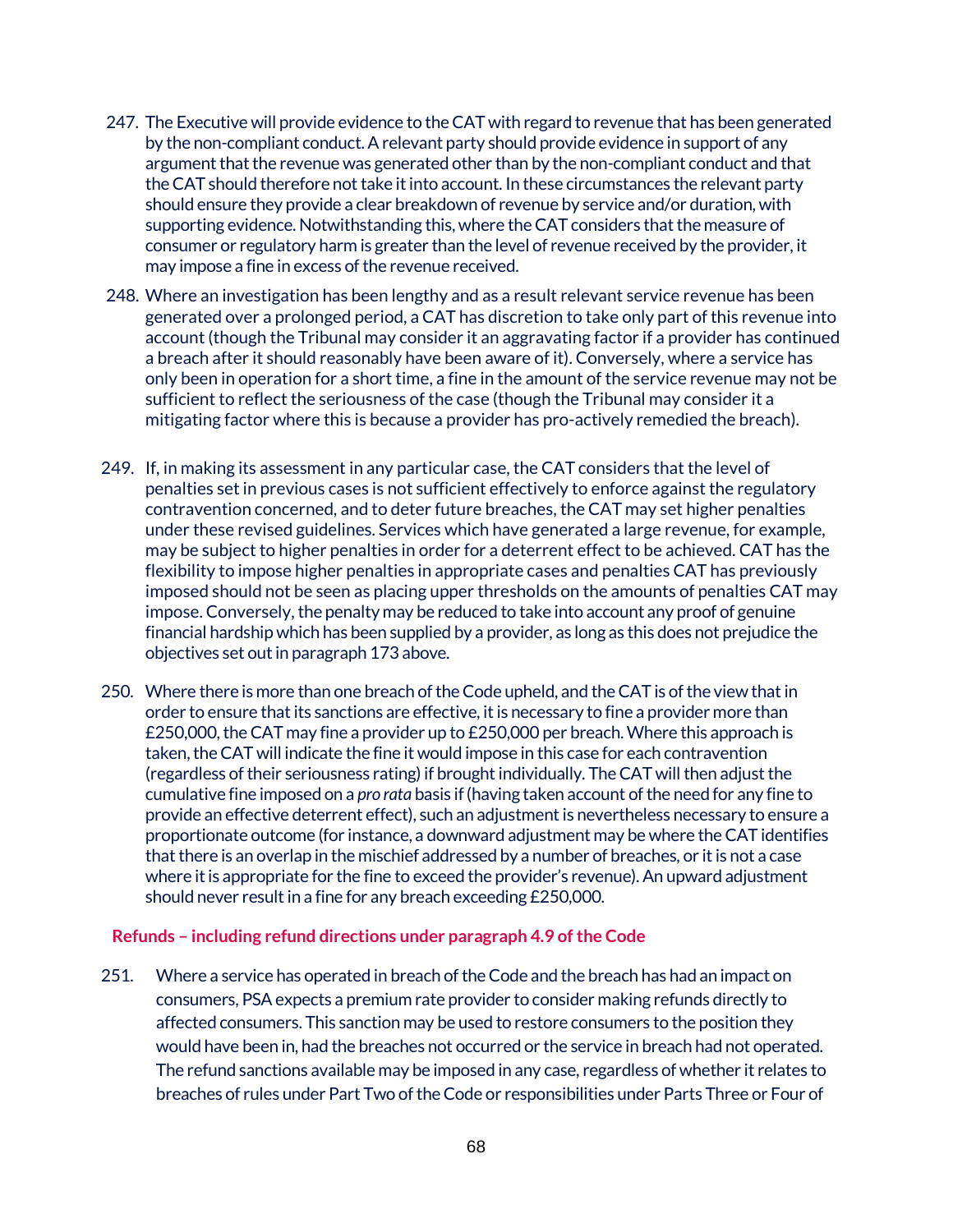the Code. A refund sanction may have regard to consumers who are either directly, or indirectly, affected by a Network operator's, Level 1 or Level 2 provider's breach of the Code.

- 252. Paragraph 2.6.4 of the Code states "*where refunds are provided to consumers they must be provided promptly and in an easily accessible manner*". This is true in relation to refunds made following dialogue with consumers, engagement with the Executive or following an order by a CAT as a sanction under Code para. 4.8.3.
- 253. To ensure refunds are made to consumers in an easily accessible manner, providers are expected to consider the size of refund when selecting a method of redress. Any refund process must not act as a barrier to consumer redress, either by placing any unreasonable burden on the consumer when making a claim, or by making receipt of the refund so difficult that it deters consumers from completing the process.
- 254. A CAT may consider it appropriate to make a general order for refunds to either all or any specified group of consumers under Code para. 4.8.3(i), for example when:
	- An identifiable (and possibly excessive) financial detriment to consumers has occurred;
	- Consumers were either deceived or misled with reckless or wilful intent, or through negligence;
	- The product or service was not supplied, or was of unsatisfactory quality;
	- The marketing or promotional material misled consumers into purchasing. This would include promotional material that stated a lower price than the amount the consumer is actually charged, or suggested that a service was free, when it was not.
- 255. Under Code para. 4.8.3(j), a universal refund will require the provider to issue a refund to all (or any specified group of) consumers who have used the service, even where they have not made a complaint. This sanction will only be used in circumstances where the service has failed to provide its purported value, and/or there has been very serious consumer harm or unreasonable offence has been caused to the general public, or a very serious breach of the Code of Practice has occurred. Universal refunds are therefore typically imposed in cases involving scams.39
- 256. Providing refunds to consumers in appropriate cases is important in resolving non-compliance. It is recognised in the Code at paragraph 4.9 that monies may be retained by different parties in

 <sup>39</sup> Where a Tribunal is satisfied that a provider is willing and able to provide a universal refund to consumers (and imposes such a sanction), a significantly lower fine will usually be imposed.

However, in many "scam" cases, a Tribunal will usually elect to impose a higher fine combined with a general refund sanction instead of a universal refund sanction, unless it is satisfied that the provider is willing and able to effect a full refund to the affected group of consumers, and/or to to relieve itself ofthe profits of any breach of the Code. This is to avoid a real risk that the universal refund sanction will not be complied with (or that it will not be clear to the Executive whether it has been complied with), and thereby the time it takes the PSA to effectively sanction seriously non-compliant service providers will simply be increased.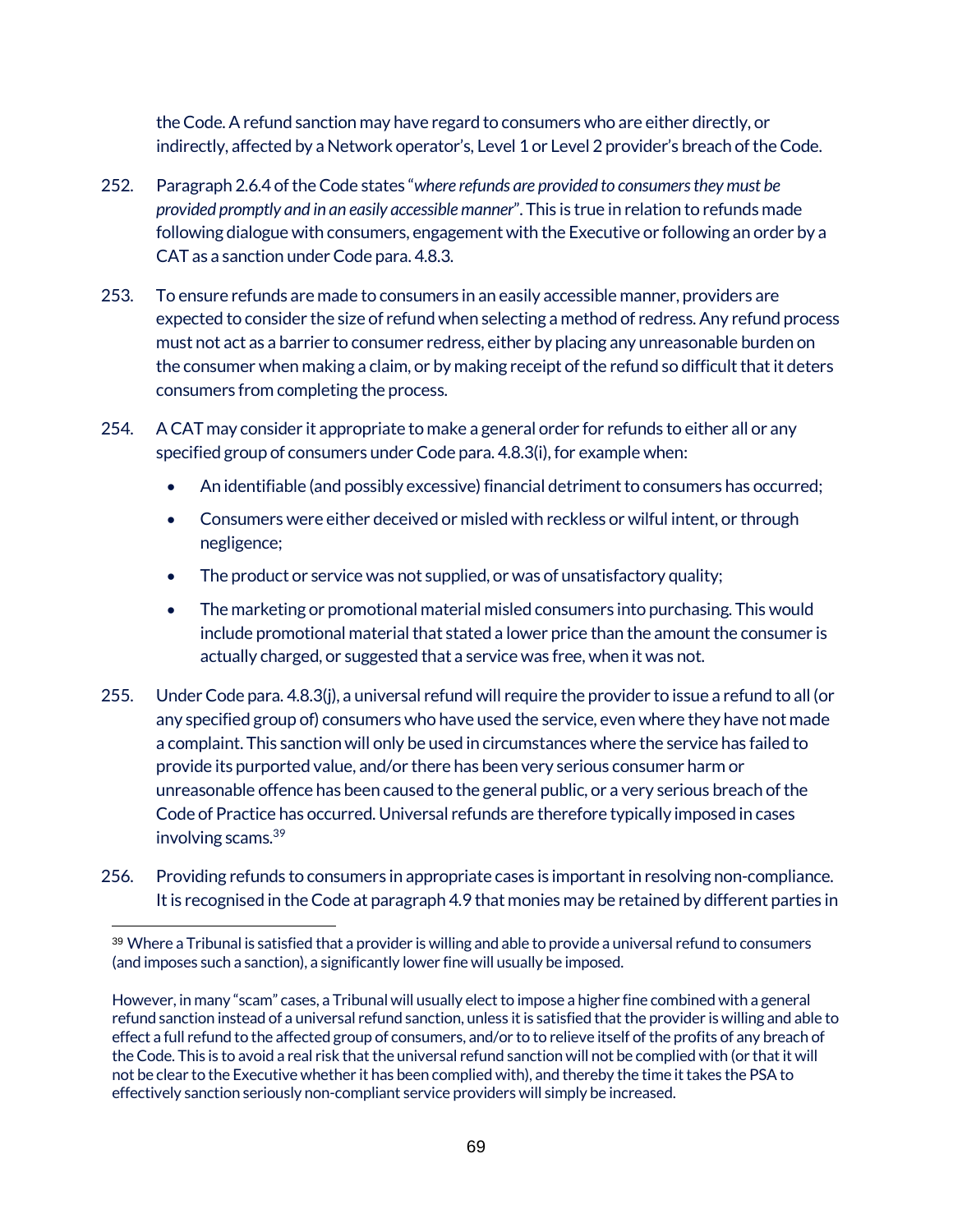the value-chain, such as the Network operator or Level 1 provider. In order that refunds are awarded appropriately and without delay, systems need to be established so that relevant parties can assist in the provision of refunds from revenue retained by a Network operator or Level 1 provider in response to a PSA direction ('a retention', as defined in Code para. 4.9.1).

- 257. The Executive can intervene where relevant parties fail to pay refunds promptly in response to a CAT sanction, and it will do so in accordance with Code para. 4.9.2. A direction will be sent to the Network operator or Level 1 provider ordering it to make the refund payments. The relevant party will be responsible for any associated administrative costs. In relation to the obligation to make refunds on behalf of a party in breach, there is a four-month limitation period set in Code para. 4.9.3. This period runs from the completion of the adjudication process, provided that any reasonable time for any appeals has also passed.
- 258. Refund sanctions are payable before fines or any administrative charge due to the PSA. Code para. 4.9.4 makes it clear that monies outstanding, because of the failure of the relevant party to pay a fine or administrative charge to the PSA, may be paid out of funds from a retention; however, this will only be ordered in a direction once refunds are made, or the four-month limitation period has passed.

#### **Suspension of sanctions**

- 259. The Tribunal may direct that a sanction it imposes is suspended, and provide that the sanction will only come into force upon certain events occurring. It will not ordinarily be appropriate for a Tribunal to do so. If a Tribunal is of the view that the imposition of a sanction is appropriate, there is unlikely to be any reason to delay the imposition of that sanction.
- 260. One example of a situation in which a Tribunal may wish to impose a suspended sanction is where a provider has been fined in respect of a serious or very serious breach of the Code, in which the provider was knowingly involved. This would mean that the Tribunal is able to prohibit the provider for a defined period (as set out at paragraph 230 to 233 above). However, a Tribunal may decide that it is proportionate to give the provider an opportunity to comply with the other sanctions imposed by the Tribunal, and therefore direct that the prohibition will only come into effect if the provider fails to comply with other specified sanctions.

### **Administrative charges**

- 261. The PSA policy is to ensure that, where resources and costs are incurred through investigating Network operators or providers in breach of the Code, these costs are met by those parties, rather than from the general industry levy.
- 262. For these reasons, all relevant parties found to be in breach of the Code can expect to be invoiced for the administrative and legal costs of the work undertaken by the Executive. Where prohibition proceedings are brought against associated individuals arising from the imposition of sanctions against a provider found to be in breach of the Code, administrative charges related to such proceedings will be imposed on the relevant provider, rather than the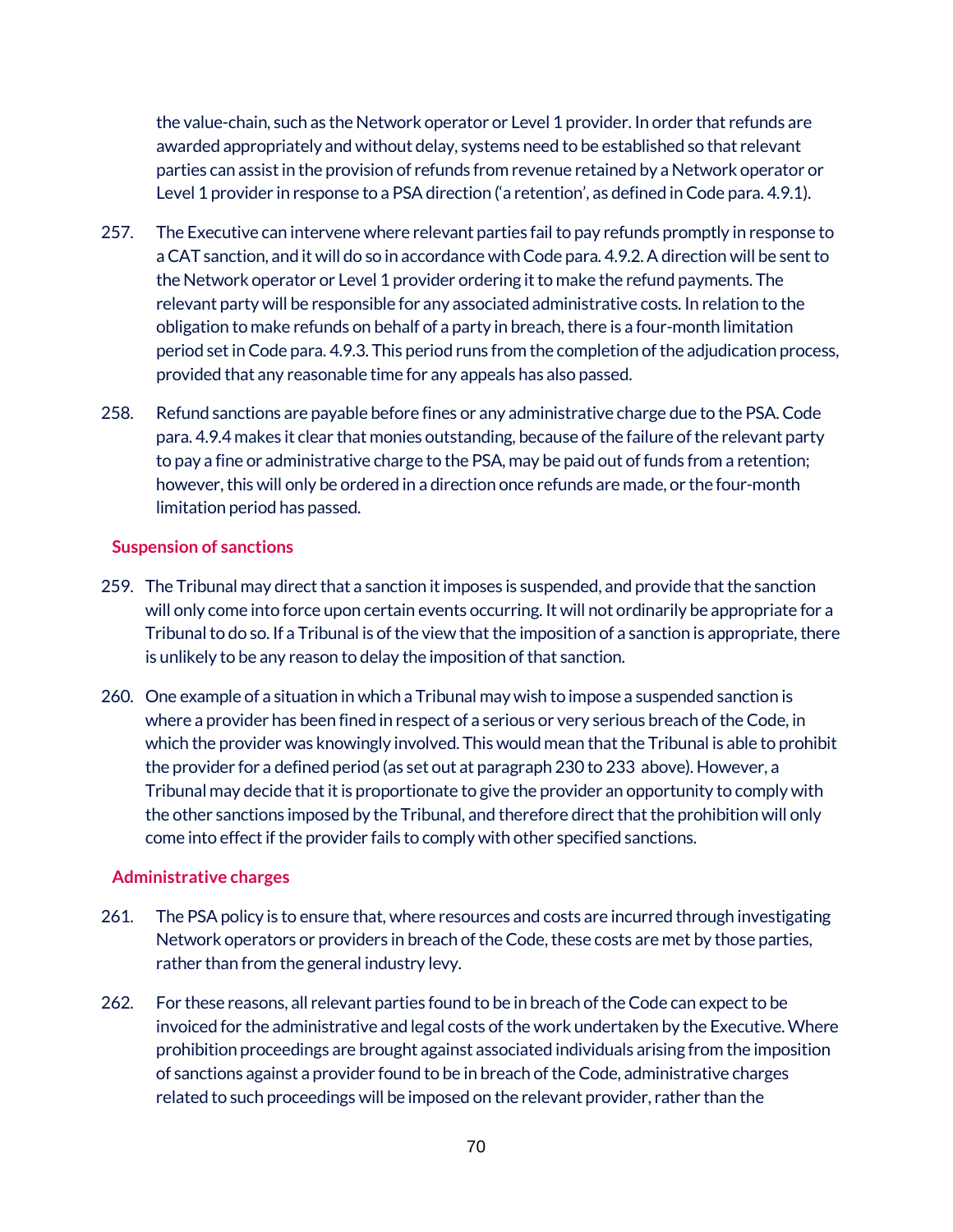associated individual, unless the individual is also the relevant provider (i.e. acting as a soletrader).

- 263. The charges related to this activity are revised regularly and published by the PSA. In cases where it has been determined that one or more breaches have occurred, the CAT will make a recommendation to the Executive for the administrative charge to be imposed on the Network operator or provider. This may be imposed on a full cost recovery basis or, exceptionally, on a percentage basis, where circumstances justify this. Examples of the latter include where the CAT has not upheld a major part of the case brought by the Executive.
- 264. The Executive will give due consideration to that recommendation when using its discretion to invoice a Network operator, or a provider, for administrative costs in relevant cases.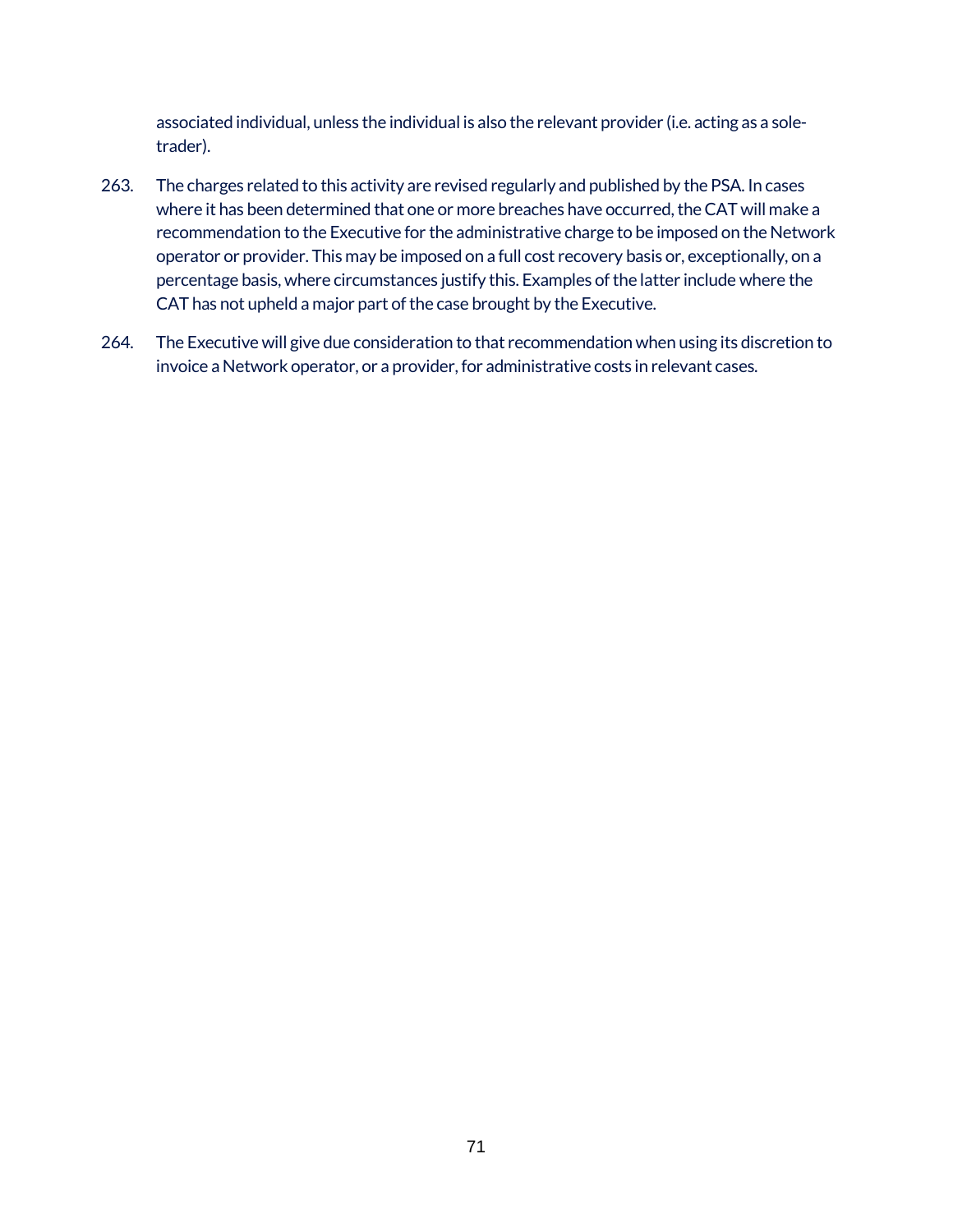# **Section 14**

# **Post-adjudications**

# **Publication of CAT decisions**

- 265. The decision of a CAT, in relation to the alleged breaches, the seriousness rating of the case and the sanctions set, is formal in nature. The CAT will prepare, with the assistance of the Clerk to the CAT, an adjudication report setting out the decision.
- 266. Adjudication reports are published (including on its website) by PSA following a CAT, in accordance with Code para. 4.12. Their usual format is as follows:
	- A description of the service;
	- The key facts leading to the Executive's raising of potential breaches and aggravating or mitigating factors;
	- The submissions from the responding Network operator, Level 1 provider or Level 2 provider; and
	- The decision of the CAT.
- 267. The sanctions imposed in published cases may assist in improving compliance standards, not just by the party in breach, but in other parts of the industry.
- 268. The Executive will usually notify the party found to be in breach (and any other relevant Network operators, Level 1 or Level 2 providers, as appropriate), of the decision at the beginning of the second working week following the date of the CAT hearing. The written decision will usually be published two weeks after the CAT hearing. It will be provided to relevant parties prior to publication.
- 269. Details of all adjudications will be recorded on a party's record on the PSA Registration Scheme, as well as being published on the PSA website, including:
	- The date of the CAT;
	- The breaches raised, both upheld and not upheld;
	- The seriousness rating for the case;
	- Any relevant revenue information $40$ ;
	- Sanctions imposed; and
	- Any other key information associated with the investigation.

 $\overline{a}$ <sup>40</sup> Such information may be given in relation to the revenue made by relevant services across the full period considered by the Tribunal, and monthly revenue levels may be indicated as appropriate to assist the reader of adjudication reports in understanding the scale of the market issues identified, the severity of the case, or the rationale for imposing sanctions.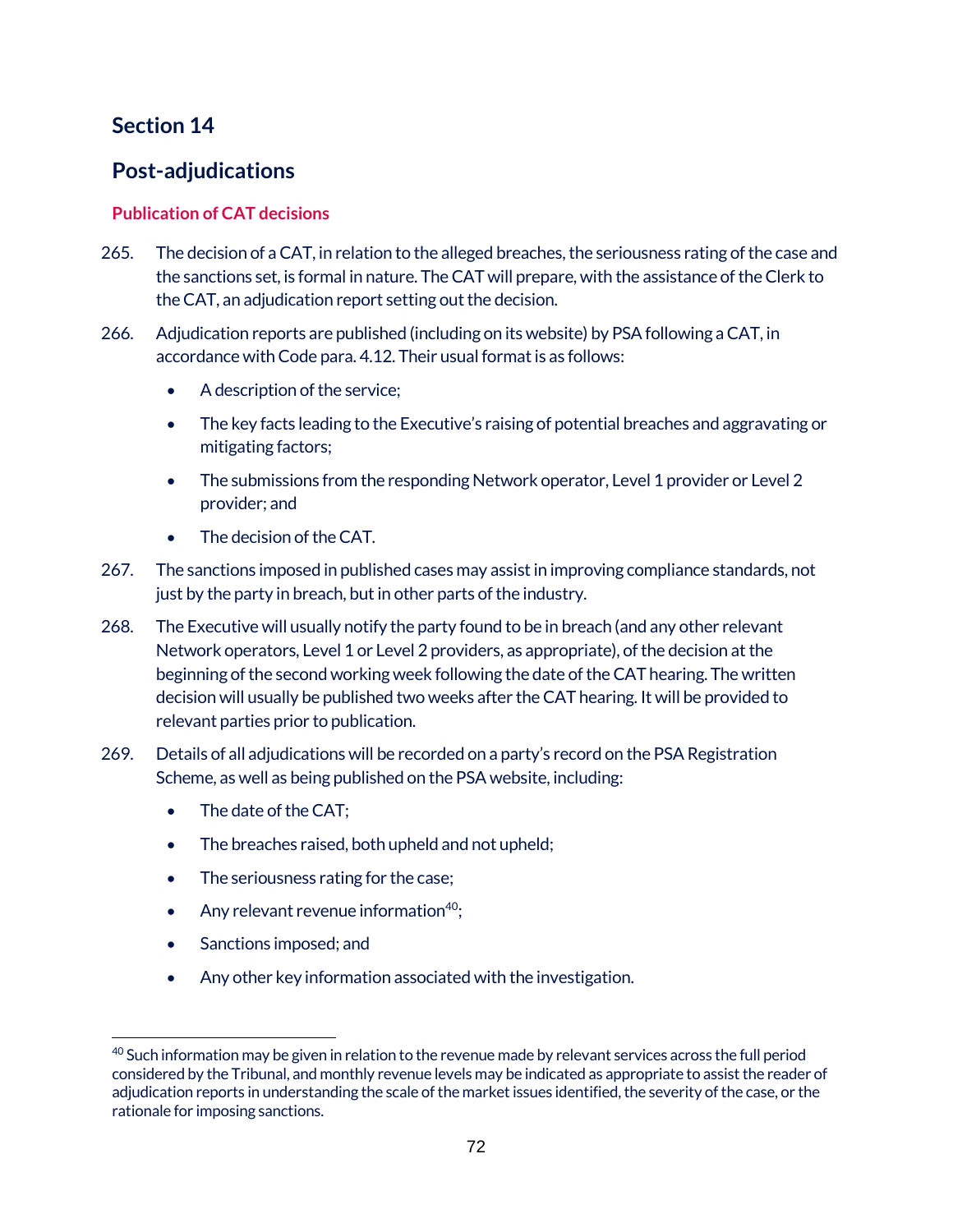- 270. The PSA Registration Scheme will record breach history records associated with relevant providers or their directors, including any adjudication by a CAT, for three years from date of publication of the relevant decision. In cases where the final assessment given to the case is 'very serious', the adjudication will be recorded on the Registration Scheme for five years, from date of publication of the relevant CAT decision.<sup>41</sup> This information is provided on the Registration Scheme to assist due diligence searches conducted by Network operators or providers on their current, or prospective, business partners. The Registration Scheme acts as one of many sources of information that may be relevant to contracting parties.
- 271. Previous adjudications may offer additional guidance to the industry on the criteria used by the CAT to assess seriousness ratings in different cases. They also act as an incentive to improve compliance standards across the industry, as a deterrent against the adoption of non-compliant service models or promotional material, and assist in providing clarity in the interpretation of the Code.

### **Reviews of CAT decisions**

- 272. Any determination made by an original CAT pursuant to Code para. 4.5.6 may be reviewed by a Review Tribunal, save for where an adjudication has been reached by consent between the parties. Reviews may be requested by either the party found in breach of the Code, or by the PSA.
- 273. Code para. 4.10.3 provides time limits for when requests are to be made. In ordinary circumstances, the request must be submitted within 10 working days of the publication of the decision. In "exceptional circumstances" a review may be requested after this deadline, but should still be initiated as soon as possible taking into account those circumstances. Please refer to the guidance at paragraph 122 of this document on what may constitute "exceptional circumstances." In the context of reviews, such circumstances might also include, for example, where third party evidence needed to be obtained to show that data relied upon to establish a breach of the Code was faulty and the breach ought not to have been upheld, and such evidence could not be obtained within the 10 working day deadline. In such exceptional circumstances, the PSAconsiders that requests for reviews must still be made in a timely fashion and in any event within 30 days of publication of the decision. Where a request is made in this time period, the provider should provide an explanation and evidence to show why it was not possible to make the request any earlier.
- 274. An application for review must not be frivolous. Code para. 4.10.2 sets out the grounds for review. Where the application for review is in respect of a determination made by the CAT it must be able to establish that either:
	- a. The relevant decision was based on a material error of fact. It will not be sufficient to simply assert that the Tribunal came to a finding on the evidence with which the applicant

 $\overline{a}$ <sup>41</sup> Note that a Tribunal, when considering a provider's previous enforcement history, is not limited to considering adjudications which are less than three or five years' old.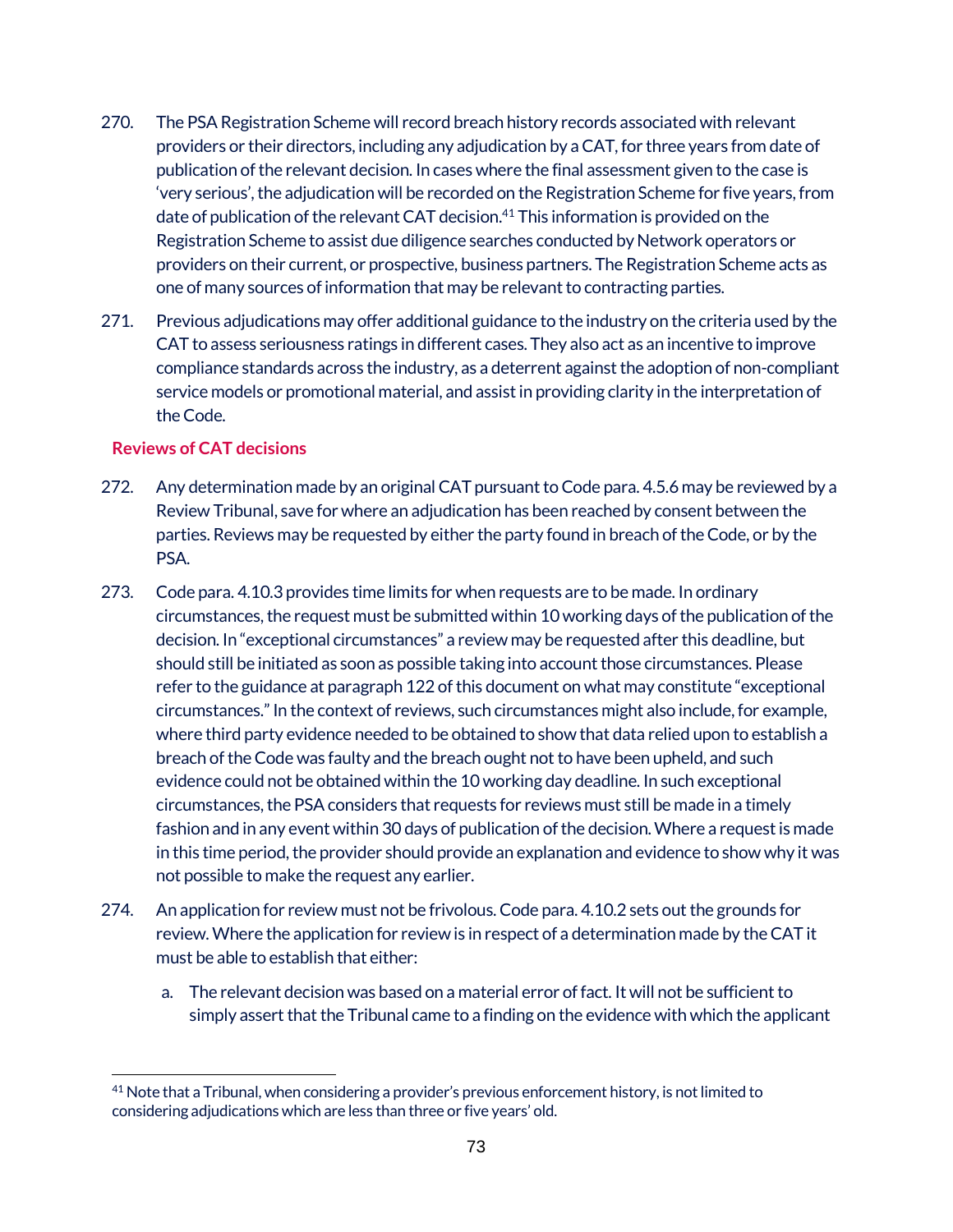disagrees; an applicant must be able to demonstrate that there was a clear factual error which was material to the decision reached;

- b. The relevant decision was based on an error of law;
- c. The Tribunal reached its decision through a material error of process in respect of procedures set out in the Code and/or Procedures published by the PSA from time to time; or
- d. The Tribunal came to a decision that no reasonable Tribunal could have reached.
- 275. When setting out their grounds for the review, PSA recommends that:
	- the applicant identifies their grounds of review clearly and provides all their evidence in support of the ground(s);
	- where new evidence or arguments are produced, the applicant explains why the evidence or arguments were not provided to the original CAT and indicate the reasons why the Review Tribunal should review the decision in light of it.
- 276. Applications will be presented to the Chair of the CAP, or another legally qualified member of the CAP, in accordance with Code para. 4.10.4. The Chair will consider the grounds, together with any written submissions the Executive has provided in response (which will also be sent to the applicant), and decide whether a review of some, or all, of the original adjudication is merited. If the application is merited, a date for the review will be fixed as soon as is practicable.
- 277. Applications for review do not automatically suspend the sanctions imposed. In many cases, it may not be appropriate for sanctions to be suspended and any invoices, or other requests associated with sanctions, must be met by the relevant party. If the relevant party wishes the sanctions to be suspended, either wholly or partially, it must make an application in writing for suspension, along with its request for a review. This will be presented to the Chair of the CAP (or other legally qualified member of the CAP) in accordance with Code para. 4.10.5. Unless there are exceptional reasons in the particular case to grant the suspension, the Chair will only suspend sanctions if a review has been granted, and the Chair is satisfied, on the basis of robust evidence provided by the relevant party, that undue hardship would result from not granting the suspension and that there would be no significant risk of public harm in granting it. If the sanctions are not suspended, they must be complied with. The review may be stayed if the sanctions are not complied with.
- 278. Upon the review request being authorised by the Chair of the CAP, arrangements will be made for the review to be considered promptly on the papers or, where applied for, by way of an oral hearing under Code para. 4.7.4 as appropriate. When permitting a review, the Chair of the CAP may also give directions for the parties to follow if they wish to adduce further evidence, as they consider appropriate. Only evidence which is relevant to the permitted review ground(s) will be permitted. A review may be resolved prior to the hearing via a settlement under the process set out in Annex 3 of the Code, paragraph 4.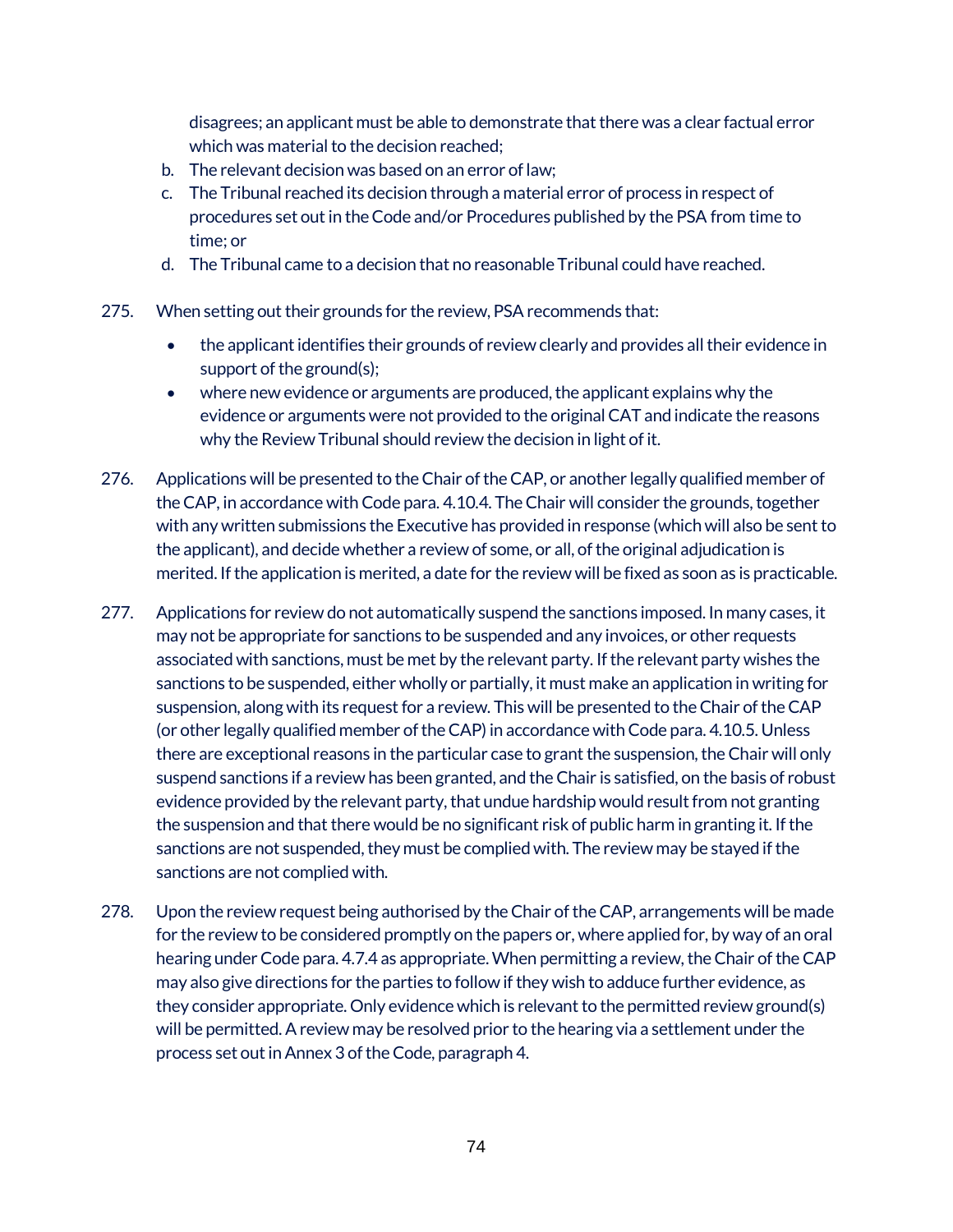279. The hearing will not be a full re-hearing of the original case, and will be limited to the matters which the Chair of the CAP has confirmed, in accordance with Code para. 4.10.2, may be pursued. Accordingly, the Tribunal may decline to hear further evidence or re-examine evidence previously submitted to a Tribunal, where the evidence is not relevant to the permitted grounds of review.

#### **Review of administrative charges under paragraph 4.11.5**

280. Pursuant to Code para. 4.11.5, a party may also apply for a review of the level of the administrative charge invoiced to it following any determination of breaches by a CAT. A party can either do this jointly with a challenge to the determination itself, or without challenging the determination itself, on the grounds that the charge is excessive. Where a provider wishes to challenge both the determination and the administrative charge it must make this clear in its review request. Any request for a review of the administrative charges without challenging the determination itself must be made within 10 working days of publication of the decision. All reviews of administrative charges, whether or not accompanied by a challenge to the determination itself, will be determined by the Chair of the CAP (or other legally qualified member) and not a CAT (although any accompanying requests for a review of the determination itself, where granted by the Chair of the CAP, will still proceed to the CAT).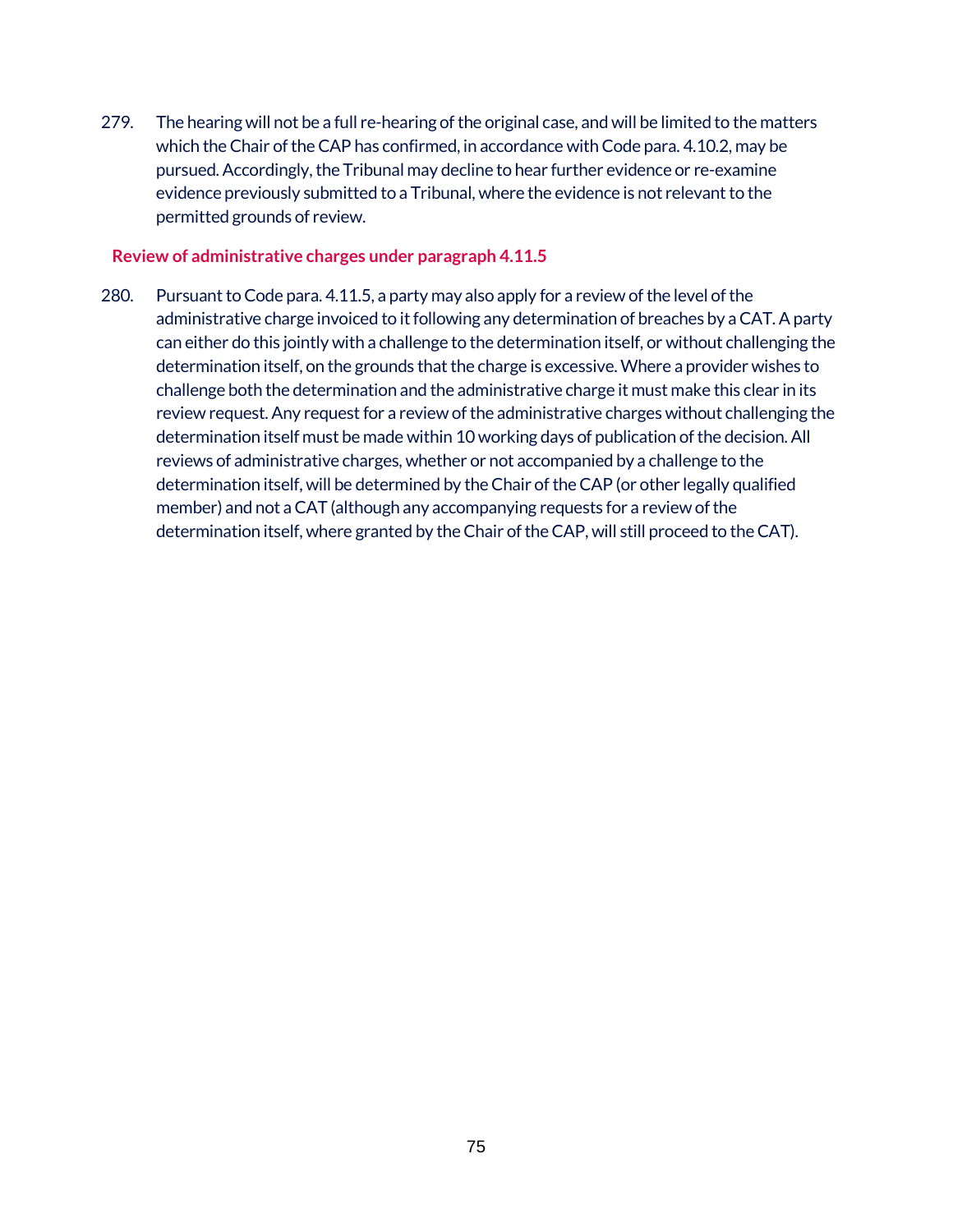# **ANNEX A - Guidance on the application of the E-Commerce Directive to PRS that are information society services ("ISS")**

*Guidance current as at 5 January 2015*

Directives 2015/1535/EU and 2000/31/EC

The Electronic Commerce (EC Directive) Regulations 2002

#### **The definition of ISS (Directive 2015/1535/EU)**

'Service' - any ISS, that is to say, any <u>service n</u>ormally provided for <u>remuneration</u>, at a <u>distance,</u> by electronic means and at the individual request of a recipient of services.

For the purposes of this definition:

- 'at a distance' means that the service is provided without the parties being simultaneously present,
- 'by electronic means' means that the service is sent initially and received at its destination by means of electronic equipment for the processing (including digital compression) and storage of data, and entirely transmitted, conveyed and received by wire, by radio, by optical means or by other electromagnetic means,
- 'at the individual request of a recipient of services' means that the service is provided through the transmission of data on individual request.

#### **Expanded definition (recital 18 of D2000/31/EC)**

Information society services span a wide range of economic activities which take place on-line. These activities can, in particular, consist of selling goods on-line (activities such as the delivery of goods as such or the provision of services off-line are not covered).

Information society services are not solely restricted to services giving rise to on-line contracting but also, in so far as they represent an economic activity, extend to services which are not remunerated by those who receive them, such as:

- those offering on-line information or commercial communications; or
- those providing tools allowing for search, access and retrieval of data.

Information society services also include services consisting of the transmission of information via a communication network:

- providing access to a communication network or in hosting information provided by a recipient of the service;
- which are transmitted point to point, such as video-on-demand; or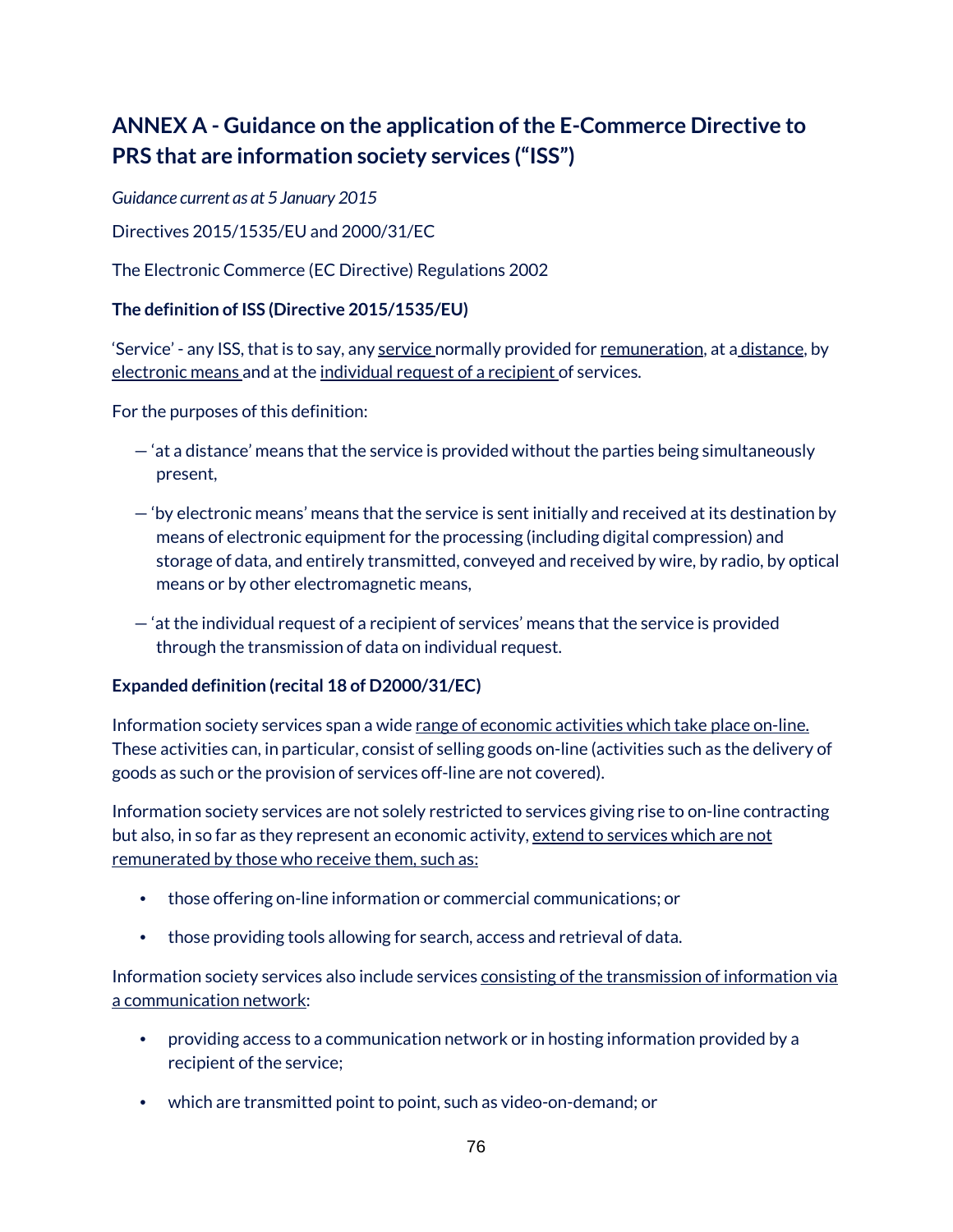• the provision of commercial communications by electronic mail are information society services.

(NB: the use of electronic mail or equivalent individual communications for instance by natural persons acting outside their trade, business or profession including their use for the conclusion of contracts between such persons is not an information society service; the contractual relationship between an employee and his employer is not an information society service; activities which by their very nature cannot be carried out at a distance and by electronic means, such as the statutory auditing of company accounts or medical advice requiring the physical examination of a patient are not information society services.)

### **Exemptions / Indicative list of services not covered by the definition of ISS**

## 1. *Services not provided 'at a distance'*

Services provided in the physical presence of the provider and the recipient, even if they involve the use of electronic devices

- (a) medical examinations or treatment at a doctor's surgery using electronic equipment where the patient is physically present;
- (b) consultation of an electronic catalogue in a shop with the customer on site;
- (c) plane ticket reservation at a travel agency in the physical presence of the customer by means of a network of computers;
- (d) electronic games made available in a video-arcade where the customer is physically present.

### 2. *Services not provided 'by electronic means'*

- Services having material content even though provided via electronic devices:
	- (a) automatic cash or ticket dispensing machines (banknotes, rail tickets);
	- (b) access to road networks, car parks, etc., charging for use, even if there are electronic devices at the entrance/exit controlling access and/or ensuring correct payment is made,
- Off-line services: distribution of CD roms or software on diskettes,
- Services which are not provided via electronic processing/inventory systems:
	- (a) voice telephony services;
	- (b) telefax/telex services;
	- (c) services provided via voice telephony or fax;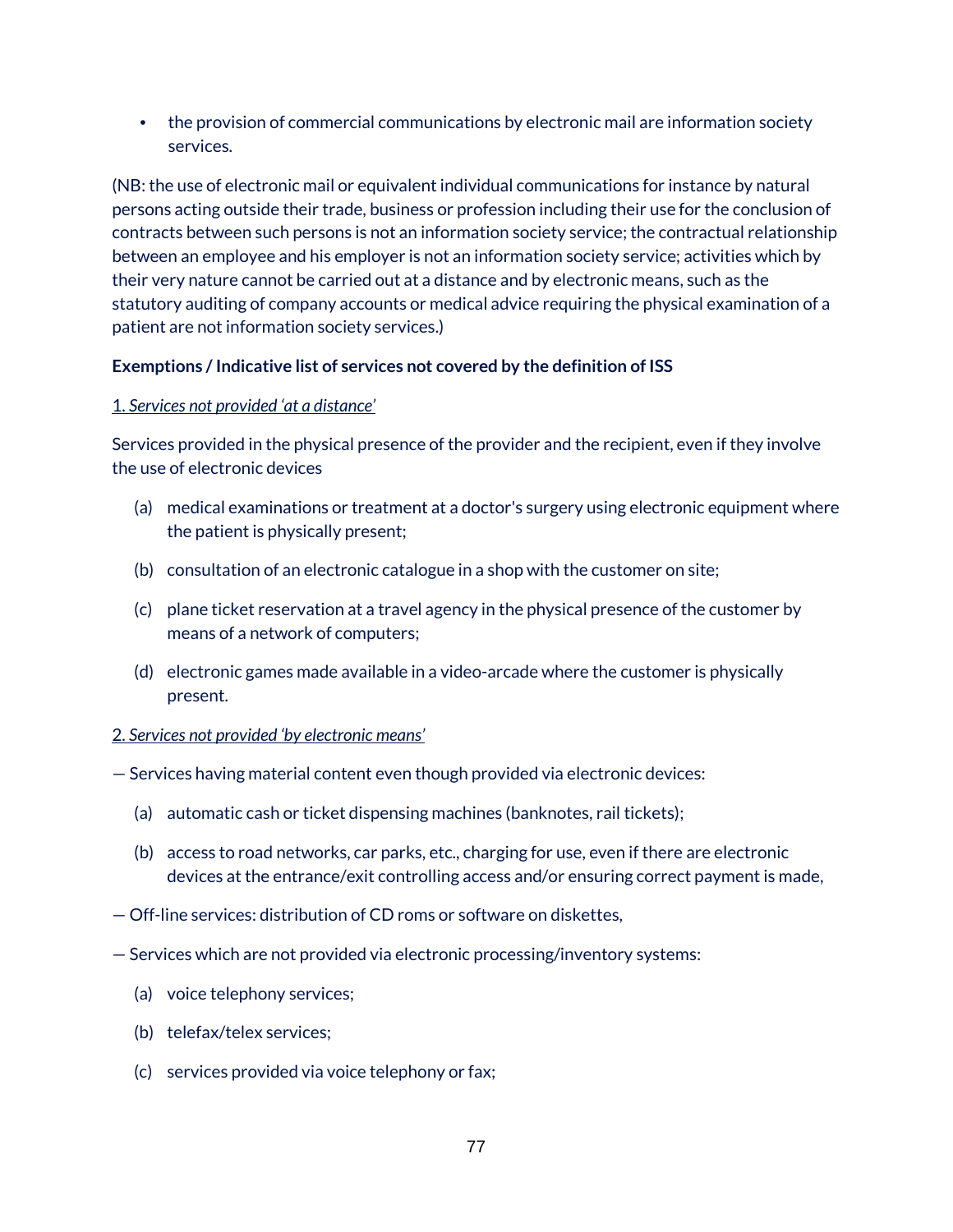- (d) telephone/telefax consultation of a doctor;
- (e) telephone/telefax consultation of a lawyer;
- (f) telephone/telefax direct marketing.

#### 3. *Services not supplied 'at the individual request of a recipient of services'*

Services provided by transmitting data without individual demand for simultaneous reception by an unlimited number of individual receivers (point to multipoint transmission):

- (a) television broadcasting services (including near-video on-demand services), covered by point (a) of Article 1 of Directive 89/552/EEC;
- (b) radio broadcasting services;
- (c) (televised) teletext.

### **Additional exemptions (D2000/31/EC)**

This Directive shall not apply to:

- (a) the field of taxation;
- (b) questions relating to information society services covered by Directives 95/46/EC and 97/66/EC (data protection);
- (c) questions relating to agreements or practices governed by cartel law;
- (d) the following activities of information society services:
	- the activities of notaries or equivalent professions to the extent that they involve a direct and specific connection with the exercise of public authority,
	- the representation of a client and defence of his interests before the courts,
	- gambling activities which involve wagering a stake with monetary value in games of chance, including lotteries and betting transactions.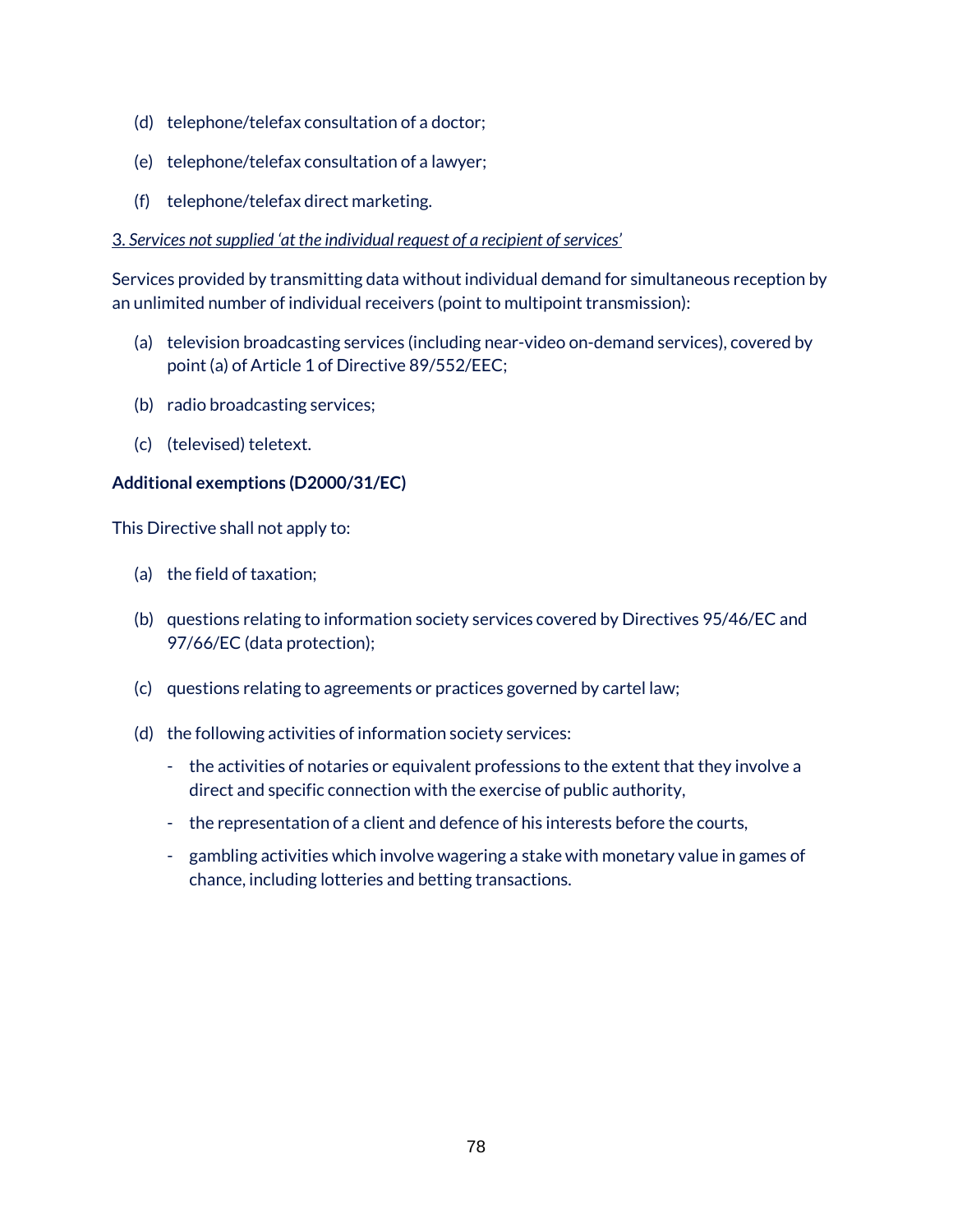# **Guide to classification by premium rate service types**

| <b>Competition services</b>                                                           | Gambling activities including lotteries and betting<br>(specific exclusion) |
|---------------------------------------------------------------------------------------|-----------------------------------------------------------------------------|
| On demand 'video' services                                                            | Live customer support (where this is voice<br>telephony)                    |
| Adult entertainment services / non adult<br>entertainment services                    | Live advice/information (where this is voice<br>telephony)                  |
| Recorded advice/information                                                           | DQ (where this is voice telephony)                                          |
| Mobile download                                                                       | Multi-party chat (voice telephony)                                          |
| Purchase (consumer not present/not material<br>content <i>i.e.</i> ringtone/ minutes) | Purchases where goods are physically delivered                              |
| Missed call (automated calling equipment)                                             | Fax back (telefax exemption)                                                |
| Online virtual chat/contact and dating services                                       | Missed call (no service/where this is voice<br>telephony)                   |
| Charitable giving by SMS made to a provider in<br>an EEA member state                 |                                                                             |

## **List of Countries**

| <b>EU Member States</b> | <b>Finland</b> | Malta              | The UK (but not the      |
|-------------------------|----------------|--------------------|--------------------------|
|                         | France         | The Netherlands    | Channel Islands)         |
| Austria                 | Germany        | Poland             |                          |
| <b>Belgium</b>          | Greece         | Portugal           | <b>EEA Member States</b> |
| <b>Bulgaria</b>         | Hungary        | Romania            |                          |
| Croatia                 | Ireland        | Slovakia           | <b>Iceland</b>           |
| Cyprus                  | <b>Italy</b>   | Slovenia           | Liechtenstein            |
| Czech Republic          | Latvia         | Spain (but not the | Norway                   |
| <b>Denmark</b>          | Lithuania      | Canary Islands)    |                          |
| Estonia                 | Luxembourg     | Sweden             |                          |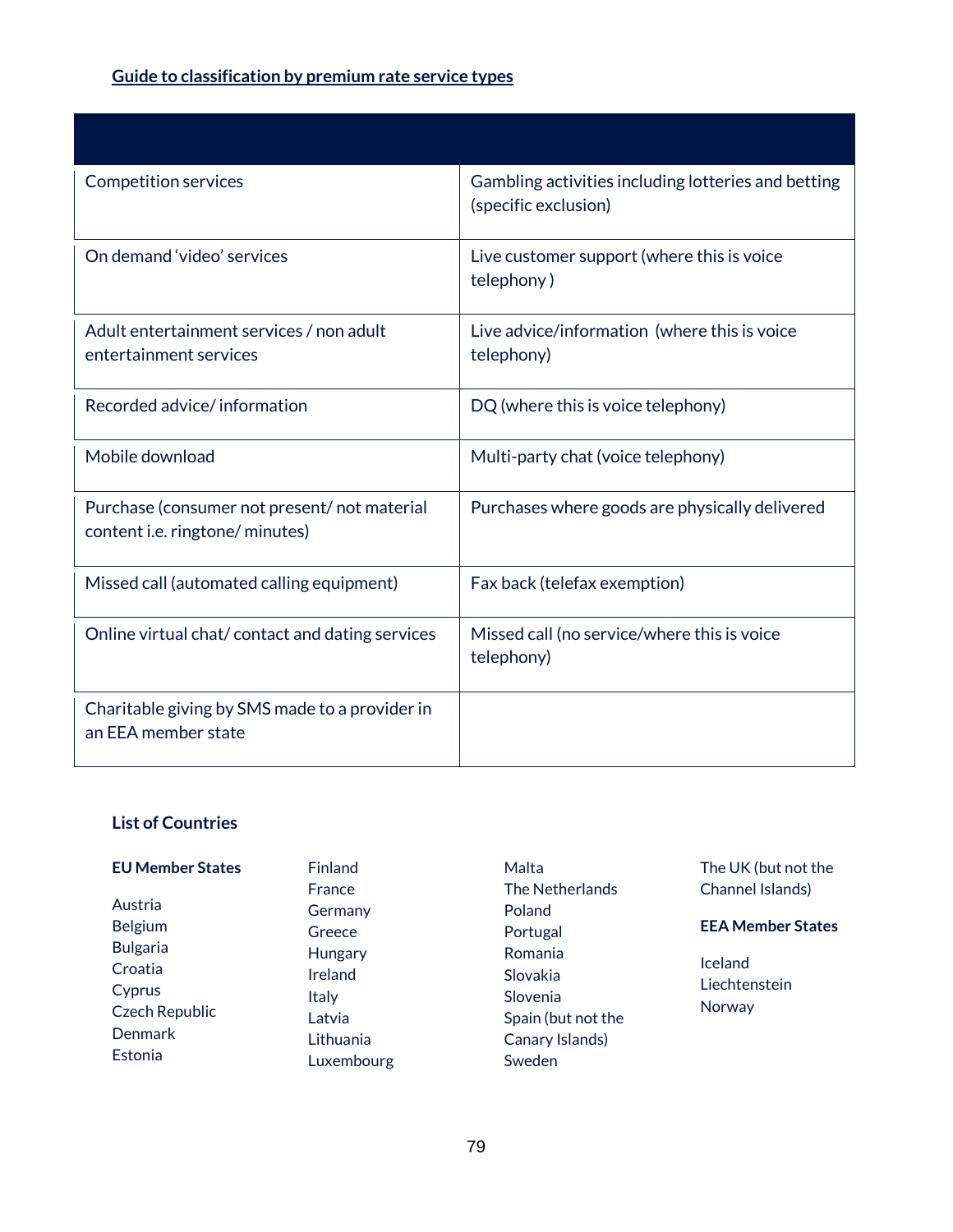# **ANNEX B –Withhold Assessments**



## **Introduction**

The Track 2 procedure is commenced after it has been determined that there appears to be a breach of the Code and the Phone-paid Services Authority (PSA) considers, having considered the factors set out at paragraph 4.3.2 of the Code, that it is appropriate to allocate the case to Track 2. At the commencement of the Track 2 procedure, a withhold assessment will be undertaken, which will involve an assessment of the factors set out below under the headings "Factors capable of demonstrating a provider's inability/unwillingness to pay" and "Factors that are suggestive but not determinative of a provider's inability/unwillingness to pay". The heading "Factors that may suggest that a provider is able or willing to comply" will also be considered to ensure that any such factors are fully taken into account.

### **Factors**

The factors under the first heading "Factors capable of demonstrating a provider's inability/unwillingness to comply" are those that, where present, are generally probative on a balance of probabilities (either in isolation or in combination with any of the factors listed under the second heading) that the provider will be unable and/or unwilling to comply with any likely sanction or administrative charge imposed in due course.

The factors under the second heading "Factors that are suggestive but not determinative of a provider's inability/unwillingness to comply" are those that maybe suggest a likelihood that the provider will be unable and/or unwilling to comply with any likely sanction or administrative charge. However, they are insufficient in and of themselves (and in the absence of any other probative factor/s) to show on a balance of probabilities that the provider will be unable and/or unwilling to comply and thereby justify the imposition of a withhold.

The factors under the third heading "Factors that suggest that a provider is or may be able or willing to comply" enables an assessment of any facts that are apparent within the case that may suggest that on a balance of probabilities a provider will or may be able and/or willing to comply with a sanction or administrative charge imposed.

#### **Assessments**

If the assessment of the circumstances of the case and of the provider (by reference to all considered factors) indicates on a balance of probabilities that a provider cannot or will not comply with likely sanctions or administrative charge, a further assessment will be conducted to assess what amount of revenue should be withheld, followed by an overall assessment of the proportionality of the proposed withhold.

Although the factors listed under the headings have been set out to ensure that they are considered, each assessment will be conducted on a case by case basis and the PSA retains a discretion to take other factors or matters into account in arriving at a decision regarding the withhold where it is appropriate and proportionate to do so.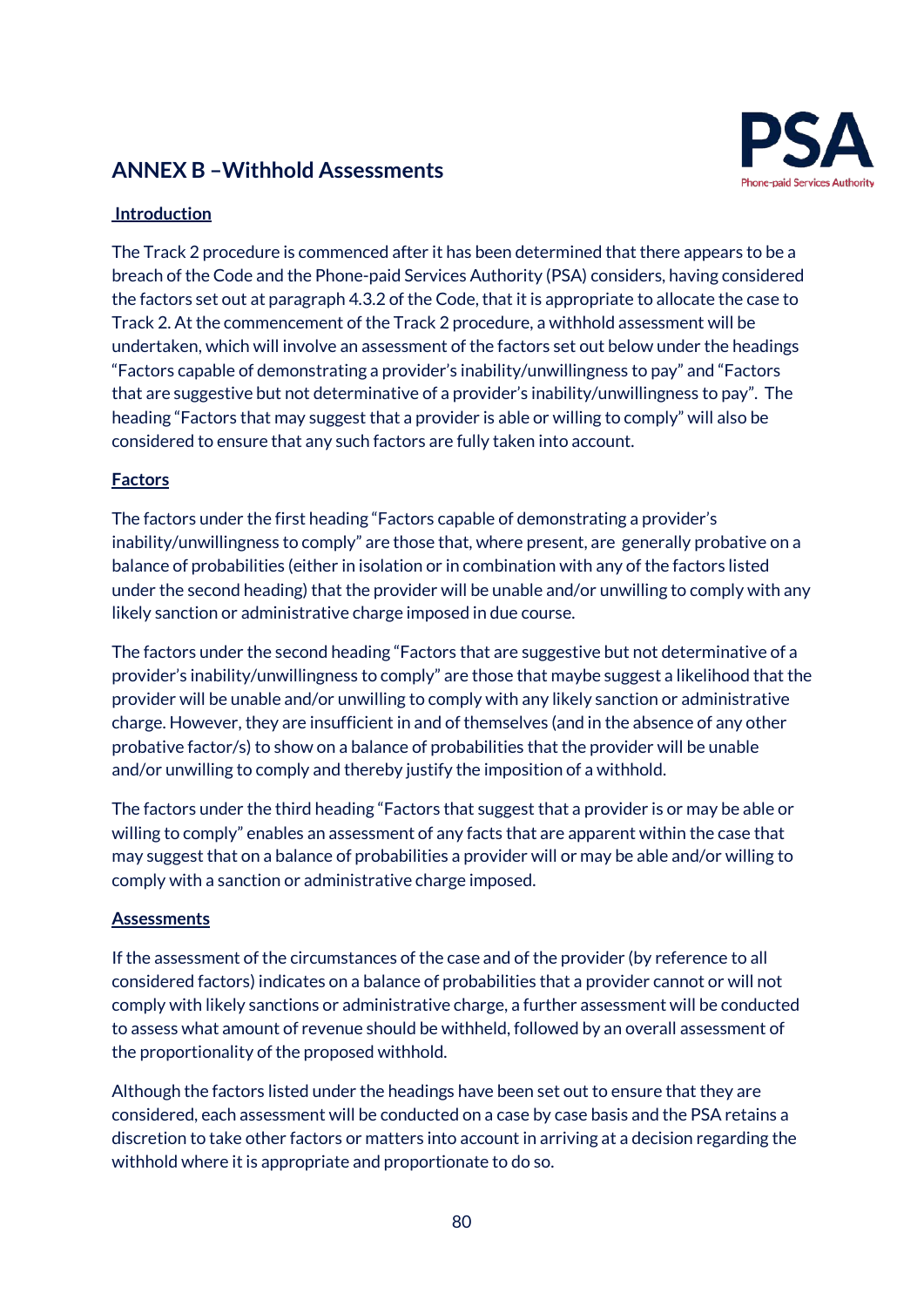**Note that withhold assessments are based on the PSA's knowledge of the service and service provider at the time the assessments are made. Such assessments do not limit the PSA's ability to take a different view on potential breaches or their seriousness following further investigation into the service and provider.** 

|                | Factor                                                                                                                                                                            | <b>Comments</b> |
|----------------|-----------------------------------------------------------------------------------------------------------------------------------------------------------------------------------|-----------------|
| $\mathbf{1}$   | Incorporation:                                                                                                                                                                    |                 |
|                | Is there evidence to suggest that the<br>company was incorporated in order to<br>generate non-compliant revenue? If so,<br>what is the evidence?                                  |                 |
| $\overline{2}$ | <b>Financial information:</b>                                                                                                                                                     |                 |
|                | Does the financial information indicate<br>that the provider has insufficient funds<br>available to pay any likely fine and/or<br>refund sanction and/or administrative<br>costs? |                 |
|                | Relevant financial information may<br>include:                                                                                                                                    |                 |
|                | <b>Accounts</b>                                                                                                                                                                   |                 |
|                | <b>Bank Statements</b>                                                                                                                                                            |                 |
|                | <b>Balance sheet</b>                                                                                                                                                              |                 |
|                | <b>Profit and Loss accounts</b>                                                                                                                                                   |                 |
|                | Details of any overdraft facility                                                                                                                                                 |                 |
|                | Evidence of sources and amounts of<br>recent/projected income                                                                                                                     |                 |
|                | Revenue currently retained voluntarily<br>by a Level 1 provider and/or an MNO<br>that PSA is advised will not be made<br>available to the provider.                               |                 |
|                | Any other relevant information,<br>including information supplied by the<br>provider (such as information suggesting<br>it has insufficient funds to pay refunds).                |                 |

## **1. Factors capable of demonstrating a provider's inability/unwillingness to comply**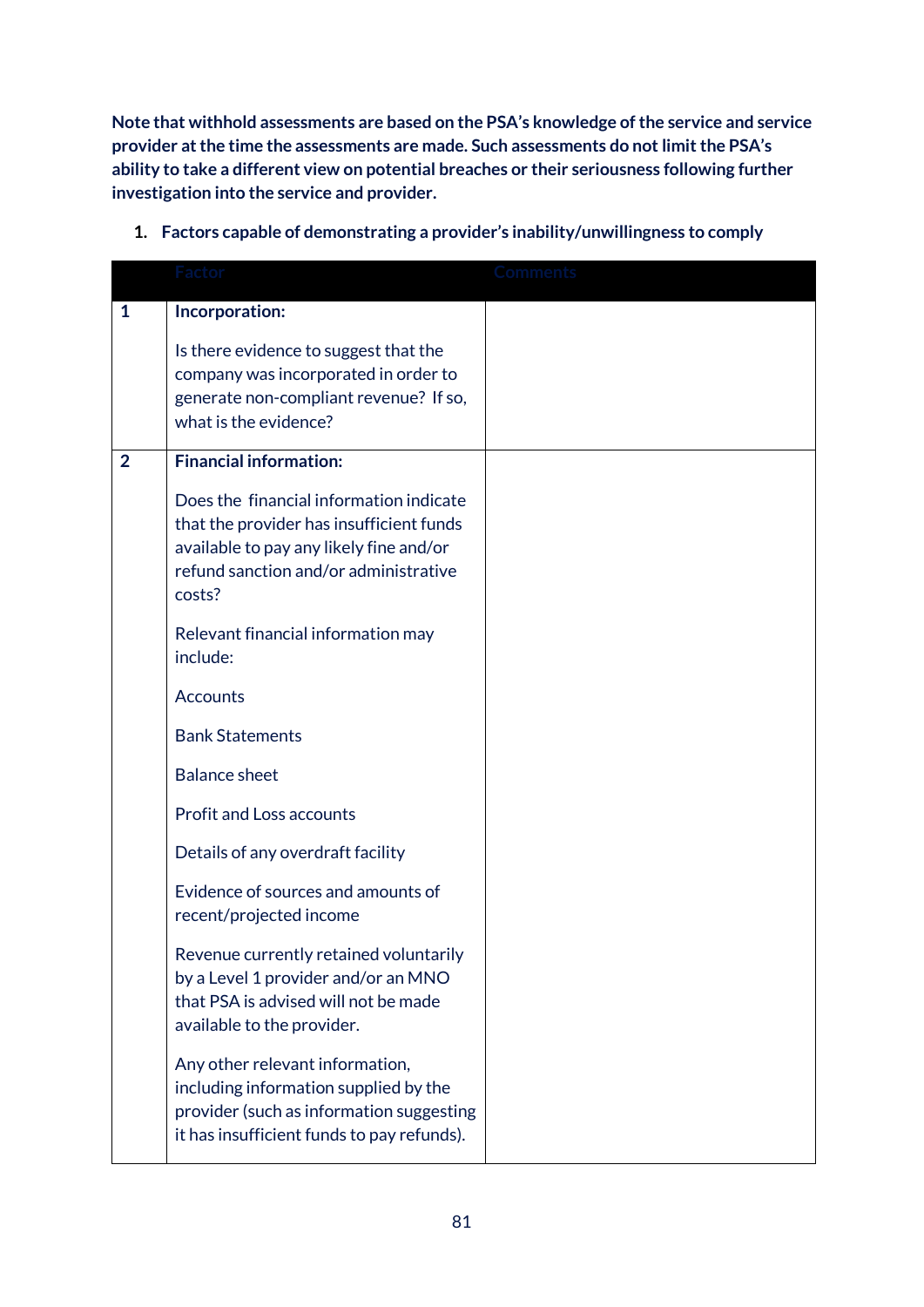|   | How does such financial or other             |  |
|---|----------------------------------------------|--|
|   | information show that there are              |  |
|   | insufficient funds available?                |  |
|   |                                              |  |
| 3 | History of non-compliance with               |  |
|   | sanctions or admin charges:                  |  |
|   |                                              |  |
|   | Does the provider have a history of non-     |  |
|   | compliance with sanctions imposed (this      |  |
|   | includes any previous history of non-        |  |
|   | compliance by another provider, where        |  |
|   | that provider and the current provider       |  |
|   | have the same sole director)? Briefly        |  |
|   | explain why the circumstances of the         |  |
|   | previous non-compliance suggests there       |  |
|   | would be non-compliance in this case.        |  |
|   |                                              |  |
| 4 | Level of co-operation:                       |  |
|   | Has the provider previously failed to co-    |  |
|   | operate with the PSA? Briefly explain        |  |
|   | why such failure to co-operate is            |  |
|   | significant enough to indicate that the      |  |
|   | provider would also be unlikely to           |  |
|   | comply with any sanctions or                 |  |
|   | administrative charge imposed.               |  |
|   |                                              |  |
| 5 | <b>Dissolution:</b>                          |  |
|   | Has the provider sought to dissolve the      |  |
|   | company (such dissolution either having      |  |
|   | been stopped or restored by the PSA)?        |  |
|   |                                              |  |
|   | Briefly explain why such behaviour           |  |
|   | suggests the provider is likely to be        |  |
|   | unwilling and/or unable to comply with       |  |
|   | any sanctions or administrative charge       |  |
|   | imposed (e.g. "the provider sought to        |  |
|   | dissolve the company at Companies House      |  |
|   | after receipt of notification that an        |  |
|   | investigation had commenced, the effect of   |  |
|   | which is to create a position where there is |  |
|   | no legal entity for the PSA to adjudicate    |  |
|   | against.                                     |  |
|   |                                              |  |
|   | This apparent attempt to evade/frustrate     |  |
|   | an adjudication is good evidence that the    |  |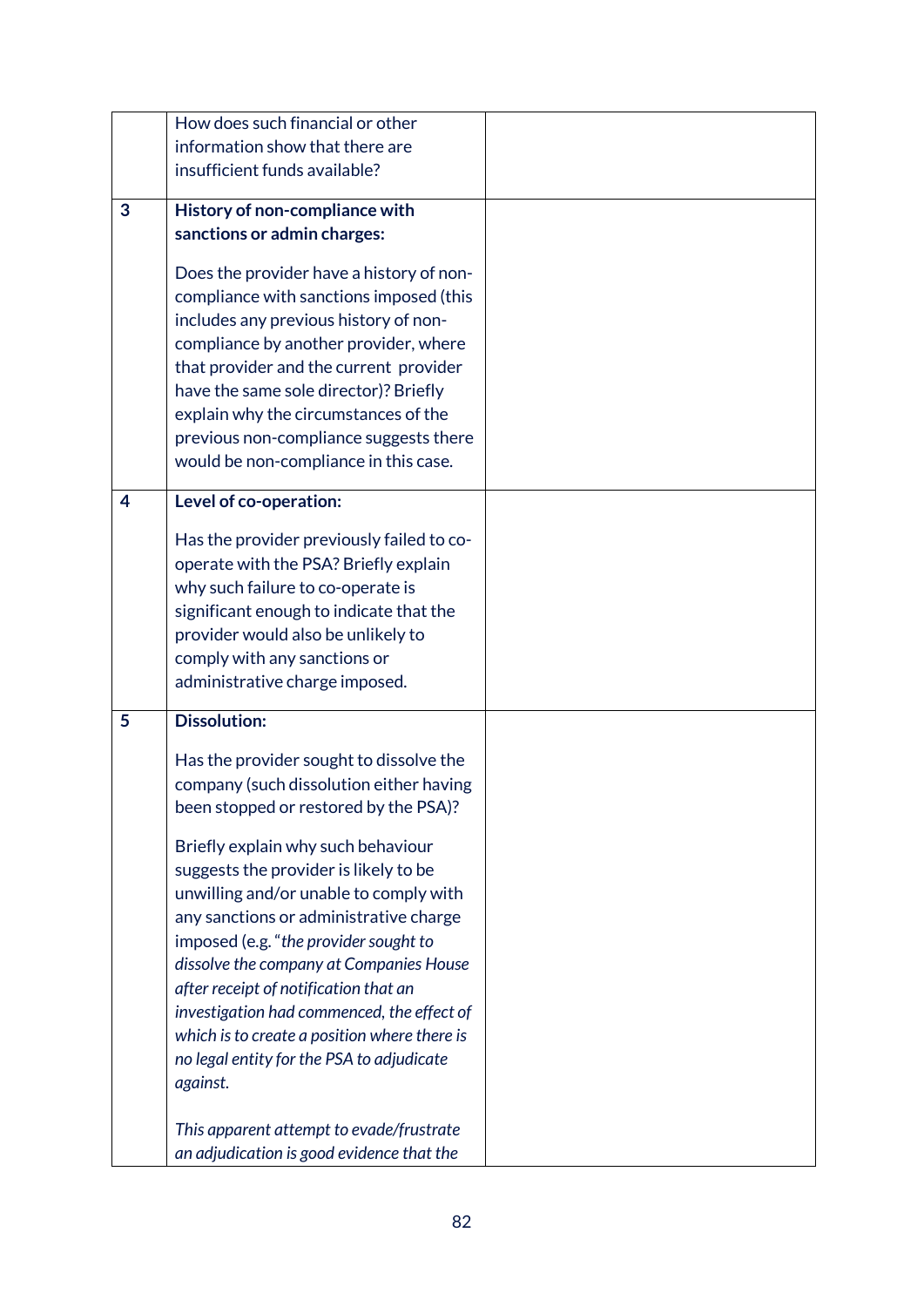| provider would also be unwilling to comply<br>with sanctions") |  |
|----------------------------------------------------------------|--|
|                                                                |  |
|                                                                |  |
|                                                                |  |

## **2. Factors that are suggestive but not determinative of a provider's inability/unwillingness to comply**

|                | Factor                                                                                                                                                                                                                                                                                                                                                                                                        | Comments |
|----------------|---------------------------------------------------------------------------------------------------------------------------------------------------------------------------------------------------------------------------------------------------------------------------------------------------------------------------------------------------------------------------------------------------------------|----------|
| 1              | <b>Company residence and presence:</b><br>Is the company based in a<br>country/territory where the domestic<br>rules enable companies to avoid public<br>visibility of its financial affairs? Briefly<br>explain why the provider's presence in<br>that territory/country may suggest that<br>the company is or may be seeking to<br>keep funds out of the reach of the PSA<br>or other regulatory authority. |          |
| $\overline{2}$ | <b>Credit rating/CCJs:</b><br>Does the company have an adverse<br>credit rating or history and what are the<br>reasons for that adverse rating?<br>Briefly explain why the adverse credit<br>rating or history suggest that the<br>provider may be unable and/or unwilling<br>to comply with any sanctions or<br>administrative charge imposed?                                                               |          |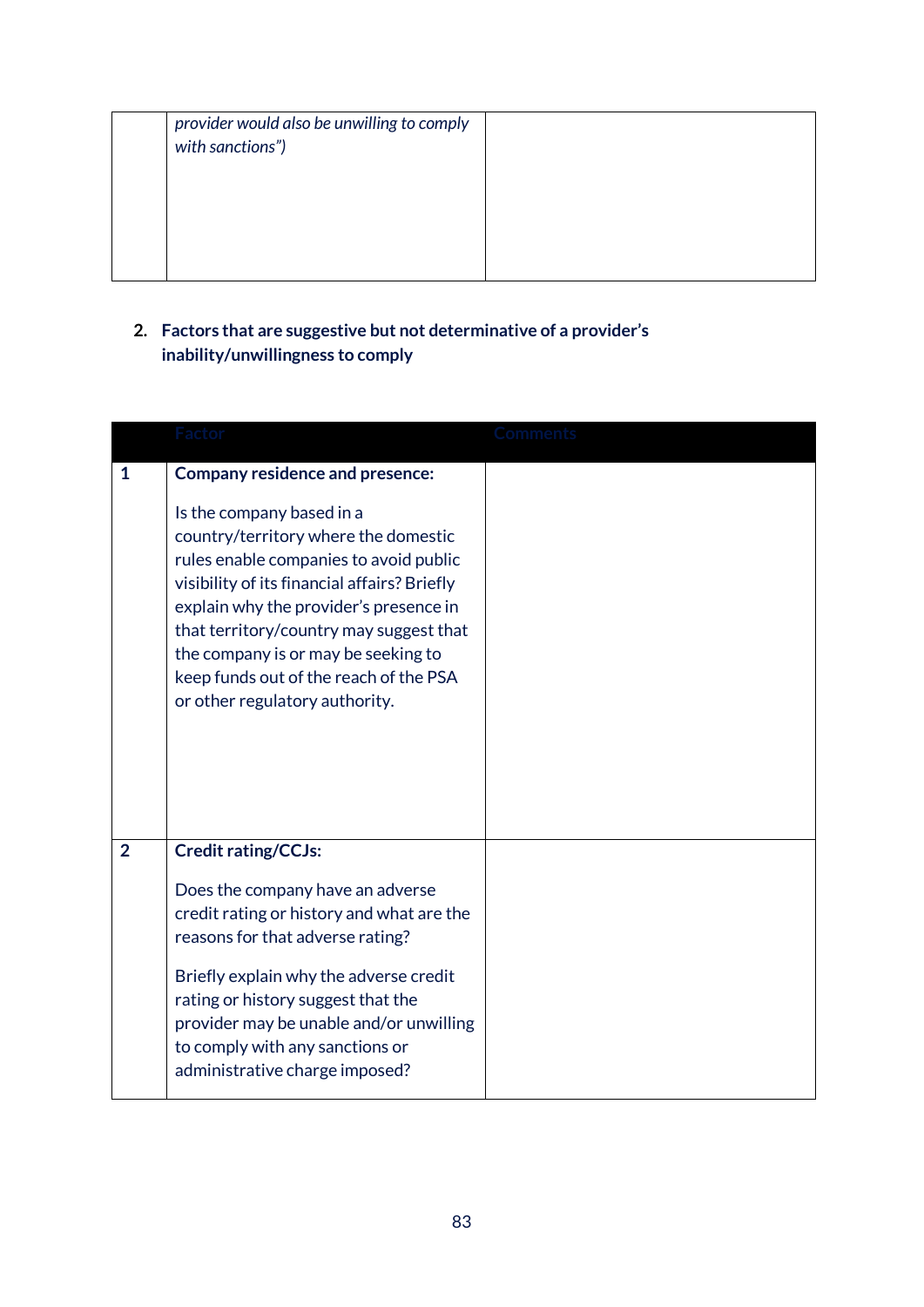| 3 | <b>Absence of financial information:</b>                                                                                                                                                                                                                                                |  |
|---|-----------------------------------------------------------------------------------------------------------------------------------------------------------------------------------------------------------------------------------------------------------------------------------------|--|
|   | Has the provider failed to respond to<br>requests for financial information or<br>stated that it is unwilling to supply such<br>information?                                                                                                                                            |  |
|   | Briefly explain why the failure by the<br>provider to supply requested financial<br>information may suggest that the<br>provider may be unable and/or unwilling<br>to comply with any likely sanctions or<br>administrative charge.                                                     |  |
| 4 | General misconduct of the company:                                                                                                                                                                                                                                                      |  |
|   | Has the company been barred in other<br>jurisdictions and if so, what were the<br>reasons for such barring? Briefly explain<br>why such barring may suggest that the<br>provider may be unable and/or unwilling<br>to comply with any likely PSA sanctions<br>or administrative charge. |  |
| 5 | <b>Controls and accountability:</b>                                                                                                                                                                                                                                                     |  |
|   | Is there an absence of safeguards and/or<br>controls in relation to the management<br>of the provider (such as a sole trader or<br>partnership) which increases the risk<br>that the provider would be unwilling to<br>comply with any likely sanction or<br>administrative charge?     |  |
|   | Are there any Directors or associated<br>individuals of significant influence within<br>a provider who have previously been<br>involved in non-payment of<br>fines/administrative charges and<br>refunds?                                                                               |  |
|   | If yes, provide further details.                                                                                                                                                                                                                                                        |  |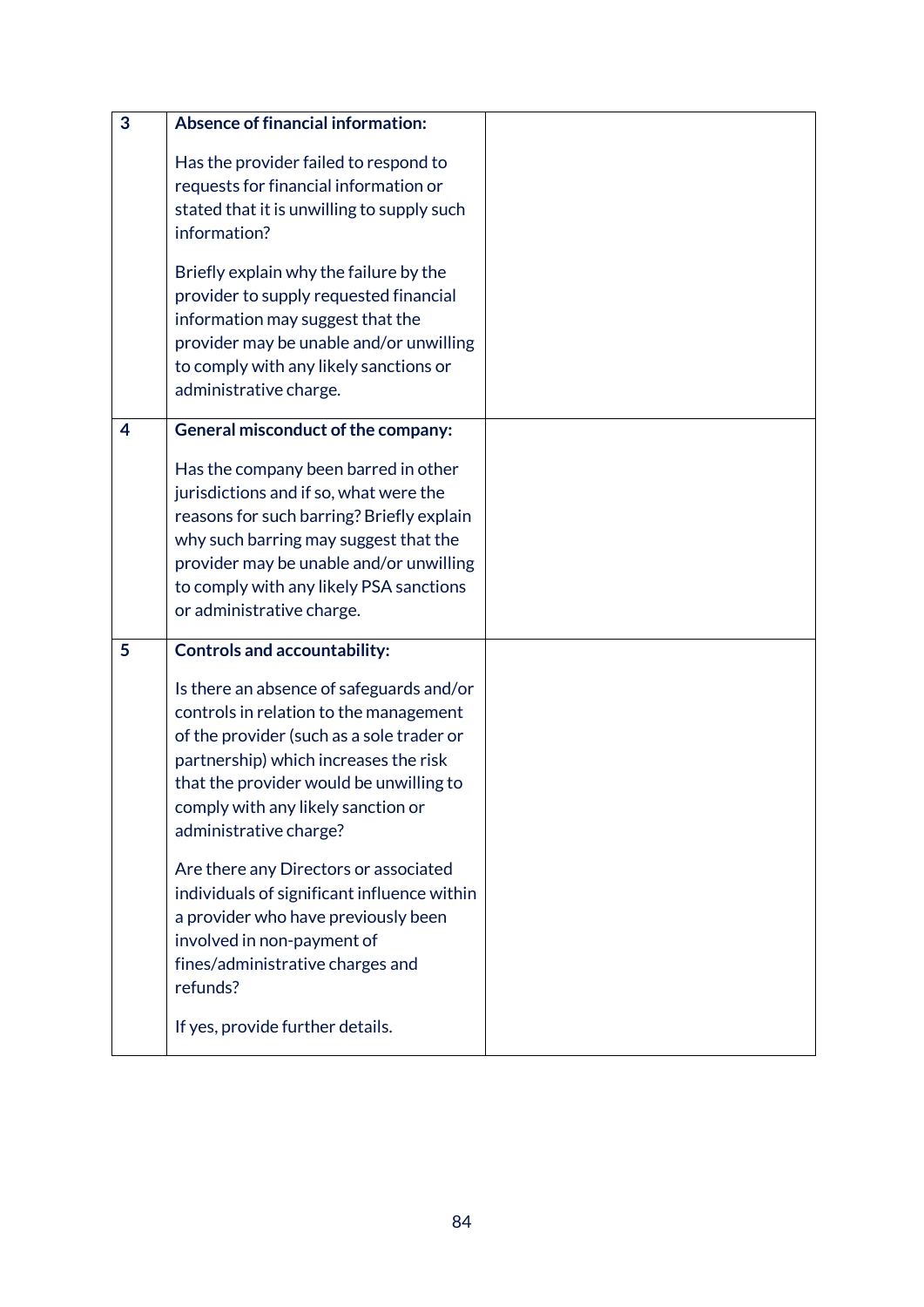**3. Factors that suggest that a provider is or may be able or willing to comply**

| $\mathbf 1$ | Are there any factors in the case that<br>suggest that the provider would be able<br>and/or willing to pay examples may<br>include:                                                                                                                      |  |
|-------------|----------------------------------------------------------------------------------------------------------------------------------------------------------------------------------------------------------------------------------------------------------|--|
|             | evidence of refunds having already been<br>paid to consumers                                                                                                                                                                                             |  |
|             | fines (and/or other sanctions) having<br>been previously paid (or complied with)                                                                                                                                                                         |  |
|             | the existence of other PRS operated by<br>the provider/other sources of revenue<br>(including revenue currently voluntarily<br>withhold by any L1 or Network<br>operator) that may become available to<br>a provider to pay a fine and admin<br>charges. |  |
|             | Briefly describe the factor and explain<br>how it is relevant.                                                                                                                                                                                           |  |

# **4. Factors relevant to the level of withhold**

| 1 | Seriousness of potential breaches              |  |
|---|------------------------------------------------|--|
|   | identified so far including:                   |  |
|   | The impact and duration of the apparent        |  |
|   | breaches. What was the impact of the           |  |
|   | breaches on consumers or PSA? How long         |  |
|   | did the apparent breaches go on for?           |  |
|   | The extent of consumer harm. Were all          |  |
|   | users of the service affected or is there      |  |
|   | evidence that only some consumers were         |  |
|   | affected by the potential breaches?            |  |
|   | The nature of the consumer harm? What          |  |
|   | type of harm was caused and/or in what         |  |
|   | circumstances was the harm caused?             |  |
|   | (e.g. promotion was targeted at, or attractive |  |
|   | to children, consumers could not stop charges  |  |
|   | because STOP command not working,              |  |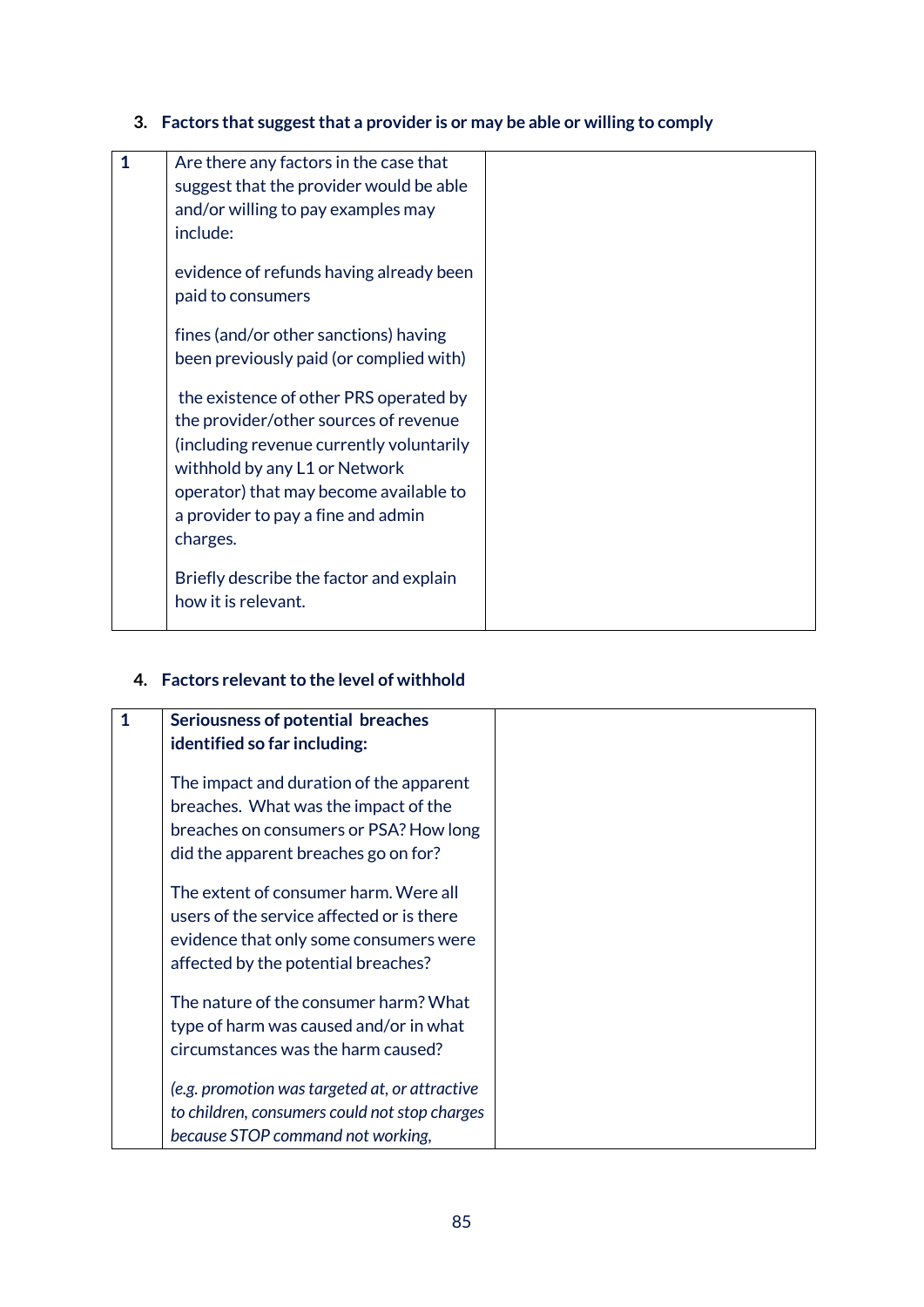|                | charges made where consumers had no<br>knowledge of them)                                                       |  |
|----------------|-----------------------------------------------------------------------------------------------------------------|--|
| $\overline{2}$ | Other factors (as are apparent at that<br>point) relevant to the specific case or to<br>the provider including: |  |
|                | Details of any relevant breach history of<br>the provider.                                                      |  |
|                | Any apparent aggravating or mitigating<br>factors                                                               |  |
|                | The revenue generated by the service                                                                            |  |
|                | The determinations reached in relevant<br>precedent cases                                                       |  |
|                | The perceived need for deterrence                                                                               |  |
| 3              | Likely financial sanction if breach(es)<br>upheld                                                               |  |

## **5. Proportionality Assessment**

| 1              | Based on the evidence obtained to date, does<br>it appear that a breach of the Code has taken<br>place which, considering its seriousness, is<br>likely to result in sanctions being imposed by<br>the CAT?                                                                   |  |
|----------------|-------------------------------------------------------------------------------------------------------------------------------------------------------------------------------------------------------------------------------------------------------------------------------|--|
|                | What sanctions and level of sanctions are<br>considered likely? (As this is not an exact<br>science and assessment is based solely on<br>information available to date, sanctions may<br>be expressed as a range, e.g. a fine of an<br>amount between "£150,000 - £250,000"). |  |
| $\overline{2}$ | Based upon the available information and the<br>assessment conducted under headings 1, 2<br>and 3 above is there a need for a withhold to<br>be imposed prior to determination of the<br>substantive case and imposition of any<br>sanctions by a CAT?                        |  |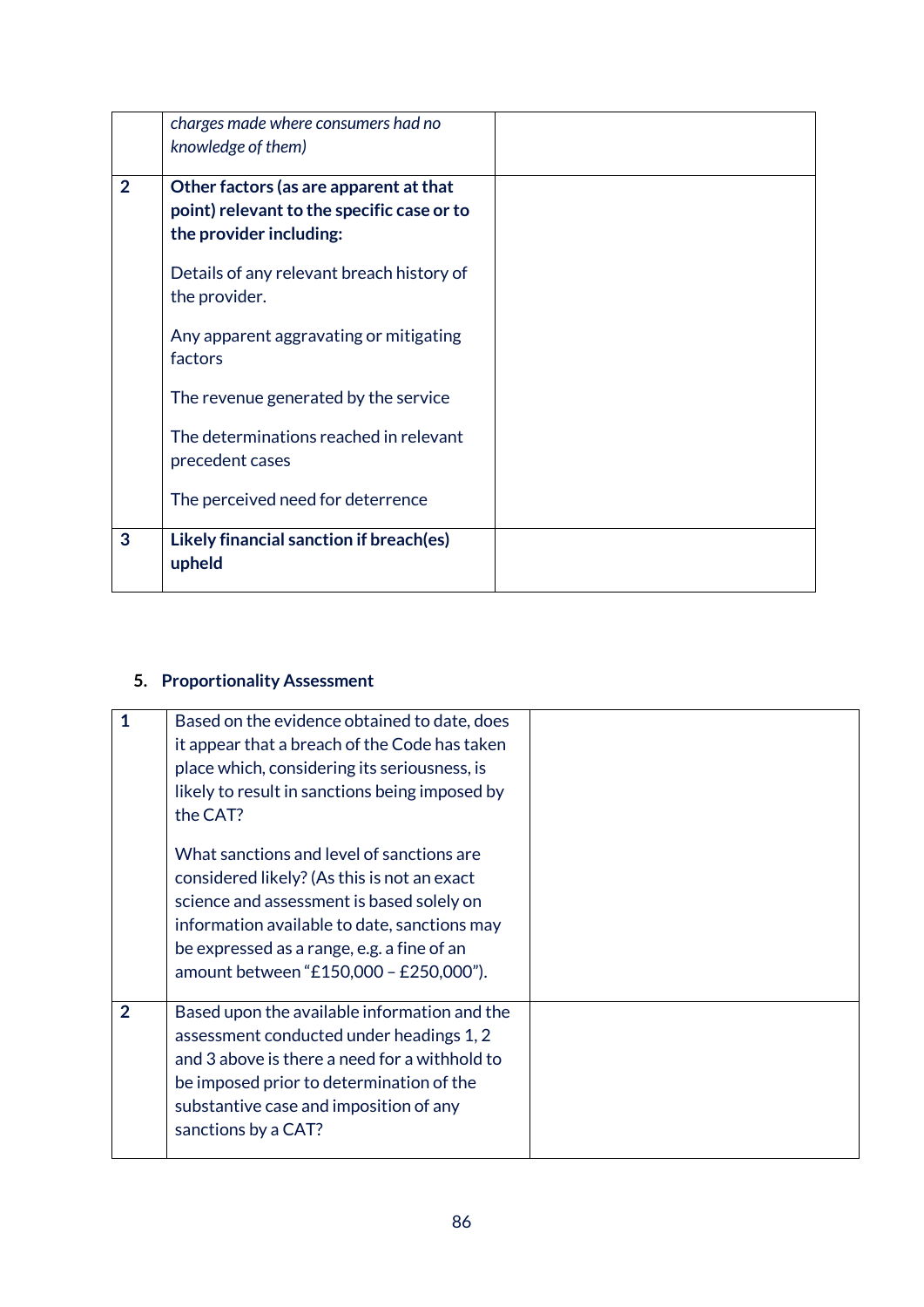| 3 | If so, what proportion of the revenue should<br>be withheld to address the risk of non-<br>compliance with any sanctions?<br>(Where revenue currently voluntarily<br>withheld by any L1 or Network operator is due<br>to be returned to the provider this should be<br>taken into account).                                                                                                                                                                                                                                                                                                                              |  |
|---|--------------------------------------------------------------------------------------------------------------------------------------------------------------------------------------------------------------------------------------------------------------------------------------------------------------------------------------------------------------------------------------------------------------------------------------------------------------------------------------------------------------------------------------------------------------------------------------------------------------------------|--|
| 4 | Can the risk of non-compliance with sanctions<br>be remedied without the imposition of the<br>recommended withhold?<br>On the information currently available<br>regarding the potential impact of the<br>recommended withhold on the provider,<br>balanced against the assessment of the nature<br>and severity of the apparent breaches and<br>harm/ potential consumer harm, does the<br>recommended withhold level strike a fair<br>balance?<br>(if so, give brief reason(s)).<br>If not, what level of withhold or alternative<br>interim security do you consider to be<br>appropriate and strikes a fair balance? |  |